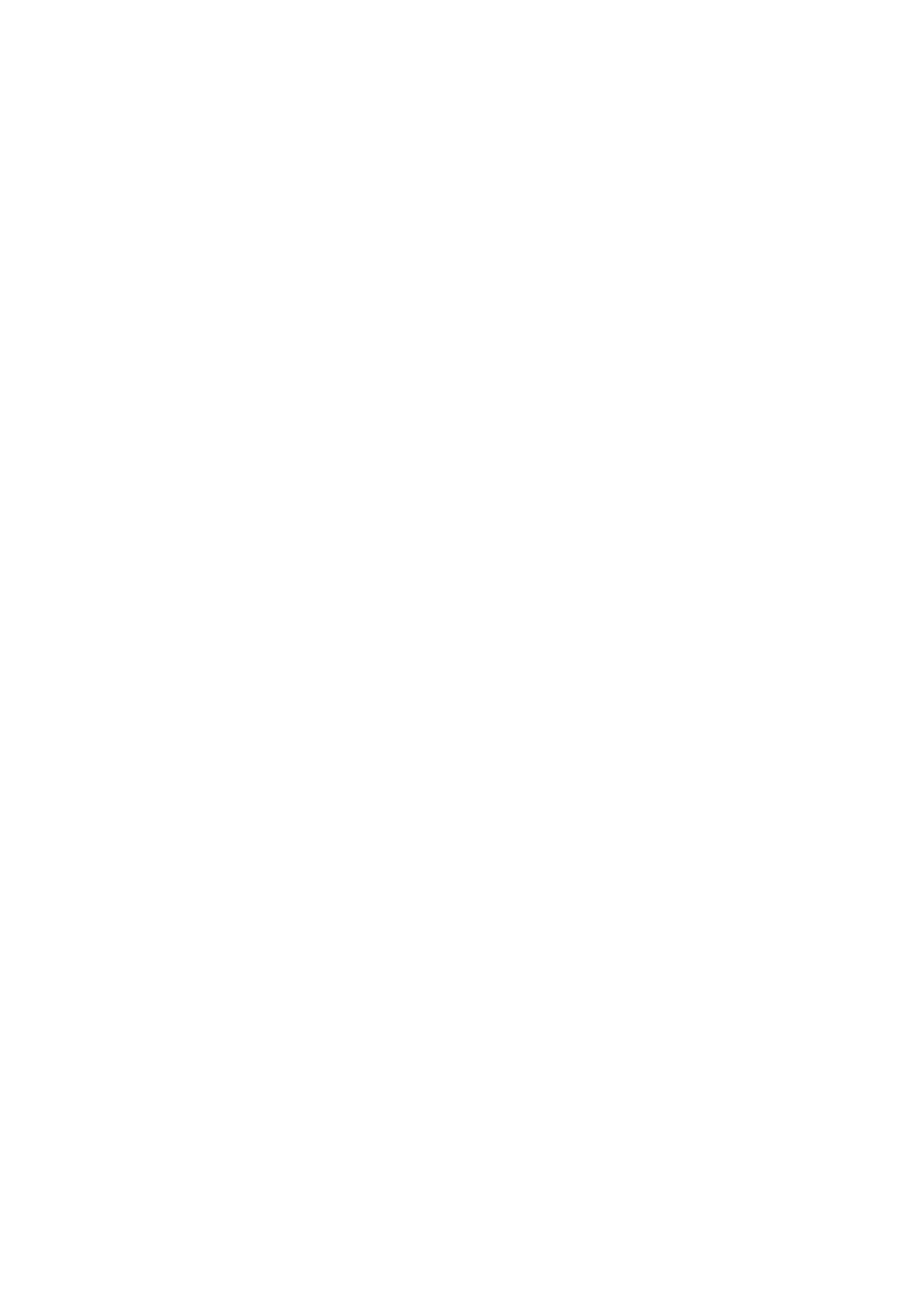Western Australia

# **Bail Act 1982**

**An Act to make better provision for bail in criminal proceedings.** 

Compare 21 Nov 2011 [07-i0-02] / 24 Mar 2012 [07-j0-02] page 1 Extract from www.slp.wa.gov.au, see that website for further information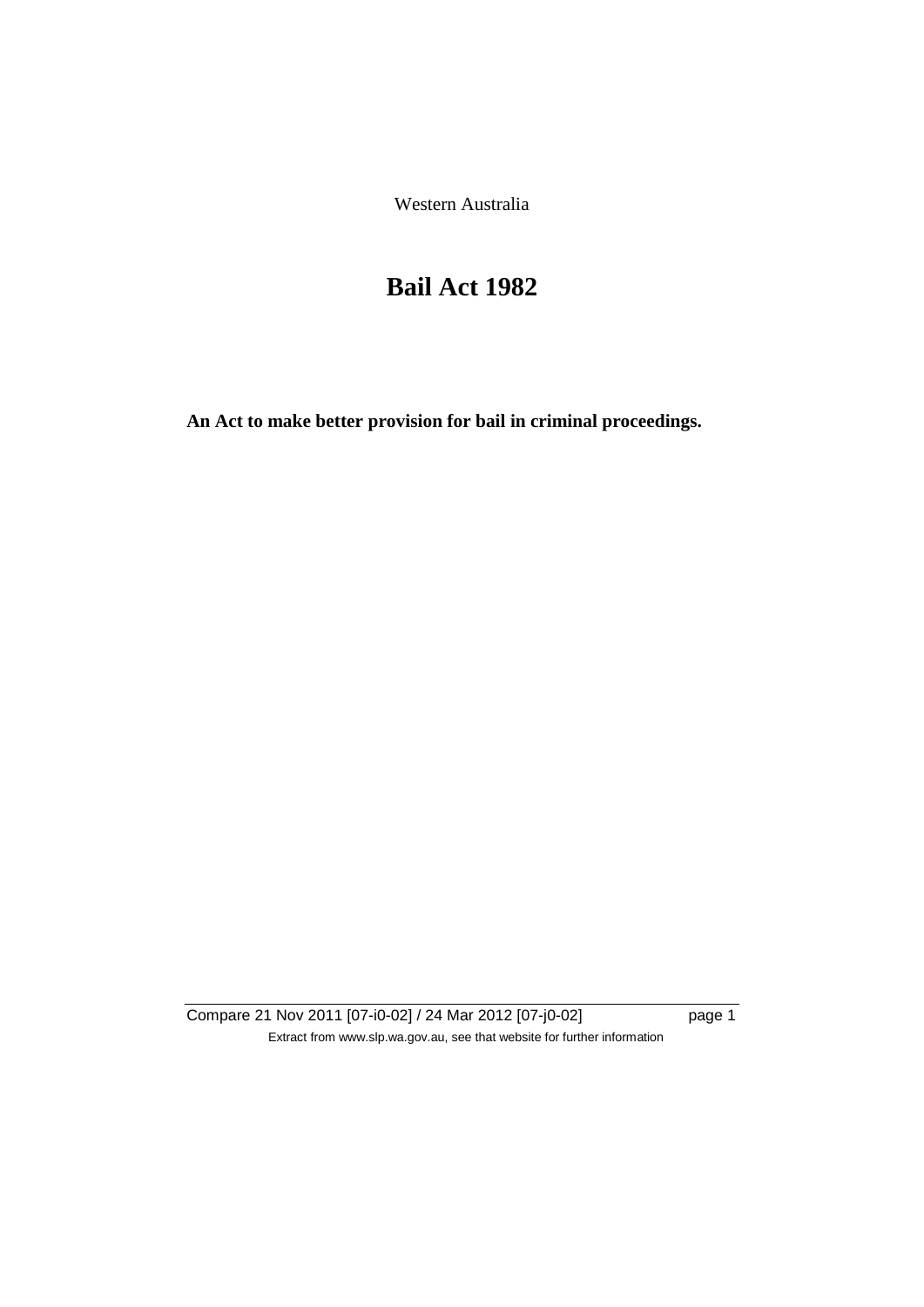**s. 1**

## **Part I — Preliminary**

### **1. Short title**

This Act may be cited as the *Bail Act* 1982<sup>1</sup>.

### **2. Commencement**

This Act shall come into operation on a day to be fixed by proclamation  $<sup>1</sup>$ .</sup>

### **3. Terms used**

(1) In this Act, unless a contrary intention appears —

*accused* includes —

- (a) a person charged with, convicted of, or found guilty of an offence;
- (b) a person whose conviction for an offence is stayed;
- (c) a person in respect of whom an appeal relating to an offence is pending;
- (d) a person in respect of whom a new trial for an offence has been ordered;

### *adjournment* —

- (a) means any order of a court by which proceedings for an offence are postponed or interrupted or are to be held at a different time or place before the same court; and
- (b) is deemed to include any order of a court, other than a committal to the Supreme Court or District Court, by which the venue of any proceedings for an offence is changed to another court or a court at another place whether by way of a remand, referral, or recommittal of the accused or otherwise;

*appeal* includes an application for leave to appeal;

*appropriate judicial officer* means —

page 2 Compare 21 Nov 2011 [07-i0-02] / 24 Mar 2012 [07-j0-02] Extract from www.slp.wa.gov.au, see that website for further information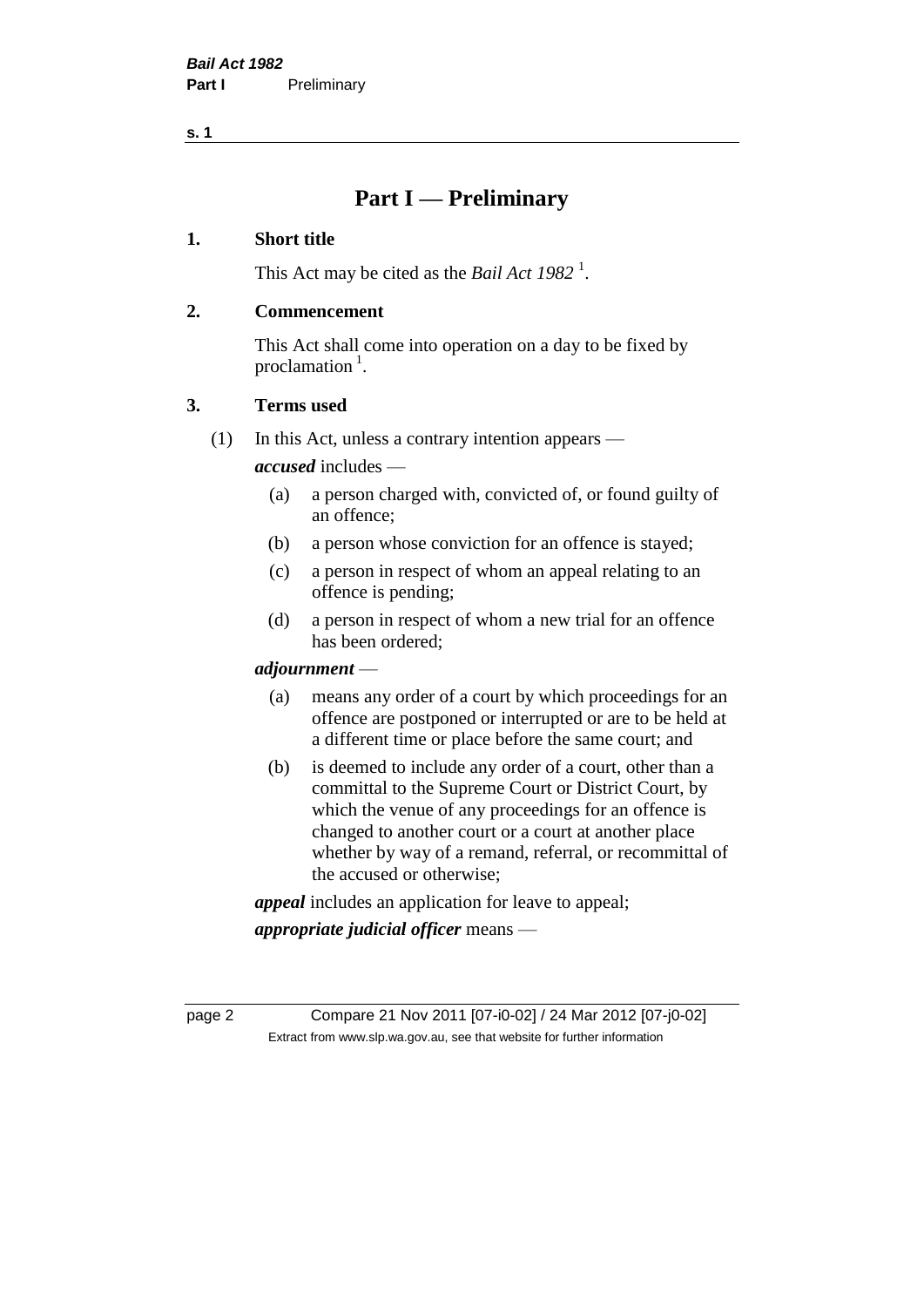- (a) subject to paragraphs (b), (c) and (d), a judicial officer who is empowered to exercise jurisdiction in the court before which the accused is required to appear pursuant to his bail undertaking; or
- (b) if the court is the Court of Appeal, a judge of appeal; or
- (c) except in section 49, a judge of the Supreme Court or of the Children's Court, as the case may require, in any case where —
	- (i) under section 15 only a judge of the Supreme Court or of the Children's Court has power to grant bail; or
	- (ii) a judicial officer has exercised the power contained in section 31(2)(d),

for the appearance in question; or

(d) except in section 49, a judge of the Supreme Court, of the District Court, or of the Children's Court, as the case may require, in any case where such a judge has granted bail under section 14 for the appearance in question;

*approved*, in relation to a form, means approved by the chief executive officer of the department of the Public Service principally assisting in the administration of this Act;

*as soon as is practicable* means as soon as is reasonably practicable;

*authorised community services officer* means any of the following persons —

- (a) the CEO (corrections) or a delegate of the CEO (corrections) under subsection (5);
- (b) a registrar of the Children's Court;
- (c) a superintendent of a detention centre under the *Young Offenders Act 1994*;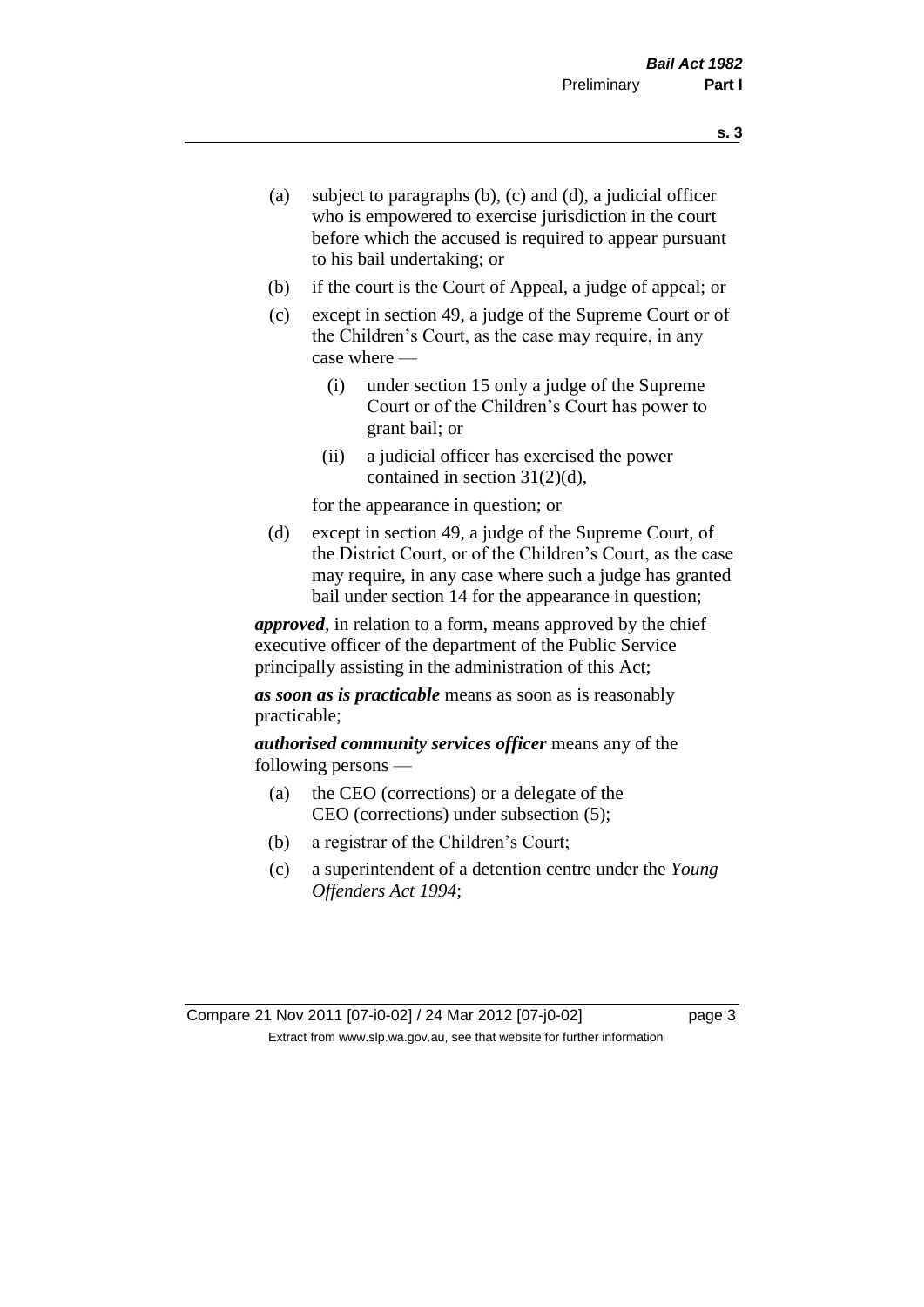(d) the officer for the time being in charge of any detention centre under the *Young Offenders Act 1994*;

*authorised officer* means an authorised police officer or an authorised community services officer;

### *authorised police officer* means —

- (a) a police officer who holds the rank of sergeant, or a higher rank;
- (b) the police officer who is for the time being in charge of a police station;
- (c) whichever of these officers is for the time being in charge of a lock-up —
	- (i) a police officer;
	- (ii) a special constable appointed under the *Police Act 1892* Part III whose powers, duties and obligations are or include those of an authorised police officer under this Act;
	- (iii) a police auxiliary officer appointed under the *Police Act 1892* Part IIIB whose powers, duties and obligations are or include those of an authorised police officer under this Act;

*bail undertaking* means an undertaking described in section  $28(2)$ ;

*CEO (corrections)* means the chief executive officer of the Public Sector agency principally assisting the Minister administering Part 8 of the *Sentence Administration Act 2003* in its administration;

*Chief Judge* means the Chief Judge of the District Court;

*Chief Justice* means the Chief Justice of Western Australia;

*child* has the same meaning as "young person" has in the *Young Offenders Act 1994*;

*community corrections officer* has the same meaning as in the *Sentence Administration Act 2003*;

page 4 Compare 21 Nov 2011 [07-i0-02] / 24 Mar 2012 [07-j0-02] Extract from www.slp.wa.gov.au, see that website for further information

**s. 3**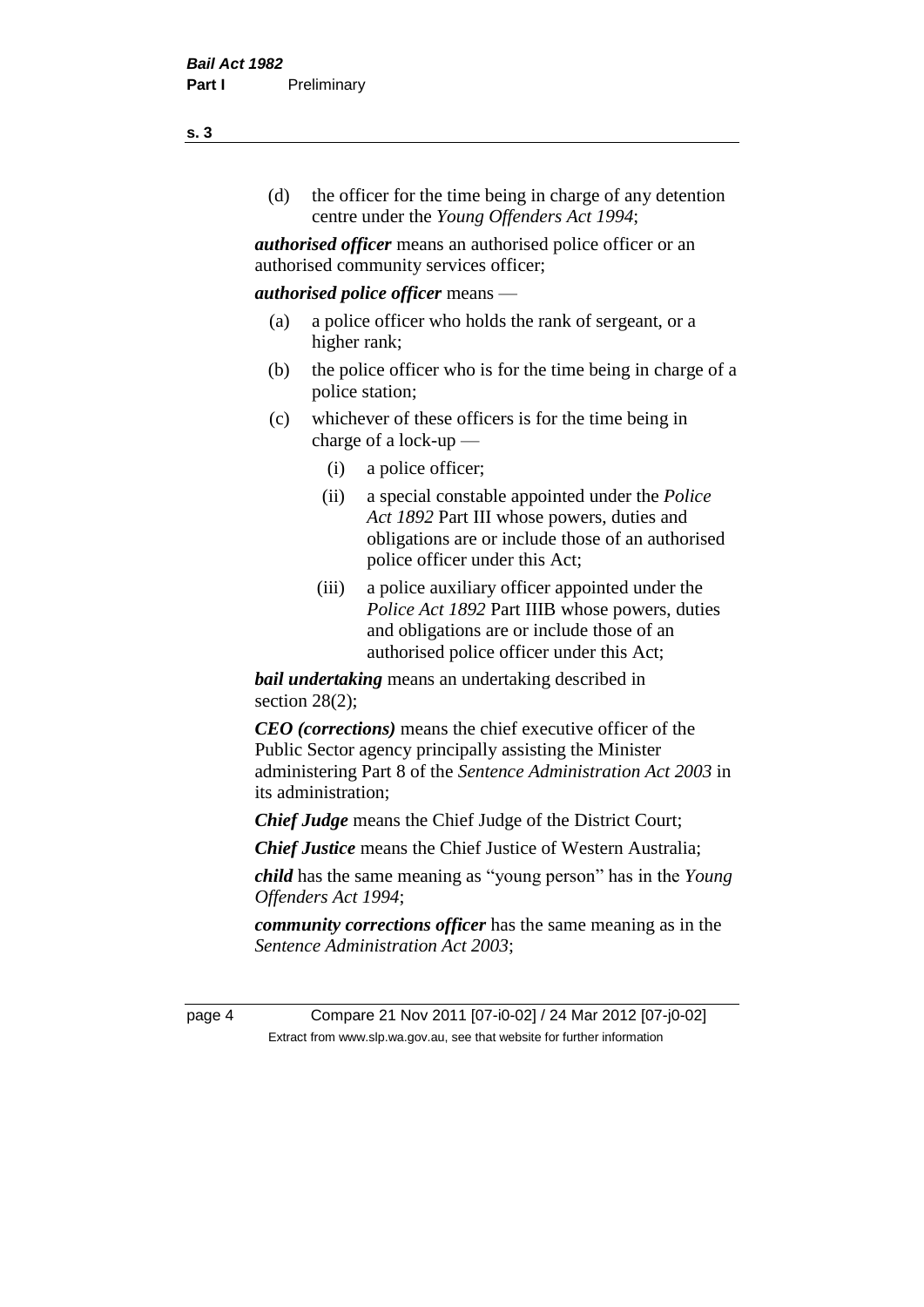*court* means each of the following —

- (a) the Magistrates Court;
- (b) the Children's Court;
- (c) the Coroner's Court of Western Australia;
- (d) the District Court;
- (e) the Supreme Court;
- (f) the Court of Appeal;

*court custody centre* has the meaning given in the *Court Security and Custodial Services Act 1999* section 3;

*Director of Public Prosecutions* means —

- (a) the Director of Public Prosecutions for the State; or
- (b) the officer in charge in the State of the Commonwealth Office of the Director of Public Prosecutions,

as the case requires;

*early release order* means an early release order made under the *Sentence Administration Act 1995* <sup>2</sup> or *Sentence Administration Act 2003*;

*electronic address* means a facsimile number, email address or other electronic address, as the case requires;

*electronic communication* means facsimile transmission, email or other form of electronic communication as defined in the *Electronic Transactions Act 2003* section 5;

*home detention condition* means a home detention condition imposed under clause 3 of Part D of Schedule 1;

*judge of appeal* has the meaning given in the *Supreme Court Act 1935* section 4(1);

*judicial officer* means any person empowered to exercise jurisdiction in a court whether or not he is sitting as a court, and includes a single justice and, where the context so requires, the Court of Appeal exercising jurisdiction under this Act;

*lock-up* includes a place prescribed as a lock-up for the purposes of the *Court Security and Custodial Services Act 1999*;

Compare 21 Nov 2011 [07-i0-02] / 24 Mar 2012 [07-j0-02] page 5 Extract from www.slp.wa.gov.au, see that website for further information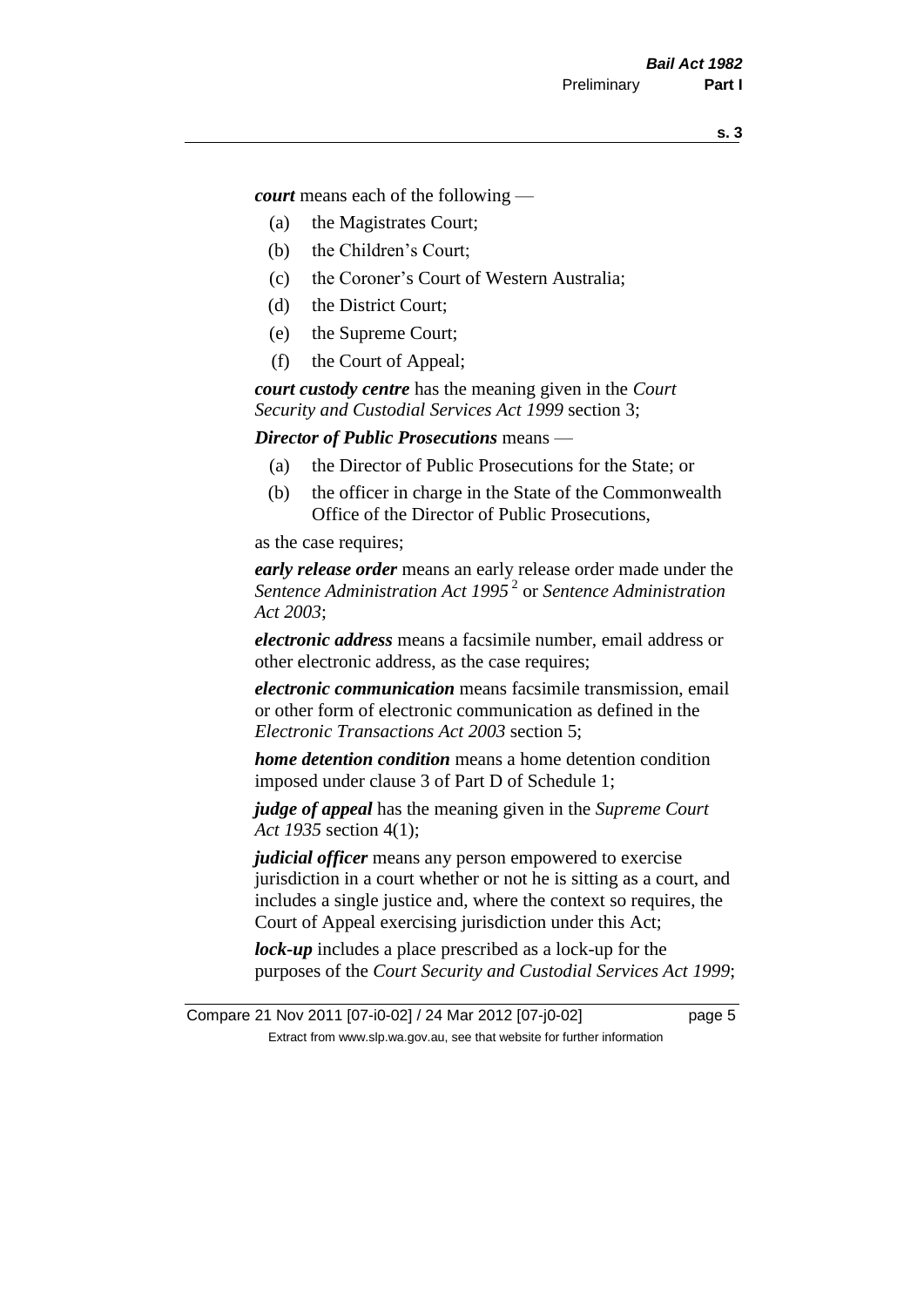*offence* means any act, omission or conduct which renders the person doing the act, making the omission or engaging in the conduct liable to any punishment, and includes an alleged offence; but nothing in this definition shall limit the operation of subsection (4);

*prosecutor* includes —

- (a) in the case of an offence charged in a prosecution notice, the prosecutor;
- (b) in the case of an offence charged in an indictment, the State or the Commonwealth, as the case may be;

*registrar* of a court means —

- (a) for a court other than the Coroner's Court of Western Australia, the principal registrar, a registrar or a deputy registrar of the court; or
- (b) for the Coroner's Court of Western Australia, a coroner's registrar as defined in the *Coroners Act 1996* section 3;

*serious offence* means —

- (a) an offence against section 51(2a); and
- (b) an offence described in Schedule 2;

*surety* and *surety undertaking* have the meanings assigned to them by section 35;

*surety approval officer* means a person who is authorised by section 36 to decide whether an applicant should be approved as a surety;

*trial* means all proceedings for an offence between —

- (a) the time when the accused is called upon to plead to the prosecution notice or the indictment; and
- (b) the time when the accused is found not guilty or is sentenced.

page 6 Compare 21 Nov 2011 [07-i0-02] / 24 Mar 2012 [07-j0-02] Extract from www.slp.wa.gov.au, see that website for further information

**s. 3**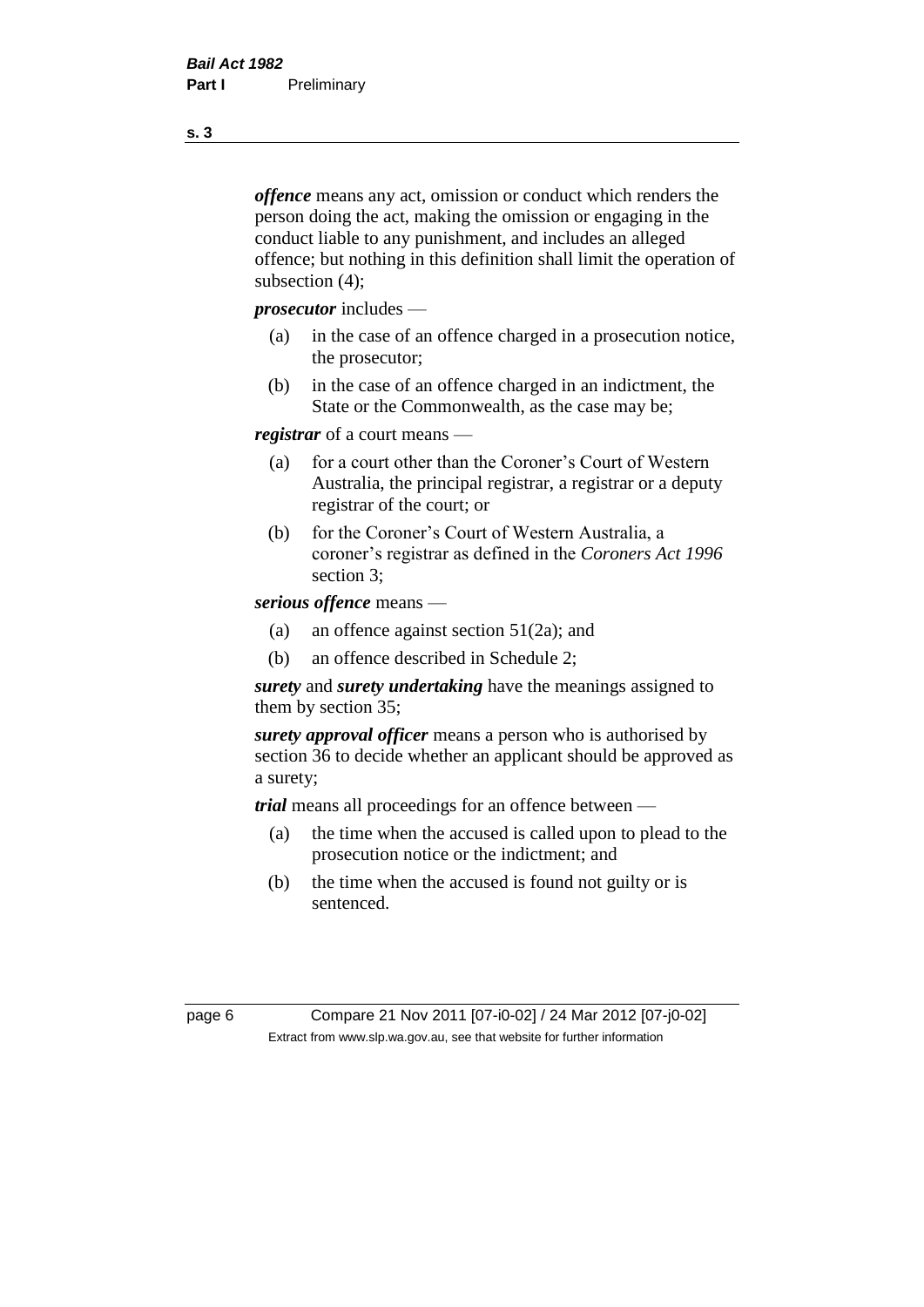**s. 3**

- (2) A reference in this Act
	- (a) to a power to grant bail includes a reference to a power to refuse bail;
	- (b) to a grant of bail includes a reference to a grant of bail by the exercise of a power in section 31(2).
- (3) Where in this Act there is a reference to a requirement that an accused appear in court, the reference is to a requirement, unless a contrary intention appears, that the accused —
	- (a) surrender himself into the custody of the court or, in the case of a bail undertaking, of the court specified therein, or of such person as the court may direct, to be dealt with according to law;
	- (b) submit himself to a search of his person and any property then in his possession (which is hereby authorised) and allow to be taken from him, to be dealt with according to the relevant law and procedures, anything so found; and
	- (c) remain in custody until authorised to be released therefrom.
- (4) If a person is arrested under a warrant issued
	- (a) under section 50, 79, 84E or 129 of the *Sentencing Act 1995* in connection with a possible breach of a conditional release order, a sentence of suspended imprisonment or conditional suspended imprisonment, or a community order imposed under that Act; or
	- (b) under section 43 of the *Young Offenders Act 1994* in respect of an alleged breach of a youth community based order, an intensive youth supervision order or a conditional release order made under that Act,

then —

(c) the person is to be taken as having been arrested and to be in custody awaiting an appearance in court for the offence for which the sentence was imposed;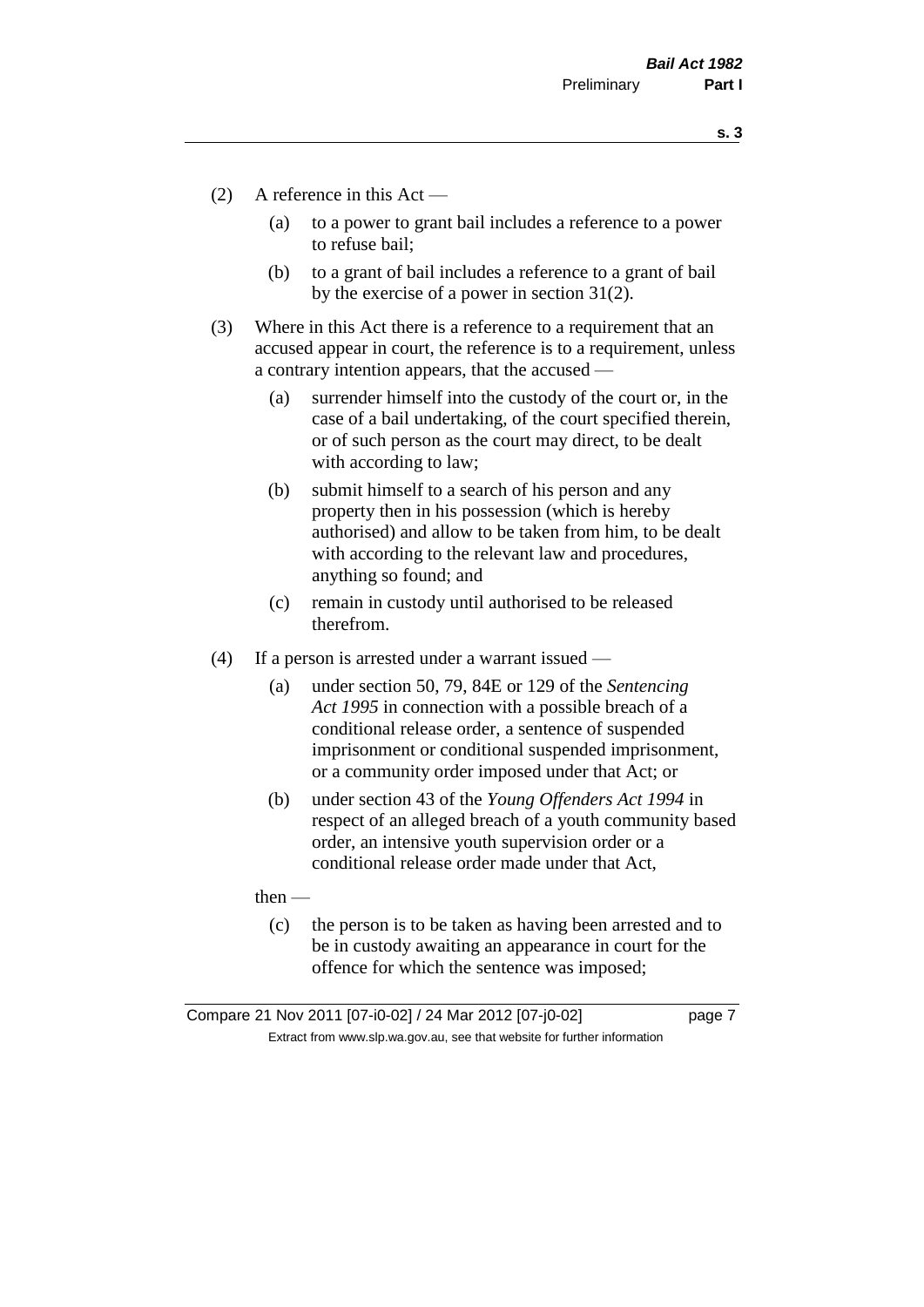(d) the first appearance in court after the arrest is to be taken, for the purposes of sections 5(1) and 8(1) and clause 1 of Part A and clause 7 of Part C of Schedule 1, to be the initial appearance for that offence; and

- (e) the proceedings following the arrest are to be taken to be proceedings for that offence and to be a trial for the purpose of the definition in subsection (1) of "trial".
- (5) The CEO (corrections) may by writing signed by him delegate to any officer of the department of which he is the chief executive officer any function he has under this Act as an authorised community services officer.

*[Section 3 amended by No. 74 of 1984 s. 3; No. 15 of 1988 s. 4; No. 49 of 1988 s. 78; No. 61 of 1990 s. 4; No. 31 of 1993 s. 6; No. 45 of 1993 s. 4 and 12; No. 78 of 1995 s. 7; No. 57 of 1997 s. 21(1); No. 54 of 1998 s. 4 and 14; No. 47 of 1999 s. 7; No. 50 of 2003 s. 29(3); No. 65 of 2003 s. 121(2); No. 27 of 2004 s. 13(2); No. 34 of 2004 s. 251; No. 45 of 2004 s. 28(4); No. 59 of 2004 s. 141; No. 84 of 2004 s. 11, 82 and 83(2); No. 65 of 2006 s. 51 and 53; No. 6 of 2008 s. 4 and 24(2).]* 

*[Section 3. Modifications to be applied in order to give effect to Cross-border Justice Act 2008: section altered 1 Nov 2009. See endnote 1M; amended by No. 42 of 2009 s. 12.]*

### **3A. Sending notices by electronic communication**

- (1) A reference in this Act, however expressed, to a notice being sent to a person (the *addressee*) by electronic communication is a reference to the notice being sent by electronic communication —
	- (a) to an electronic address provided by the addressee for the purpose of being served with the notice; and
	- (b) in an electronic format that enables it to be printed or otherwise generated by the addressee.

page 8 Compare 21 Nov 2011 [07-i0-02] / 24 Mar 2012 [07-j0-02] Extract from www.slp.wa.gov.au, see that website for further information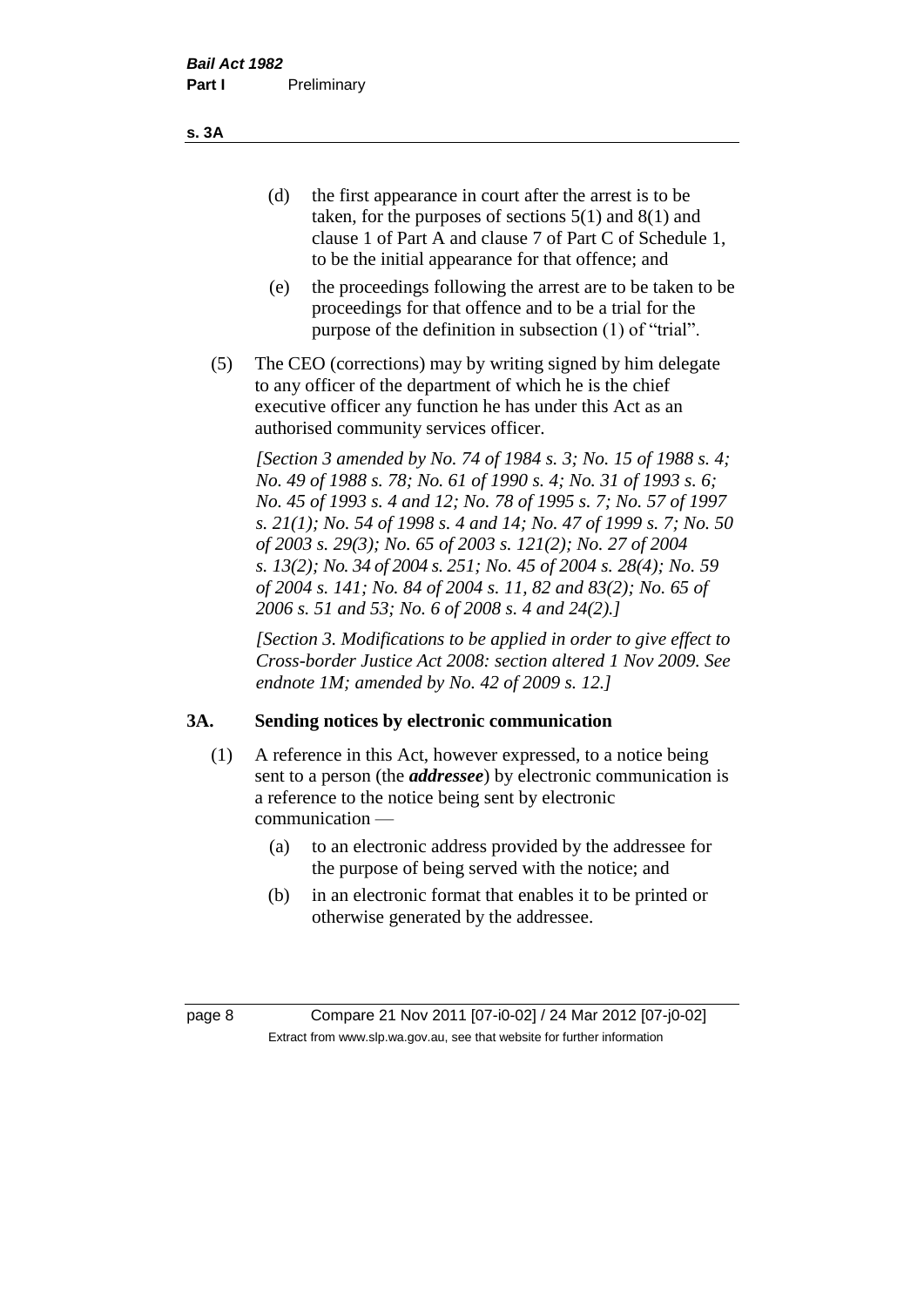(2) If a notice is sent in accordance with subsection (1), the notice is to be presumed, unless the contrary is shown, to have been received at the time when, in the ordinary course of events, the electronic communication would have entered the information system, as defined in the *Electronic Transactions Act 2003* section 5, of the addressee.

*[Section 3A inserted by No. 6 of 2008 s. 5.]*

### **4. Application of this Act**

The operation of this Act extends to any appearance in a court for an offence —

- (a) except to the extent that in this Act, or in the law creating the offence or applicable thereto, express provision is made excluding or limiting the operation of this Act in respect of that appearance;
- (b) whether or not that law contains a reference to the granting of bail;
- (c) however any reference in that law to the granting of bail may be expressed; and
- (d) as if any reference therein to the taking of a recognizance were to a requirement that, except where bail is dispensed with under this Act, the accused enter into a bail undertaking.

*[Section 4 amended by No. 84 of 2004 s. 82.]*

- *[4AA.* 1M *Modifications to be applied in order to give effect to Crossborder Justice Act 2008: section inserted 1 Nov 2009. See endnote 1M.]*
- **4A. Detention and bail where accused appears in response to summons or court hearing notice**
	- $(1)$  Where —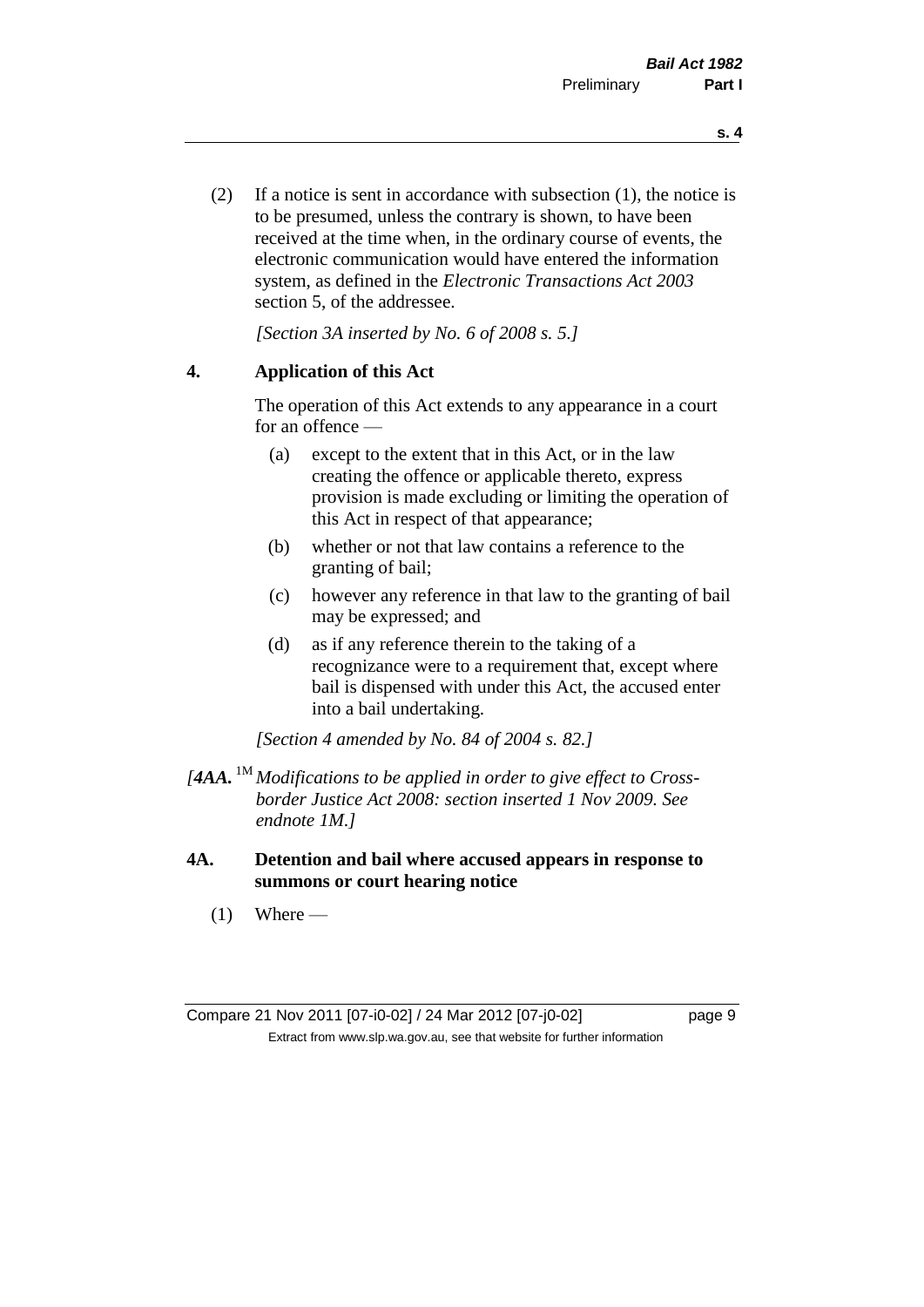**s. 4A**

- (a) an accused has appeared in court for an offence pursuant to a summons or court hearing notice issued under the *Criminal Procedure Act 2004*; and
- (b) a judicial officer adjourns the proceedings,

the accused is not to be detained in custody to further appear before the court for that offence unless the judicial officer so orders.

- (2) If an order is made under subsection (1), the duty described in section 7(1) applies.
- (3) On any appearance in court by the accused a judicial officer to whom section 7(1) applies may revoke an order made under subsection (1).

*[Section 4A inserted by No. 6 of 2008 s. 6(1).]*

page 10 Compare 21 Nov 2011 [07-i0-02] / 24 Mar 2012 [07-j0-02] Extract from www.slp.wa.gov.au, see that website for further information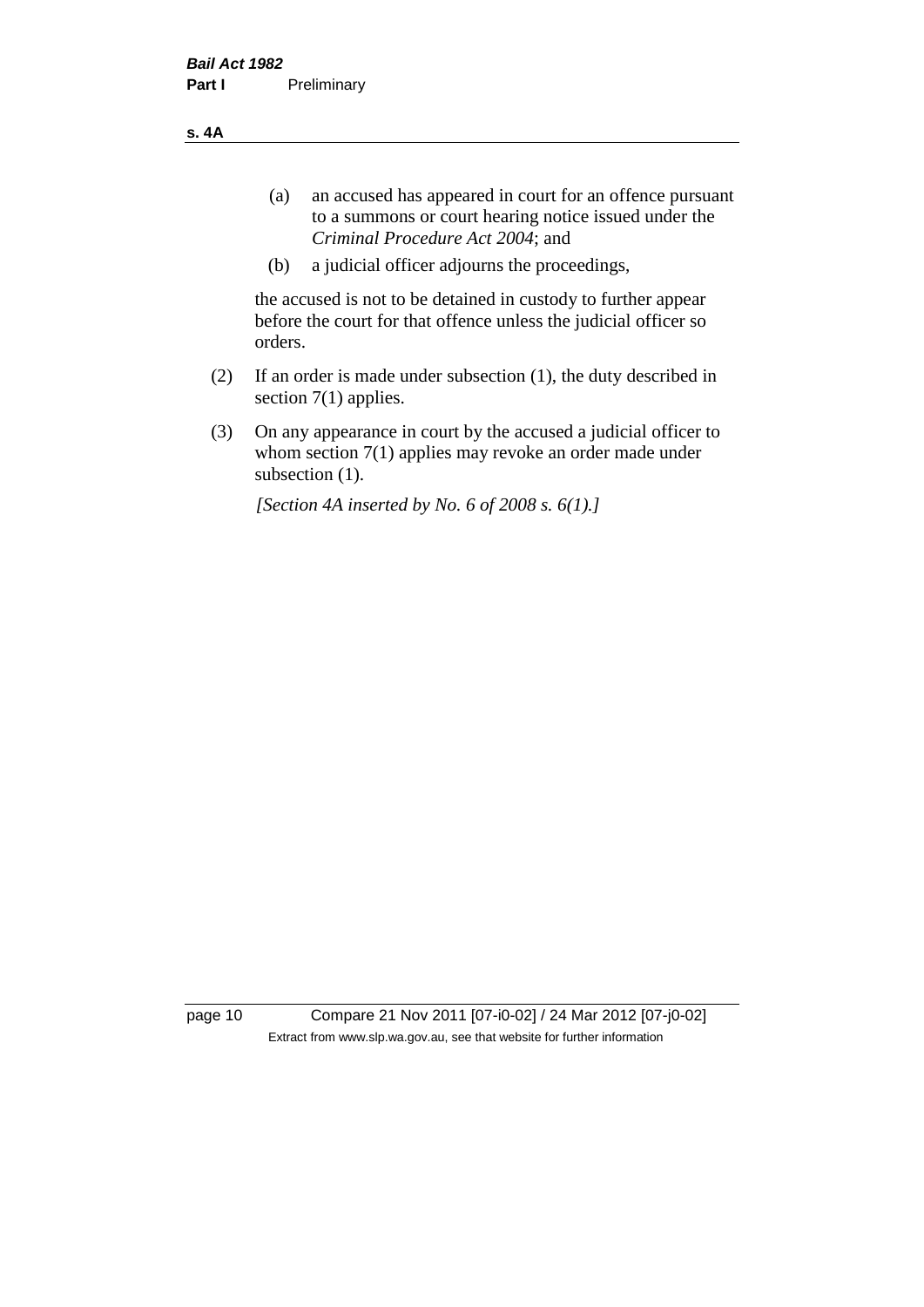## **Part II — Rights of accused in relation to bail**

*[Heading amended by No. 84 of 2004 s. 82.]* 

### **5. Right of accused to have bail considered under this Act**

- (1) An accused who is in custody for an offence awaiting his initial appearance in court therefor is entitled —
	- (a) subject to sections 9, 10, 12 and 16(2), to have his case for bail for that appearance considered under and in accordance with this Act as soon as is practicable;
	- (b) if his case is not so considered, or if he is refused bail or is not released on bail, to be brought before a court as soon as is practicable.
- (2) An accused who is in custody awaiting any appearance in court for an offence, other than an initial appearance, is entitled, subject to sections 7B, 7C, 7E, 9 and 10, to have his case for bail for that appearance considered under and in accordance with this Act.

*[Section 5 amended by No. 74 of 1984 s. 4; No. 84 of 2004 s. 82; No. 6 of 2008 s. 7.]* 

### **6. Duty on arresting officer and others to consider bail**

- (1) This section applies to a police officer or other person (the *arrester*) who —
	- (a) charges a person who is under arrest (the *accused*) with an offence; and
	- (b) does not release the accused unconditionally under section 142 of the *Criminal Investigation Act 2006*,

or who arrests a person under a warrant.

- (2) This section is subject to  $-$ 
	- (a) the exercise of the power conferred by section 9; and

Compare 21 Nov 2011 [07-i0-02] / 24 Mar 2012 [07-j0-02] page 11 Extract from www.slp.wa.gov.au, see that website for further information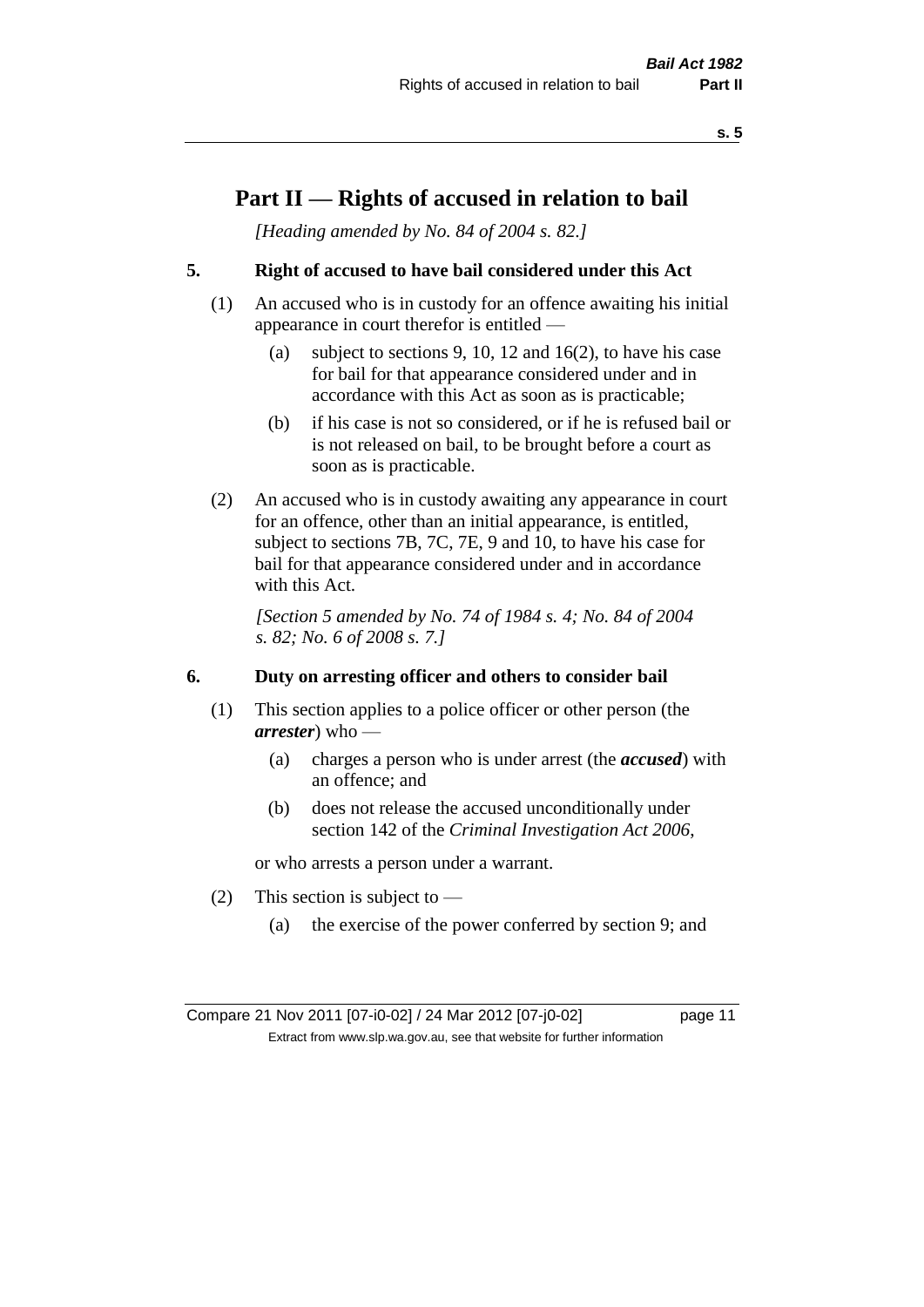(b) sections 10, 12 and 16 and clause 3A of Part C of Schedule 1.

- (3) The duties in this section shall be performed whether or not an application for bail is made by or on behalf of the accused.
- (4) As soon as is practicable after the accused is charged, or arrested under a warrant, as the case may be, the arrester shall either —
	- (a) bring the accused or cause the accused to be brought before a court; or
	- (b) perform the other duties of the arrester under this section.
- (5) If the arrester has power to grant the accused bail, the arrester shall consider the accused's case for bail.
- (6) If the arrester does not have power to grant the accused bail, the arrester shall, unless subsection (8), (9) or (10) applies, bring or cause the accused to be brought before an authorised police officer or a justice or, in the case of a child, any authorised officer or a justice, who shall consider the accused's case for bail as soon as is practicable.
- (7) Even if the arrester has power to grant the accused bail, the arrester may, instead of complying with subsection (5), comply with subsection  $(6)$  as if the arrester did not.
- (8) If under section 15 only a judge of the Supreme Court or a judge of the Children's Court has power to grant the accused bail, the arrester shall bring the accused or cause the accused to be brought before a judge of the Supreme Court or a judge of the Children's Court, as the case requires, who shall consider the accused's case for bail as soon as is practicable.
- (9) If under section 16 only a justice has power to grant the accused bail, the arrester shall bring the accused or cause the accused to be brought before a justice, who shall consider the accused's case for bail as soon as is practicable.

page 12 Compare 21 Nov 2011 [07-i0-02] / 24 Mar 2012 [07-j0-02] Extract from www.slp.wa.gov.au, see that website for further information

**s. 6**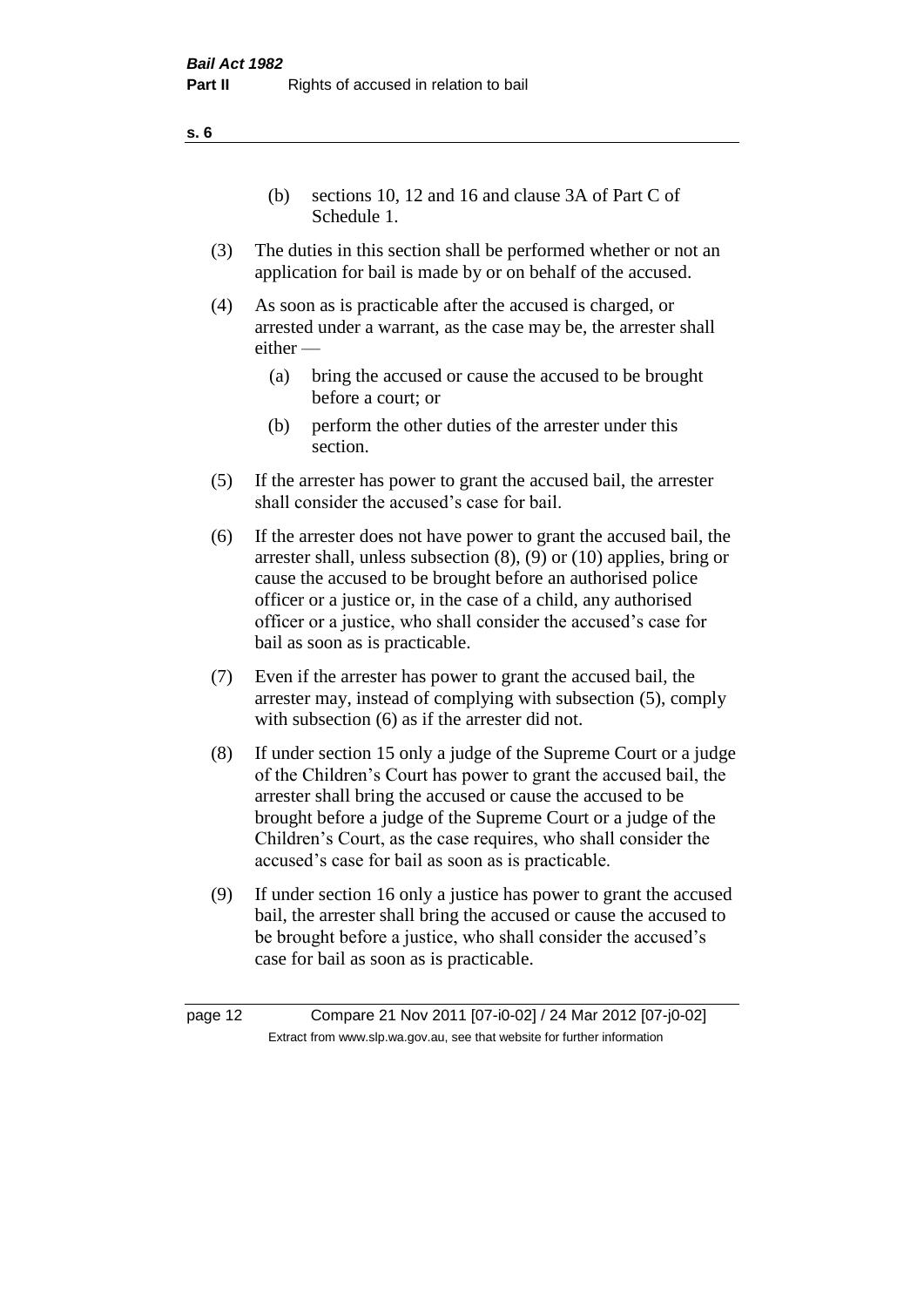(10) If section 16A applies, the arrester shall bring the accused or cause the accused to be brought before a court or judge referred to in section 16A(1), who shall consider the accused's case for bail as soon as is practicable.

*[Section 6 inserted by No. 59 of 2006 s. 4(1).]* 

### **6A. Whether custody justified to be considered in certain cases**

(1) In this section —

*accused* means an accused who is under arrest, other than pursuant to a warrant;

*released* means released from custody without being required to enter into, or without having entered into, a bail undertaking;

*serious offence* means an indictable offence the penalty specified by a written law for which is or includes imprisonment for 5 years or more or life;

*summary court* means the Magistrates Court or the Children's Court.

- (2) An authorised officer or justice who is considering an accused's case for bail for an initial appearance in a summary court on a charge of an indictable offence that is not a serious offence may order that the accused be served with a summons under the *Criminal Procedure Act 2004*, and released, in respect of the charge unless satisfied —
	- (a) that there are reasonable grounds to suspect the accused would not obey the summons if served with it; or
	- (b) that not releasing the accused is justified under subsection (4) or for any other reason.
- (3) An authorised officer or justice who is considering an accused's case for bail for an initial appearance in a summary court on a charge of a simple offence must order that the accused be served with a court hearing notice under the *Criminal Procedure Act 2004*, and released, in respect of the charge unless satisfied —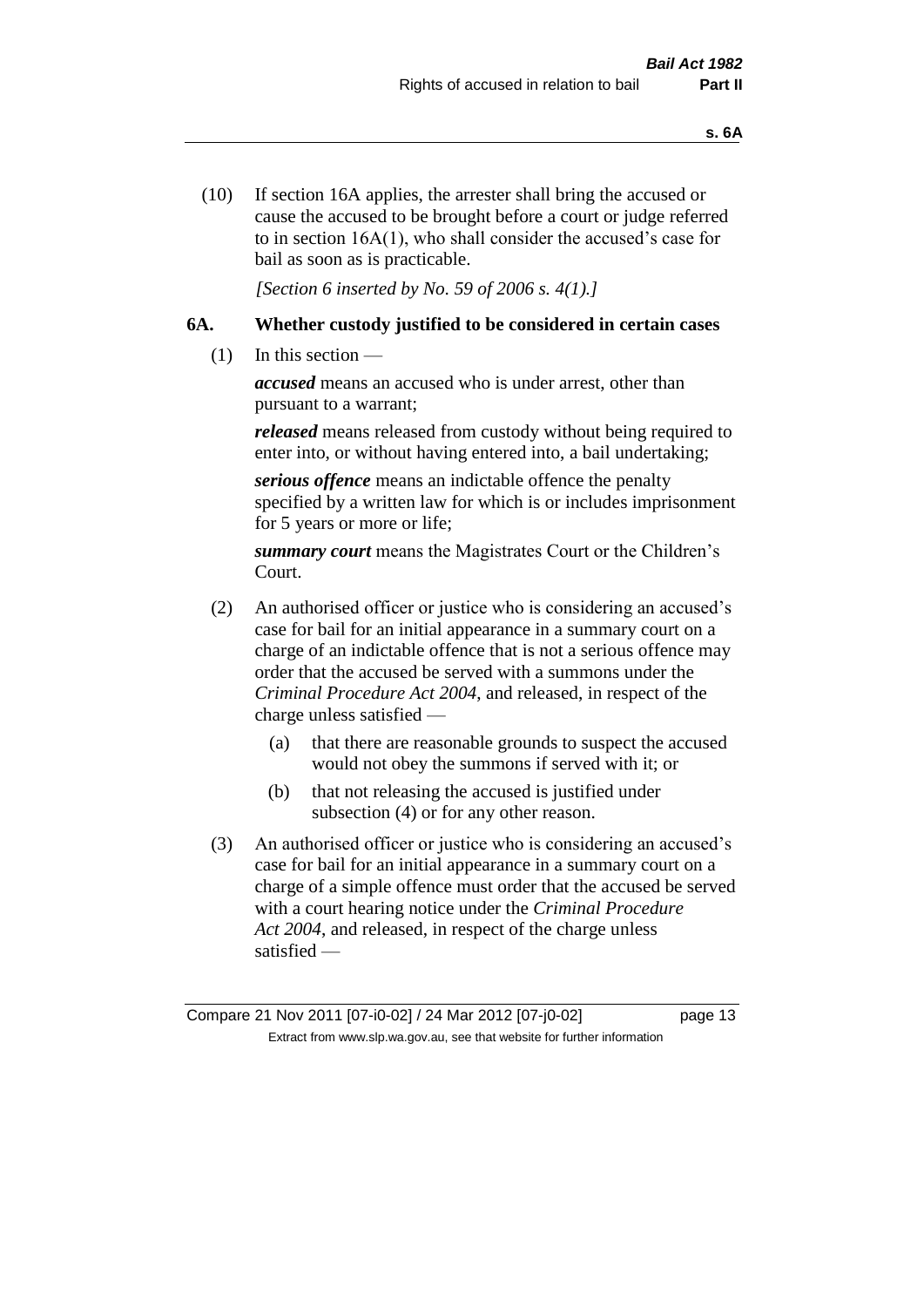(a) that the presence of the accused when the charge is dealt with is likely to be necessary for any reason or for sentencing purposes; or

- (b) that not releasing the accused is justified under subsection (4) or for any other reason.
- (4) Not releasing an accused is justified if there are reasonable grounds to suspect that if the accused were released —
	- (a) the accused
		- (i) would commit an offence;
		- (ii) would continue or repeat an offence with which he or she is charged;
		- (iii) would endanger another person's safety or property; or
		- (iv) would interfere with witnesses or otherwise obstruct the course of justice, whether in relation to the accused or any other person;
		- or
	- (b) the accused's safety would be endangered.
- (5) This section does not affect the operation of section 28 or 30 of the *Criminal Procedure Act 2004*.

*[Section 6A inserted by No. 59 of 2006 s. 5.]* 

### **7. Duty imposed on judicial officers in respect of unconvicted accused**

(1) Upon and following an accused's initial appearance in court for an offence every judicial officer who may thereafter order his detention or continued detention in custody before conviction for the offence is under a duty, unless section 7B, 7C or 7E applies, to consider the accused's case for bail, whether or not an application for bail is made by the accused or on his behalf.

*[(2)-(4) deleted]*

page 14 Compare 21 Nov 2011 [07-i0-02] / 24 Mar 2012 [07-j0-02] Extract from www.slp.wa.gov.au, see that website for further information

**s. 7**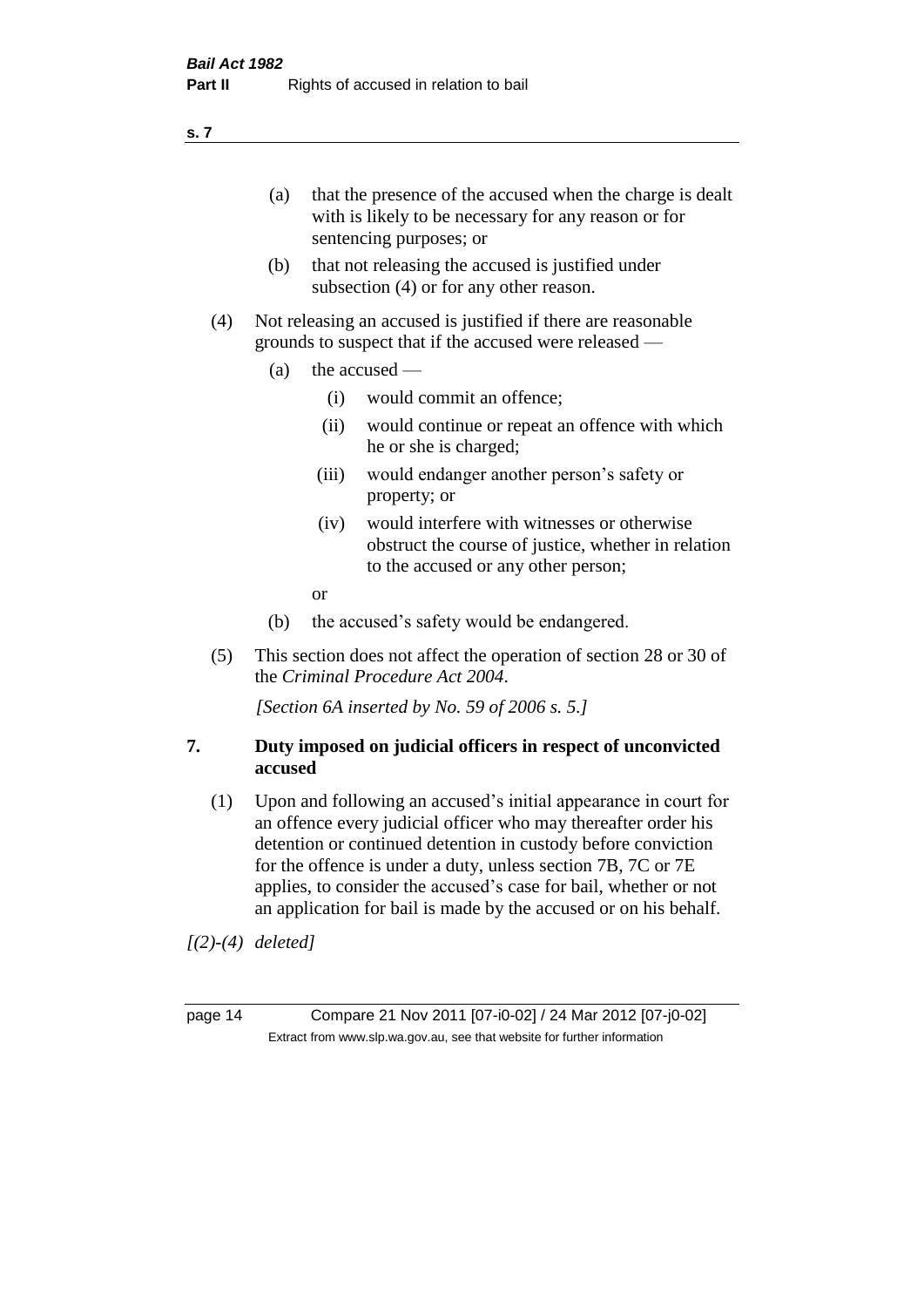(5) The operation of this section is subject to the exercise of the powers conferred by sections 7A and 9 and to the provisions of sections 10, 12 and 16(2) and clause 3A of Part C of Schedule 1.

*[Section 7 amended by No. 74 of 1984 s. 5; No. 49 of 1988 s. 80; No. 45 of 1993 s. 6; No. 84 of 2004 s. 82; No. 59 of 2006 s. 4(2); No. 6 of 2008 s. 8.]* 

### **7A. Bail may be dispensed with by court**

- (1) A judicial officer referred to in section 7(1) may, instead of discharging the duty imposed by that subsection, dispense with the requirement for bail for an appearance in court for an offence by an accused if the judicial officer —
	- (a) has jurisdiction to do so under section 13A(1); and
	- (b) may properly do so under section 13A(2).
- (2) Where the requirement for bail is dispensed with under this section, the accused has a right to be at liberty until the accused is required to appear before a court for the offence, but subject  $\mathrm{to}$  —
	- (a) section 59A; and
	- (b) any requirement that the accused be in custody for some other offence or reason.

*[Section 7A inserted by No. 6 of 2008 s. 9(1).]*

### **7B. Special provision for adult accused in murder cases**

 $(1)$  In this section —

*judge* means a judge of the Supreme Court.

- (2) This section applies where
	- (a) an accused is in custody for an offence of murder so that under section 15 only a judge has power to grant bail; and
	- (b) the accused is not a child.

Compare 21 Nov 2011 [07-i0-02] / 24 Mar 2012 [07-j0-02] page 15 Extract from www.slp.wa.gov.au, see that website for further information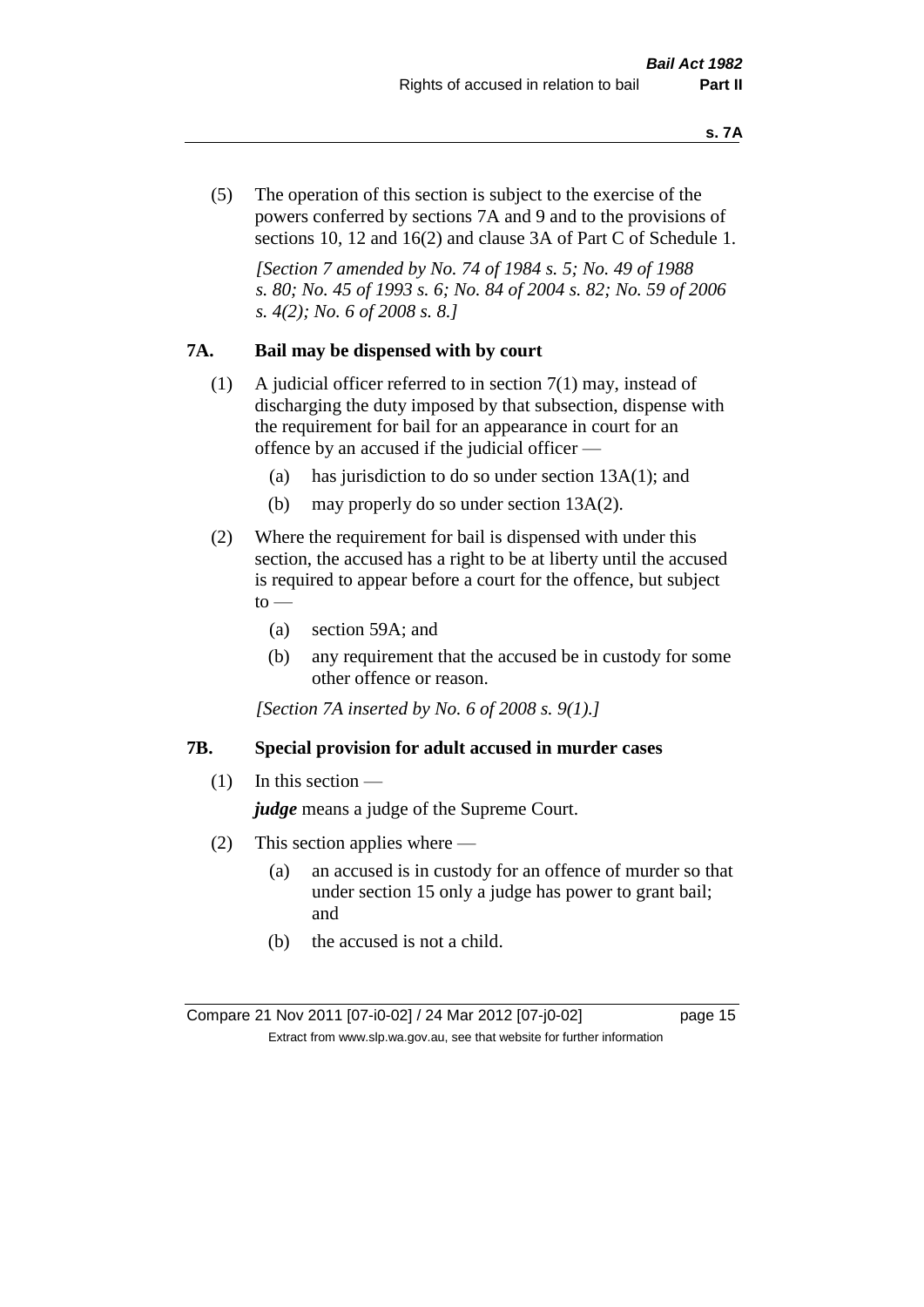#### **s. 7B**

- (3) Where this section applies the accused, or a person on the accused's behalf, may make an application to a judge for bail at any time before conviction for the offence.
- (4) Upon an accused's initial appearance in court for an offence of murder, the judicial officer who may order the accused's detention in custody is under a duty to inform the accused of the right conferred by subsection (3).
- $(5)$  Where
	- (a) an accused's case for bail has been considered by a judge on an application under subsection (3); and
	- (b) bail has been refused,

the accused's case for bail shall not be considered on any subsequent occasion in the same case when the accused's continued detention may be ordered unless subsection (6) applies.

- (6) The accused's case for bail shall again be considered by a judge if the accused, or a person on the accused's behalf, applies to a judge and satisfies the judge that —
	- (a) new facts have been discovered, new circumstances have arisen or the circumstances have changed since bail was refused; or
	- (b) the accused failed to adequately present the accused's case for bail on the previous occasion.
- $(7)$  Where
	- (a) an accused's case for bail has been considered by a judge on an application under subsection (3); and
	- (b) bail has been granted,

on any subsequent appearance in the same case a judicial officer may order, notwithstanding section 15, that bail is to continue on the same terms and conditions.

page 16 Compare 21 Nov 2011 [07-i0-02] / 24 Mar 2012 [07-j0-02] Extract from www.slp.wa.gov.au, see that website for further information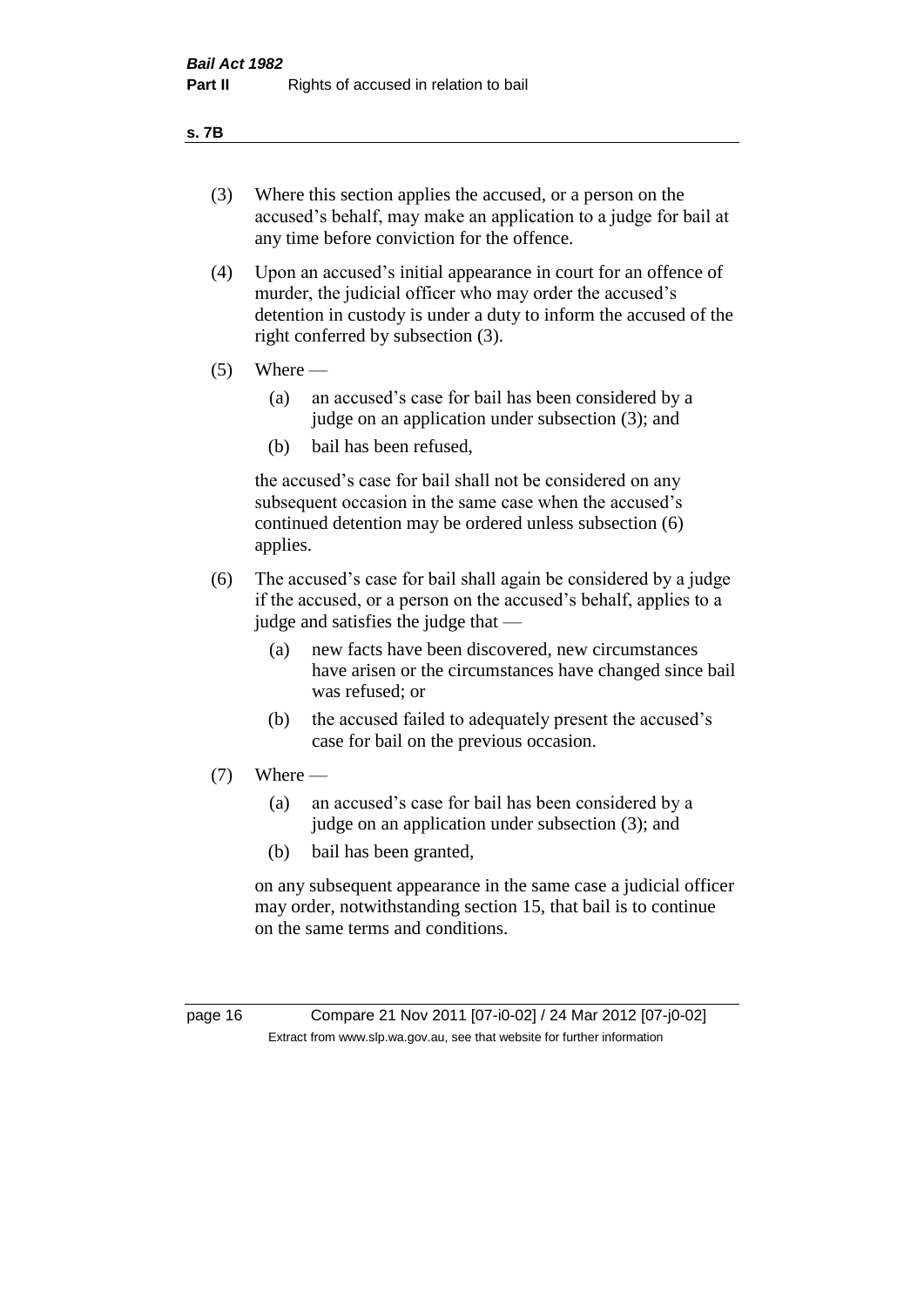(8) The accused is to be taken before a judge for the purposes of an application under this section only if the judge so orders.

*[Section 7B inserted by No. 6 of 2008 s. 9(1); amended by No. 29 of 2008 s. 24(2) and (3).]*

### **7C. Special provision for child accused in murder cases**

- (1) This section applies where a child accused is in custody for an offence of murder so that under section 15 only a judge of the Children's Court has power to grant bail.
- (2) Where this section applies, the judicial officer referred to in section 7(1) other than a judge of the Children's Court, shall, whether or not an application for bail is made by the accused or on the accused's behalf, cause the accused to be taken as soon as is practicable before a judge of the Children's Court for the purpose of having the accused's case for bail considered by the judge.
- (3) Notwithstanding subsection (2), where
	- (a) the duty described in that subsection has been discharged once in relation to a child accused's case for bail; and
	- (b) bail has on that occasion been refused by a judge of the Children's Court,

the accused's case for bail need not be considered on any subsequent occasion in the same case when the accused's continued detention may be ordered unless subsection (4) applies.

- (4) On a subsequent occasion the accused may apply to the judicial officer who may order the accused's continued detention for a reconsideration of the accused's case for bail on the ground  $that -$ 
	- (a) new facts have been discovered, new circumstances have arisen or the circumstances have changed since bail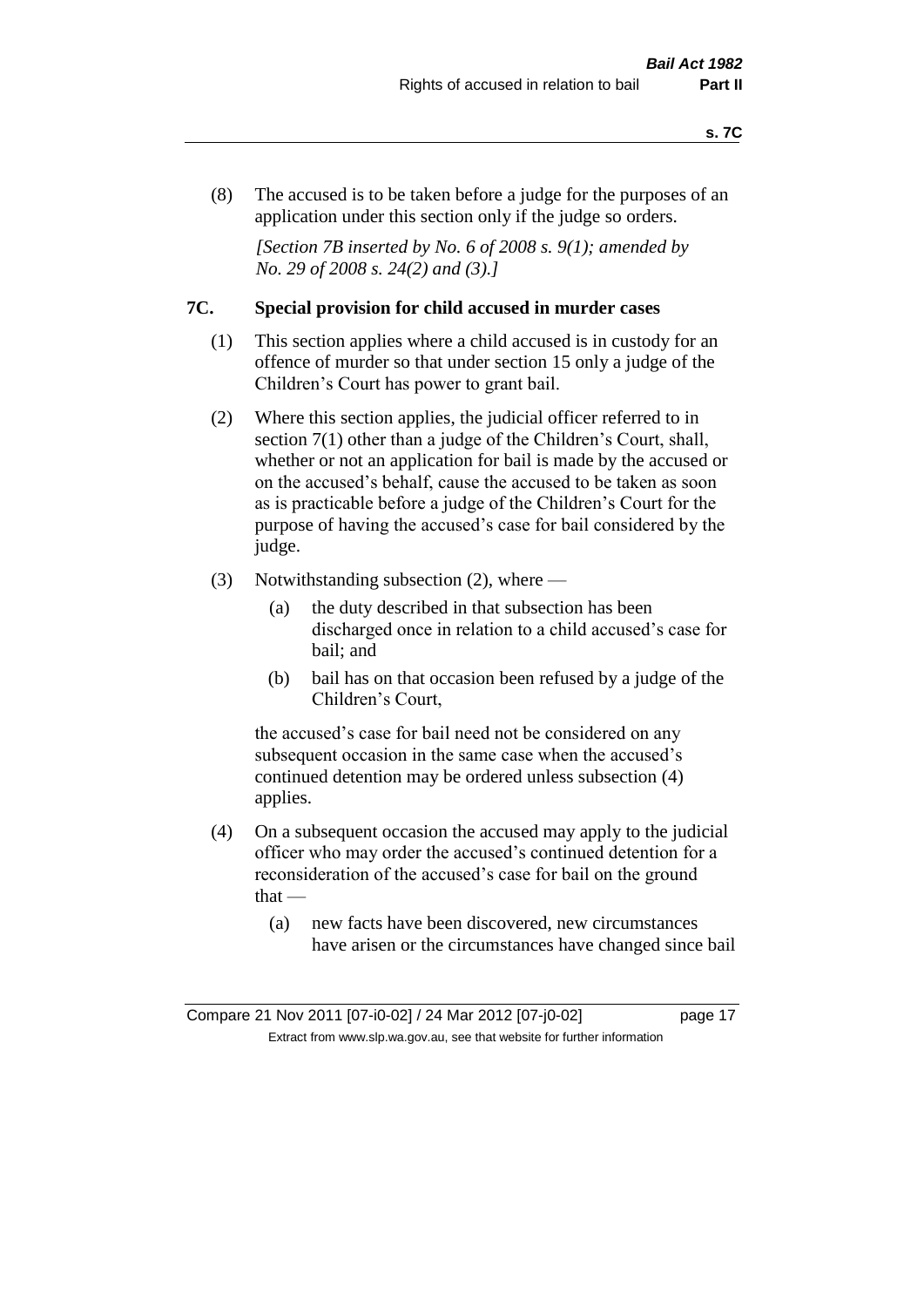#### **s. 7D**

was refused on the occasion mentioned in subsection (3); or

- (b) the accused failed to adequately present the accused's case for bail on that occasion.
- (5) If the judicial officer is satisfied as to one or more of those grounds the judicial officer shall cause the accused to be taken as soon as is practicable before a judge of the Children's Court for the purpose of having the accused's case for bail considered by the judge.

*[Section 7C inserted by No. 6 of 2008 s. 9(1); amended by No. 29 of 2008 s. 24(4).]*

### **7D. Previous decision may be adopted**

- (1) Notwithstanding section 7(1), after
	- (a) the duty described in that subsection has been discharged once in relation to an accused's case for bail; or
	- (b) a judge of the Children's Court has considered the case under section 15,

it is sufficient on any subsequent consideration of bail in the same case for a judicial officer, including a judge of the Children's Court acting under section 15, to make inquiry of the accused in terms of subsection (2).

- (2) The inquiry to be so made is  $-$ 
	- (a) whether any new fact has been discovered or new circumstance has arisen, or whether the circumstances have changed, since bail was previously granted or refused; and
	- (b) whether the accused considers that the accused failed to adequately present the accused's case for bail on a previous occasion.

page 18 Compare 21 Nov 2011 [07-i0-02] / 24 Mar 2012 [07-j0-02] Extract from www.slp.wa.gov.au, see that website for further information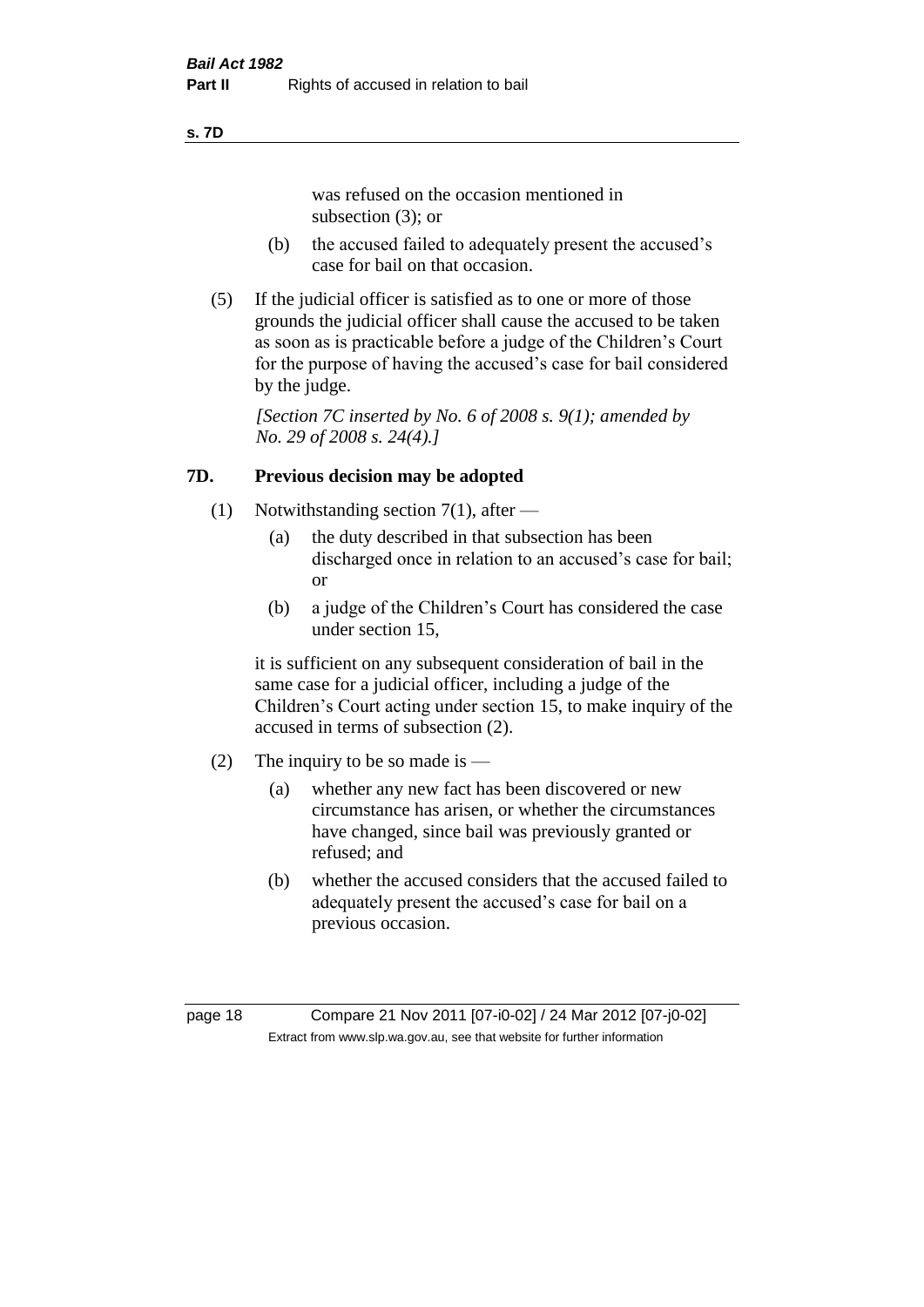(3) Unless the judicial officer is satisfied that there is any reason of the kind mentioned in subsection (2) for not doing so, the judicial officer may adopt the decision previously made in the case, but with power to make such variations of the terms and conditions of bail as the judicial officer thinks fit.

*[Section 7D inserted by No. 6 of 2008 s. 9(1).]*

### **7E. Bail during trial**

- $(1)$  Where
	- (a) an accused has been refused bail for the accused's appearance for trial for an offence; and
	- (b) the trial extends beyond one day,

a judicial officer referred to in section 7(1) need not comply with that subsection unless the accused, or a person on the accused's behalf, applies for bail.

(2) In subsection  $(1)$  —

*trial* means that part of proceedings for an offence when evidence is being received by the court in respect of the offence and also extends to any time when —

- (a) legal argument is being heard; or
- (b) a judicial officer or a jury is deliberating.

*[Section 7E inserted by No. 6 of 2008 s. 9(1).]*

### **7F. Bail for appeal from courts of summary jurisdiction**

- (1) If a person is in custody and an appeal has been commenced under the *Criminal Appeals Act 2004* Part 2 in connection with the decision by virtue of which the person is in custody, the person may apply for bail —
	- (a) if the appeal is to be heard and determined by the Court of Appeal or if an application has been made to the Court of Appeal for leave to appeal to the Court of Appeal — to a judge of appeal; or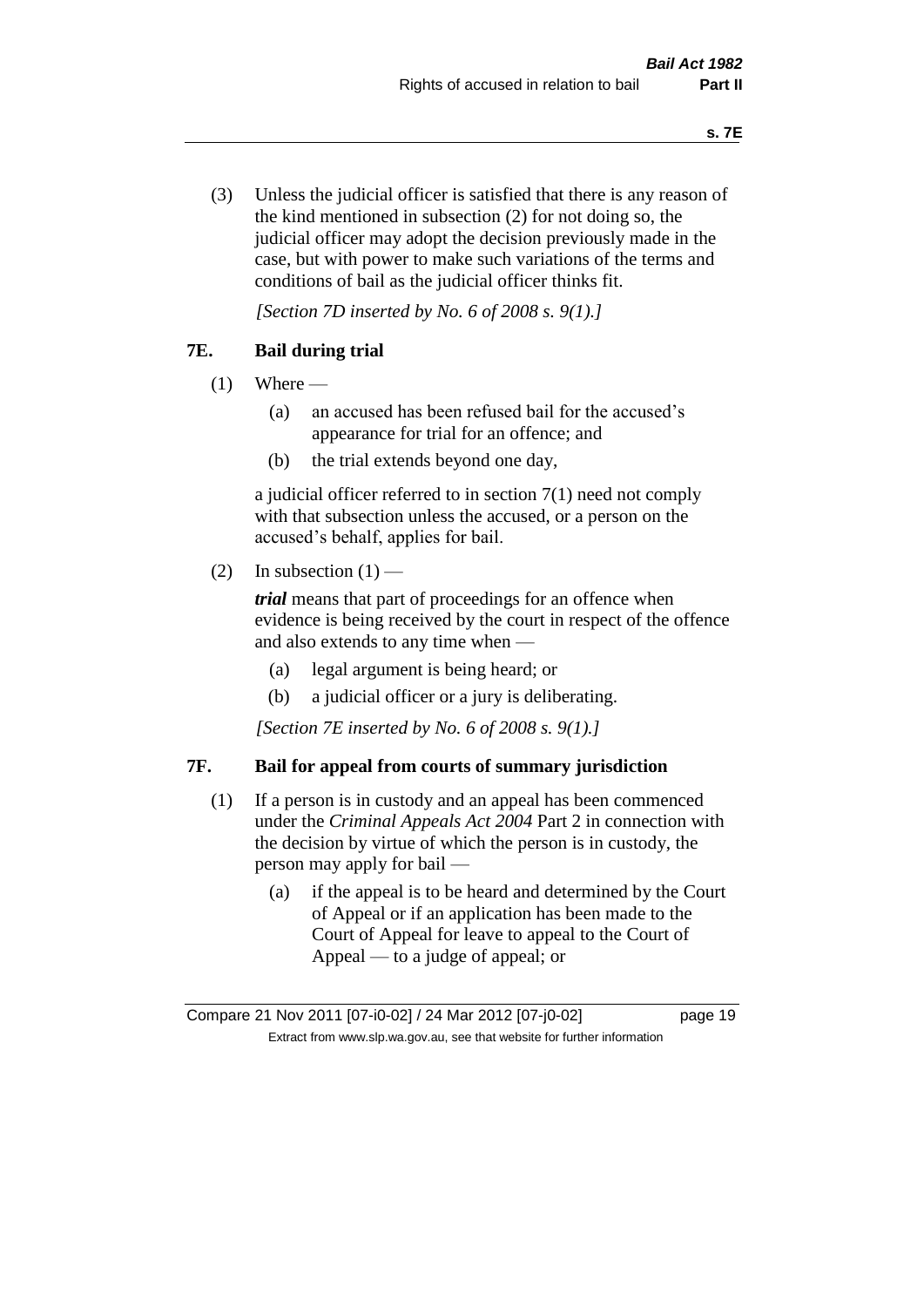**s. 8**

- (b) in any other case to a judge of the Supreme Court.
- (2) Bail shall not be granted to an applicant for bail under subsection (1) unless —
	- (a) the applicant has given notice of the application for bail  $to -$ 
		- (i) the Director of Public Prosecutions; or
		- (ii) the State Solicitor,

as the case may require; and

(b) that official has been given an opportunity to be heard on the application.

*[Section 7F inserted by No. 6 of 2008 s. 9(1).]*

### **8. Accused to be given information and approved forms**

- (1) Subject to subsection (4), a judicial officer or authorised officer who is called upon to consider an accused's case for bail, on the first occasion when it arises in relation to an offence or group of offences for which an accused is required to appear, shall ensure that the accused is, or has been, given —
	- (a) such information in writing as to the effect of this Act as is prescribed for the purposes of this paragraph;
	- (b) an approved form for completion, designed to disclose to the judicial officer or authorised officer all information relevant to the decision; and
	- (c) where the accused is unable or insufficiently able, to read, speak or write English, such assistance as he may reasonably require in order to have communicated to him the information mentioned in paragraph (a) and complete the form referred to in paragraph (b).
- (2) After an accused case for bail has been considered once, a judicial officer or authorised officer on any subsequent consideration of bail in the same case shall —
	- (a) comply with subsection  $(1)(a)$ ; and

page 20 Compare 21 Nov 2011 [07-i0-02] / 24 Mar 2012 [07-j0-02] Extract from www.slp.wa.gov.au, see that website for further information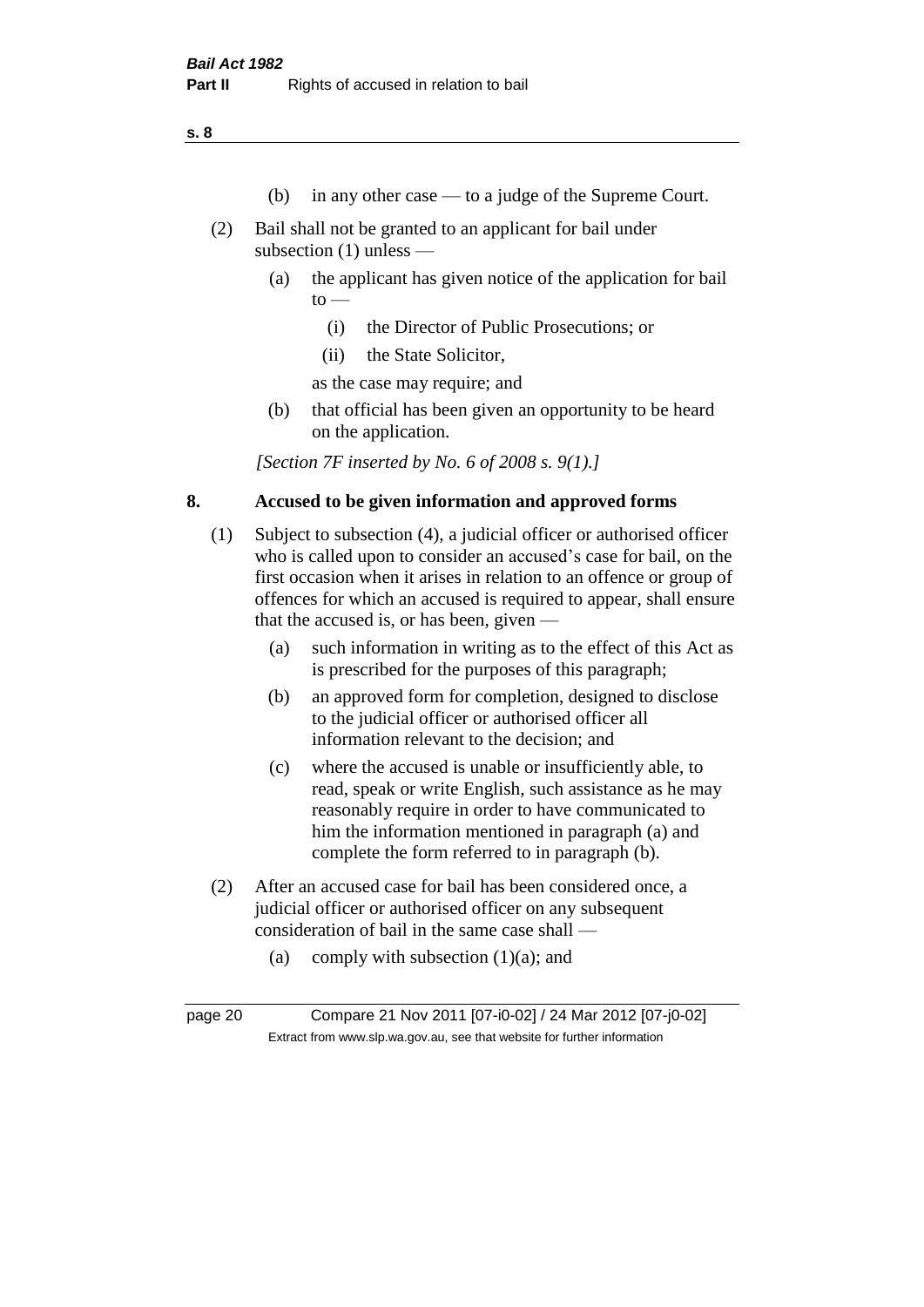- (b) either comply with subsection  $(1)(b)$  or obtain the form previously completed for the purposes of that paragraph, if any, and ensure that —
	- (i) the form is revised in order to show any changes which he is informed have occurred since it was completed; and
	- (ii) any assistance, of the kind referred to in subsection  $(1)(c)$  is given to the accused for the purpose of completing or revising the form, as the case may be.
- (3) Nothing in this section shall be read as limiting section 23.
- (3a) Notwithstanding subsection  $(1)(a)$  or  $(2)(a)$  a judicial officer or authorised officer need not comply with that paragraph if it appears to him that the accused's case for bail is such that bail is likely to be granted to him in accordance with this Act; but if it subsequently appears to him that bail will not be granted or that the accused is dissatisfied with any condition imposed on the grant of bail he shall then comply with that paragraph.
- (4) Notwithstanding subsection (1)(b) or (2)(b), a judicial officer or an authorised officer may dispense with completion or revision of the form referred to in those paragraphs if it appears to him  $that -$ 
	- (a) the accused's case for bail is such that bail is likely to be granted to him in accordance with this Act; and
	- (b) the information in the possession of the judicial officer or authorised officer is sufficient for his consideration of the case.
- (5) Where a person has applied for bail for an appeal as mentioned in section 7F(1), this section applies as if the consideration of bail for the appeal were a first consideration of bail for an offence.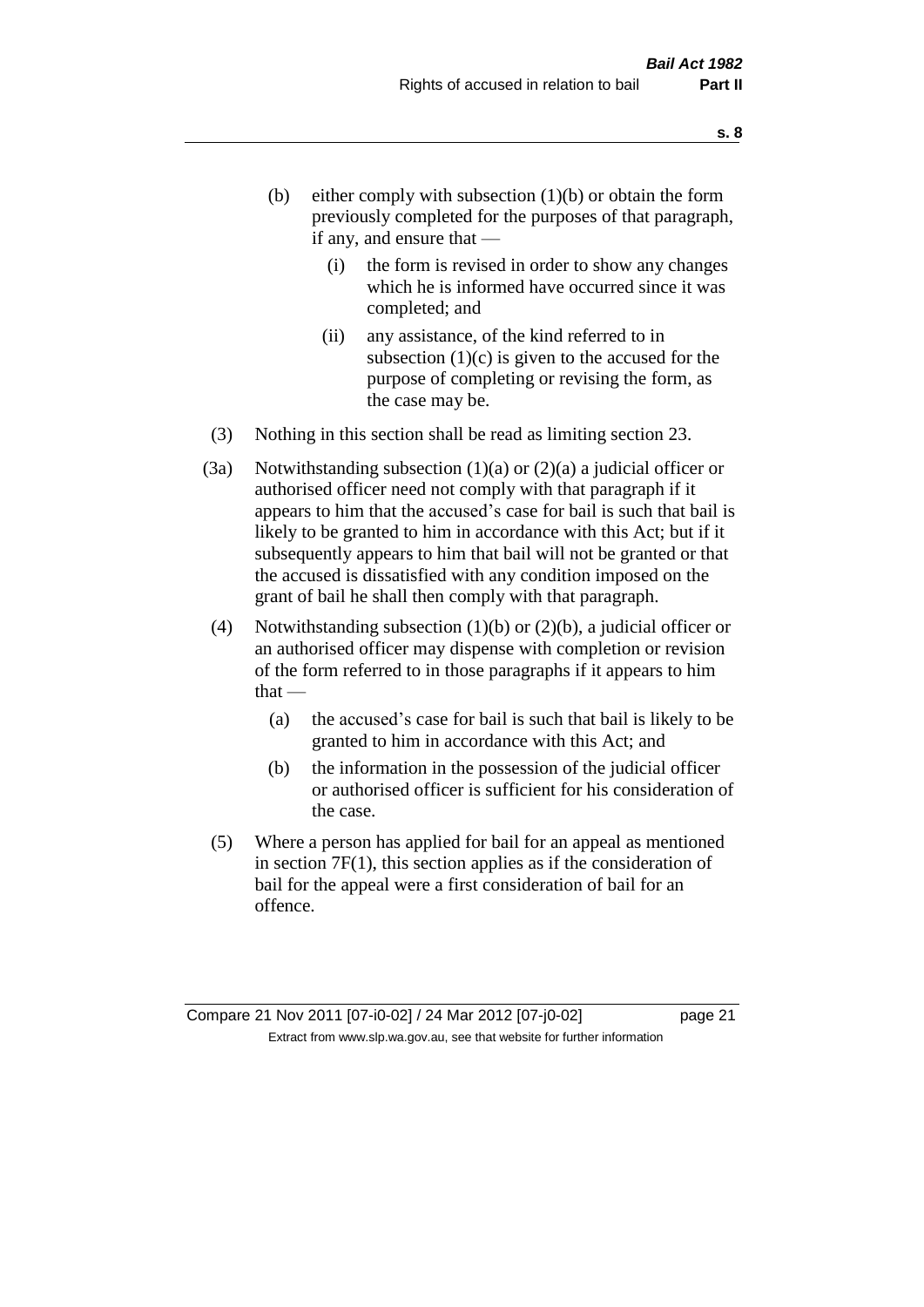#### **s. 9**

*[Section 8 amended by No. 74 of 1984 s. 6; No. 15 of 1988 s. 6; No. 33 of 1989 s. 18; No. 84 of 2004 s. 82; No. 6 of 2008 s. 9(2) and 43(1).]* 

### **9. Bail decision may be deferred until further information obtained**

- (1) Subject to section 26(2) of the *Young Offenders Act 1994*, a judicial officer or authorised officer who is called upon to consider a case for bail may defer consideration of the case for a period not exceeding 30 days if he thinks it is necessary —
	- (a) to obtain more information for the purpose of making a decision in accordance with this Act; or
	- (b) to take any step authorised by section  $24(1)$  or  $24A(1)$ or (2).
- (2) Nothing in this section shall be taken to limit the right of an accused to be brought before a court as soon as is practicable if he is not released on bail.

*[Section 9 amended by No. 57 of 1997 s. 21(2); No. 84 of 2004 s. 82; No. 6 of 2008 s. 10(1).]*

### **10. Sections 5, 6 and 7 do not apply where accused imprisoned for other cause**

Notwithstanding sections 5, 6 and 7, the rights conferred on an accused and the duties imposed on police officers, authorised officers and judicial officers by those sections in respect of an appearance in court for an offence do not arise where —

- (a) the accused is in custody for some other offence or reason (including the non-payment of a sum of money); and
- (b) the police officer, authorised officer or judicial officer is satisfied that the accused is likely to remain in custody for that other offence or reason until or beyond the time for the appearance for the first-mentioned offence.

page 22 Compare 21 Nov 2011 [07-i0-02] / 24 Mar 2012 [07-j0-02] Extract from www.slp.wa.gov.au, see that website for further information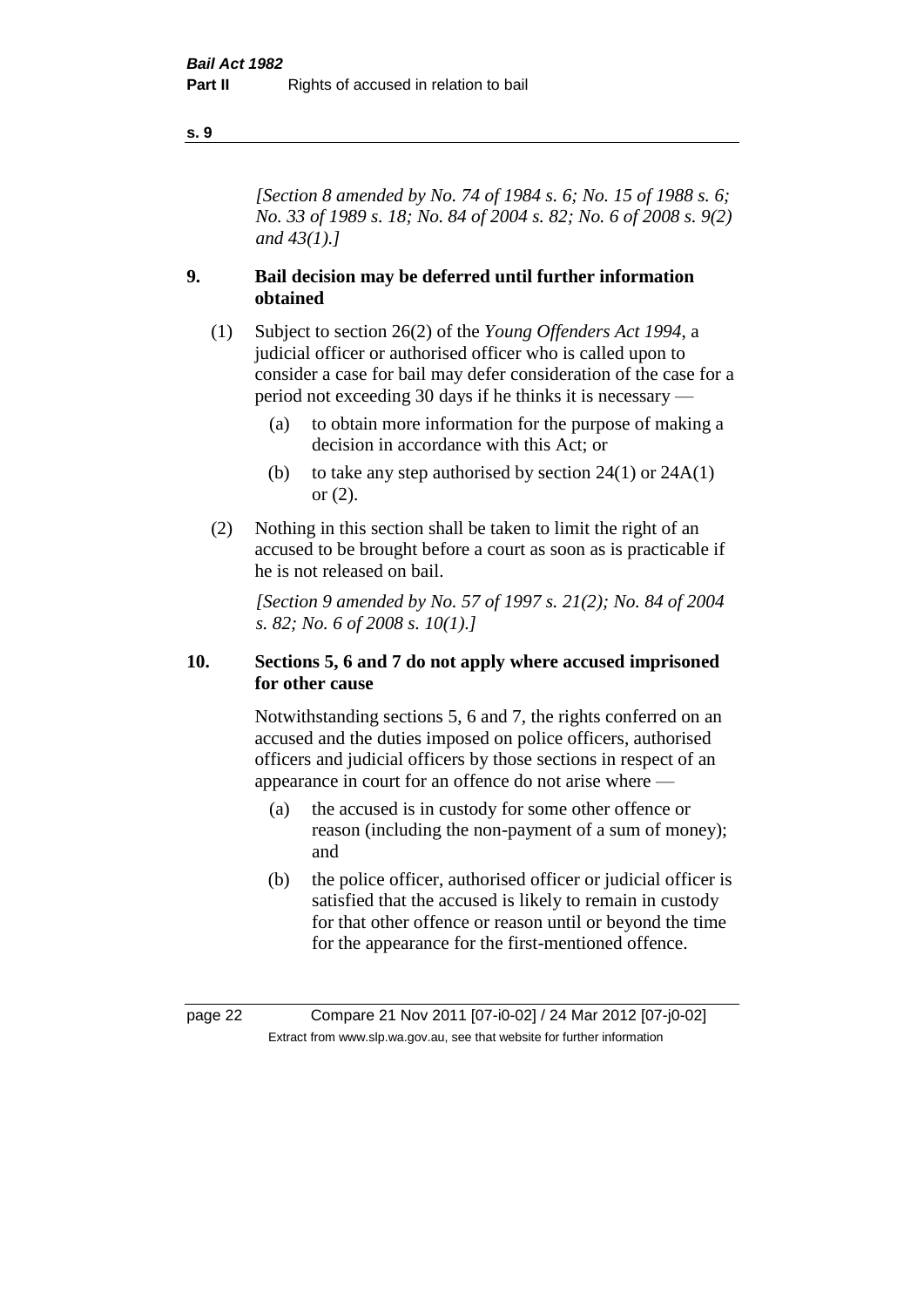*[Section 10 amended by No. 84 of 2004 s. 82.]*

### **11. Rights following grant of bail**

- $(1)$  When
	- (a) bail has been granted to an accused for an appearance in court;
	- (b) all conditions which are to be complied with before the release of the accused have been complied with; and
	- (c) he has entered into a bail undertaking for that appearance or his bail undertaking is deemed to be amended under section 31(3),

the accused has a right to be at liberty until he is required to appear, or to next appear, before a court, but subject to —

- (d) any requirement that he be in custody for some other reason;
- (e) the exercise of the powers in sections 14(3), 17A, 46, 50F, 54 and 55; and
- (f) the limitation mentioned in section 12.
- (2) Where the accused is in custody in a lock-up, court custody centre or prison, the right conferred by subsection (1) is also subject to the person in charge of the lock-up, court custody centre or prison either —
	- (a) signing a certificate under subsection (3); or
	- (b) receiving notice that a certificate has been signed by another person under that subsection.
- (3) After an accused becomes entitled to be at liberty as provided in subsection (1), a person referred to in section 29 may sign a certificate to that effect in the prescribed form.
- (4) The person in charge of a lock-up, court custody centre or prison in which the accused is in custody shall release the accused from custody as soon as is practicable after —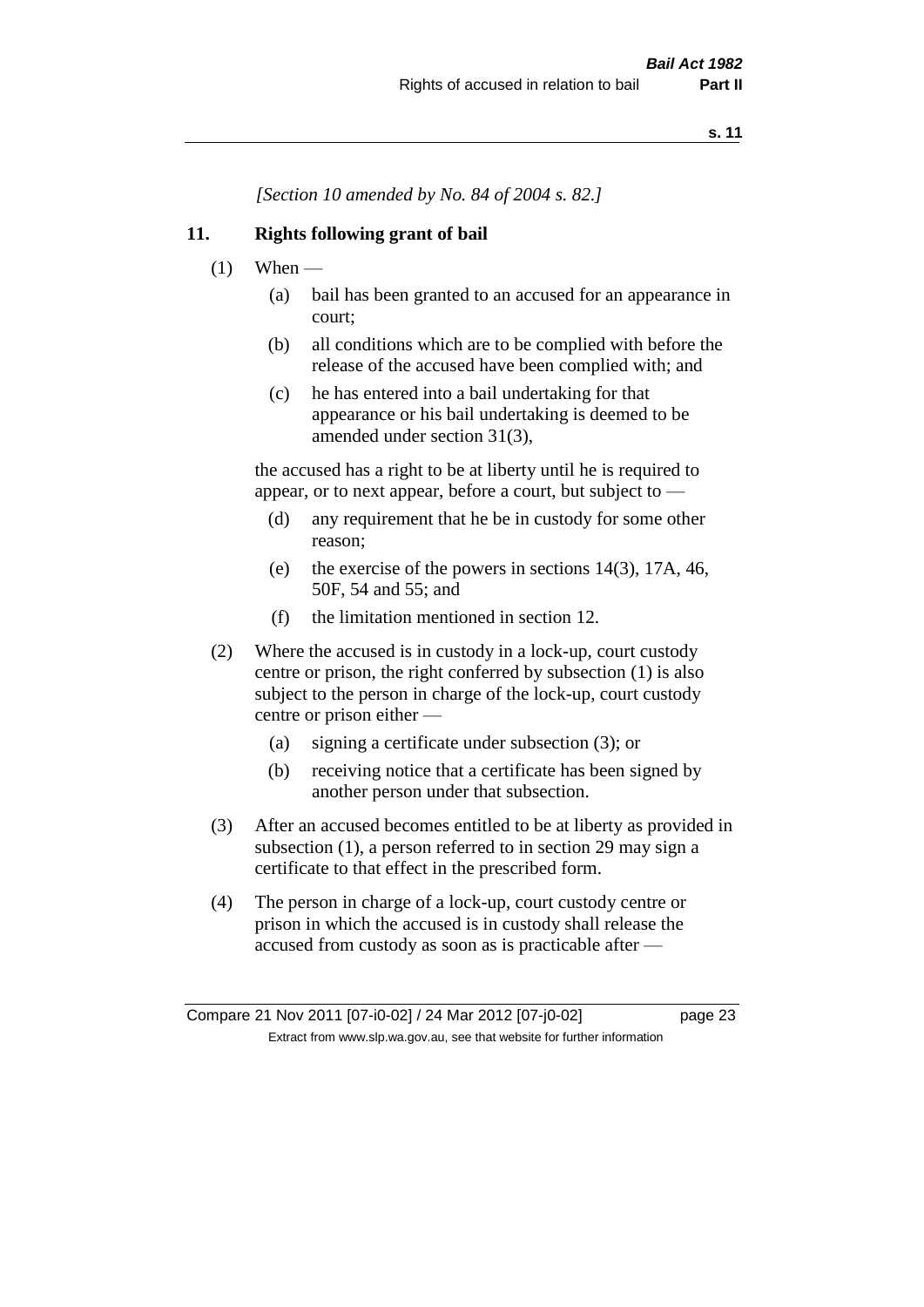**s. 12**

- (a) the person in charge signs the certificate; or
- (b) if the certificate is signed by a person other than the person in charge, the person in charge receives notice as described in subsection (2)(b).

*[Section 11 amended by No. 74 of 1984 s. 7; No. 15 of 1988 s. 7; No. 49 of 1988 s. 81; No. 45 of 1993 s. 7; No. 47 of 1999 s. 8; No. 59 of 2004 s. 141; No. 84 of 2004 s. 82; No. 6 of 2008 s. 11(1) and (2).]* 

### **12. Further limitation on rights in s. 7A(2) and 11**

The right of an accused to have his case for bail considered as soon as is practicable, his right to be at liberty as mentioned in sections 7A(2) and 11(1), and the corresponding duties created by this Part, are limited so far as is reasonably necessary for the exercise or performance by a person of any statutory power or function vested in him which requires or permits the continued custody of the accused, including the exercise of the powers set out in Part 12 of the *Criminal Investigation Act 2006* and Parts 6 and 7 of the *Criminal Investigation (Identifying People) Act 2002*.

*[Section 12 amended by No. 6 of 2002 s. 96; No. 84 of 2004 s. 82; No. 59 of 2006 s. 6; No. 6 of 2008 s. 12.]*

page 24 Compare 21 Nov 2011 [07-i0-02] / 24 Mar 2012 [07-j0-02] Extract from www.slp.wa.gov.au, see that website for further information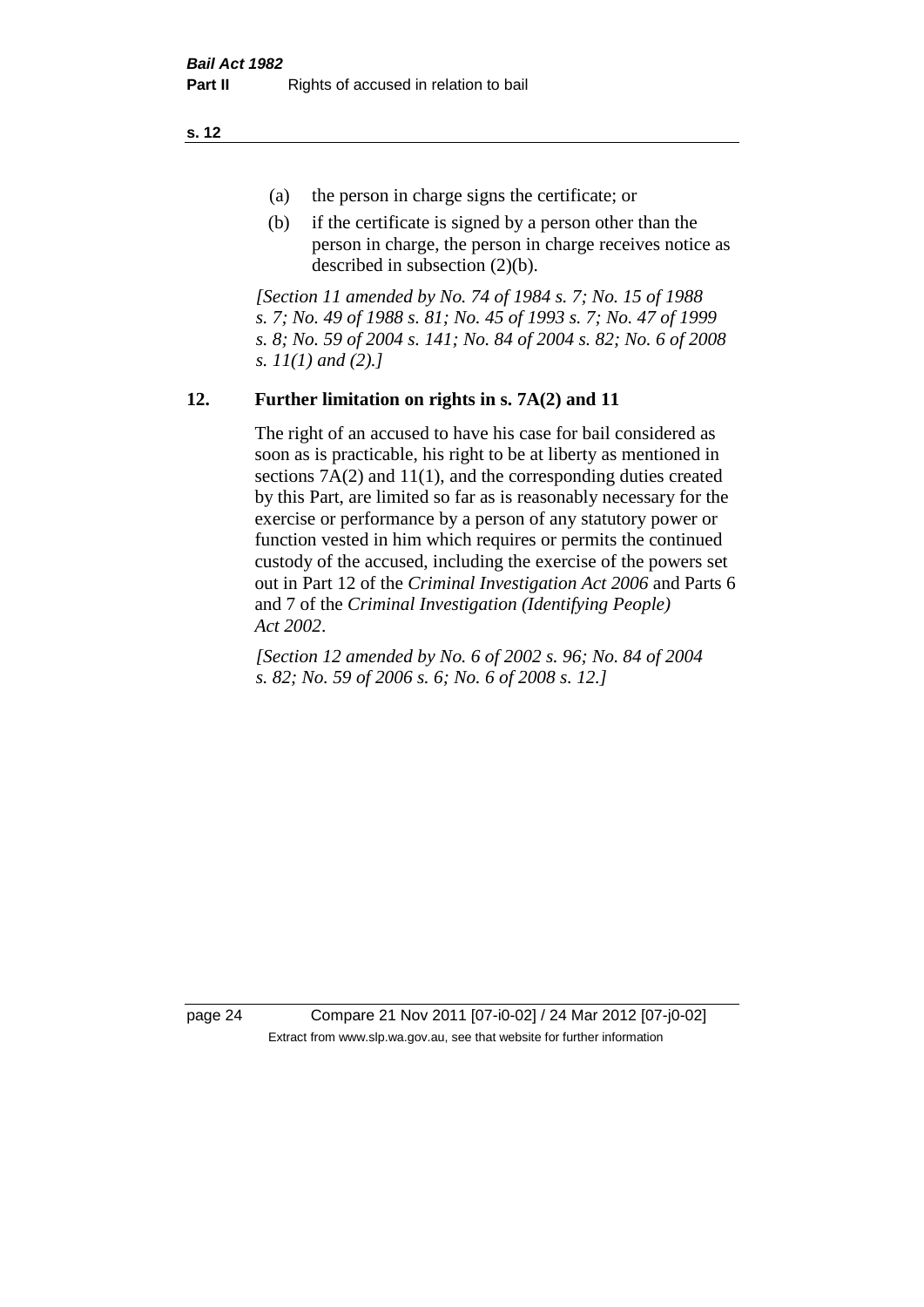# **Part III — Jurisdiction relating to bail**

*[Heading inserted by No. 6 of 2008 s. 13.]*

### **13. Jurisdiction to grant bail**

- (1) Jurisdiction to grant bail for any appearance described in the first column of Part A of Schedule 1 is vested in the judicial officer or authorised officer specified in the second column of that Part opposite thereto and shall be exercised subject to and in accordance with this Part and the further provisions in Parts B, C and D of Schedule 1.
- (2) A home detention condition shall not be imposed as a condition of bail except by a judicial officer.

*[Section 13 amended by No. 61 of 1990 s. 5; No. 45 of 1993 s. 12.]* 

### **13A. Jurisdiction to dispense with bail and how jurisdiction to be exercised**

- (1) Jurisdiction to dispense with the requirement for bail under section 7A for any appearance described in the first column of Schedule 1 Part A clause 2 or 3 is vested, subject to Schedule 1 Part B, in the judicial officer specified in the second column of that clause opposite that description, but Schedule 1 Part A clause 7 does not apply for the purposes of this subsection.
- (2) The jurisdiction referred to in subsection (1) is exercisable  $only$ —
	- (a) in respect of an appearance in court before conviction for an offence; and
	- (b) if it appears to the judicial officer that bail would be granted in accordance with Schedule 1 Part C clause 1 or 2 but that in the circumstances the completion of bail papers is an unnecessary imposition.
- (3) Where a judicial officer dispenses with the requirement for bail for an appearance by an accused the registrar of the court shall,

Compare 21 Nov 2011 [07-i0-02] / 24 Mar 2012 [07-j0-02] page 25 Extract from www.slp.wa.gov.au, see that website for further information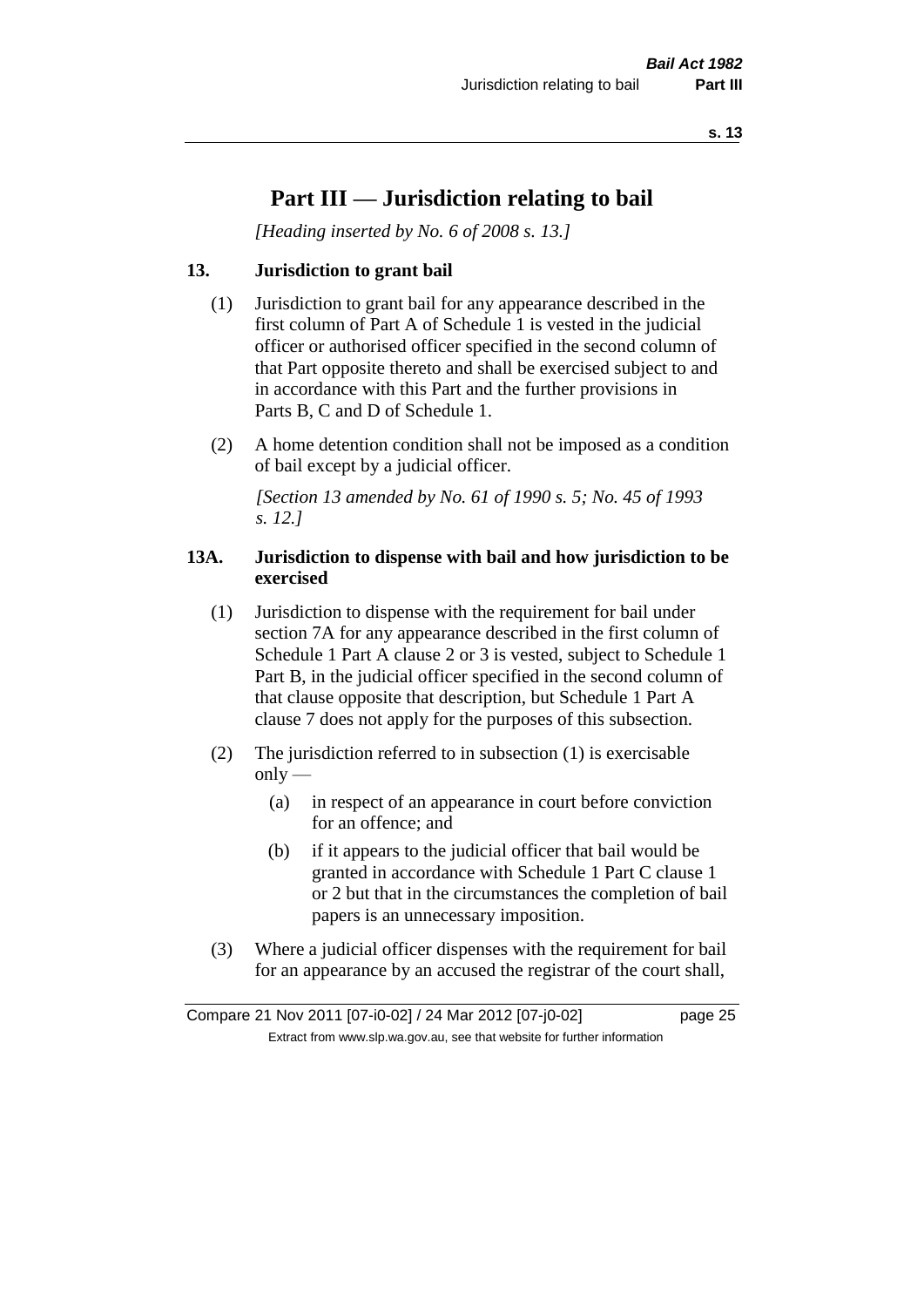### **s. 13B**

in accordance with section 13B, give written notice to the accused of the time and place for the appearance.

*[Section 13A inserted by No. 6 of 2008 s. 14.]*

### **13B. Giving and proof of notices under s. 13A(3)**

- (1) A written notice to an accused under section  $13A(3)$  shall be
	- (a) given to the accused personally; or
	- (b) sent to the accused
		- (i) by post to the accused's address appearing in the records of the court; or
		- (ii) in urgent cases or with the accused's consent, by electronic communication.
- (2) A person who gives or sends a notice in accordance with subsection (1) shall endorse on a file copy of the notice a certificate showing —
	- (a) that the person has done so; and
	- (b) the time of doing so.
- (3) If a notice is sent by post under subsection  $(1)(b)(i)$ , the notice is to be presumed, unless the contrary is shown, to have been received at the time when, in the ordinary course of events, it would have been delivered.
- (4) In any proceedings
	- (a) a document purporting to be a copy of a notice referred to in subsection (1) is evidence of the terms of the notice; and
	- (b) an endorsement on a copy of a notice referred to in subsection (2) purporting to be a certificate referred to in that subsection is evidence of the matters appearing in the certificate without proof of the signature of the person who made the endorsement.

*[Section 13B inserted by No. 6 of 2008 s. 14.]*

page 26 Compare 21 Nov 2011 [07-i0-02] / 24 Mar 2012 [07-j0-02] Extract from www.slp.wa.gov.au, see that website for further information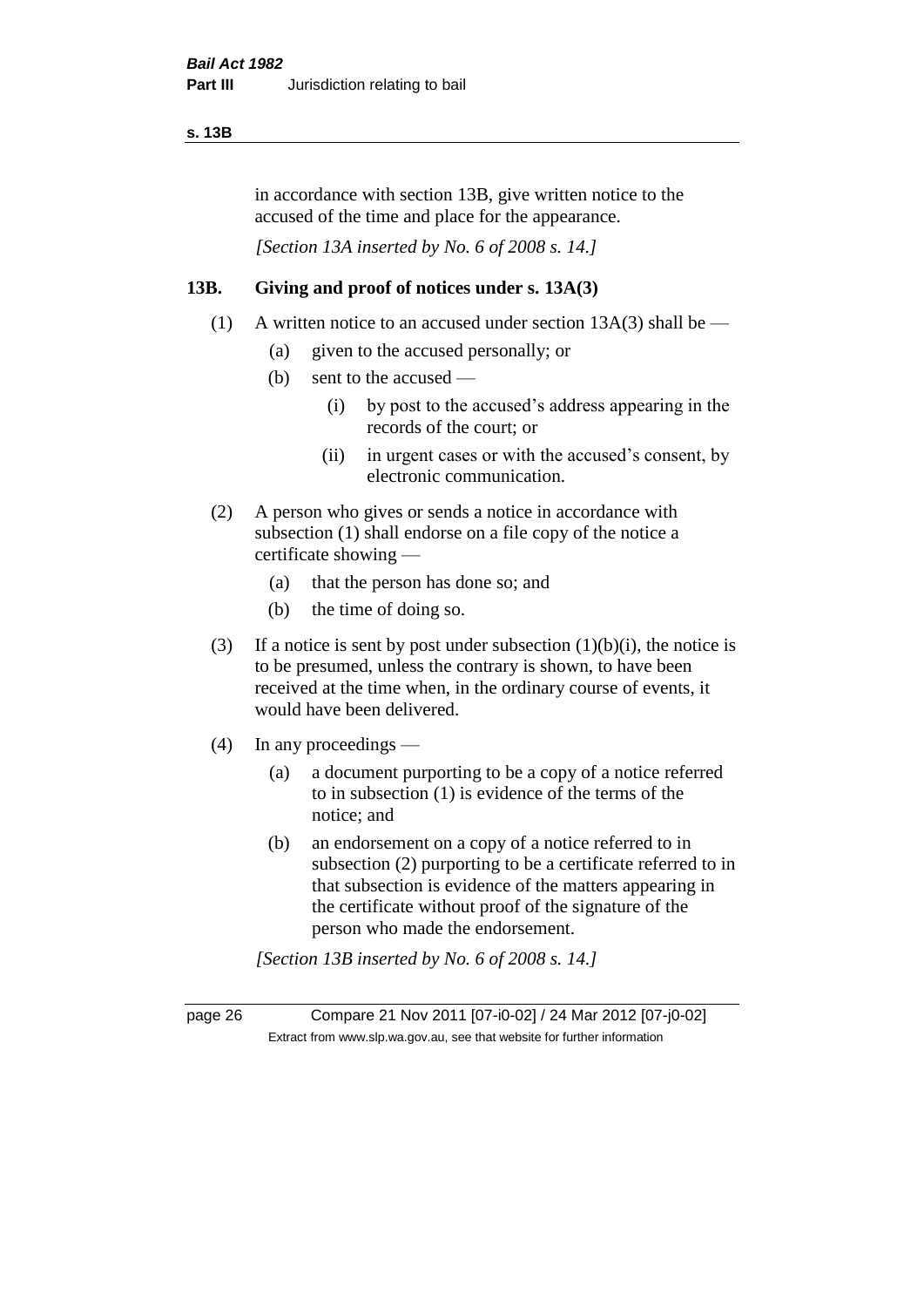### **14. Extent of judge's jurisdiction**

- (1) A judge may, in accordance with this Act
	- (a) exercise a power to grant bail which is conferred upon any other judicial officer or any authorised officer by this Act; and
	- (b) revoke or vary any bail previously granted by any other such officer; and
	- (c) under section 7A dispense with the requirement for bail or revoke an existing dispensation.
- (2) Subject to subsection (2a), the jurisdiction of a judge under subsection (1) in respect of an appearance by an accused may be invoked by application made by either the prosecutor or the accused, and whether or not any other judicial officer has —
	- (a) previously granted, refused or dispensed with bail; or
	- (b) exercised any power conferred on him by section 55,

in respect of that appearance.

- (2a) After the jurisdiction under subsection (1) has been invoked once by an accused in relation to an offence or group of offences for which he is required to appear, it may not be further invoked by that accused in relation to that offence or group of offences unless the accused satisfies a judge that —
	- (a) new facts have been discovered, new circumstances have arisen or the circumstances have changed since the occasion when the jurisdiction was invoked; or
	- (b) he failed to adequately present his case for bail on that occasion.
- (3) Where under subsection (1) a judge
	- (a) revokes the bail of an accused who is at liberty, he may order that the accused be returned to custody to await the appearance for which the bail was granted;

Compare 21 Nov 2011 [07-i0-02] / 24 Mar 2012 [07-j0-02] page 27 Extract from www.slp.wa.gov.au, see that website for further information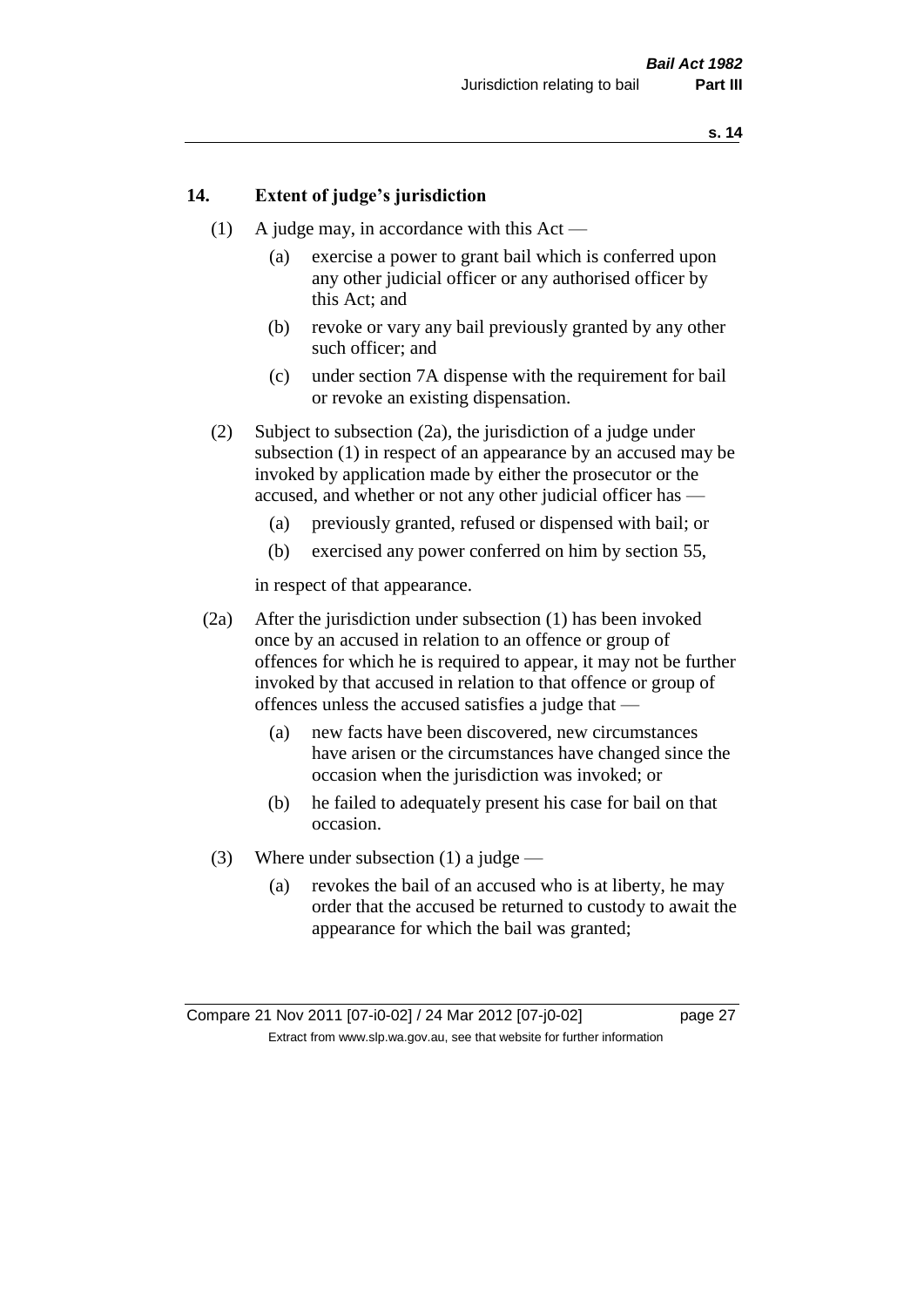#### **s. 15**

(b) varies the bail of such an accused, he may order that the accused be returned to custody until he becomes entitled to be at liberty pursuant to section 11,

and the judge may issue any warrant which may be necessary to carry such an order into effect.

- $(4)$  In this section
	- (a) references to a judge are references
		- (i) in the case of a child charged with an offence before the Children's Court, to a judge of that Court; and
		- (ii) in the case of an accused committed for trial or sentence to the District Court, to a judge of that Court; and
		- (iii) in any other case, to a judge of the Supreme Court;

and

- (b) references to any other judicial officer
	- (i) in relation to the exercise of powers under this section by a judge, are references to any judicial officer whose jurisdiction is inferior to that of the judge; but
	- (ii) in relation to the exercise of powers under this section by a judge of the Supreme Court, do not include a judge of the Children's Court or a judge of the District Court.

*[Section 14 amended by No. 74 of 1984 s. 8; No. 49 of 1988 s. 82; No. 84 of 2004 s. 82; No. 6 of 2008 s. 15(1)-(4).]* 

### **15. Exclusive jurisdiction of Supreme Court judge in murder cases**

(1) Where an accused is in custody for murder, the power to grant bail shall be exercised only by a judge of the Supreme Court, or

page 28 Compare 21 Nov 2011 [07-i0-02] / 24 Mar 2012 [07-j0-02] Extract from www.slp.wa.gov.au, see that website for further information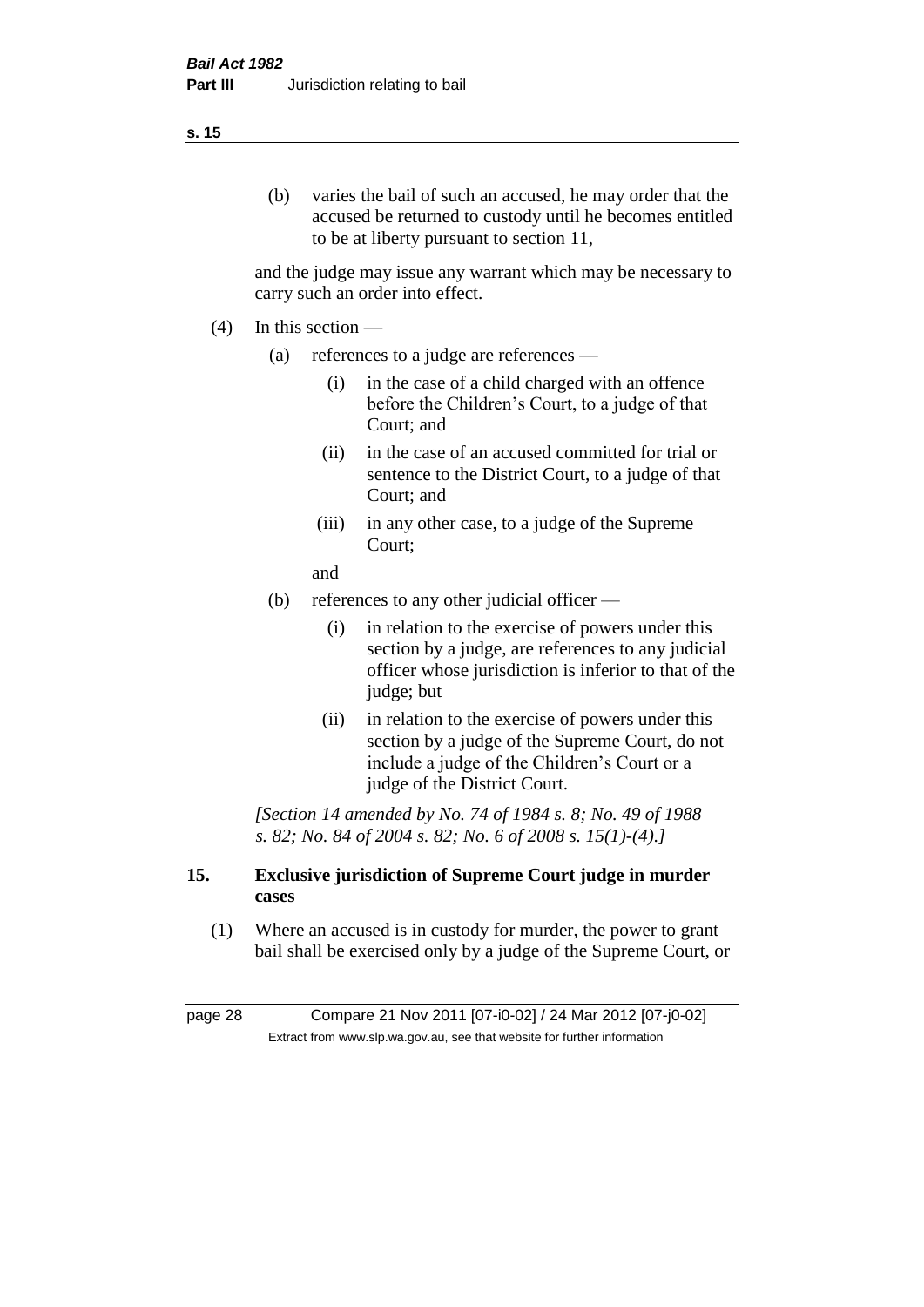#### **s. 15A**

in the case of an accused who is a child by a judge of the Children's Court, except —

- (a) where section  $31(2)(d)$  applies; or
- (b) to the extent that the Court of Appeal exercises its powers under Part A of Schedule 1.
- *[(2) deleted]*

*[Section 15 amended by No. 52 of 1984 s. 35; No. 74 of 1984 s. 9; No. 49 of 1988 s. 83; No. 70 of 1988 s. 45; No. 45 of 1993 s. 12; No. 45 of 2004 s. 28(4); No. 84 of 2004 s. 82; No. 29 of 2008 s. 24(5).]* 

### **15A. Appeal from decision of judge**

(1) In this section —

*bail decision* means a decision —

- (a) to grant or refuse bail; or
- (b) to vary or revoke bail; or
- (c) to dispense with the requirement for bail; or
- (d) to impose any condition on a grant of bail,

and includes a decision under section 55 or 59A(4).

- (2) The prosecutor or the accused may appeal to the Court of Appeal against a bail decision of —
	- (a) a judge of the Children's Court; or
	- (b) a judge of the District Court; or
	- (c) a judge of the Supreme Court.
- (3) The leave of the Court of Appeal is required for each ground of appeal in an appeal under this section.
- (4) The *Criminal Appeals Act 2004* section 27(2), (3) and (4) apply, with necessary modifications, as if an appeal under this section were an appeal under Part 3 of that Act.

Compare 21 Nov 2011 [07-i0-02] / 24 Mar 2012 [07-j0-02] page 29 Extract from www.slp.wa.gov.au, see that website for further information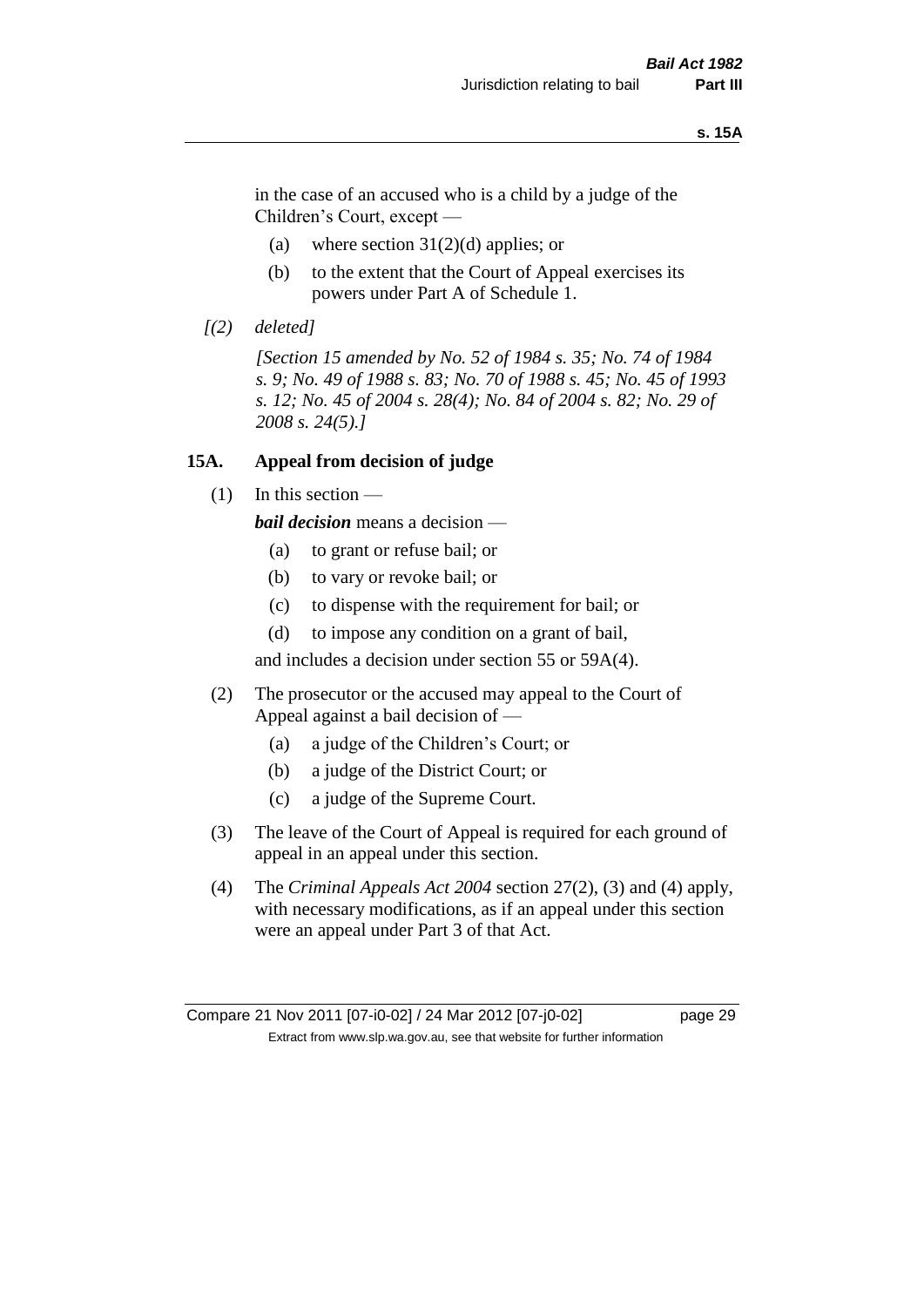- (5) An appeal under this section shall be commenced and conducted in accordance with this section, section 15B and rules of court made by the Supreme Court.
- (6) An appeal under this section shall be commenced by lodging with the Court of Appeal an application for leave to appeal that sets out the grounds of the appeal.
- (7) An appeal under this section cannot be commenced later than 21 days after the date of the bail decision unless the Court of Appeal orders otherwise.
- (8) An accused who is a party to an appeal under this section and who is in custody is entitled to be present at the hearing of the appeal if the accused so requests, and any official responsible for that custody who is informed of such a request shall do what is necessary to give effect to it.
- (9) For the purposes of giving effect to a request referred to in subsection (8), arrangements may be made for the accused to appear before the Court of Appeal by means of a video link or an audio link in accordance with section 66B, unless the Court of Appeal has ordered that the accused appear before it in person.

*[Section 15A inserted by No. 6 of 2008 s. 16(1).]*

### **15B. Determination of appeal under s. 15A and related provisions**

- (1) The Court of Appeal has jurisdiction to hear and determine an appeal under section 15A.
- (2) The Court of Appeal shall determine an appeal on the material and evidence that was before the judge whose decision is the subject of the appeal.
- (3) Any decision of the Court of Appeal in relation to bail shall be made in accordance with the relevant provisions of sections 13A and 17 and Schedule 1.

page 30 Compare 21 Nov 2011 [07-i0-02] / 24 Mar 2012 [07-j0-02] Extract from www.slp.wa.gov.au, see that website for further information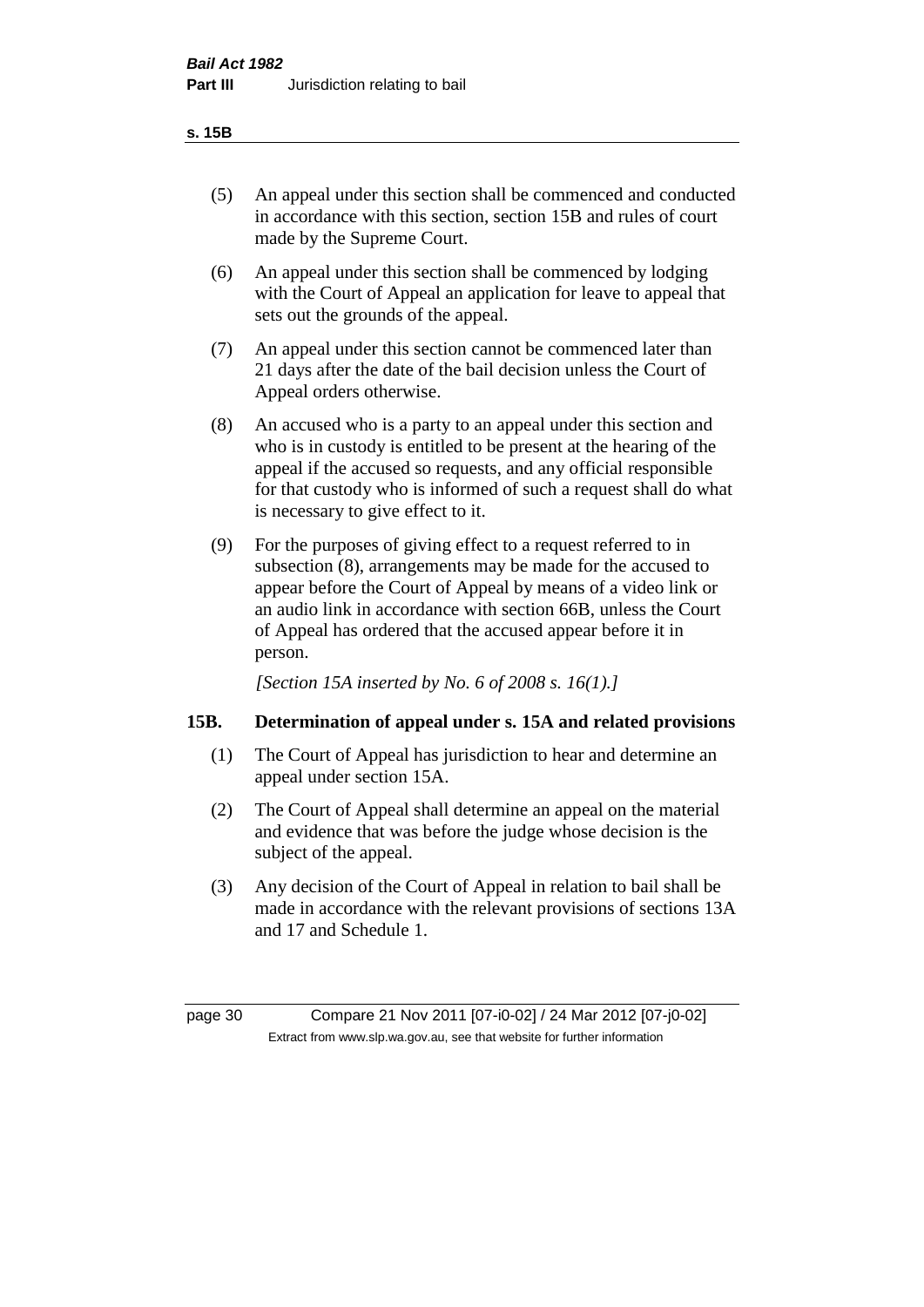- (4) Where in determining an appeal the Court of Appeal revokes the bail of an accused who is at liberty, it may order that the accused be returned to custody to await the appearance for which the bail was granted.
- (5) Where in determining an appeal the Court of Appeal varies the bail of an accused who is at liberty, it may order that the accused be returned to custody until the accused becomes entitled to be again at liberty pursuant to section 11.
- (6) A judge of appeal may issue any warrant that may be necessary to carry into effect an order under subsection (4) or (5).

*[Section 15B inserted by No. 6 of 2008 s. 16(1).]*

### **16. Bail of person arrested on warrant**

- (1) Subject to sections 14 and 15 where the arrest of an accused for an offence is made pursuant to a warrant he shall not be granted bail before he is brought before a court or judicial officer as commanded by the warrant, except by a justice acting in terms of section 6(9).
- (2) Notwithstanding subsection (1) or any other provision of this Act, an accused who has been arrested pursuant to a warrant —
	- (a) issued under section 59B; or
	- (b) issued under the *Criminal Procedure Act 2004* for an offence against section 51(1) or (2),

shall not have a right to have his case for bail considered, and shall not be granted bail, before he is brought before the court as commanded by the warrant.

*[Section 16 amended by No. 59 of 2004 s. 141; No. 84 of 2004 s. 11 and 82; No. 59 of 2006 s. 4(3); No. 6 of 2008 s. 36(2).]*

Compare 21 Nov 2011 [07-i0-02] / 24 Mar 2012 [07-j0-02] page 31 Extract from www.slp.wa.gov.au, see that website for further information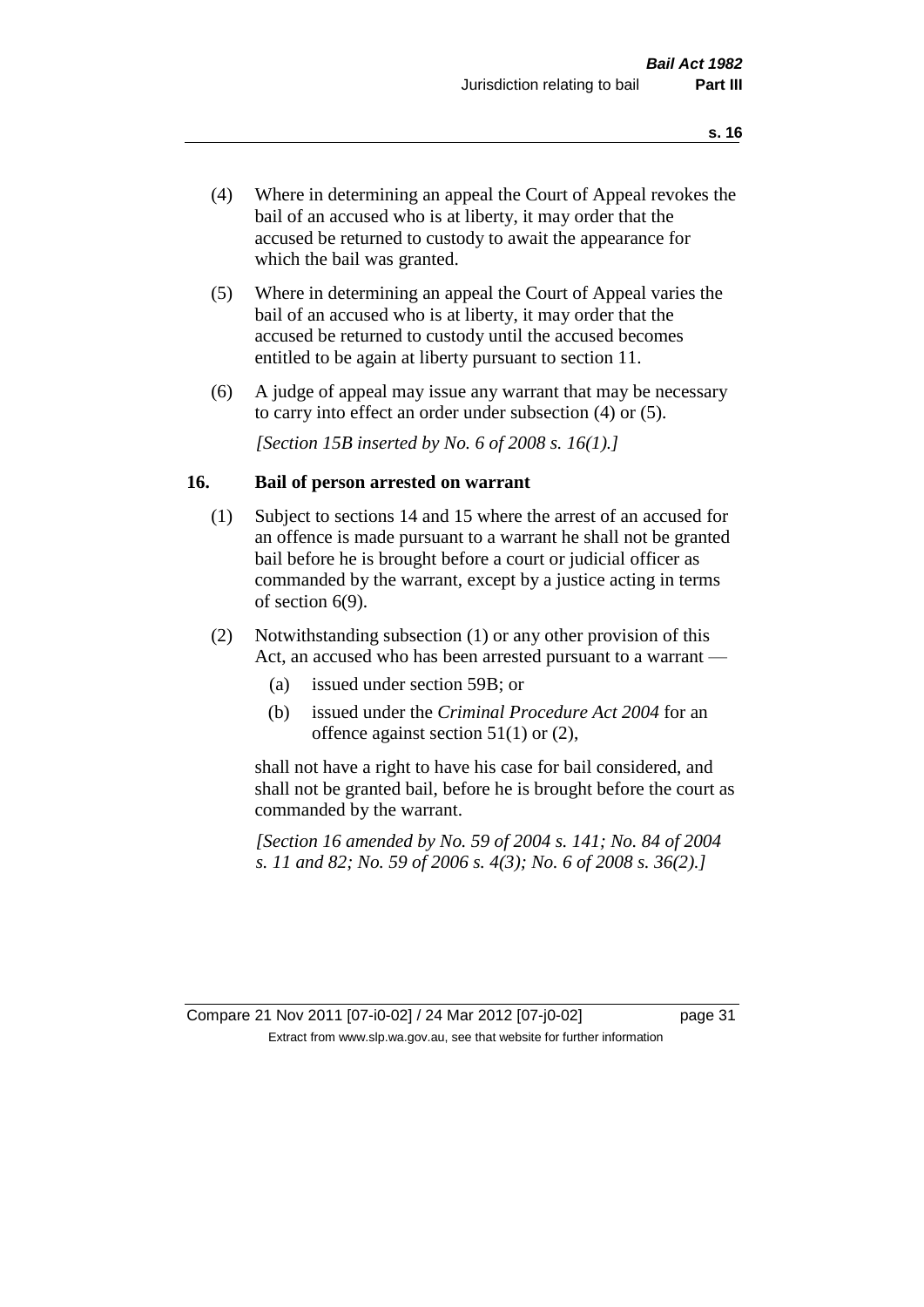### **16A. Restrictions on powers of authorised officers and justices in certain cases**

- (1) Where this section applies to a person who has been arrested for an offence jurisdiction does not arise under section 13 until the person is brought before —
	- (a) a court constituted by or so as to include a magistrate; or
	- (b) where section 15 applies, a judge of the Supreme Court or a judge of the Children's Court as the case may require.
- (2) This section applies where
	- (a) a person has been arrested in an urban area for a serious offence; and
	- (b) the serious offence is alleged to have been committed while the accused was —
		- (i) on bail for; or
		- (ii) at liberty under an early release order made in respect of,

another serious offence.

- (3) This section also applies where a person has been arrested in an urban area for an offence against section 61(1) of the *Restraining Orders Act 1997* (which creates offences for breaches of violence restraining orders).
- (4) In this section —

*urban area* means —

- (a) the metropolitan region as defined in the *Planning and Development Act 2005* and any prescribed area that adjoins that region; and
- (b) any other prescribed area of the State, being the whole or part of, or an area adjoining, a local government district under the *Local Government Act 1995* that is designated under that Act as a city or a town.

page 32 Compare 21 Nov 2011 [07-i0-02] / 24 Mar 2012 [07-j0-02] Extract from www.slp.wa.gov.au, see that website for further information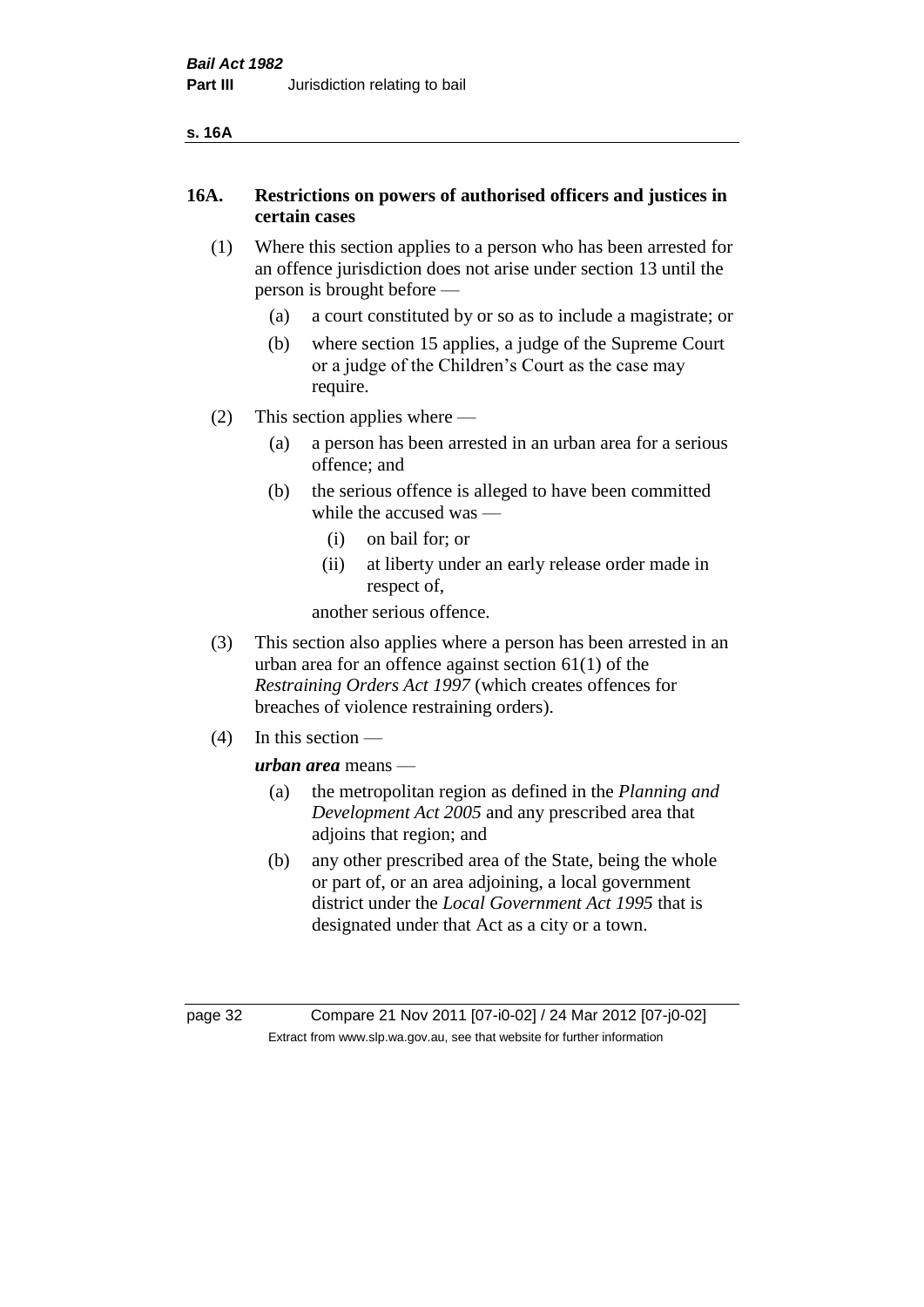*[Section 16A inserted by No. 54 of 1998 s. 6(1); amended by No. 38 of 2004 s. 59; No. 84 of 2004 s. 82; No. 38 of 2005 s. 15.]*

### **17. Conditions which may be imposed**

- (1) A judicial officer or authorised officer may impose conditions on a grant of bail only to the extent that he is authorised to do so by clause 2(3)(c) of Part C and Part D of Schedule 1.
- (2) Conditions imposed on a grant of bail shall not be any more onerous on the accused than the judicial officer or authorised officer considers is required in the public interest having regard to the nature of the offence for which the accused is in custody and the circumstances of the accused.

*[Section 17 amended by No. 45 of 1993 s. 8 and 12; No. 84 of 2004 s. 82.]* 

### **17A. Further provisions as to responsible person's undertaking (Schedule 1 Part C clause 2)**

- (1) Where this section applies, an authorised police officer may
	- (a) cancel an undertaking of the kind described in clause 2(3)(c) of Part C of Schedule 1;
	- (b) approve of another person as a responsible person within the meaning in that clause; and
	- (c) detain the accused or order his detention until the person so approved enters into an undertaking of the kind mentioned in paragraph (a).
- (2) Subsection (1) applies where
	- (a) a person has entered into an undertaking referred to in paragraph (a) of that subsection;
	- (b) a judicial officer when granting bail ordered that the person may under this section be released from the undertaking by an authorised police officer; and
	- (c) the person wishes to be so released.

Compare 21 Nov 2011 [07-i0-02] / 24 Mar 2012 [07-j0-02] page 33 Extract from www.slp.wa.gov.au, see that website for further information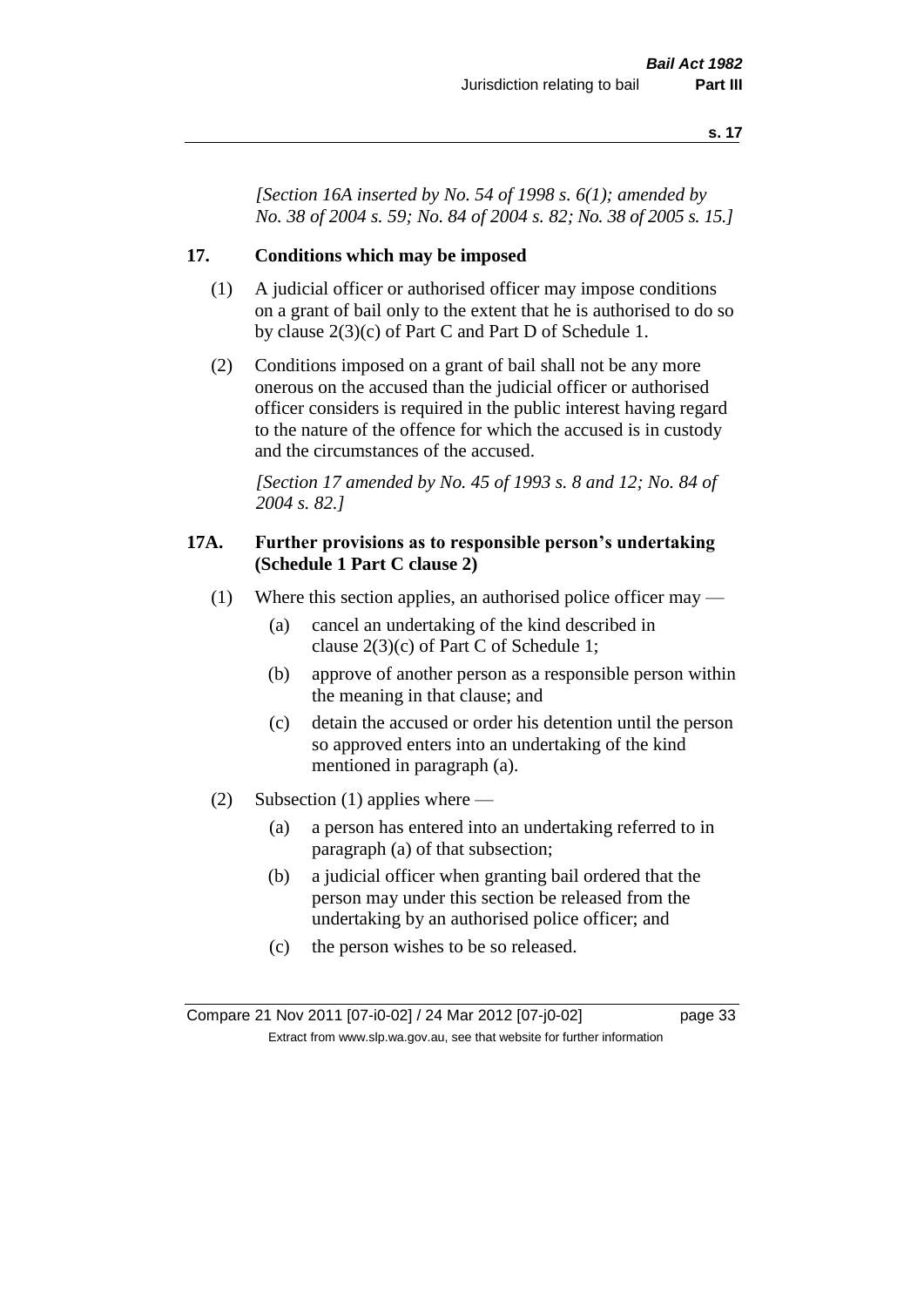#### **s. 17A**

- (3) A police officer may, for the purpose of the exercise of the powers in subsection (1), take into custody a child accused who has been released on bail.
- (4) If the police officer is not an authorised police officer he shall, as soon as is practicable, bring the accused before an authorised police officer for the purpose referred to in subsection (3).
- (5) After an undertaking has been entered into as mentioned in subsection  $(1)(c)$ , the accused, subject to this Act, has a right to be at liberty until he is required to appear before a court.

*[Section 17A inserted by No. 45 of 1993 s. 9; amended by No. 84 of 2004 s. 82.]* 

*[18-19. Deleted by No. 59 of 2006 s. 7(1).]*

page 34 Compare 21 Nov 2011 [07-i0-02] / 24 Mar 2012 [07-j0-02] Extract from www.slp.wa.gov.au, see that website for further information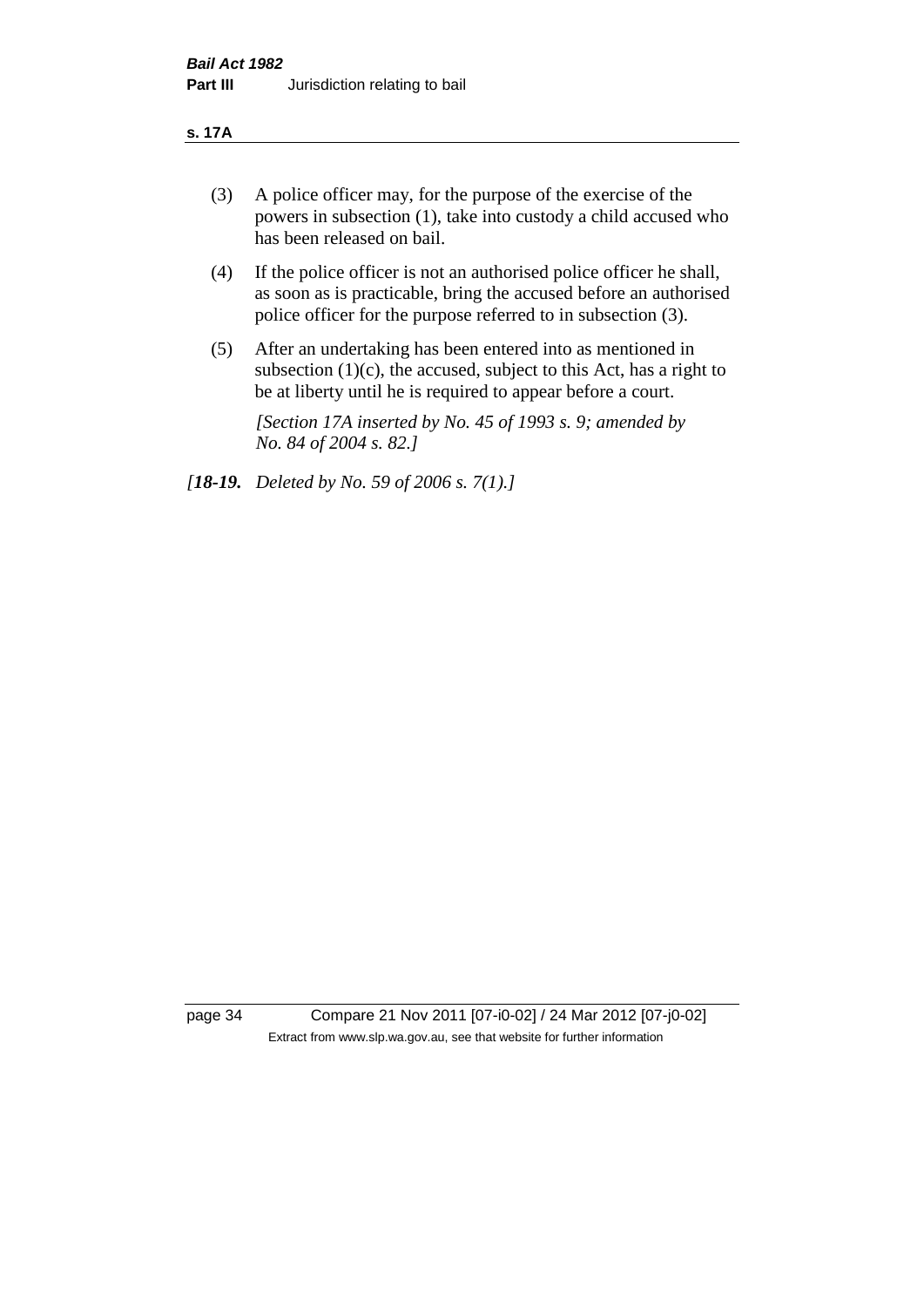# **Part IV — Hearing of case for bail, parties, and evidence**

## **20. Power to consider bail** *in camera* **and to prohibit publication**

- (1) On the consideration by a judicial officer of a case for bail of an accused who is charged with an offence triable by jury, the judicial officer may, to avoid prejudice to either party, exercise the powers described in subsection (2), but shall only exercise the power in paragraph (b) thereof if he considers that the exercise of the power in paragraph (a) is not, on its own, likely to be sufficient to avoid prejudice.
- (2) The powers referred to in subsection (1) are to order
	- (a) that no report, or summary, of any statement, or of any specified statement, made or furnished at the hearing shall be published by any means;
	- (b) that the bail application be heard *in camera*.
- (3) Where an order is made under subsection (2)(a), no report, or summary, of any statement referred to in that paragraph shall be published by any means —
	- (a) if the offence is one that may be tried on indictment, before a court decides that it is to be tried on indictment;
	- (b) if the accused is discharged from further proceedings upon the prosecution notice or indictment brought against him for the offence, before he is so discharged; or
	- (c) if the accused is tried on indictment for the offence, before the trial is ended.
- (4) A person who, except with lawful excuse, fails to comply with an order made under this section commits an offence.

Penalty: \$1 000.

*[Section 20 amended by No. 50 of 2003 s. 37(2); No. 4 of 2004 s. 58; No. 84 of 2004 s. 11 and 82.]*

Compare 21 Nov 2011 [07-i0-02] / 24 Mar 2012 [07-j0-02] page 35 Extract from www.slp.wa.gov.au, see that website for further information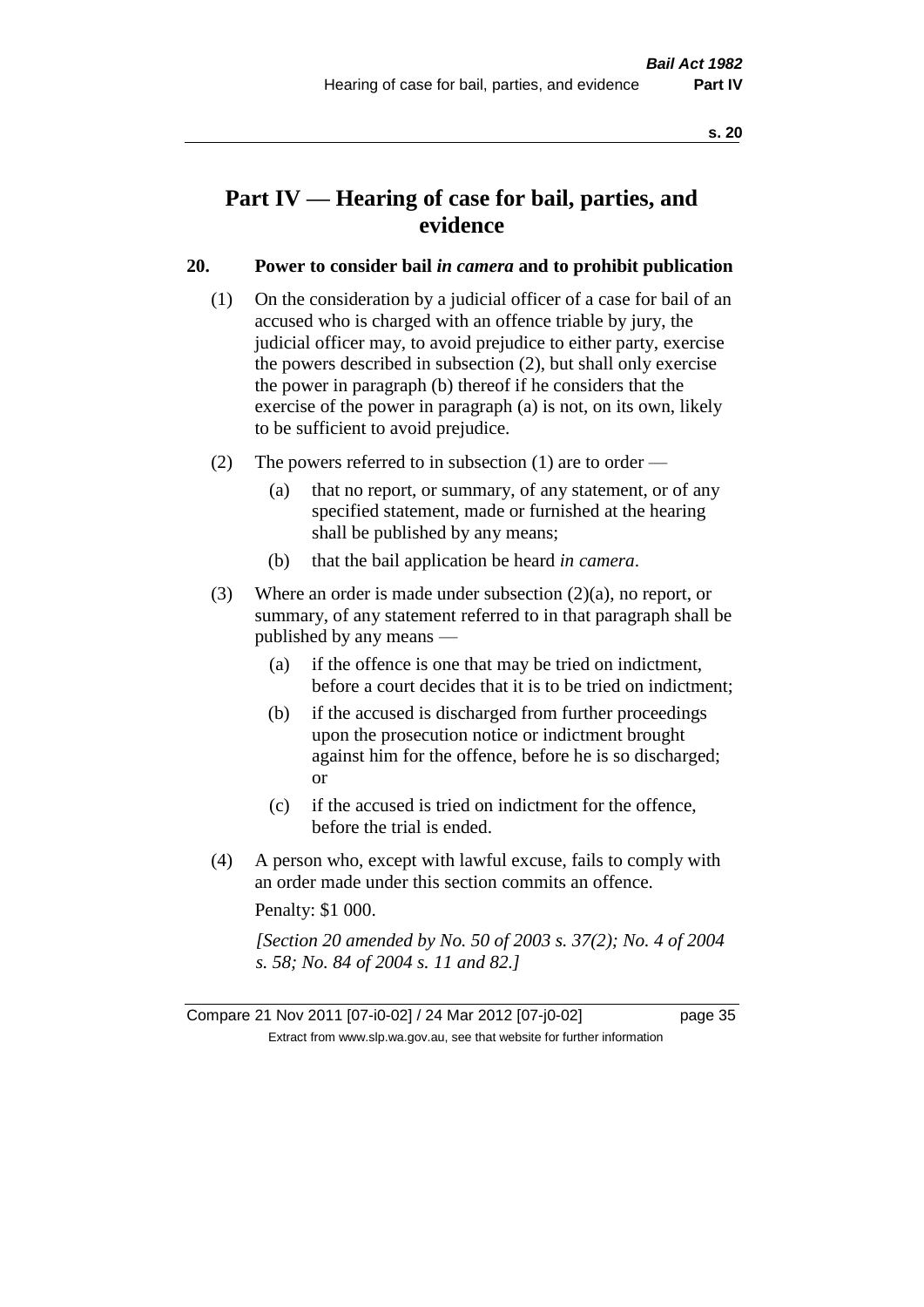## **21. Parties**

- (1) The parties to proceedings on a case for bail are the prosecutor and the accused and, subject to subsection (2), no other person shall be a party to, or be represented at, the proceedings.
- (2) Nothing in subsection (1) affects the right of
	- (a) the Attorney General to apply for leave, or be an appellant, under Part 2 of the *Criminal Appeals Act 2004*; or
	- (b) the Director of Public Prosecutions or the State Solicitor to receive notice and be heard under section 7F(2); or
	- (c) an officer referred to in section 33 of the *Children's Court of Western Australia Act 1988* to be present at and participate in proceedings concerning a child under that section.

*[Section 21 amended by No. 15 of 1988 s. 9; No. 49 of 1988 s. 84; No. 33 of 1989 s. 18; No. 31 of 1993 s. 7; No. 65 of 2003 s. 88(3); No. 59 of 2004 s. 141; No. 84 of 2004 s. 11 and 82; No. 6 of 2008 s. 9(3).]* 

## **22. Evidence**

A judicial officer or authorised person may in considering any case for bail receive and take into account such information as he thinks fit whether or not the same would normally be admissible in a court of law.

### **23. Accused not bound to supply information**

An accused is not obliged to complete, or furnish information for, the form referred to in section  $8(1)(b)$ , or for any revision thereof, or to furnish any information, whether on oath or otherwise, for the purpose of having his case for bail considered.

*[Section 23 amended by No. 84 of 2004 s. 82; No. 6 of 2008 s. 43(2).]* 

page 36 Compare 21 Nov 2011 [07-i0-02] / 24 Mar 2012 [07-j0-02] Extract from www.slp.wa.gov.au, see that website for further information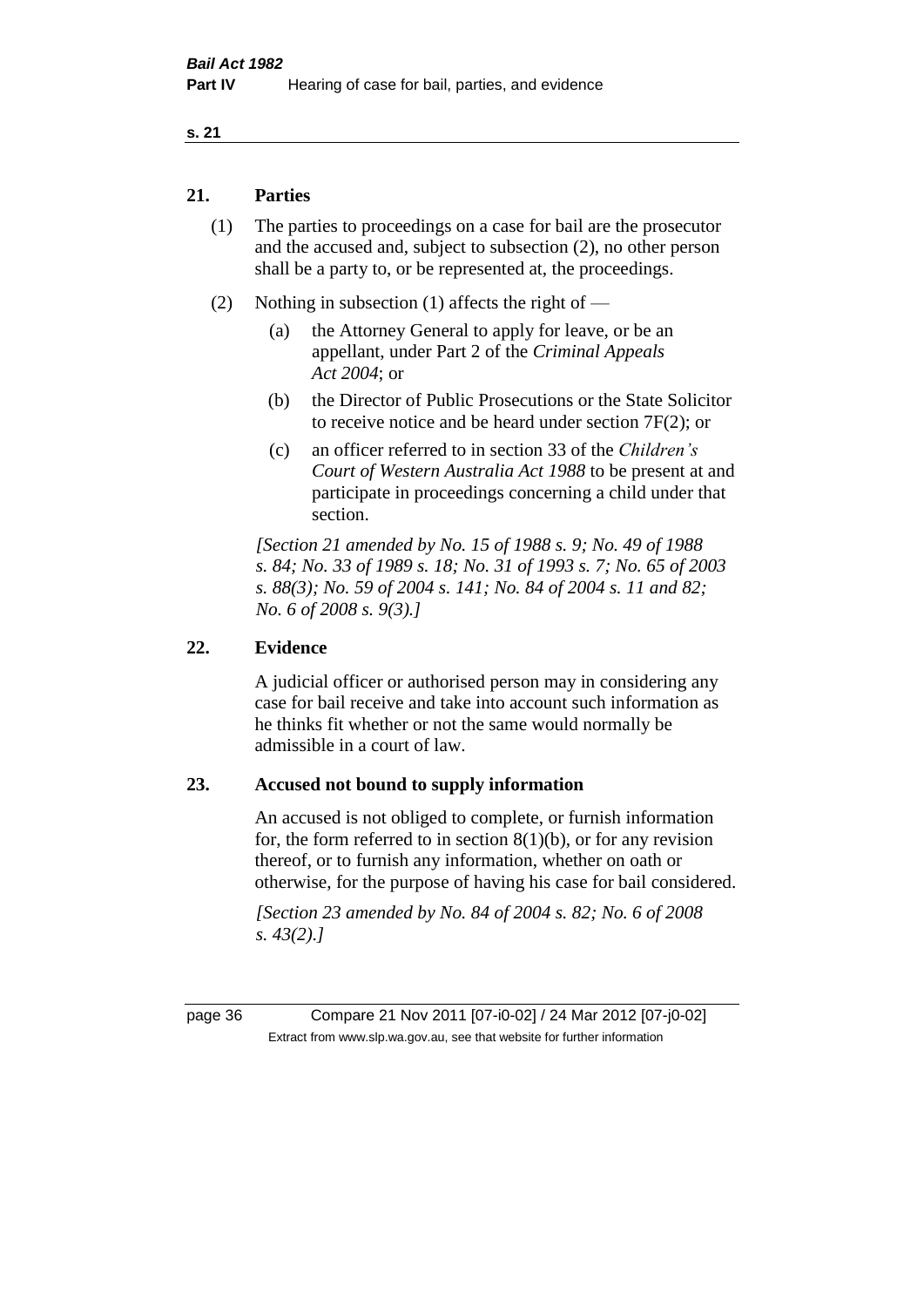# **24. Information may be referred to police officer for verification or for report**

- (1) A judicial officer or authorised officer who is called upon to consider a case for bail may —
	- (a) request that any information placed before the judicial officer or authorised officer by the accused for the purposes of the case be verified by a police officer, and to that end may refer to a police officer the form mentioned in section 8(1)(b), after it has been completed or revised;
	- (b) request that a report on any matter mentioned in Part C of Schedule 1, so far as it applies to an accused whose case is being or to be considered, be made by a police officer.
- (2) Where a reference or request is made under subsection (1) a police officer shall, as soon as is practicable —
	- (a) make a report to the judicial officer or the authorised officer accordingly; and
	- (b) furnish a copy of the report to the accused or his solicitor or counsel.

*[Section 24 inserted by No. 61 of 1990 s. 6; amended by No. 45 of 1993 s. 12; No. 84 of 2004 s. 82; No. 6 of 2008 s. 43(2).]* 

# **24A. Information may be referred to community corrections officer for verification or for report**

- (1) A judicial officer who is called upon to consider a case for bail may refer to a community corrections officer any matter referred to in section 24(1) and may request a community corrections officer to do any matter referred to in that section.
- (2) A judicial officer who is called upon to consider a case for bail and who desires to impose a home detention condition as a condition on a grant of bail, shall request that a report be made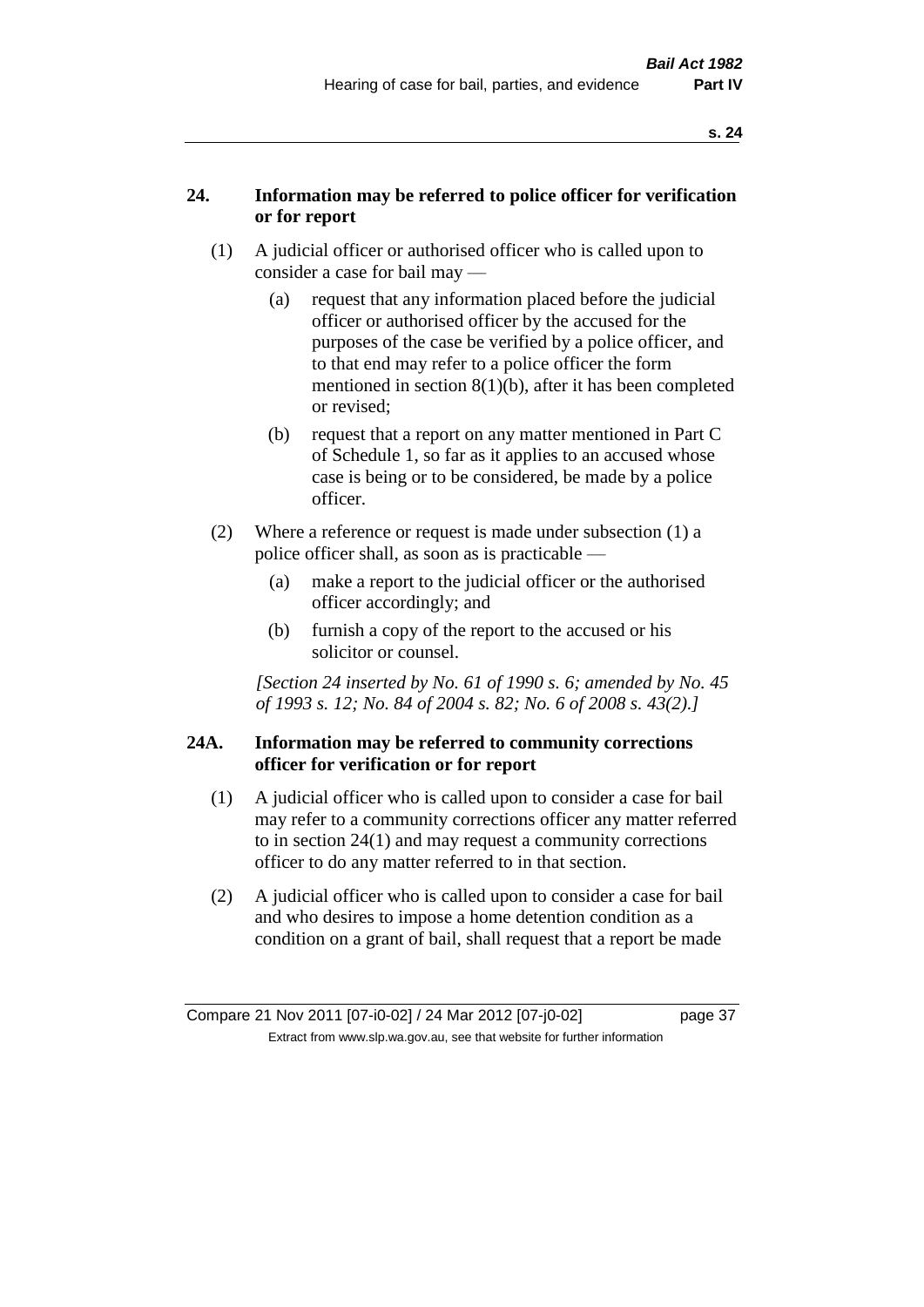by a community corrections officer about the suitability of the accused to be subject to a home detention condition.

- (3) Where a reference or a request is made under subsection (1) or a report is requested under subsection (2) a community corrections officer shall, as soon as is practicable, make a report to the judicial officer and, at the discretion of the judicial officer, copies may be made available to the prosecution or to the accused or his solicitor or counsel.
- (4) Where a community corrections officer makes a report that an accused is suitable to be subject to a home detention condition, the officer shall annex to the report and provide to the accused or his solicitor or counsel, a list of those conditions in rules made under section 50L that may be applied to the accused by the CEO (corrections) while the accused is subject to the home detention condition.

*[Section 24A inserted by No. 61 of 1990 s. 7; amended by No. 31 of 1993 s. 9; No. 84 of 2004 s. 82; No. 65 of 2006 s. 53.]* 

# **25. Protection of accused as to information given for bail purposes**

A statement made by an accused to a judicial officer or authorised officer for the purpose of a decision whether bail should be granted to him for any appearance in court for an offence shall not be admissible in evidence against him at his trial for that offence.

*[Section 25 amended by No. 84 of 2004 s. 82.]* 

# **26. Record of decision and reasons**

- (1) A bail record form shall be completed by an authorised officer or a justice if he —
	- (a) refuses to grant bail to an accused; or
	- (b) grants bail to an accused in the circumstances referred to in clause 3 of Part B of Schedule 1; or

page 38 Compare 21 Nov 2011 [07-i0-02] / 24 Mar 2012 [07-j0-02] Extract from www.slp.wa.gov.au, see that website for further information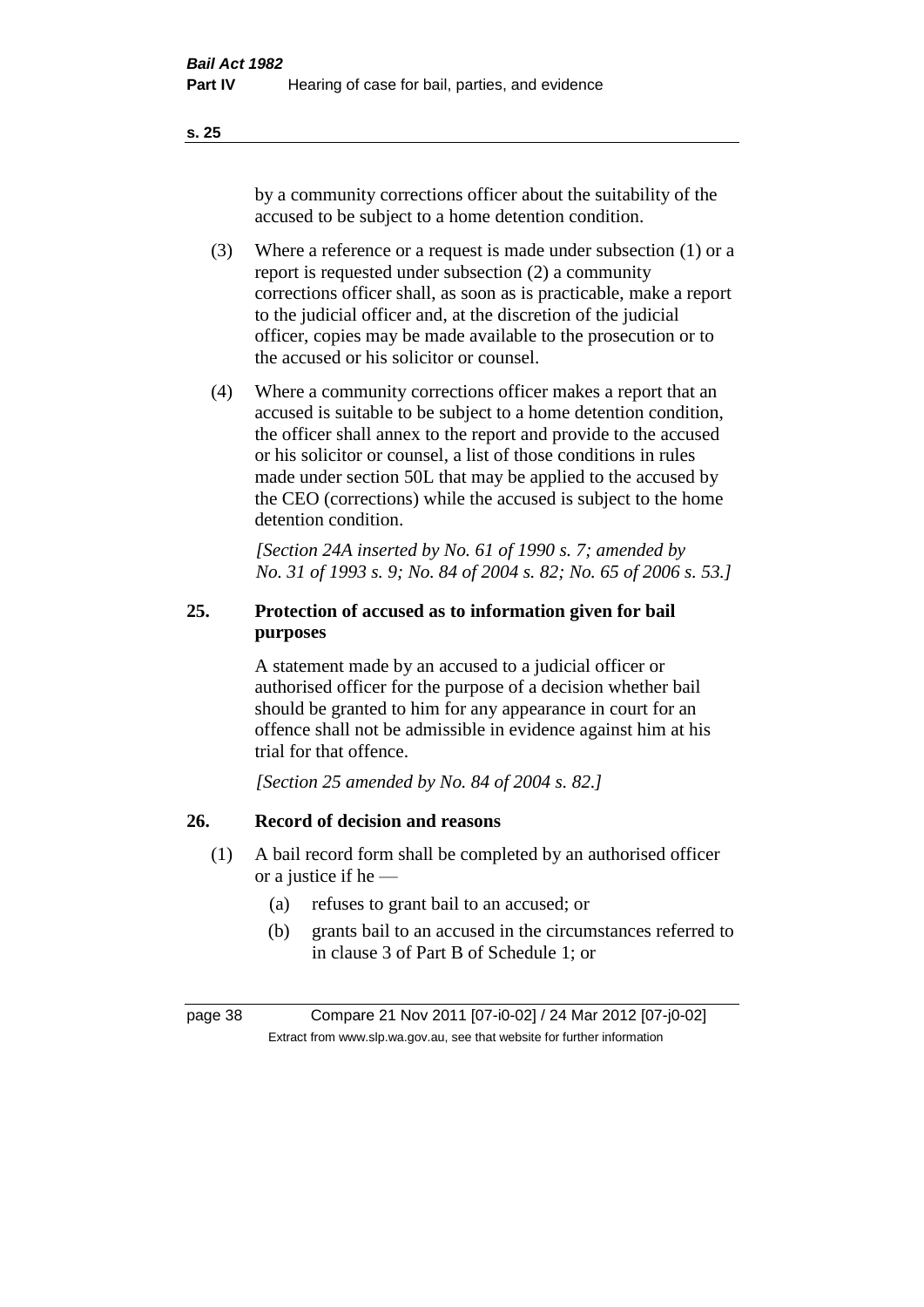- (ba) grants bail to an accused for a serious offence to which Schedule 1 Part C clause 3A applies; or
- (c) imposes any condition on a grant of bail and it appears to him that the accused is dissatisfied with the condition.
- (2) Where a judicial officer, other than a justice
	- (a) refuses to grant bail to an accused; or
	- (aa) grants bail to an accused for a serious offence to which Schedule 1 Part C clause 3A applies; or
	- (b) imposes any condition on a grant of bail and it appears to him that the accused is dissatisfied with the condition,

a record of the decision and of the reasons therefor shall be made.

- (3) The accused, the prosecutor or an intending prosecutor shall be entitled, upon request, to be furnished with a copy of the bail record form or, where subsection (2) applies, of the record made.
- (4) For the purposes of this section
	- (a) references to a justice do not include a magistrate or a judge of the District Court or the Supreme Court or the Children's Court who is a justice; and
	- (b) a bail record form is an approved form designed to contain a summary of the matters relevant to the decision as to the bail of an accused, including those matters set out in Part C of Schedule 1, the decision made, and the reasons for the decision.

*[Section 26 inserted by No. 15 of 1988 s. 10; amended by No. 49 of 1988 s. 85; No. 45 of 1993 s. 12; No. 59 of 2004 s. 141; No. 84 of 2004 s. 82; No. 6 of 2008 s. 17 and 43(1).]* 

# **27. Transmission of relevant papers to court**

(1) An authorised officer and a judicial officer who consider an accused's case for bail for an appearance for an offence and a

Compare 21 Nov 2011 [07-i0-02] / 24 Mar 2012 [07-j0-02] page 39 Extract from www.slp.wa.gov.au, see that website for further information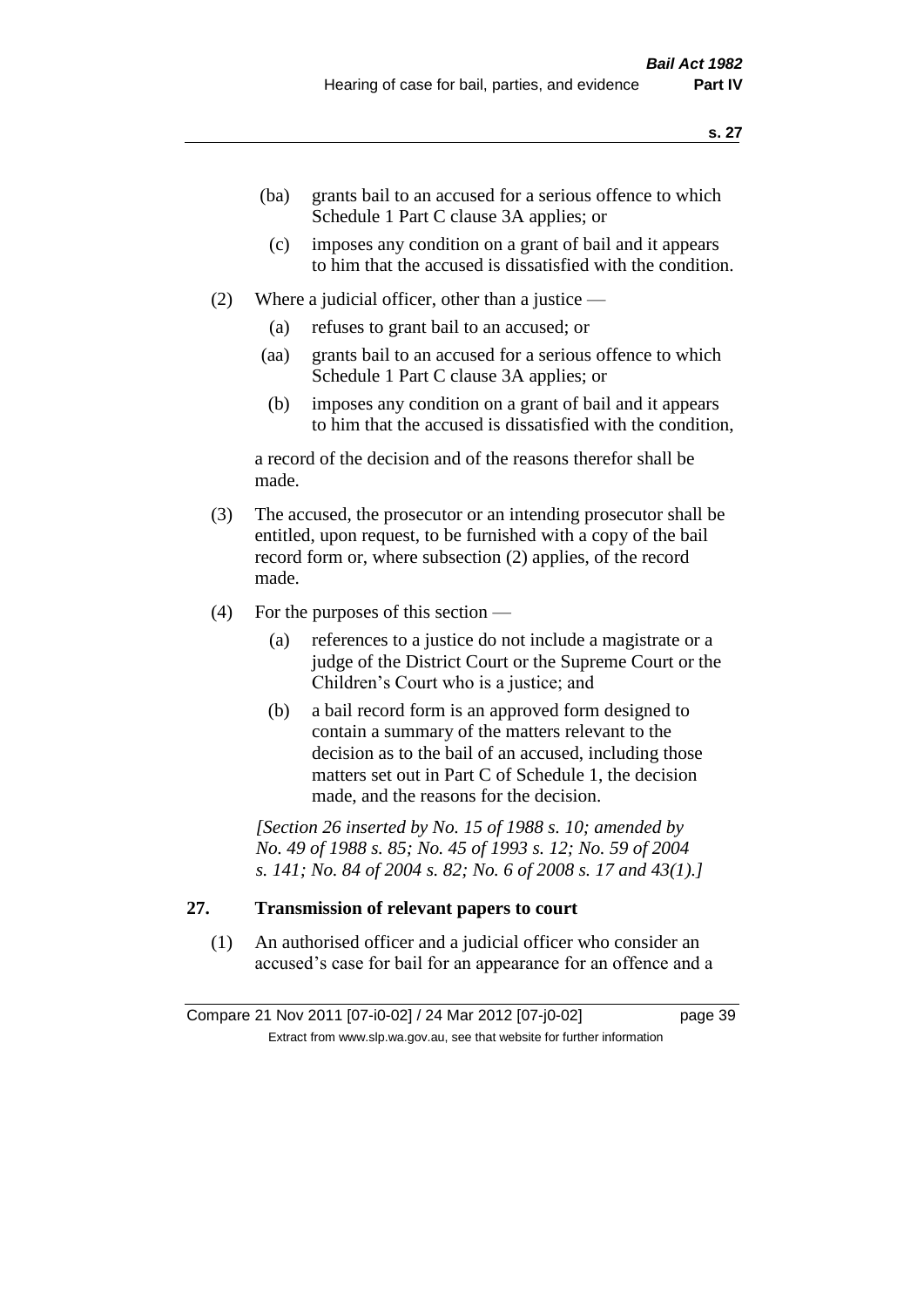**s. 27A**

person before whom a bail undertaking or a surety undertaking is entered into shall ensure that the relevant papers are sent as soon as is practicable, to the court before which the accused is required to appear.

(2) In subsection (1) *the relevant papers* in relation to any particular officer or person means such papers as are prescribed to be sent by that officer or person.

*[Section 27 amended by No. 84 of 2004 s. 82; No. 59 of 2006 s. 7(2).]* 

# **27A. Transmission of papers to CEO (corrections)**

A judicial officer who grants bail subject to a home detention condition shall ensure that a copy of the bail record form and of the bail undertaking are sent as soon as is practicable to the CEO (corrections).

*[Section 27A inserted by No. 61 of 1990 s. 8; amended by No. 31 of 1993 s. 9; No. 65 of 2006 s. 53.]* 

page 40 Compare 21 Nov 2011 [07-i0-02] / 24 Mar 2012 [07-j0-02] Extract from www.slp.wa.gov.au, see that website for further information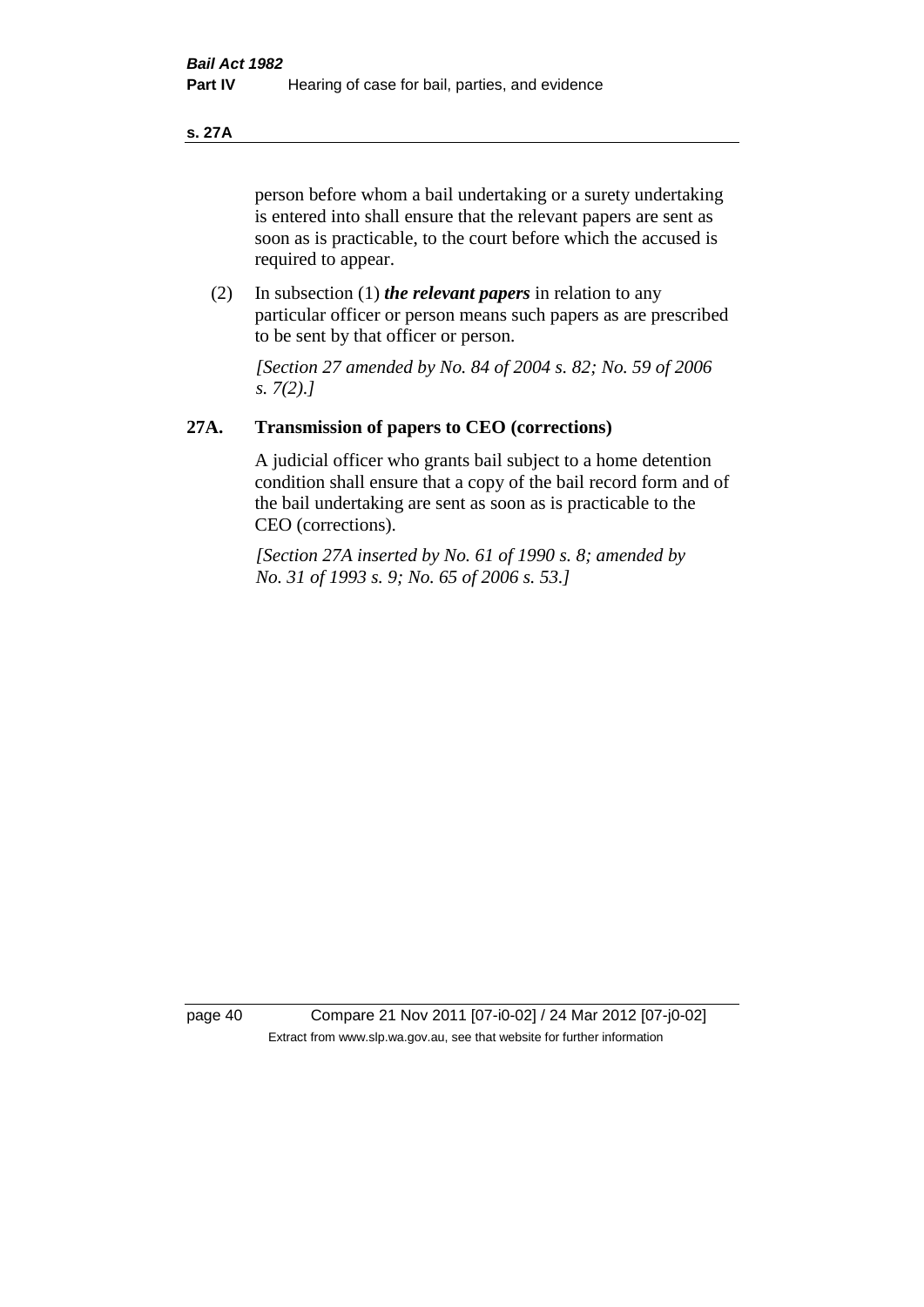# **Part V — Bail undertakings**

### **28. Bail undertaking**

- (1) A person shall not be released on bail for an appearance in court unless he has entered into a bail undertaking for that appearance or is deemed to have done so under section 31(3).
- (2) A bail undertaking is an undertaking in writing by an accused in the prescribed form —
	- (a) that he will appear at a time and place specified, or deemed by section 31(3) to be specified, in the undertaking; and
	- (b) that if the accused fails to appear at that time and place the accused will, as soon as is practicable, appear at the court at which the accused was required to appear, when that court is sitting; and
	- (c) that he will comply with such conditions as may be imposed on him under clause 2 of Part D of Schedule 1; and
	- (d) that he will comply with any home detention condition which may be imposed as a condition on a grant of bail to him pursuant to clause 3 of Part D of Schedule 1,

and containing any agreement as to forfeiture of money by the accused which may be required pursuant to clause 1 of that Part.

- (3) A bail undertaking for any appearance may be entered into in respect of more than one offence.
- (4) The undertakings mentioned in subsection (2)(a) and (b) are, subject to section 34, enforceable under sections 51, 57 and 58.

*[Section 28 amended by No. 61 of 1990 s. 9; No. 45 of 1993 s. 12; No. 59 of 2004 s. 141; No. 84 of 2004 s. 82; No. 6 of 2008 s. 18(1).]* 

Compare 21 Nov 2011 [07-i0-02] / 24 Mar 2012 [07-j0-02] page 41 Extract from www.slp.wa.gov.au, see that website for further information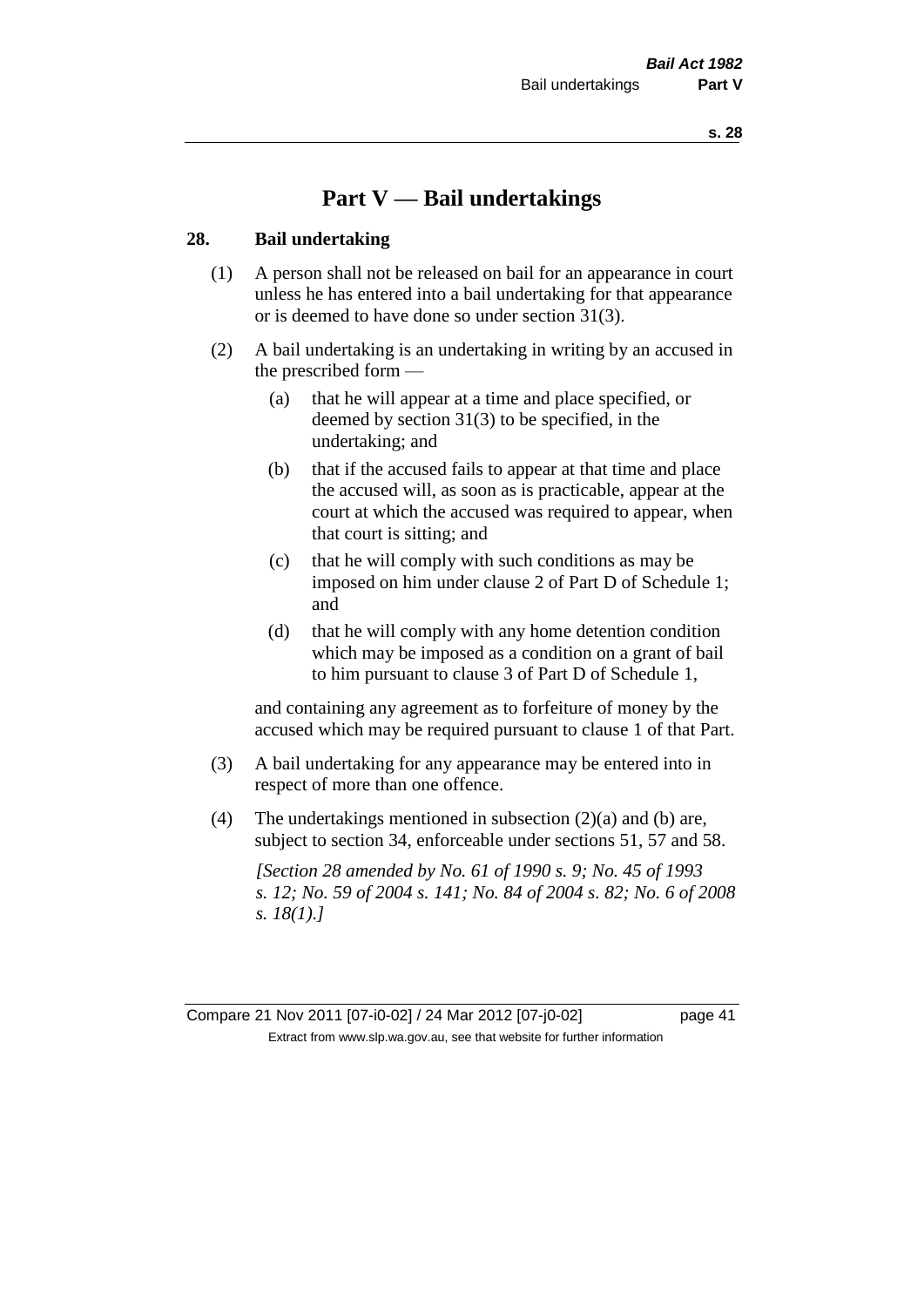# **29. Before whom bail undertaking may be entered into**

A bail undertaking need not be entered into before the judicial officer or authorised officer who granted bail but may be entered into before any of the following persons —

- (a) a judicial officer;
- (b) a registrar of a court, other than a deputy registrar of the Magistrates Court or the Children's Court;
- (c) an authorised police officer;
- (d) an associate of a judge of the Supreme Court, the District Court or the Children's Court;
- (e) where the accused is in a lock-up or prison, any person for the time being in charge of the lock-up or prison;
- (f) where the accused is in a court custody centre, any person for the time being in charge of the centre who is approved for the purposes of this paragraph by the chief executive officer of the department of the Public Service principally assisting in the administration of the *Court Security and Custodial Services Act 1999*;
- (g) where the accused is a child, any authorised community services officer.

*[Section 29 amended by No. 15 of 1988 s. 11; No. 49 of 1988 s. 86; No. 2 of 1996 s. 61; No. 59 of 2004 s. 141; No. 84 of 2004 s. 82; No. 6 of 2008 s. 19.]* 

# **30. Duties of person before whom bail undertaking is entered into**

- (1) The person before whom a bail undertaking is to be entered into by an accused shall before it is entered into —
	- $(a)$  either
		- (i) read it to the accused; or
		- (ii) be informed by the accused that the accused has read it; or
		- (iii) if necessary, have it translated to the accused;

page 42 Compare 21 Nov 2011 [07-i0-02] / 24 Mar 2012 [07-j0-02] Extract from www.slp.wa.gov.au, see that website for further information

### **s. 29**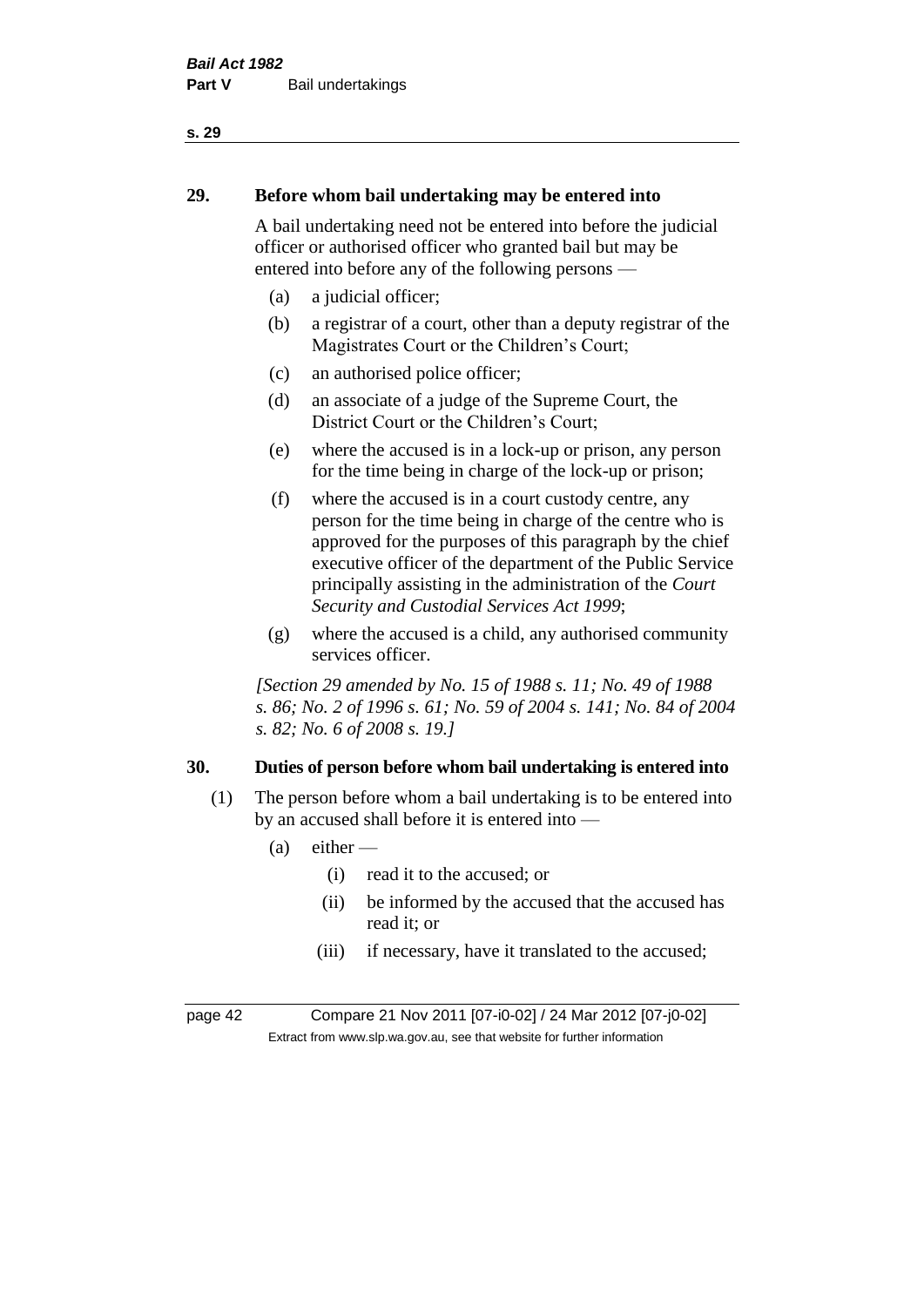and

- (b) ensure that all conditions which are to be complied with before the release of the accused have been complied with.
- (2) The person before whom a bail undertaking is entered into by an accused shall give to him, or cause to be given to him —
	- (a) a copy of the bail undertaking as duly completed; and
	- (b) a notice in writing in the approved form showing
		- (i) his obligations pursuant to the undertaking; and
		- (ii) the consequences of his failure to comply with them.
- (3) The person before whom a bail undertaking is entered into by an accused shall enquire of the accused whether he requires the notice referred to in subsection (2)(b) to be read or translated to him and shall take such steps as are necessary to comply with any such requirement of the accused.

*[Section 30 inserted by No. 15 of 1988 s. 12; amended by No. 84 of 2004 s. 82; No. 6 of 2008 s. 20 and 43(3).]* 

### **31. Different time and place for appearance may be substituted**

- (1) A different time or a different time and place may be substituted in accordance with this section for the time and place for appearance specified, or deemed by this section to be specified, in a bail undertaking.
- (2) A different time, or a different time and place, for the appearance by the accused may be substituted as mentioned in subsection  $(1)$  —
	- (a) upon an adjournment of proceedings at which the accused is present, by the judicial officer, if he has power to grant bail for that appearance, fixing a time and place for the resumed proceedings and notifying the accused orally thereof;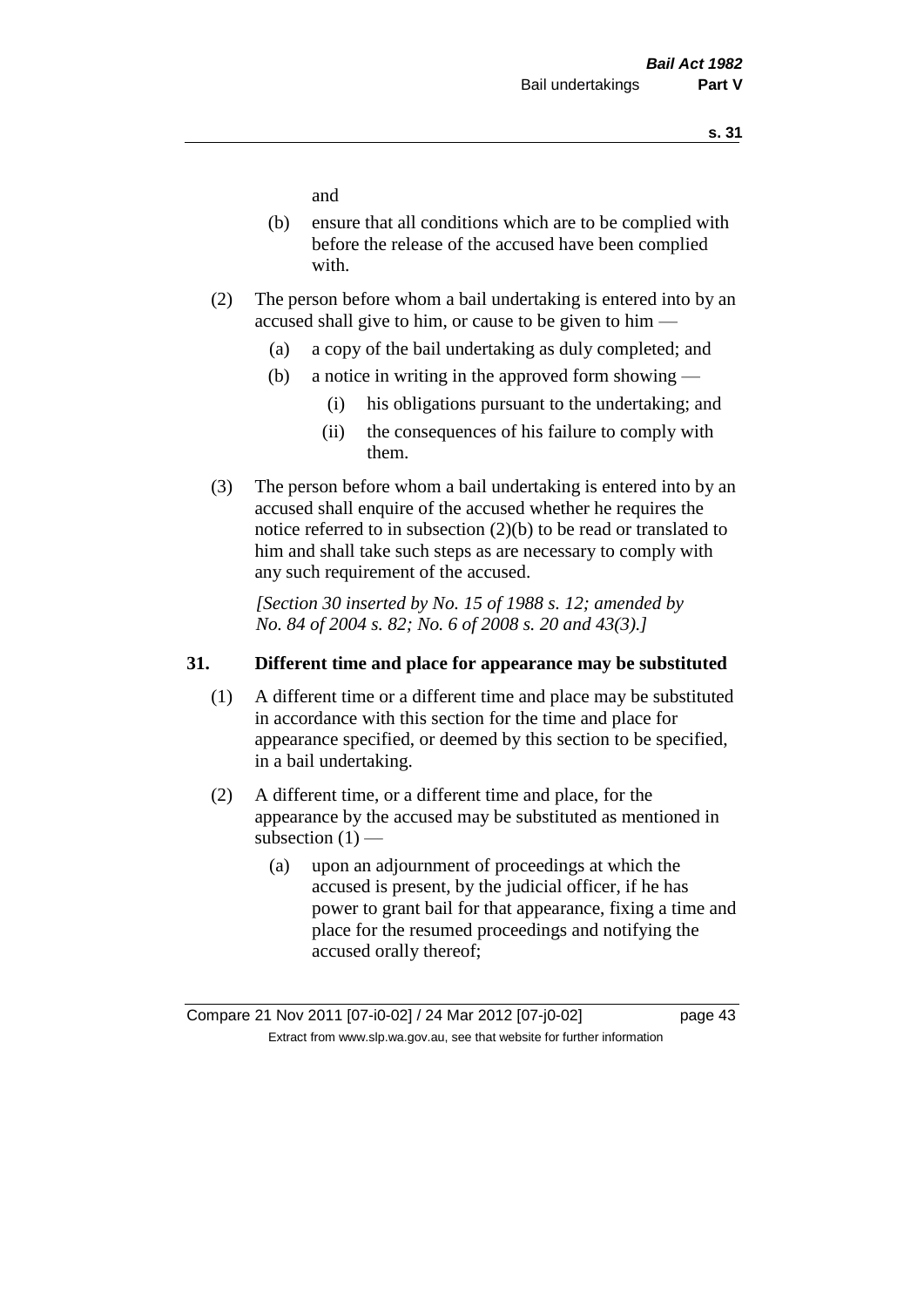- (b) upon an adjournment of proceedings from which the accused is absent for reasonable cause, by the judicial officer, if he has power to grant bail for that appearance, fixing a time and place for the resumed proceedings and directing the registrar of the court to cause written notice of the time and place to be given to the accused;
- (c) where
	- (i) a judge of the Supreme Court or a judge of the Children's Court has granted bail to an accused under section 15; and
	- (ii) a judicial officer, other than such a judge, has committed the accused to the Supreme Court,

by a judge of the Supreme Court or a judge of the Children's Court, as the case may require, notifying the accused orally, or directing the registrar of the court to cause written notice to be given to the accused of the time or time and place for the proceedings;

- $(d)$  where
	- (i) a judge of the Supreme Court or a judge of the Children's Court has granted bail to an accused under section 15;
	- *[(ii) deleted]*
	- (iii) the judicial officer is satisfied that there has been no material change in the facts or circumstances which applied on the grant of bail,

by the judicial officer notifying the accused orally, or directing the registrar of the court to cause written notice to be given to the accused, of the time or time and place for the resumed proceedings;

(e) upon a committal to the Supreme Court or District Court, by a judicial officer, if he has power to grant bail for that appearance, fixing a specified day in a specified sitting or session of that court and directing the registrar

**s. 31**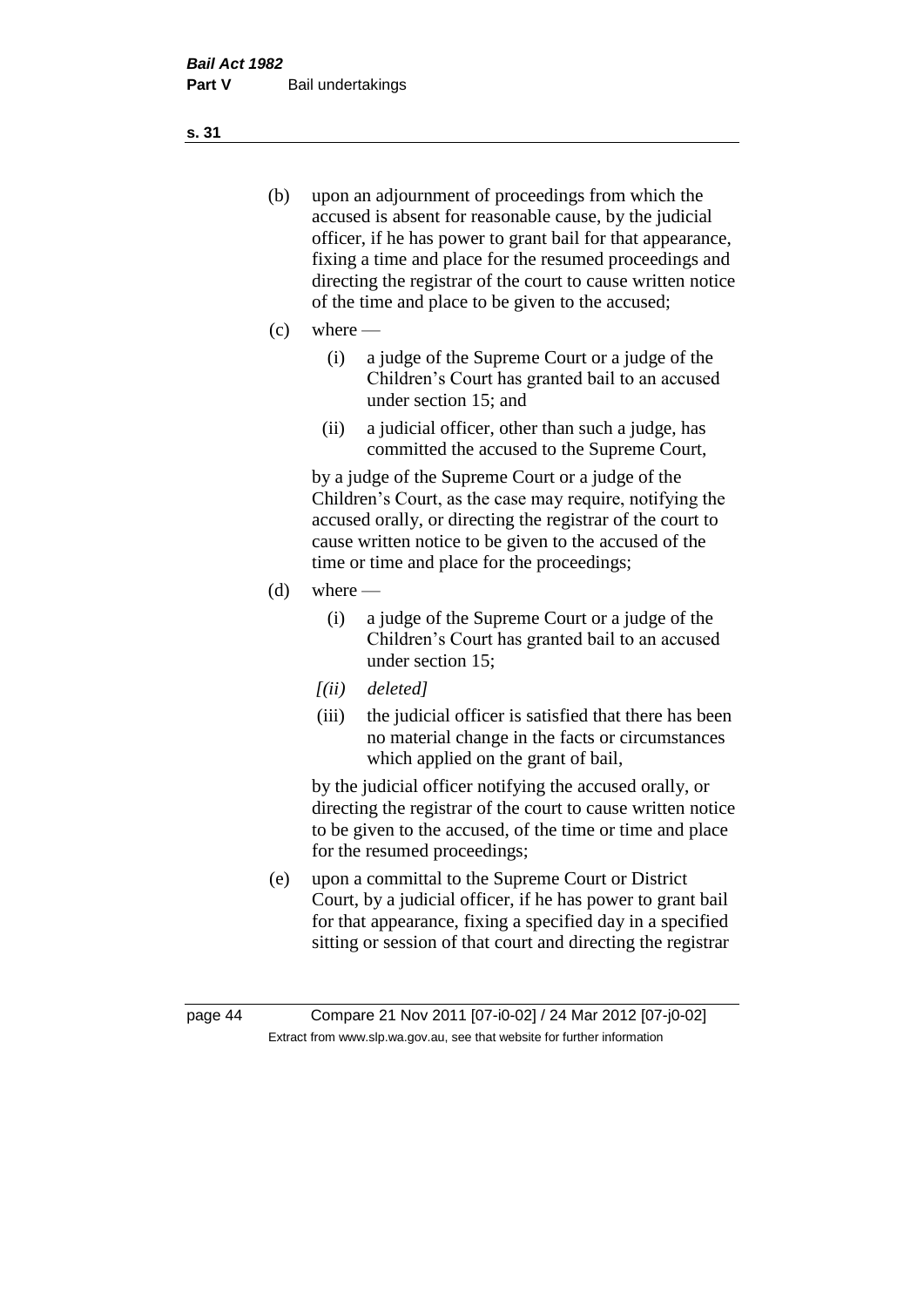of the court to cause written notice of the day to be given to the accused;

- (f) where an accused has been committed for trial in the Supreme Court or the District Court in a specified sitting or session thereof or on a specified day in a specified sitting or session thereof, by an officer of the court, or a person authorised under subsection (5), fixing a time for the trial in that sitting or session and causing written notice of the time to be given to the accused;
- (g) if the parties agree to a different time or a different time and place for the proceedings, by an officer of the court giving written notice thereof to the accused.
- (3) Where a different time or a different time and place is notified to an accused pursuant to subsection (2) the bail undertaking shall be deemed to be amended to specify that time or that time and place for appearance, and the terms and conditions thereof shall continue to apply as so amended as if the accused had entered into the bail undertaking in that form.
- (4) Where the power in subsection  $(2)(b)$  is exercised upon an adjournment of proceedings the right of the accused to be at liberty under section 11(1) does not lapse by reason only that there is an interval between the adjournment of the proceedings and the time when he is notified of the time and place for the resumed proceedings.
- (5) The Chief Justice, in respect of committals to the Supreme Court, and the Chief Judge, in respect of committals to the District Court, may authorise a person or persons, by name or office, to perform the functions referred to in subsection (2)(f).

*[Section 31 amended by No. 15 of 1988 s. 13; No. 49 of 1988 s. 87; No. 27 of 2002 s. 21; No. 59 of 2004 s. 141; No. 84 of 2004 s. 82; No. 6 of 2008 s. 21(1) and (2).]*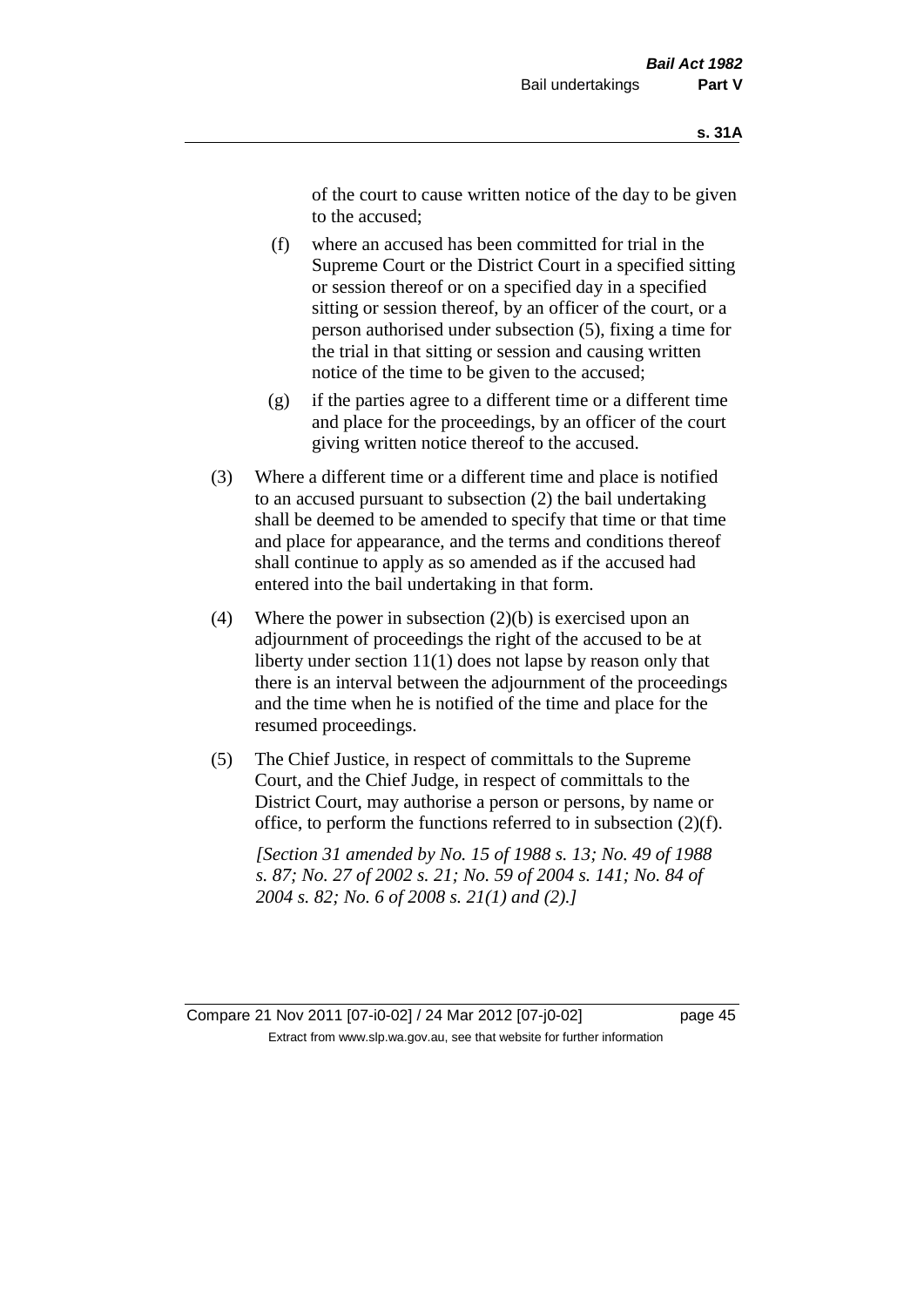### **s. 31A**

### **31A. Amendment of conditions during trial**

(1) In this section —

*amendment* means an addition, variation or cancellation under subsection (2);

*trial* means that part of proceedings for an offence when evidence is being received by the court in respect of the offence and also extends to any time when —

- (a) legal argument is being heard; or
- (b) a judicial officer or a jury is deliberating.

### $(2)$  Where —

- (a) an accused has been granted bail for the accused's appearance for trial for an offence; and
- (b) the trial extends beyond one day,

a judicial officer who grants bail for the next appearance by exercising the power in section  $31(2)(a)$  may also do one or more of the following —

- (c) add any condition to the extent that is authorised by clause 2 or 3 of Part D of Schedule 1;
- (d) vary a condition to that extent;
- (e) cancel a condition.
- (3) A judicial officer who adds, varies or cancels a condition under subsection (2) shall cause an officer of the court —
	- (a) to endorse the amendment on the accused's copy of the bail undertaking or, if that copy is not available for endorsement, to give written notice of the amendment to the accused; and
	- (b) to endorse on a file copy of the undertaking a certificate as to the amendment and the action taken under paragraph (a).

page 46 Compare 21 Nov 2011 [07-i0-02] / 24 Mar 2012 [07-j0-02] Extract from www.slp.wa.gov.au, see that website for further information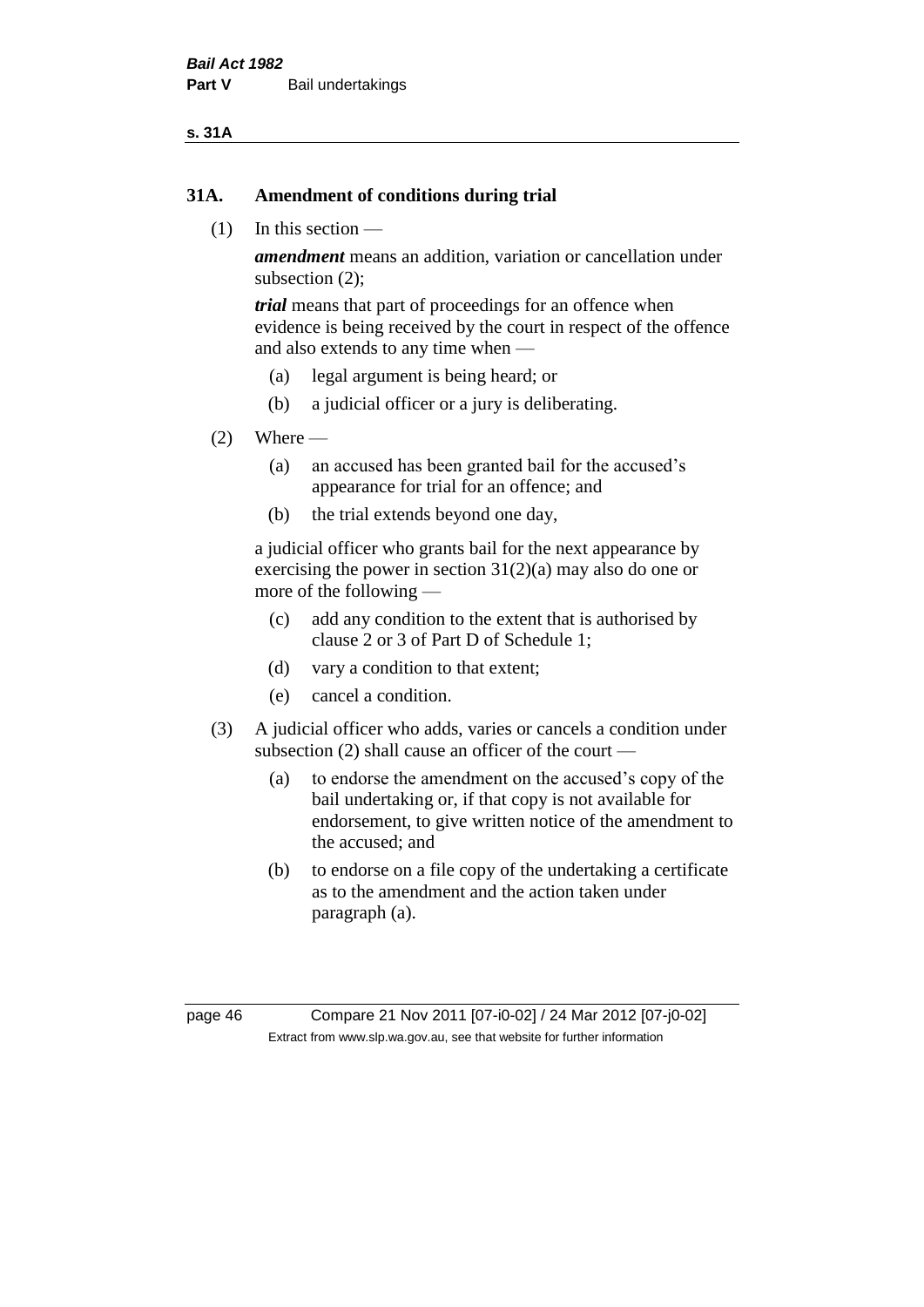- (4) If the judicial officer considers that the amendment is of a minor nature, the judicial officer may, for the purposes of section 44(4), cause the officer of the court to include a statement to that effect in the endorsement or notice under subsection (3)(a) and the certificate under subsection (3)(b).
- (5) When action is taken under subsection  $(3)(a)$ 
	- (a) the bail undertaking is to be regarded as having been amended as provided in the endorsement or notice, as the case requires; and
	- (b) the terms and conditions of the bail undertaking continue to apply as so amended as if the accused had entered into the bail undertaking in that form.
- (6) In any proceedings an endorsement on a copy of a bail undertaking referred to in subsection (3)(b) purporting to be a certificate referred to in that paragraph is evidence of the matters appearing in it without proof of the signature of the person who made the endorsement.

*[Section 31A inserted by No. 6 of 2008 s. 22(1).]*

### **32. Giving and proof of notices under s. 31**

- (1) A written notice to an accused under section  $31(2)$ 
	- (a) shall be given to the accused personally; or
	- (b) shall be sent to the accused by post to the accused's address appearing in the records of the court; or
	- (c) in urgent cases or with the accused's consent, shall be sent to the accused by electronic communication.
- (2) A person who gives or sends a notice in accordance with subsection (1) shall endorse on a file copy of the notice a certificate showing —
	- (a) that the person has done so; and
	- (b) the time of doing so.

Compare 21 Nov 2011 [07-i0-02] / 24 Mar 2012 [07-j0-02] page 47 Extract from www.slp.wa.gov.au, see that website for further information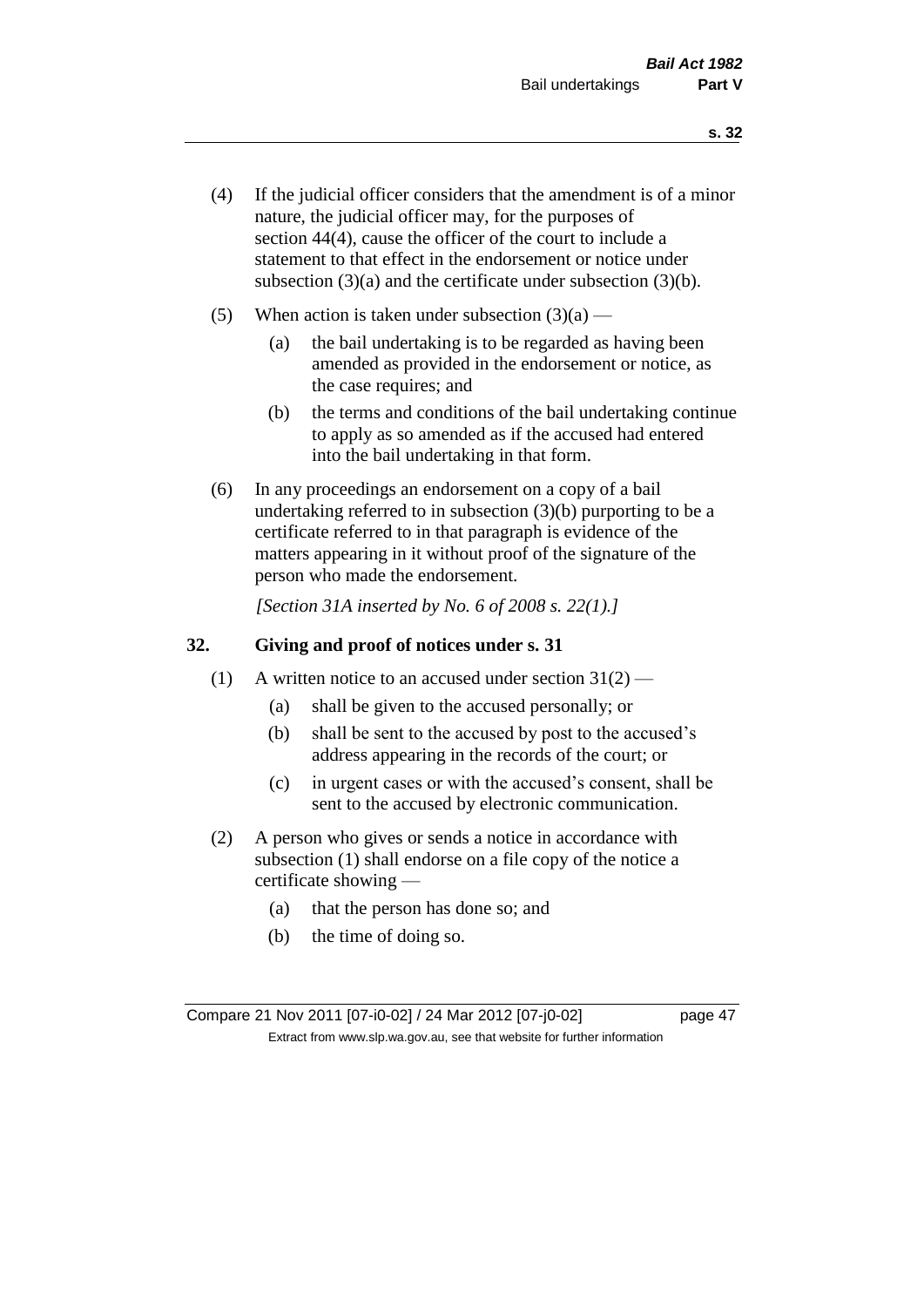- (3) If a notice is sent by post under subsection  $(1)(b)$ , the notice is to be presumed, unless the contrary is shown, to have been received at the time when, in the ordinary course of events, it would have been delivered.
- (4) The judicial officer who under section  $31(2)(a)$  notifies an accused of the time and place for resumed proceedings shall cause to be endorsed on the accused's bail undertaking a certificate showing details of such time and place and that the accused has been notified of them.
- (5) In any proceedings
	- (a) a document purporting to be a copy of a notice referred to in subsection (1) shall be evidence of the terms of the notice; and
	- (b) an endorsement
		- (i) on a copy of a notice referred to in subsection (2); or
		- (ii) on a bail undertaking,

purporting to be a certificate referred to in subsection (2) or (4) is evidence of the matters appearing in it without proof of the signature of the person who made the endorsement.

*[Section 32 amended by No. 74 of 1984 s. 12; No. 84 of 2004 s. 82; No. 6 of 2008 s. 23(1)-(3).]* 

# **33. Judicial officer may order accused to enter into bail undertaking**

(1) Where bail is granted to an accused by a judicial officer, whether with or without any condition being attached thereto, and the accused fails or refuses to enter into a bail undertaking in terms of the grant, the judicial officer who granted bail may, subject to subsection (3), order that the accused enter into the bail undertaking within such time as he may specify.

page 48 Compare 21 Nov 2011 [07-i0-02] / 24 Mar 2012 [07-j0-02] Extract from www.slp.wa.gov.au, see that website for further information

**s. 33**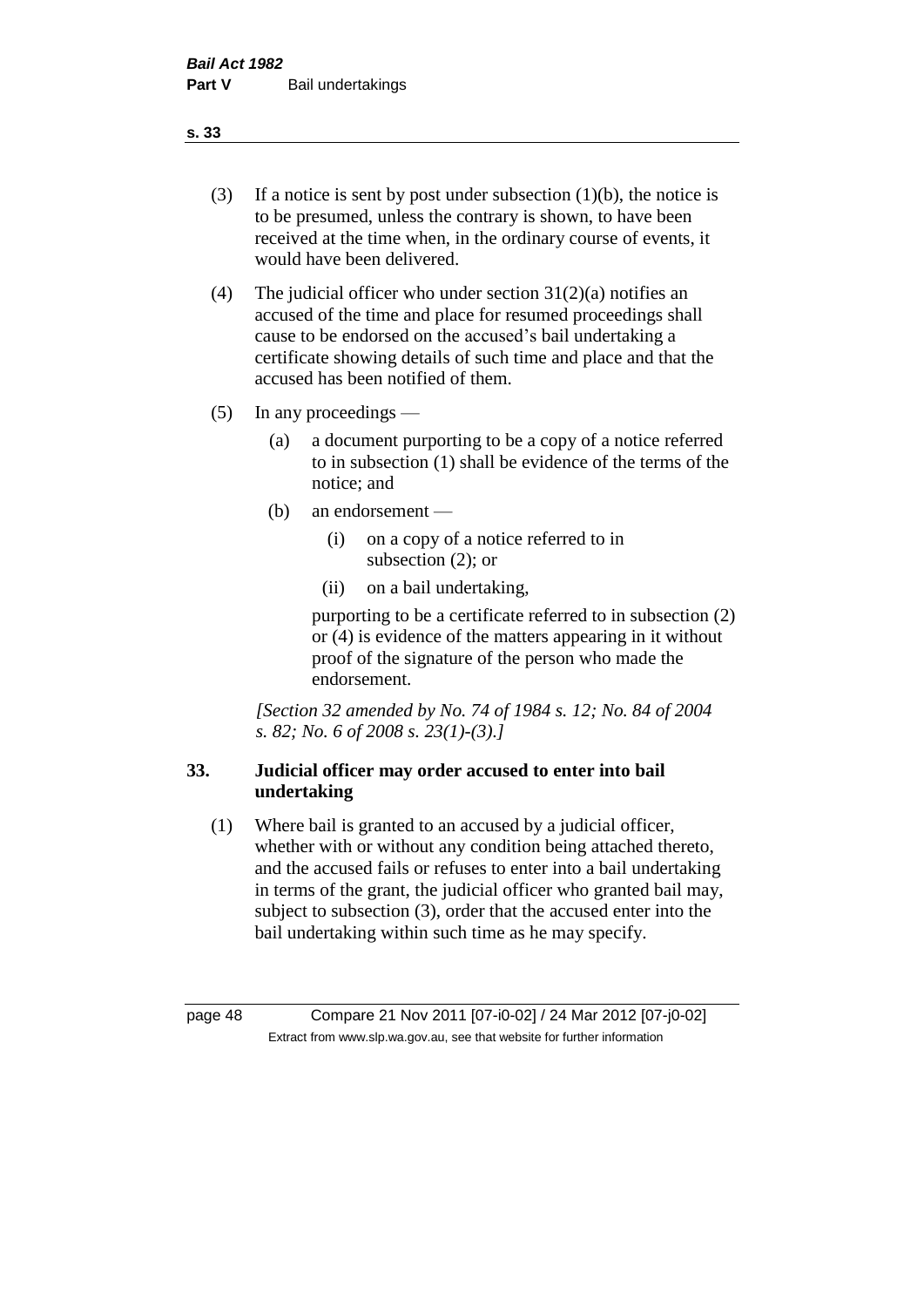- (2) If an accused does not comply with an order under subsection (1), the judicial officer may, subject to subsection (3), further order that a bail undertaking, in such form as the judicial officer may approve, shall be deemed to have been entered into by the accused on the date of such further order, and thereupon that undertaking shall be treated as if it had been duly entered into by the accused for the purposes of this Act.
- (3) A judicial officer shall not
	- (a) make an order under subsection (2) unless he has personally informed the accused of the terms and effect of the order made under subsection (1);
	- (b) exercise any of the powers conferred on him by this section unless he is satisfied that the accused has the capacity to enter into and comply with the undertaking.

*[Section 33 amended by No. 84 of 2004 s. 82.]* 

### **34. Cessation and suspension of bail undertaking**

A bail undertaking ceases to have effect —

- (a) upon the revocation of bail under section 55;
- (b) upon the death of the accused, but only if no order has been made under section 57;
- (c) subject to section 31, upon the appearance in court by the accused as required by his bail undertaking;
- (d) upon the discharge of the accused according to law from any further proceedings for the offence, or all of the offences, to which the bail undertaking relates;
- (e) during any period before the time at which the accused is required to appear in court when he is in custody for any other offence or reason.

*[Section 34 amended by No. 84 of 2004 s. 82.]* 

Compare 21 Nov 2011 [07-i0-02] / 24 Mar 2012 [07-j0-02] page 49 Extract from www.slp.wa.gov.au, see that website for further information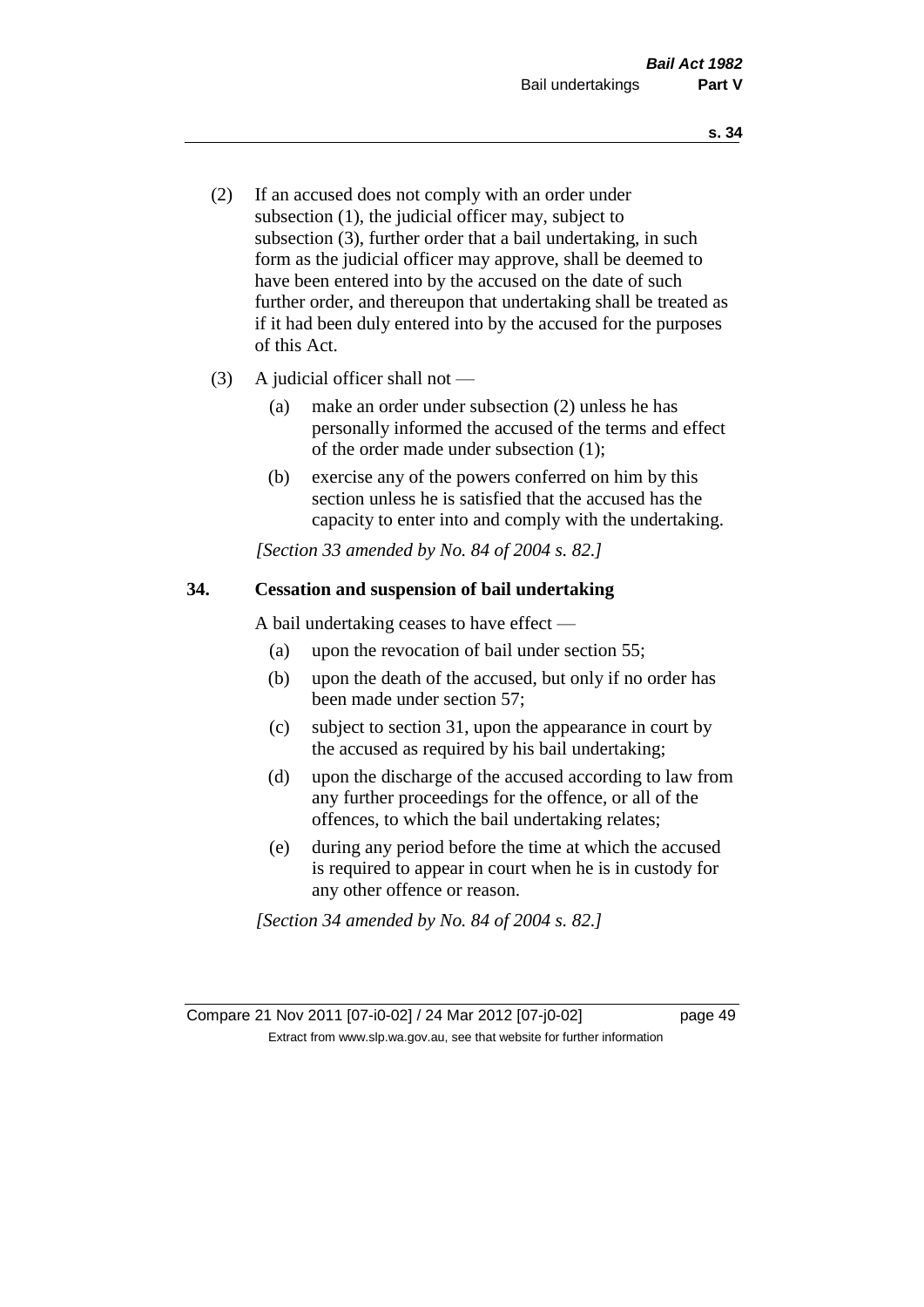# **Part VI — Sureties and surety undertakings**

# **35. Surety and surety undertaking**

- (1) A surety is a person who, as a condition of the grant of bail to an accused, enters into a surety undertaking, that is to say, undertakes in writing that he will, subject to this Act, forfeit a specified amount of money if the accused fails to comply with any requirement of his bail undertaking mentioned in section  $28(2)(a)$  and (b).
- (2) A surety is required to be approved under section 40.
- (3) A forfeiture of money by a surety as mentioned in subsection (1) is enforceable as provided in section 49 but not otherwise.

*[Section 35 amended by No. 84 of 2004 s. 82; No. 6 of 2008 s. 18(3).]* 

### **36. Authority to approve sureties**

- (1) The decision whether an applicant should be approved as a surety in any case is to be made —
	- (a) by a person referred to in section 29(a) to (d); or
	- (b) where the accused to whom bail has been granted is in prison, by a person for the time being in charge of the prison; or
	- (c) where the accused to whom bail has been granted is a child, by an authorised community services officer.
- (2) A judicial officer when granting bail to an accused subject to a requirement for a surety or sureties may make an order as to —
	- (a) the giving of notice to the prosecutor of an application for approval of any surety; or
	- (b) the person or persons who are to, or may, approve any surety,

and subsection (1) has effect subject to any such order.

page 50 Compare 21 Nov 2011 [07-i0-02] / 24 Mar 2012 [07-j0-02] Extract from www.slp.wa.gov.au, see that website for further information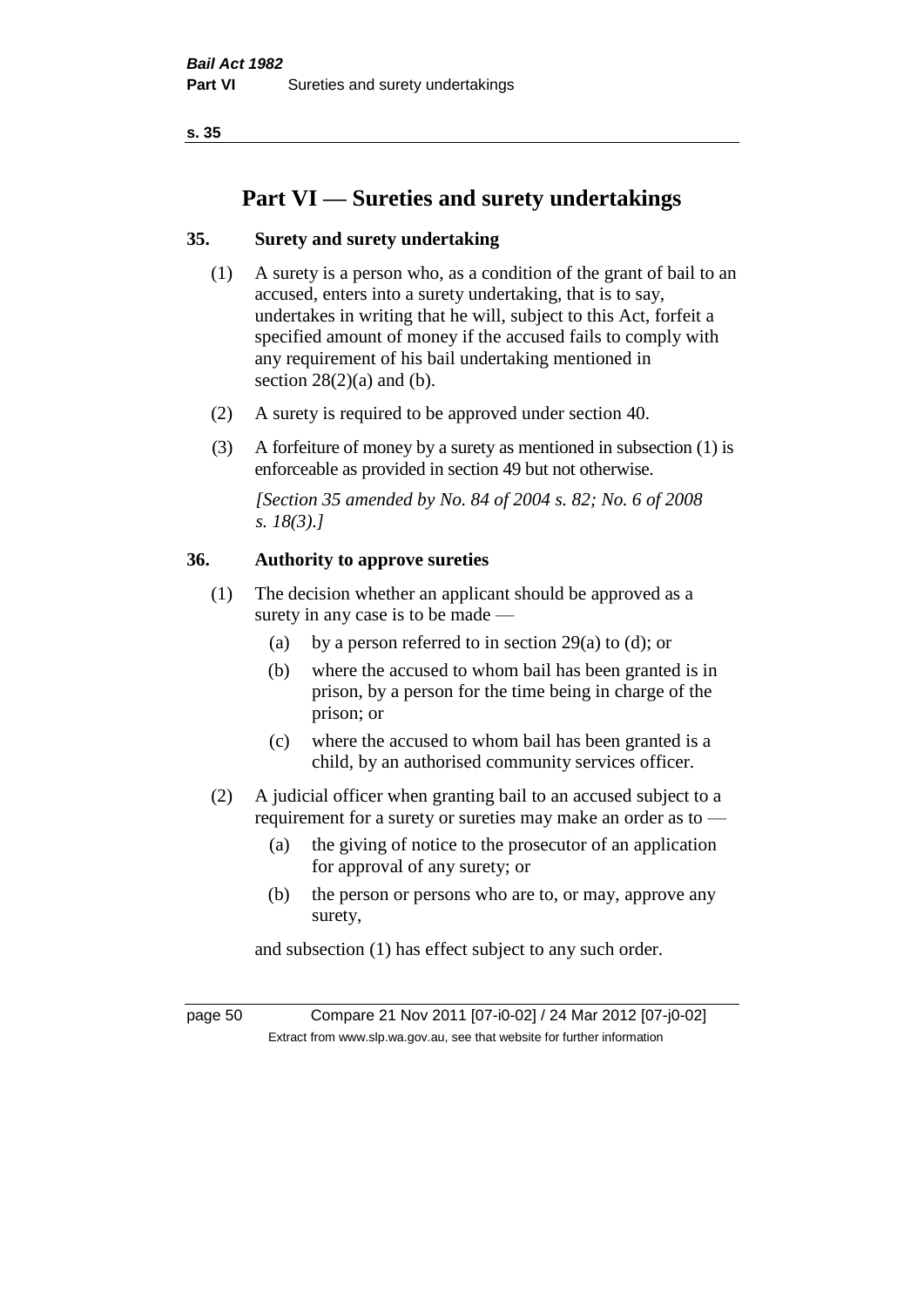*[Section 36 inserted by No. 6 of 2008 s. 24(1).]*

# **37. Proposed surety to receive certain information and prescribed form for completion**

- (1) Whenever a surety approval officer is called upon to decide whether an applicant should be approved as a surety, he shall ensure that the applicant is, or has been, given —
	- (a) a duly completed notice in the prescribed form showing details of the terms and conditions on which bail has been granted to the accused in whose case the surety is required;
	- (b) such information in writing as to the effect of this Act in relation to the rights, obligations and liabilities of sureties as is prescribed for the purposes of this paragraph; and
	- (c) a prescribed form of declaration for completion designed to disclose to the surety approval officer all information relevant to the decision.
- (2) Before he makes his decision, the surety approval officer shall ensure that the applicant furnishes to him the declaration referred to in subsection (1)(c) duly completed.
- (3) For the purposes of this section it is sufficient if  $-$ 
	- (a) the notice, information and declaration referred to in subsection (1) are sent by electronic communication to an electronic address provided by the applicant; and
	- (b) the declaration referred to in subsection  $(1)(c)$  duly completed is sent by electronic communication to an electronic address provided by the surety approval officer.

*[Section 37 amended by No. 84 of 2004 s. 82; No. 6 of 2008 s. 24(4), (5) and 25.]*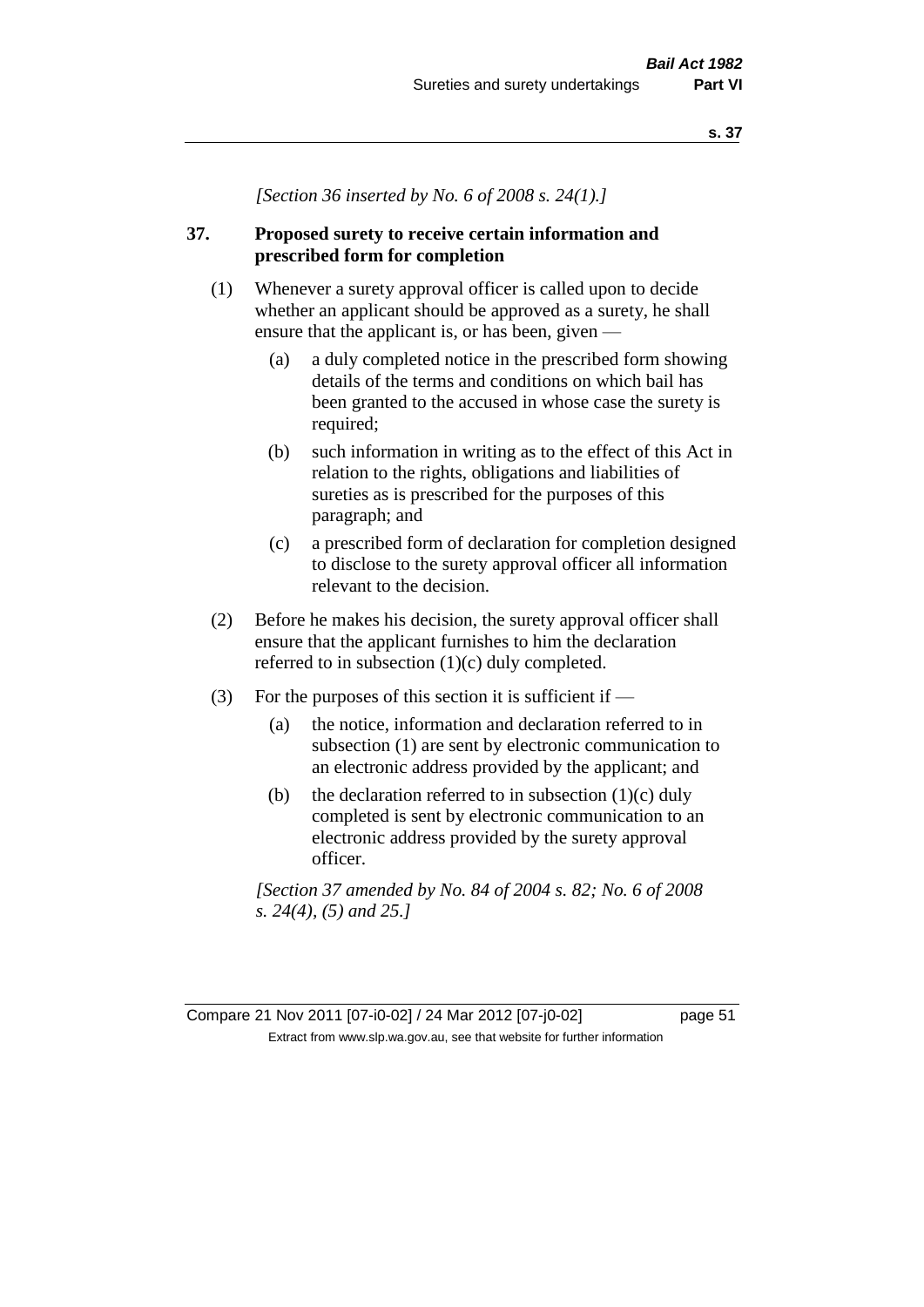# **38. Persons disqualified from being sureties**

- (1) A person is not qualified to be approved as a surety if  $-$ 
	- (a) he is under 18 years of age; or
	- (b) subject to subsection (2), the value of his assets, after provision is made for his debts and liabilities, is less than the amount which he might become liable to forfeit under his proposed surety undertaking; or
	- (c) there are reasonable grounds for believing that he has been, or will be, indemnified by any person against any forfeiture referred to in paragraph (b).
- (2) Subsection (1)(b) does not apply where the applicant for approval is required to give security sufficient to cover the amount which he might become liable to forfeit.

### **39. Matters relevant to approval of sureties**

In determining whether an applicant is suitable to be a surety a surety approval officer shall have regard to all matters which appear to him to be relevant including, as well as any others, the following —

- (a) the character and antecedents of the applicant;
- (b) his proximity to or connection with the accused, whether by kinship, place of residence or otherwise; and
- (c) his ability to pay, or give security for, the amount which he might become liable to forfeit under his proposed surety undertaking, without excessive hardship to himself or his dependants.

*[Section 39 amended by No. 84 of 2004 s. 82; No. 6 of 2008 s. 24(4).]* 

### **40. Decision on application by proposed surety**

(1) Upon receipt of the duly completed declaration referred to in section  $37(1)(c)$ , the surety approval officer shall, after making any enquiries which he thinks desirable, make a decision, as

page 52 Compare 21 Nov 2011 [07-i0-02] / 24 Mar 2012 [07-j0-02] Extract from www.slp.wa.gov.au, see that website for further information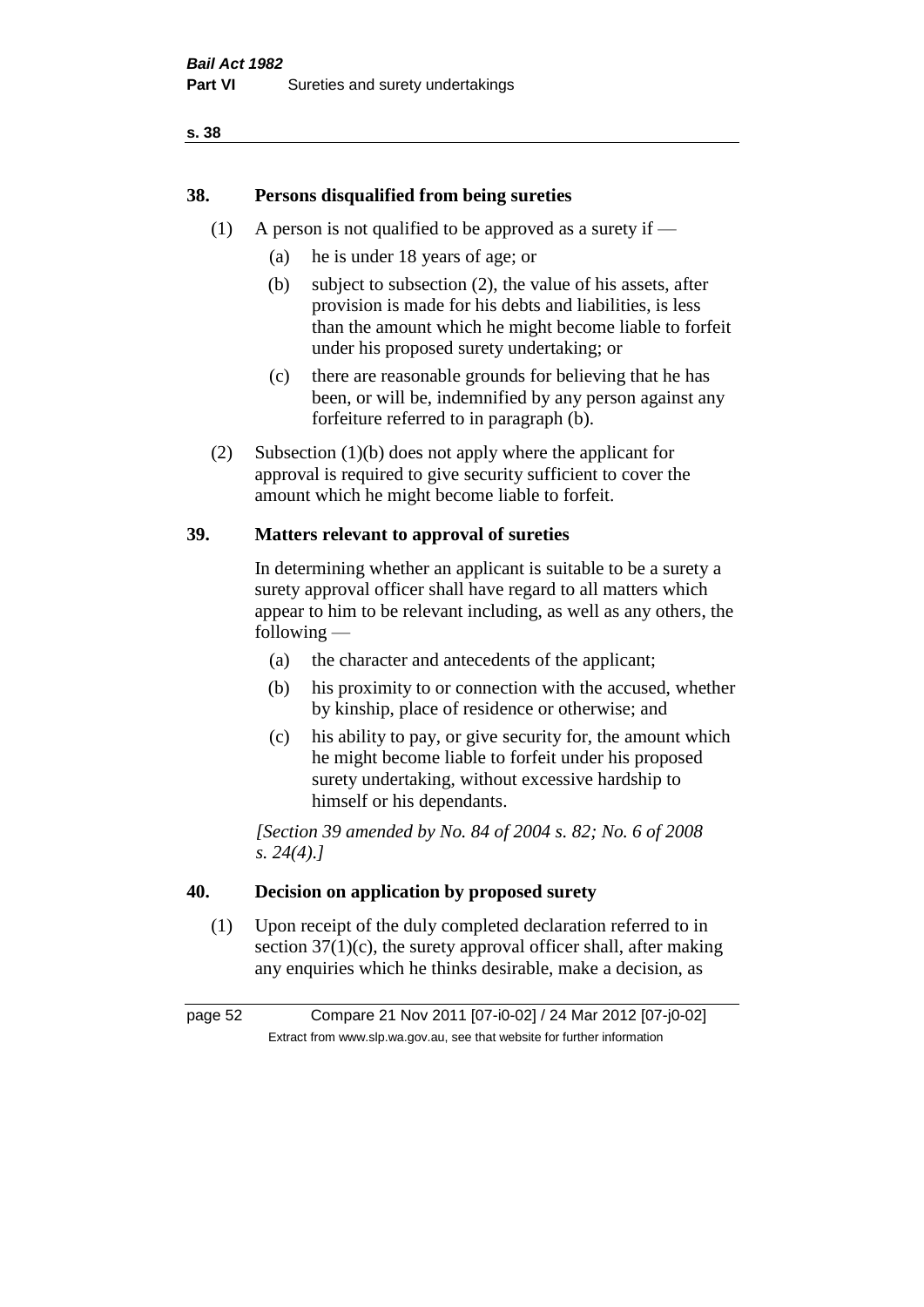soon as is practicable, either to approve or not to approve of the applicant as a surety in that case.

(2) If the surety approval officer does not approve of the applicant as a surety he shall record the reasons for his doing so and inform the applicant and the accused thereof, or cause them to be so informed.

*[Section 40 amended by No. 15 of 1988 s. 15; No. 84 of 2004 s. 82; No. 6 of 2008 s. 24(5).]* 

### **41. Finality of decision to refuse approval**

- (1) A decision by a surety approval officer not to approve of the applicant as a surety is final unless the applicant becomes entitled to re-apply under subsection (2).
- (2) An applicant who is refused approval as a surety may re-apply for approval to the surety approval officer who made that decision, or if that officer is absent or unavailable to another surety approval officer, on the ground that —
	- (a) new facts have been discovered, new circumstances have arisen or the circumstances have changed since he was refused approval; or
	- (b) he failed to adequately present his case for approval on his previous application,

and the provisions of this Act, except section 37, shall, with necessary modifications, apply to any such further application and the decision thereon.

*[Section 41 amended by No. 6 of 2008 s. 24(3) and (4).]*

### **42. Before whom surety undertaking may be entered into**

A surety undertaking need not be entered into before the surety approval officer who approved the surety but may be entered into before any person before whom the accused for whose appearance the surety is approved might enter into his bail undertaking under section 29.

Compare 21 Nov 2011 [07-i0-02] / 24 Mar 2012 [07-j0-02] page 53 Extract from www.slp.wa.gov.au, see that website for further information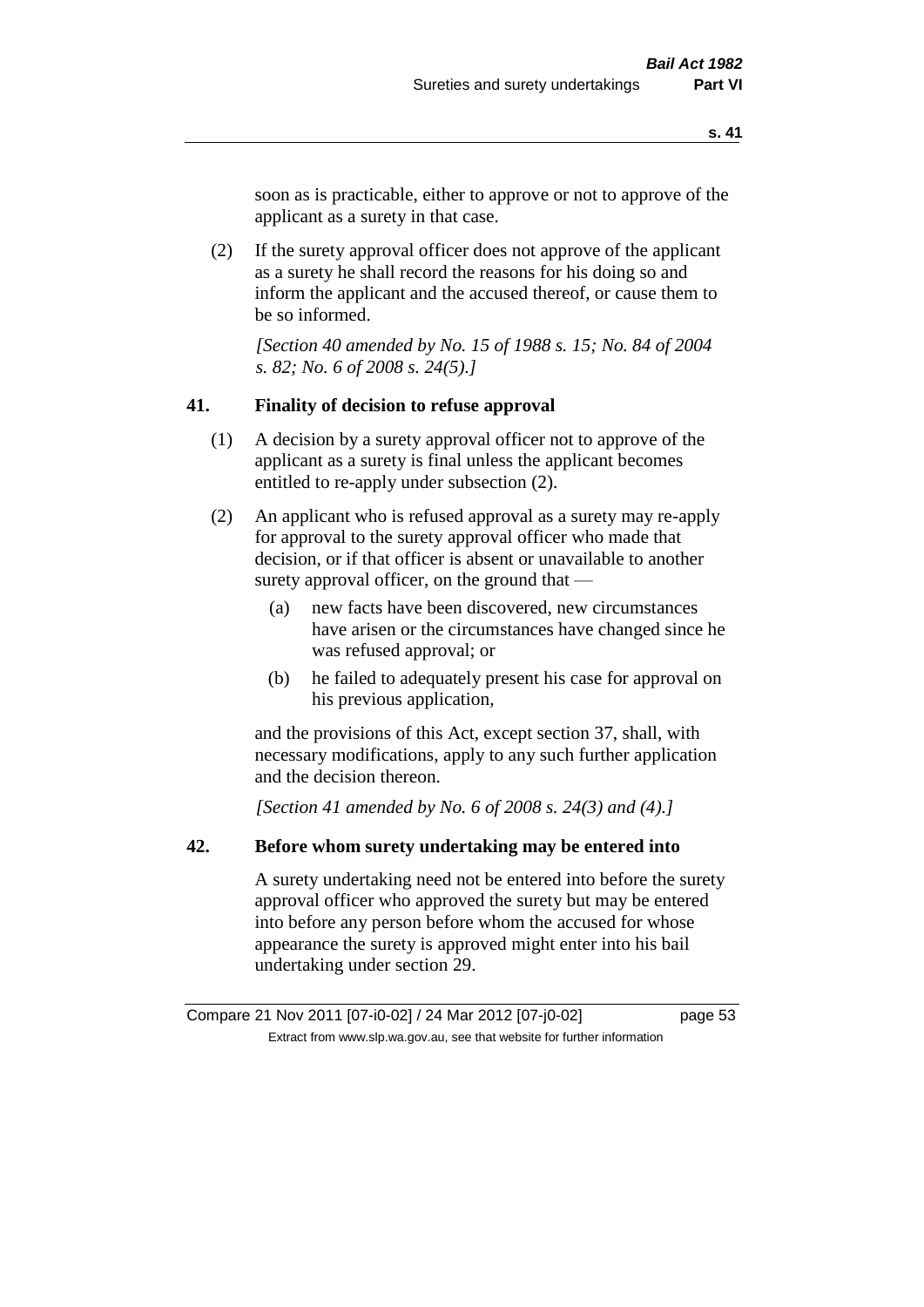*[Section 42 amended by No. 84 of 2004 s. 82; No. 6 of 2008 s. 24(5).]* 

### **43. Duties of persons before whom surety undertaking is entered into**

A person before whom a surety undertaking is to be entered into —

- $(a)$  shall
	- (i) read to the surety;
	- (ii) be informed by the surety that he has read; or
	- (iii) if necessary, have translated to the surety,

the documents described in section  $37(1)(a)$  and (b), and the surety undertaking, before the surety enters into the undertaking;

- (b) shall ensure that all conditions which are to be complied with by the surety have been complied with before the surety enters into his undertaking; and
- (c) shall give to the surety a copy of his surety undertaking as duly completed.

*[Section 43 amended by No. 74 of 1984 s. 13.]* 

## **43A. Use of video link and electronic communication where proposed surety is interstate**

(1) In this section —

*proposed surety* means a person who is to enter into a surety undertaking;

*relevant official* means the person before whom the surety undertaking is to be entered into or was entered into, as the case requires;

*video link* means facilities (including closed circuit television) that enable, at the same time —

(a) the relevant official to see and hear the proposed surety; and

page 54 Compare 21 Nov 2011 [07-i0-02] / 24 Mar 2012 [07-j0-02] Extract from www.slp.wa.gov.au, see that website for further information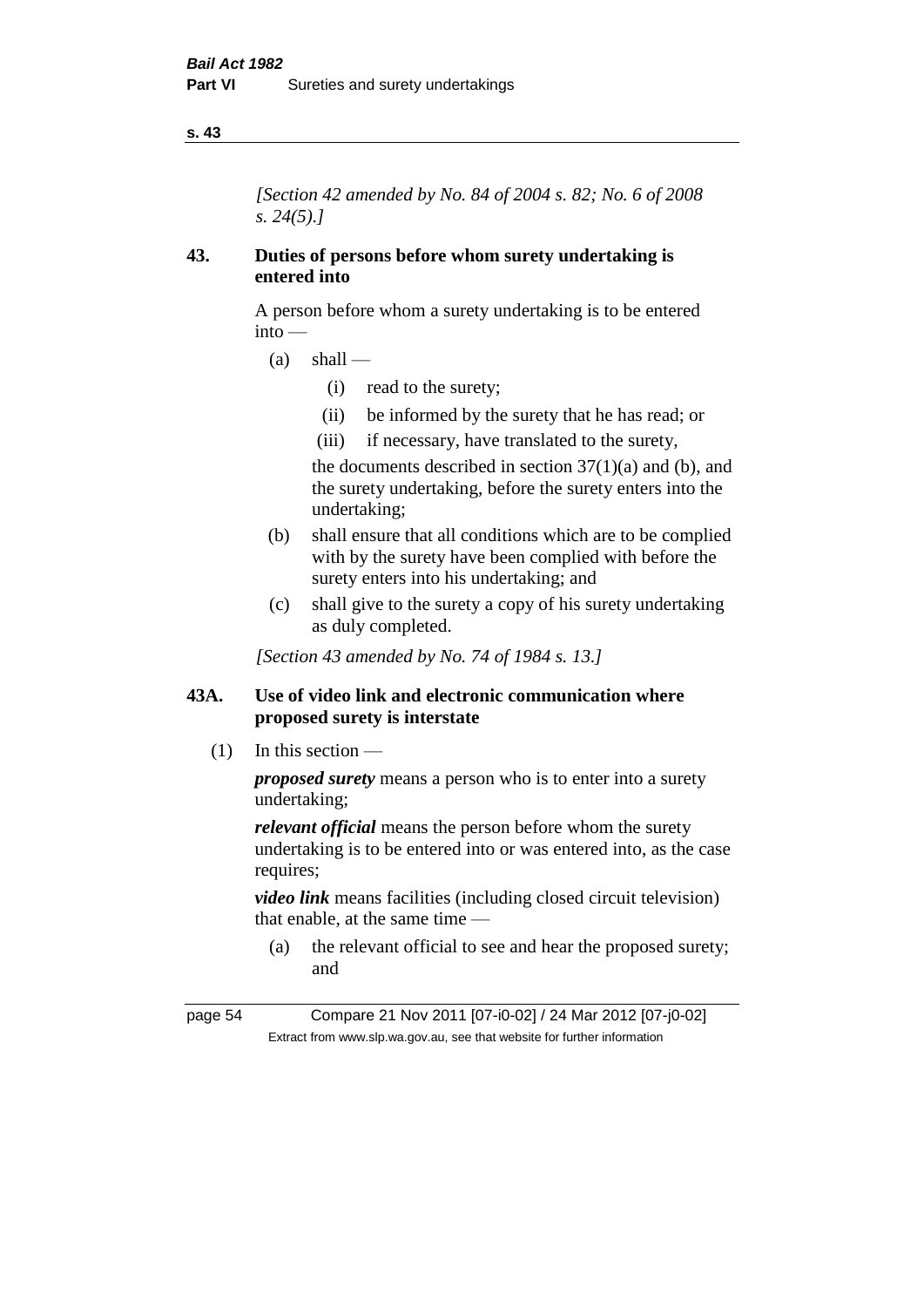- (b) the proposed surety to see and hear the relevant official.
- (2) This section applies if a proposed surety is in another State or a Territory.
- (3) The relevant official may comply with section 43(a) and (b) by means of a video link.
- (4) The relevant official may send the surety undertaking to the proposed surety by electronic communication for completion.
- (5) The proposed surety may enter into the surety undertaking by sending the completed surety undertaking to the relevant official by electronic communication.
- (6) If the surety undertaking is sent by electronic communication under subsection (4) or (5), any requirement for the proposed surety or the relevant official to sign it is to be taken to have been complied with if the full name of the proposed surety or the relevant official, as the case requires, appears in the appropriate place in the undertaking.
- (7) The relevant official may comply with section  $43(c)$  by sending a copy of the surety undertaking as duly completed to the surety by electronic communication.
- (8) A surety undertaking that is entered into in accordance with this section is to be taken to have been entered into before the relevant official.
- (9) In any proceedings a document purporting to be a copy of a surety undertaking and purporting to be certified by the relevant official to be a copy of a surety undertaking entered into in accordance with this section is evidence of the surety undertaking without proof of the signature of the relevant official.
- (10) A reference in this section to sending a surety undertaking or copy of a surety undertaking to a person by electronic communication is a reference to sending the undertaking or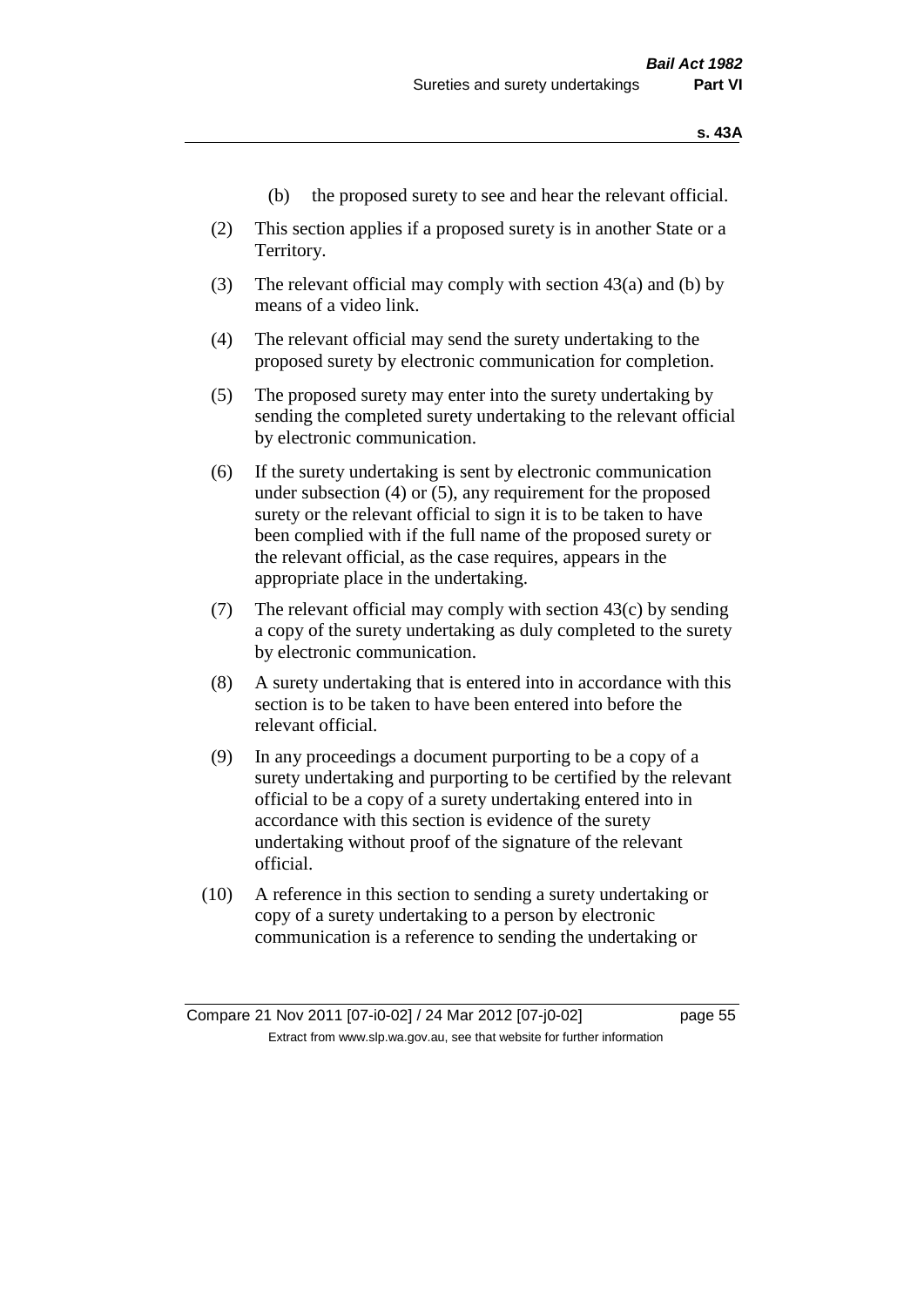copy by electronic communication to an electronic address provided by the person.

*[Section 43A inserted by No. 6 of 2008 s. 26.]*

# **44. When surety undertaking extends to different time or different time and place substituted under s. 31**

- (1) A surety undertaking does not extend to the failure by the accused to appear at a different time or a different time and place substituted pursuant to section 31 unless —
	- (a) the surety undertaking contains a provision stating that it does so extend and, where applicable under subsection (5), the surety has received notice as mentioned in that subsection; or
	- (b) subsection (2) applies.
- (2) A surety undertaking extends to the failure by the accused to appear at a different time substituted pursuant to section 31 during a trial if, at the option of the surety, the undertaking contains a provision stating —
	- (a) that it does so extend; and
	- (b) the effect of subsection (4).
- (3) In subsection  $(2)$  —

*trial* means that part of proceedings for an offence when evidence is being received by the court in respect of the offence and also extends to any time when —

- (a) legal argument is being heard; or
- (b) a judicial officer or a jury is deliberating.
- (4) Subsection (2) applies despite any amendment as defined in section 31A(1) if the endorsement or notice under section 31A(3)(a) in respect of the amendment includes a statement referred to in section 31A(4).
- (5) A surety undertaking may, at the option of the surety, also contain a provision stating that where —

page 56 Compare 21 Nov 2011 [07-i0-02] / 24 Mar 2012 [07-j0-02] Extract from www.slp.wa.gov.au, see that website for further information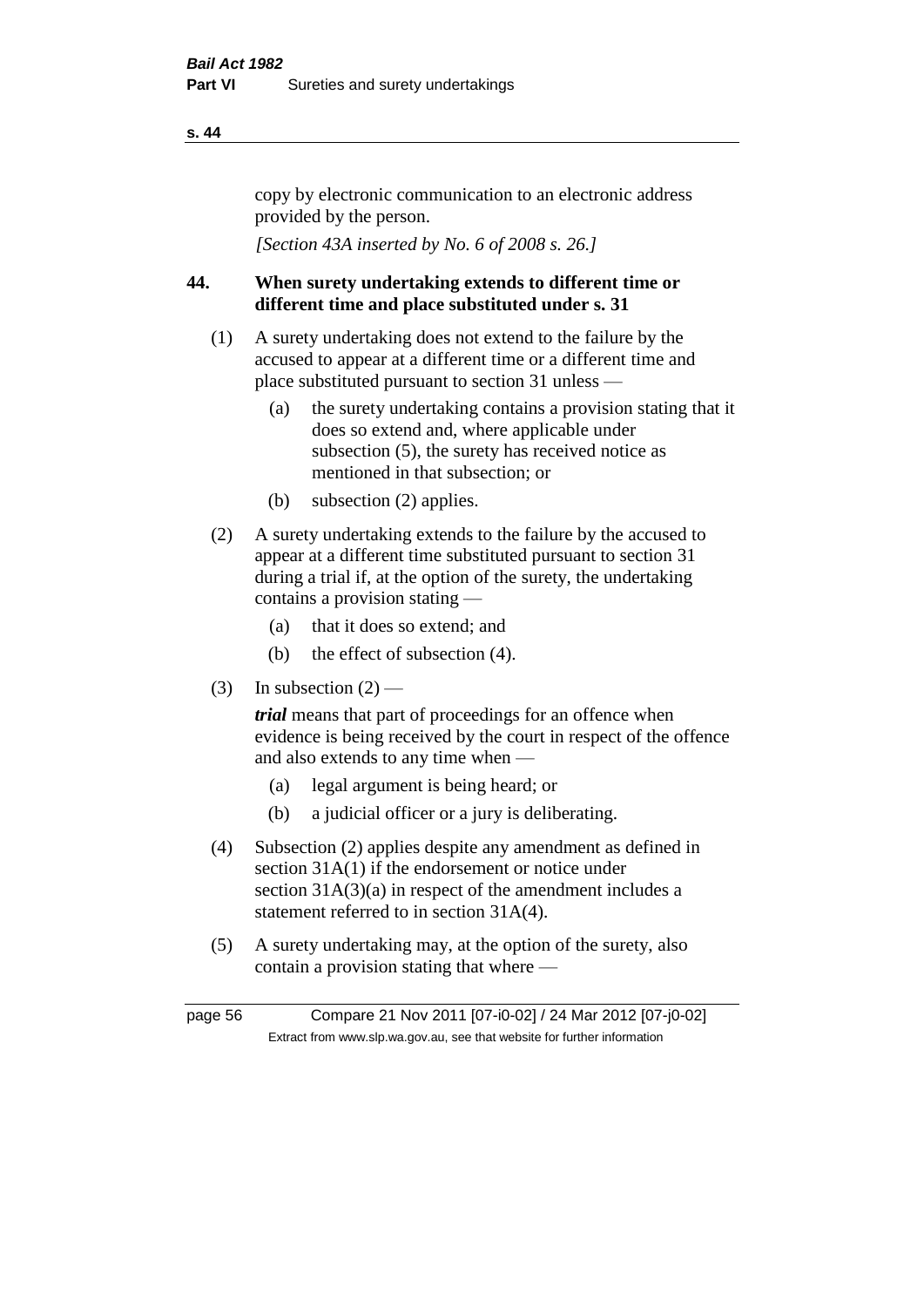- (a) a different time or a different time and place for the accused's appearance is substituted pursuant to section 31; and
- (b) subsection (2) does not apply,

the surety's liability only arises if the surety is given notice, as soon as is practicable, of the different time or the different time and place.

(6) Where, by operation of this section, a surety undertaking would extend to the failure by the accused to appear at a different time or a different time and place substituted pursuant to section 31, that extension is not affected by a reduction in the number of offences to which the accused's bail undertaking relates.

*[Section 44 inserted by No. 6 of 2008 s. 27(1).]*

### **45. Giving and proof of notices under s. 44**

- (1) For the purposes of section 44(5) notice to a surety may be given —
	- (a) orally to the surety by the judicial officer when he fixes a time and place for the proceedings or the resumed proceedings; or
	- (b) in the approved form to the surety personally; or
	- (c) by a person authorised under subsection (5) sending or causing to be sent the approved form to the surety —
		- (i) by post to the surety's address appearing in the records of the court; or
		- (ii) in urgent cases or with the surety's consent, by electronic communication.
- (2) A person who gives a notice in accordance with subsection  $(1)(b)$  or  $(c)$  shall endorse on a file copy of the notice a certificate showing —
	- (a) that the person has done so; and
	- (b) the time of doing so.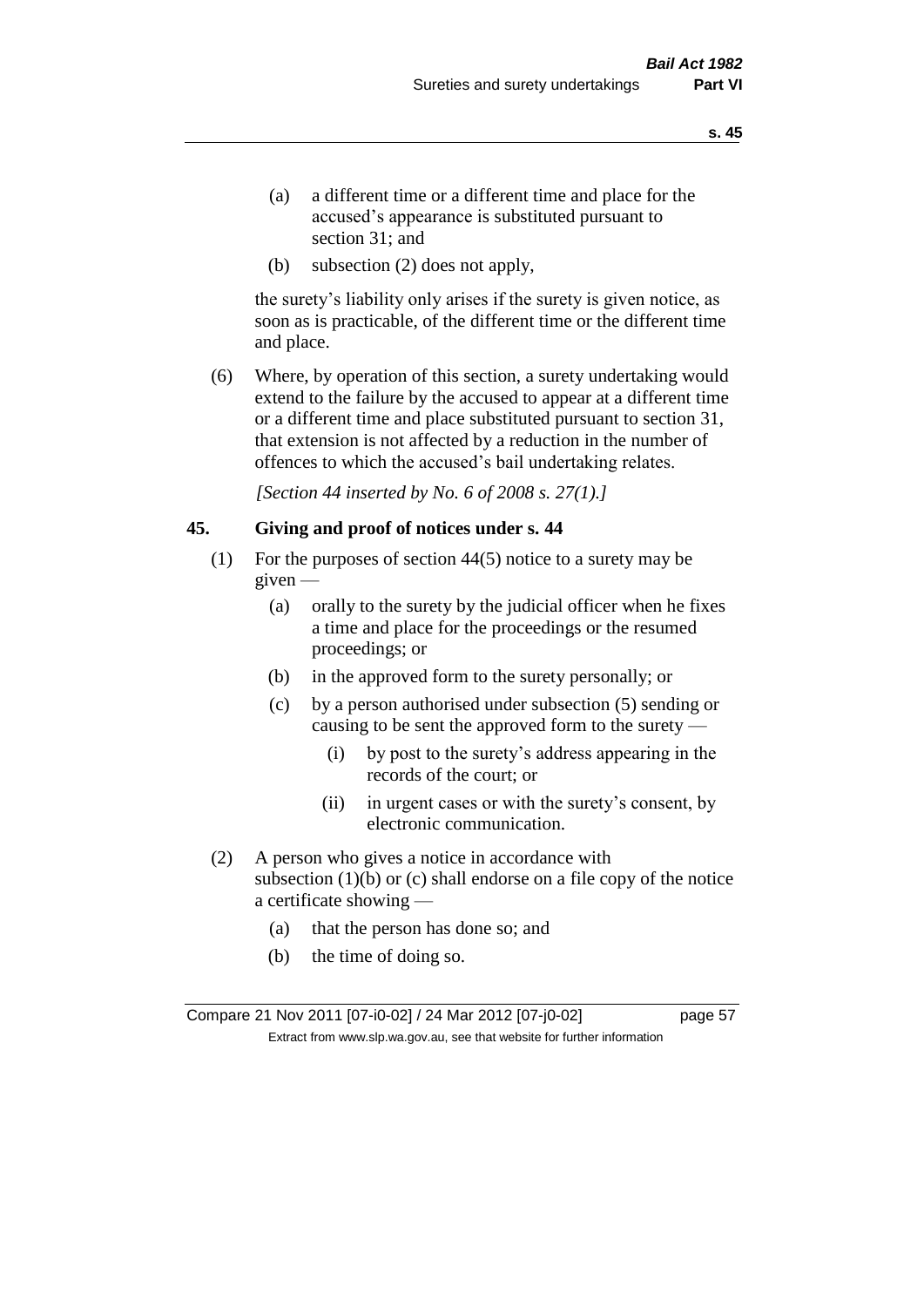- 
- (2a) If a notice is sent by post under subsection  $(1)(c)$ , the notice is to be presumed, unless the contrary is shown, to have been received at the time when, in the ordinary course of events, it would have been delivered.
- (3) A judicial officer who, under subsection  $(1)(a)$ , notifies a surety of the time and place for the proceedings or the resumed proceedings shall cause to be endorsed on a file copy of the surety's undertaking a certificate showing details of such time and place and that the surety has been notified of them.
- (4) In any proceedings
	- (a) a document purporting to be a copy of a notice referred to in section 44(5) shall be evidence of the terms of the notice; and
	- (b) an endorsement
		- (i) on a file copy of a notice given under subsection  $(1)(b)$  or  $(c)$  purporting to be a certificate referred to in subsection (2); or
		- (ii) on a file copy of a surety undertaking purporting to be a certificate referred to in subsection (3),

is evidence of the matters appearing in the certificate without proof of the signature of the person who made the endorsement.

- (5) A registrar of the court, other than a deputy registrar of the Magistrates Court or the Children's Court, is an authorised person for the purposes of subsection  $(1)(c)$  and in addition —
	- (a) in respect of committals to the Supreme Court, the Chief Justice; and
	- (b) in respect of committals to the District Court, the Chief Judge,

may authorise a person or persons, by name or office, to perform the function referred to in subsection  $(1)(c)$ .

page 58 Compare 21 Nov 2011 [07-i0-02] / 24 Mar 2012 [07-j0-02] Extract from www.slp.wa.gov.au, see that website for further information

**s. 45**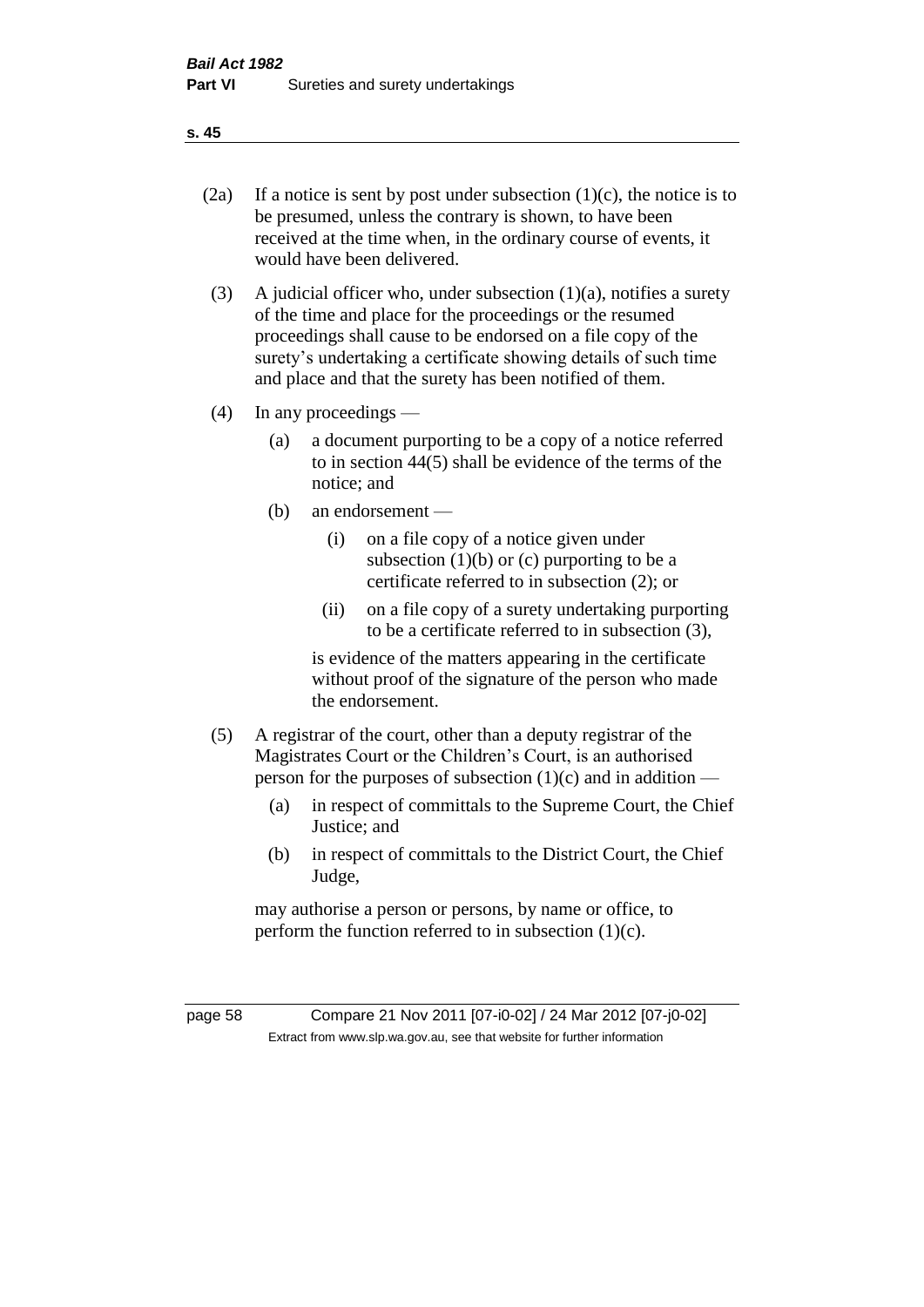*[Section 45 amended by No. 74 of 1984 s. 15; No. 59 of 2004 s. 141; No. 6 of 2008 s. 28(1)-(5).]* 

### **46. Power of surety to apprehend accused**

- (1) A surety may arrest an accused for whose appearance in court he has entered into a surety undertaking if the surety has reasonable grounds to believe that —
	- (a) the accused
		- (i) is not likely to comply with the requirements of his bail undertaking mentioned in section  $28(2)(a)$  or (b);
		- (ii) is, or has been, in breach of any condition of his bail undertaking mentioned in section 28(2)(c); or
		- (iii) is, or has been, in breach of a home detention condition mentioned in section 28(2)(d);
		- and
	- (b) it is not expedient to invoke the assistance of the relevant officer under section 54(1) because the delay occasioned by doing so would defeat the purpose of that section.
- (2) A surety who arrests an accused under subsection (1) shall, as soon as is practicable, deliver him into the custody of a police officer and thereafter he shall be dealt with under section 54(4) and section 55, and those provisions shall apply, as if he had been arrested by a police officer under section 54(2).

*[Section 46 amended by No. 74 of 1984 s. 16; No. 61 of 1990 s. 10; No. 84 of 2004 s. 82; No. 6 of 2008 s. 33(5).]* 

### **47. Cessation and suspension of surety undertaking**

A surety undertaking ceases to have effect —

(a) upon the revocation of bail under section  $55(1)$ ;

Compare 21 Nov 2011 [07-i0-02] / 24 Mar 2012 [07-j0-02] page 59 Extract from www.slp.wa.gov.au, see that website for further information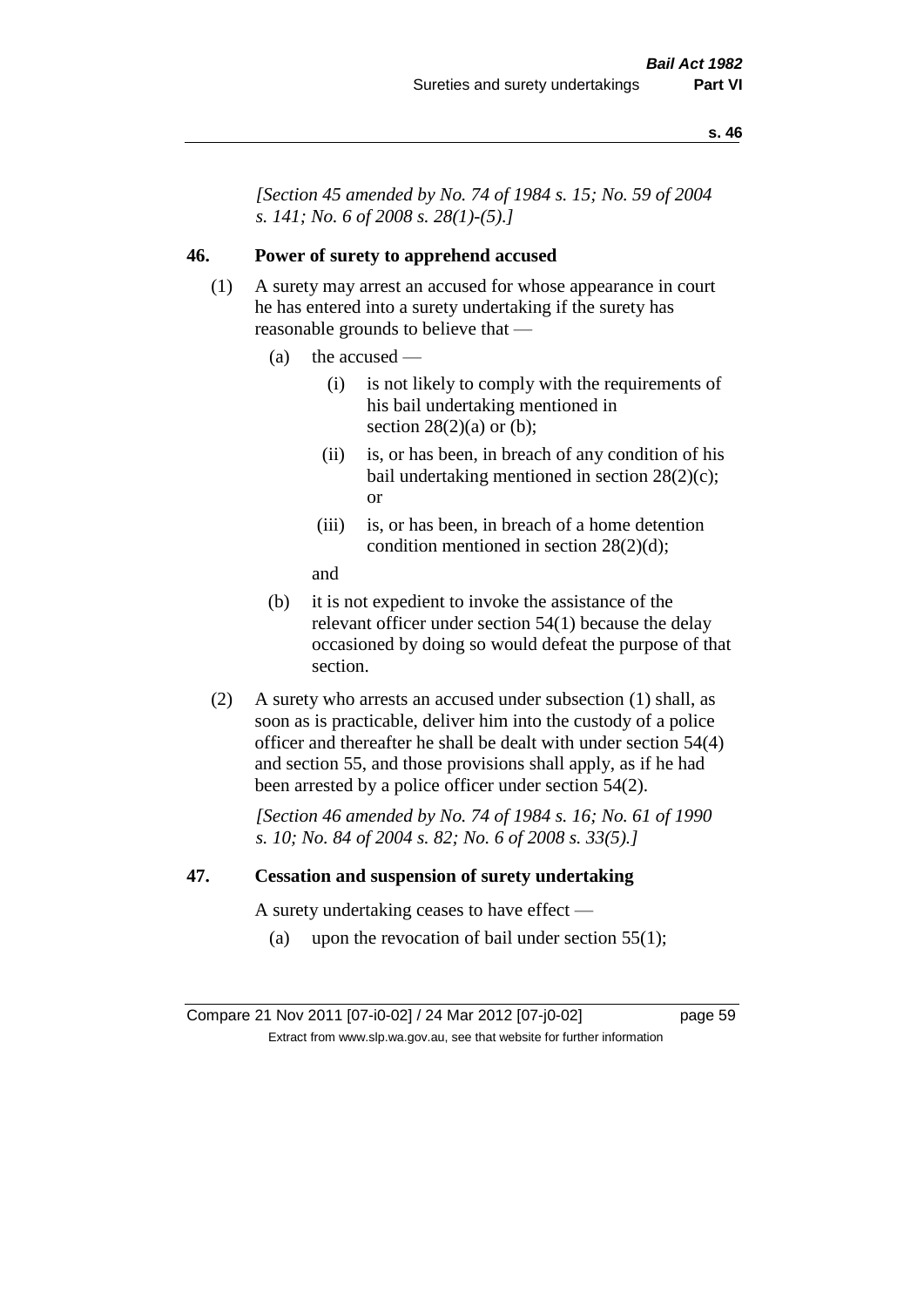(b) upon the release of an accused under section 55(2) if the surety does not consent to the continuance in force of his surety undertaking;

- (c) upon its being cancelled under section 48(4) (and as from the time fixed therefor) by an appropriate judicial officer;
- (d) upon the death of the surety, but only if no order under section 49(1) has been made before then;
- (e) subject to sections 31 and 44, upon the appearance in court by the accused as required by his bail undertaking;
- (f) upon the discharge of the accused according to law from any further proceedings for the offence, or all of the offences, to which the surety undertaking relates; or
- (g) during any period before the time at which the accused is required to appear in court when he is in custody for any other offence or reason.

*[Section 47 amended by No. 84 of 2004 s. 82.]* 

# **48. Surety may apply for cancellation of his undertaking**

- (1) A surety may apply to an appropriate judicial officer for cancellation of his undertaking.
- (2) An application under subsection (1) may be made at any time before that specified, or deemed by section 31(3) to be specified, in the accused's bail undertaking for his appearance in court.
- (3) Upon an application being made under subsection (1) an appropriate judicial officer shall cause the accused to appear before him or another such officer and may issue a warrant or summons for that purpose.
- (4) Upon the appearance of the accused before the time mentioned in subsection (2) an appropriate judicial officer shall —
	- (a) cancel the surety undertaking; and

page 60 Compare 21 Nov 2011 [07-i0-02] / 24 Mar 2012 [07-j0-02] Extract from www.slp.wa.gov.au, see that website for further information

**s. 48**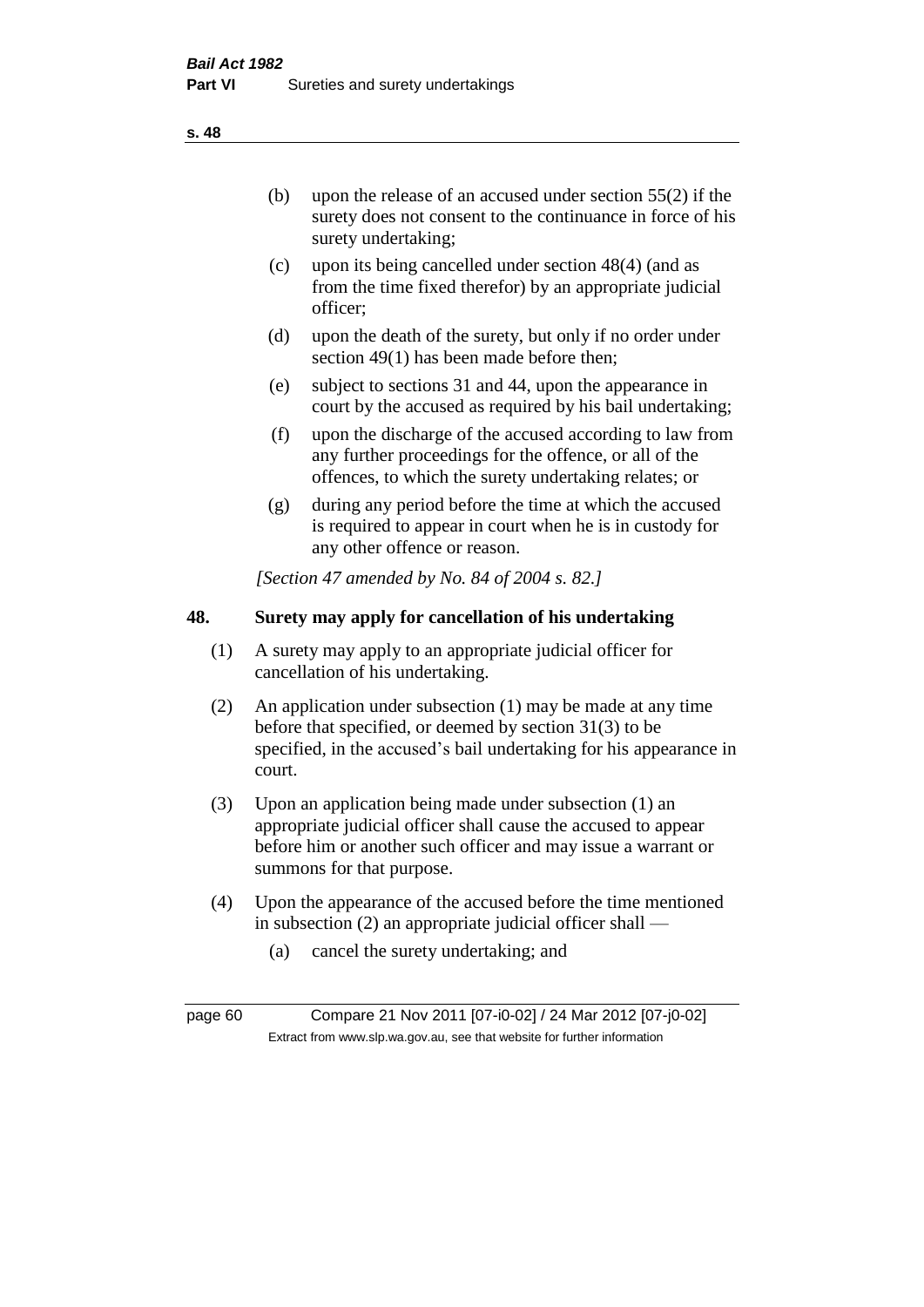- **s. 49**
- (b) exercise one of the powers set out in section  $55(1)(d)$ or (e).
- (5) An application under subsection (1) must be made, and proceedings on it are to be conducted —
	- (a) in a court of summary jurisdiction in accordance with the regulations;
	- (b) in the Supreme Court or the District Court in accordance with rules of court.

*[Section 48 amended by No. 59 of 2004 s. 141; No. 84 of 2004 s. 7 and 82; No. 6 of 2008 s. 29.]* 

### **49. Forfeiture of money under surety's undertaking**

- (1) Where an accused has failed to comply with any requirement of his bail undertaking mentioned in section 28(2)(a) or (b) the following provisions of this section apply for the purpose of enforcing payment to the State of any sum thereupon payable by a surety in terms of his surety undertaking —
	- (a) an application for an order that the sum be paid may be made to an appropriate judicial officer —
		- (i) by the Director of Public Prosecutions where the court before which the accused failed to appear was —
			- (I) the District Court, the Supreme Court or the Court of Appeal; or
			- (II) another court, if the Director of Public Prosecutions is the prosecutor in that court of the case against the accused;
			- or
		- (ii) in other cases, by the State Solicitor or the registrar of the court before which the accused failed to appear;
	- *[(b) deleted]*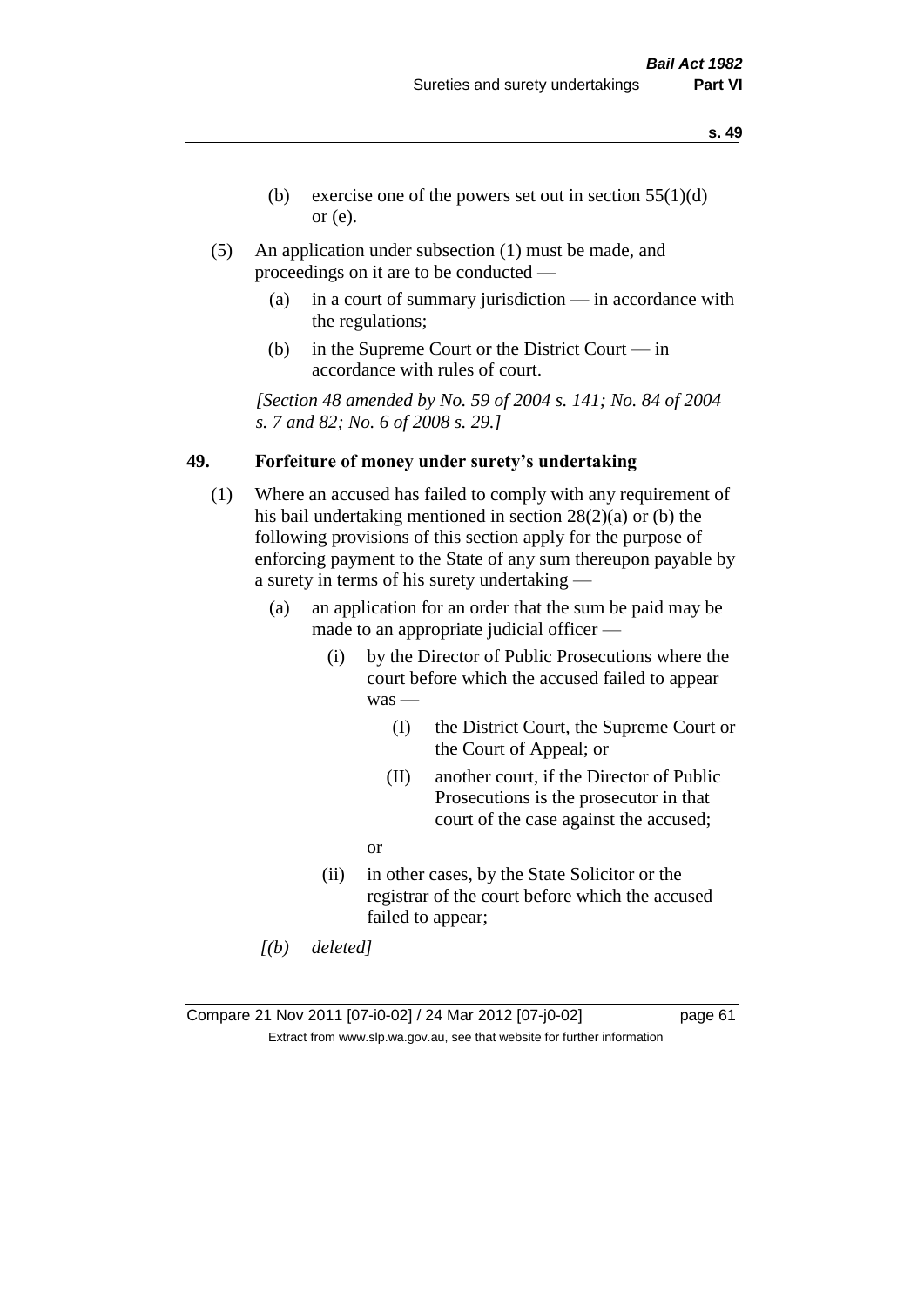(c) on the hearing of the application and upon proof of the surety's liability in terms of his undertaking, the judicial officer shall order forfeiture of the full amount specified in the undertaking unless the surety attends at the hearing and shows to the satisfaction of the judicial officer that there was reasonable cause for the failure of the accused to comply with the requirement to which the application relates;

- (d) notwithstanding paragraph (c), the judicial officer may decline to make an order under that paragraph or may order forfeiture in part only where the surety attends and shows to the satisfaction of the judicial officer —
	- (i) that, by reason of a change of circumstances since the undertaking was entered into, an order for forfeiture, or for forfeiture in full (as the case may be), would cause excessive hardship to the surety or his dependants; and
	- (ii) that such hardship would not be relieved by the exercise of one or more of the powers conferred by section 59;
- (e) an order may be made under this section whether or not the accused has been convicted of an offence against section 51(1) or (2) but if, after an order has been made, the surety satisfies the Governor that new facts have been discovered or new circumstances have arisen which show that there was reasonable cause for the failure of the accused as mentioned in paragraph (c), the Governor may exercise the power in section 139 of the *Sentencing Act 1995* as if the forfeiture were one to which that section applied.
- (2) An application under subsection (1) must be made, and proceedings on it are to be conducted —
	- (a) in a court of summary jurisdiction in accordance with the regulations;

**s. 49**

page 62 Compare 21 Nov 2011 [07-i0-02] / 24 Mar 2012 [07-j0-02] Extract from www.slp.wa.gov.au, see that website for further information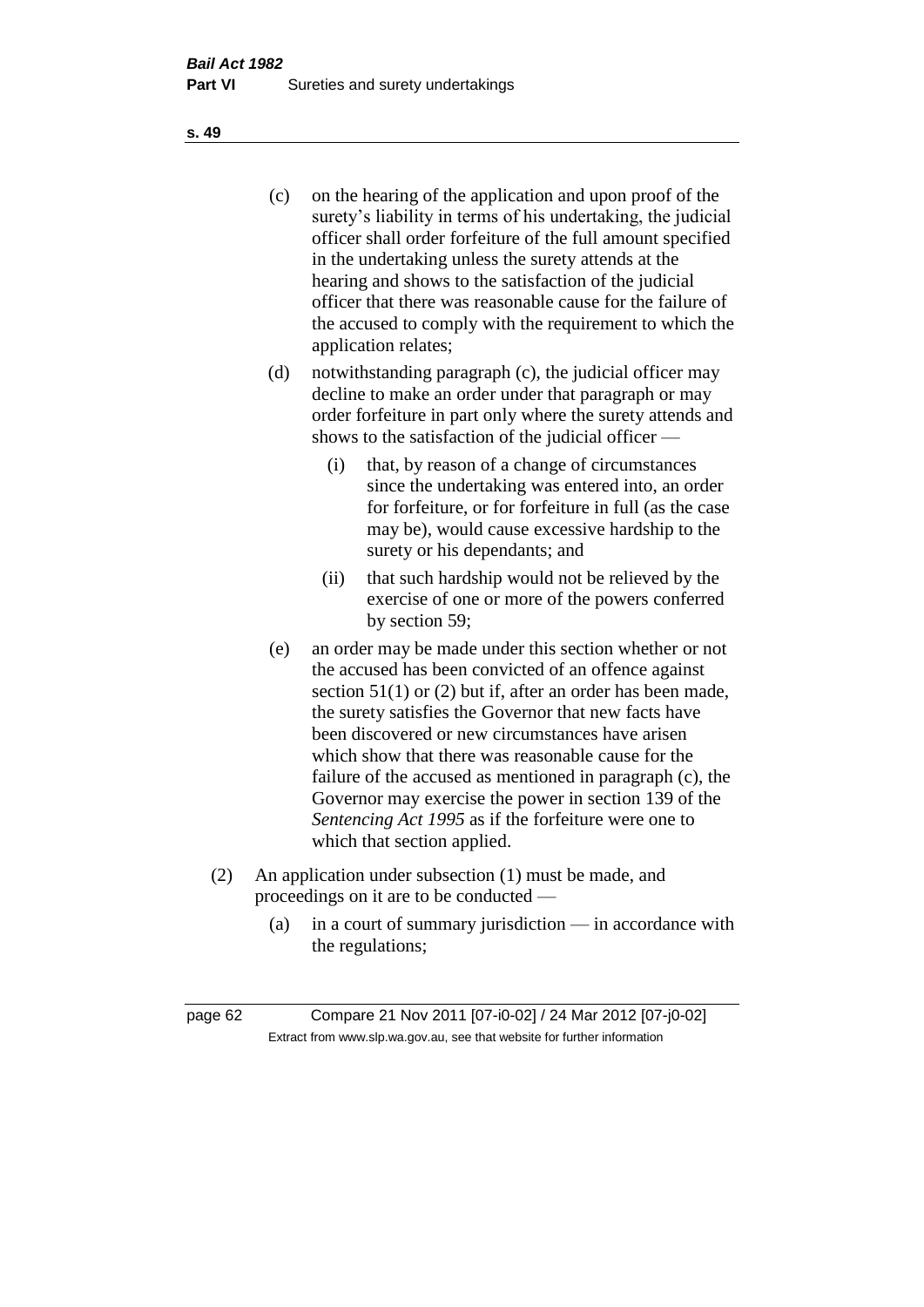- **s. 50**
- (b) in the Supreme Court or the District Court  $-\text{in}$ accordance with rules of court.
- (3) Without prejudice to the recovery of such an amount as a civil debt due to the State, any amount to be paid under an order made under this section is to be paid, and its payment may be enforced under Part 5 of the *Fines, Penalties and Infringement Notices Enforcement Act 1994*, unless an order has been made under subsection (4).
- (4) If under this section the Supreme Court or the District Court makes an order requiring the payment of money, the court may make an order under section 59 of the *Sentencing Act 1995* in respect of the amount payable and for that purpose that section, with any necessary changes, applies as if the amount were a fine imposed on the surety.

*[Section 49 amended by No. 74 of 1984 s. 17; No. 92 of 1994 s. 5; No. 78 of 1995 s. 8; No. 65 of 2003 s. 121(3); No. 74 of 2003 s. 29; No. 59 of 2004 s. 141; No. 84 of 2004 s. 8, 11 and 82; No. 6 of 2008 s. 18(2) and 30(1) and (2).]* 

### **50. Offence to indemnify surety**

(1) If a person indemnifies, or agrees to indemnify, a surety or proposed surety against any liability which the surety or proposed surety may incur under this Act (including this section) he and the surety or proposed surety and any person with whom he agrees as aforesaid each commits an offence.

Penalty: \$1 000 or imprisonment for 12 months or both.

- (2) An offence is committed under subsection  $(1)$ 
	- (a) whether the agreement is made before or after the surety undertaking is entered into and whether or not a proposed surety actually becomes a surety; and
	- (b) whether the compensation is to be in money or in money's worth.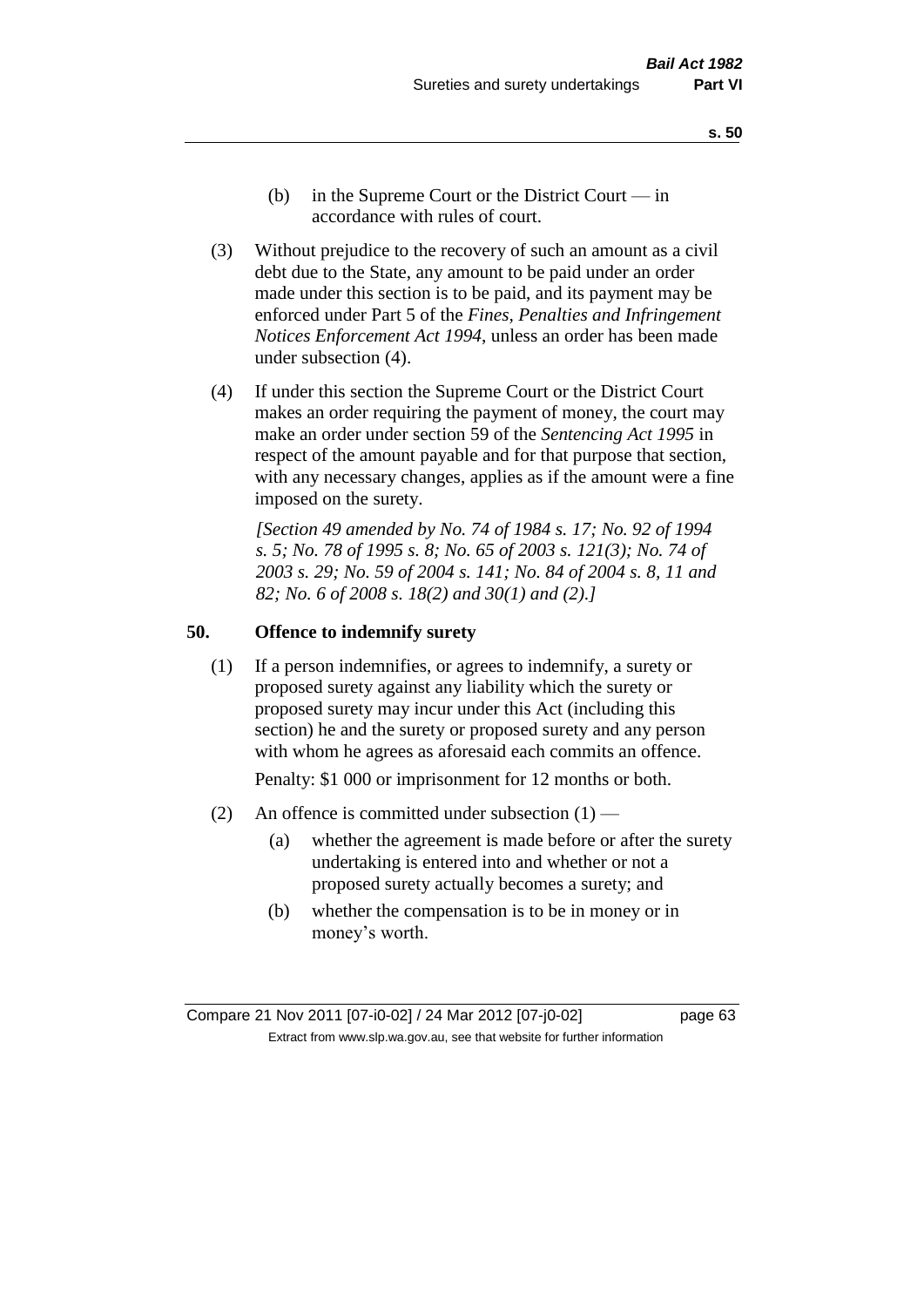- (3) An offence is not committed under subsection (1) by a surety or proposed surety if he shows —
	- (a) that he had no knowledge of an agreement within the meaning of subsection (1) proposed to be entered into between 2 other persons; or
	- (b) that having such knowledge he took all steps reasonably available to him to prevent the agreement being entered into.

*[Section 50 amended by No. 74 of 1984 s. 18.]* 

page 64 Compare 21 Nov 2011 [07-i0-02] / 24 Mar 2012 [07-j0-02] Extract from www.slp.wa.gov.au, see that website for further information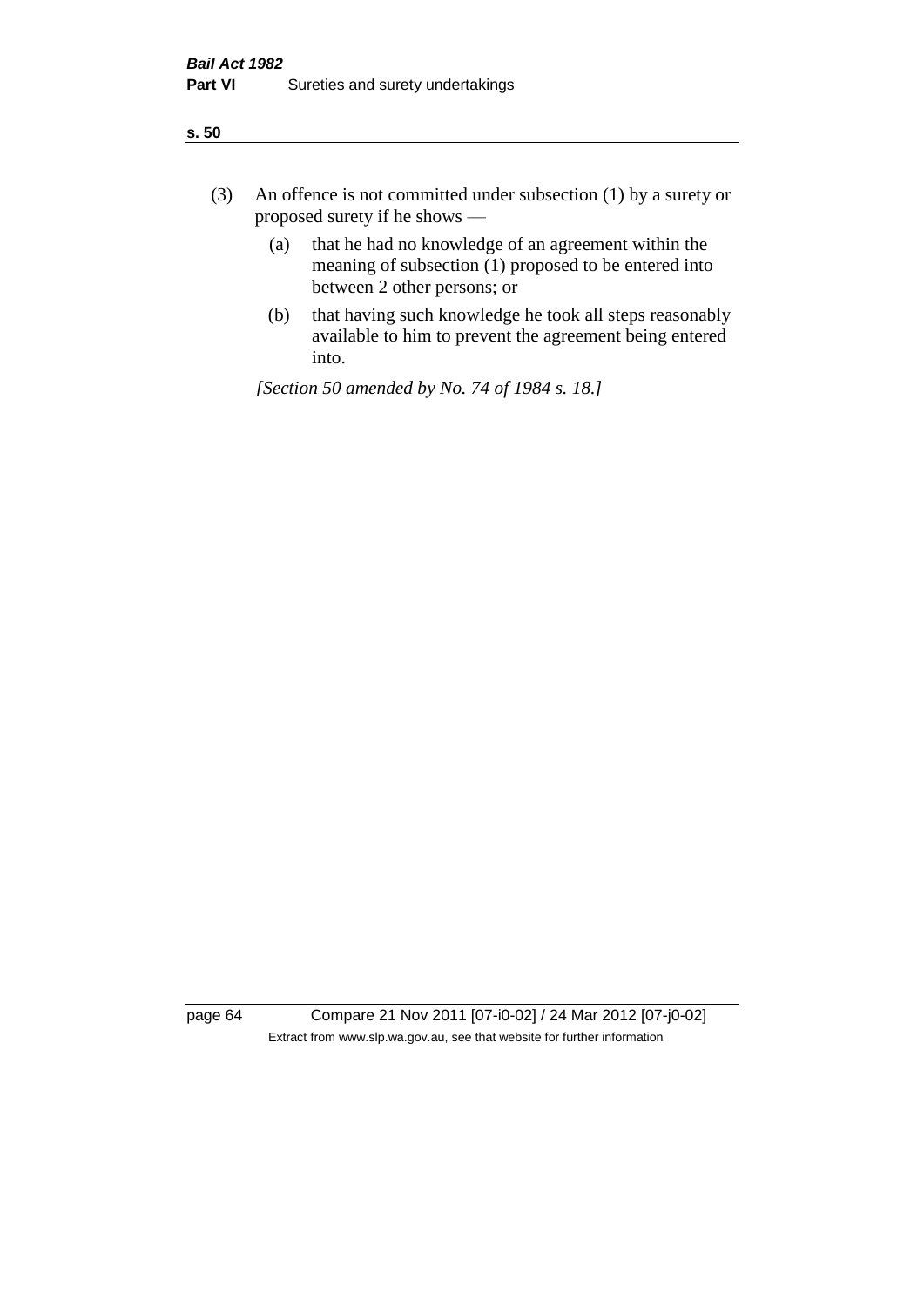### **s. 50A**

# **Part VIA — Administration of home detention conditions**

*[Heading inserted by No. 61 of 1990 s. 11.]* 

### **50A. Powers of CEO (corrections)**

The CEO (corrections) has all of the powers conferred under this Act on a community corrections officer and may review, vary, or rescind a direction given by a community corrections officer.

*[Section 50A inserted by No. 61 of 1990 s. 11; amended by No. 31 of 1993 s. 9; No. 65 of 2006 s. 53.]* 

*[50B. Deleted by No. 78 of 1995 s. 8.]* 

# **50C. Powers and duties of community corrections officers**

- (1) A community corrections officer may give such reasonable directions to an accused subject to a home detention condition as are necessary for the proper administration of the condition and any other condition imposed on the grant of bail to the accused including, without limiting the generality of the foregoing, directions as to —
	- (a) when the accused may leave the place where he is required by the home detention condition to remain;
	- (b) the period of any authorised absence from the place where he is required by the home detention condition to remain;
	- (c) when the accused shall return to the place where he is required by the home detention condition to remain;
	- (d) the method of travel to be used by the accused during any absence from the place where he is required by the home detention condition to remain; and
	- (e) the manner in which the accused shall report his whereabouts.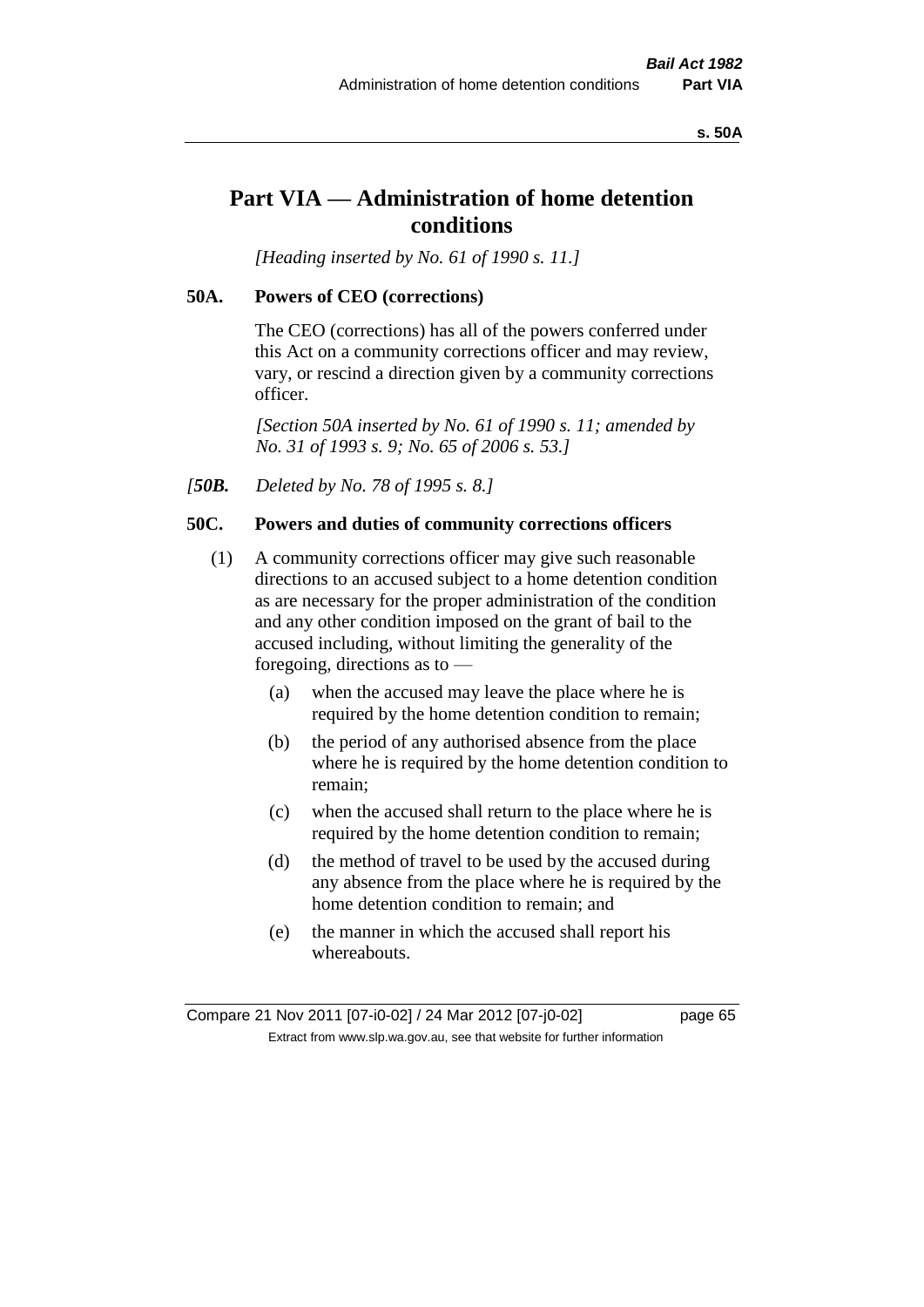**s. 50C**

| (2)     | For the purpose of ascertaining whether or not an accused is<br>complying with a home detention condition or any direction<br>given pursuant to subsection (1), a community corrections<br>officer may, at any time — |                                                                                                                                                                                              |  |
|---------|-----------------------------------------------------------------------------------------------------------------------------------------------------------------------------------------------------------------------|----------------------------------------------------------------------------------------------------------------------------------------------------------------------------------------------|--|
|         | (a)                                                                                                                                                                                                                   | enter or telephone the place where the accused is<br>required by a home detention condition to remain;                                                                                       |  |
|         | (b)                                                                                                                                                                                                                   | enter or telephone the accused's place of employment or<br>any other place where the accused is permitted or<br>required to attend; or                                                       |  |
|         | (c)                                                                                                                                                                                                                   | question any person at any place referred to in<br>paragraph $(a)$ or $(b)$ .                                                                                                                |  |
| (3)     | A person who $-$                                                                                                                                                                                                      |                                                                                                                                                                                              |  |
|         | (a)                                                                                                                                                                                                                   | hinders a person exercising powers under subsection (2);<br><sub>or</sub>                                                                                                                    |  |
|         | (b)                                                                                                                                                                                                                   | fails to answer a question put pursuant to<br>subsection $(2)(c)$ or gives an answer that the person<br>knows is false or misleading in a material particular,                               |  |
|         |                                                                                                                                                                                                                       | commits an offence.                                                                                                                                                                          |  |
|         |                                                                                                                                                                                                                       | Penalty: \$2 000 and imprisonment for 12 months.                                                                                                                                             |  |
| (4)     | A community corrections officer —                                                                                                                                                                                     |                                                                                                                                                                                              |  |
|         | (a)                                                                                                                                                                                                                   | shall keep such records and make such returns and<br>reports in relation to accused persons subject to home<br>detention conditions as the CEO (corrections) directs;<br>and                 |  |
|         | (b)                                                                                                                                                                                                                   | shall make any records relating to an accused subject to<br>a home detention condition available on the request of<br>the CEO (corrections) to him.                                          |  |
|         |                                                                                                                                                                                                                       | [Section 50C inserted by No. 61 of 1990 s. 11; amended by<br>No. 31 of 1993 s. 9; No. 50 of 2003 s. 37(3); No. 84 of 2004<br>s. 82 and 83(3); No. 65 of 2006 s. 53; No. 2 of 2008 s. 56(2).] |  |
|         |                                                                                                                                                                                                                       |                                                                                                                                                                                              |  |
| page 66 |                                                                                                                                                                                                                       | Compare 21 Nov 2011 [07-i0-02] / 24 Mar 2012 [07-j0-02]<br>Extract from www.slp.wa.gov.au, see that website for further information                                                          |  |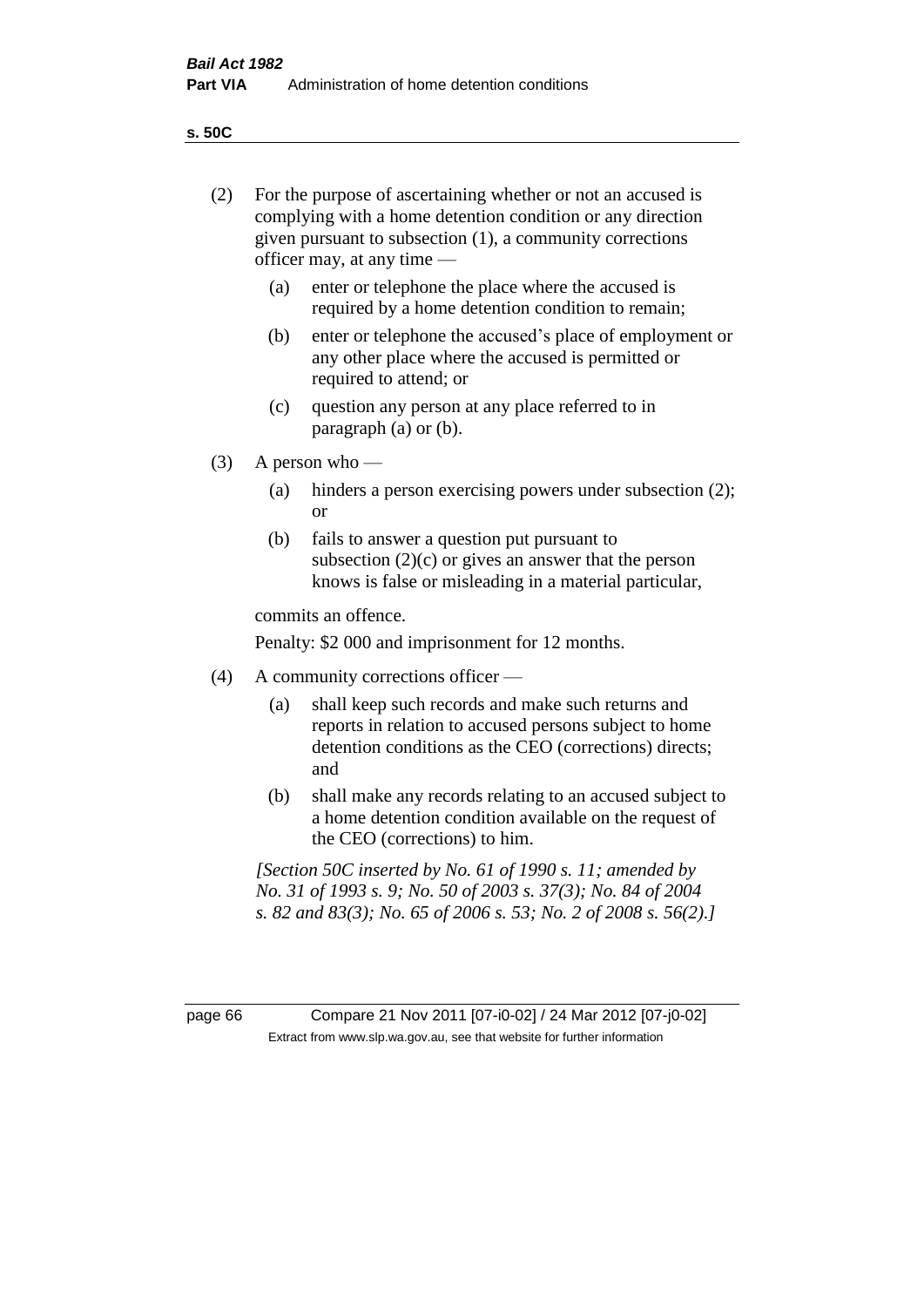### **50D. Powers of members of the Police Force**

- (1) For the purpose of ascertaining whether or not an accused is complying with a home detention condition, a member of the Police Force may —
	- (a) require the accused to produce a copy of his bail undertaking and any notice by the CEO (corrections) under section 50E(a) for inspection; and
	- (b) require the accused to explain why he is absent from the place where he is required by the home detention condition to remain.
- (2) An accused who fails to comply with subsection  $(1)(a)$  or who fails to explain when required to do so under subsection (1)(b) or who gives an explanation that the accused knows is false or misleading in a material particular, commits an offence.

Penalty: \$2 000.

*[Section 50D inserted by No. 61 of 1990 s. 11; amended by No. 31 of 1993 s. 9; No. 50 of 2003 s. 37(4); No. 84 of 2004 s. 82; No. 65 of 2006 s. 53.]* 

### **50E. CEO (corrections) may substitute a different place of detention and apply conditions**

The CEO (corrections) may, at any time, by notice in writing given to an accused granted bail subject to a home detention condition —

- (a) substitute a different place for the place where an accused is required by a home detention condition to remain;
- (b) require the accused to comply with such of the conditions specified in the list provided to the accused under section 24A(4) as are specified in the notice.

*[Section 50E inserted by No. 61 of 1990 s. 11; amended by No. 31 of 1993 s. 9; No. 84 of 2004 s. 82; No. 65 of 2006 s. 53.]*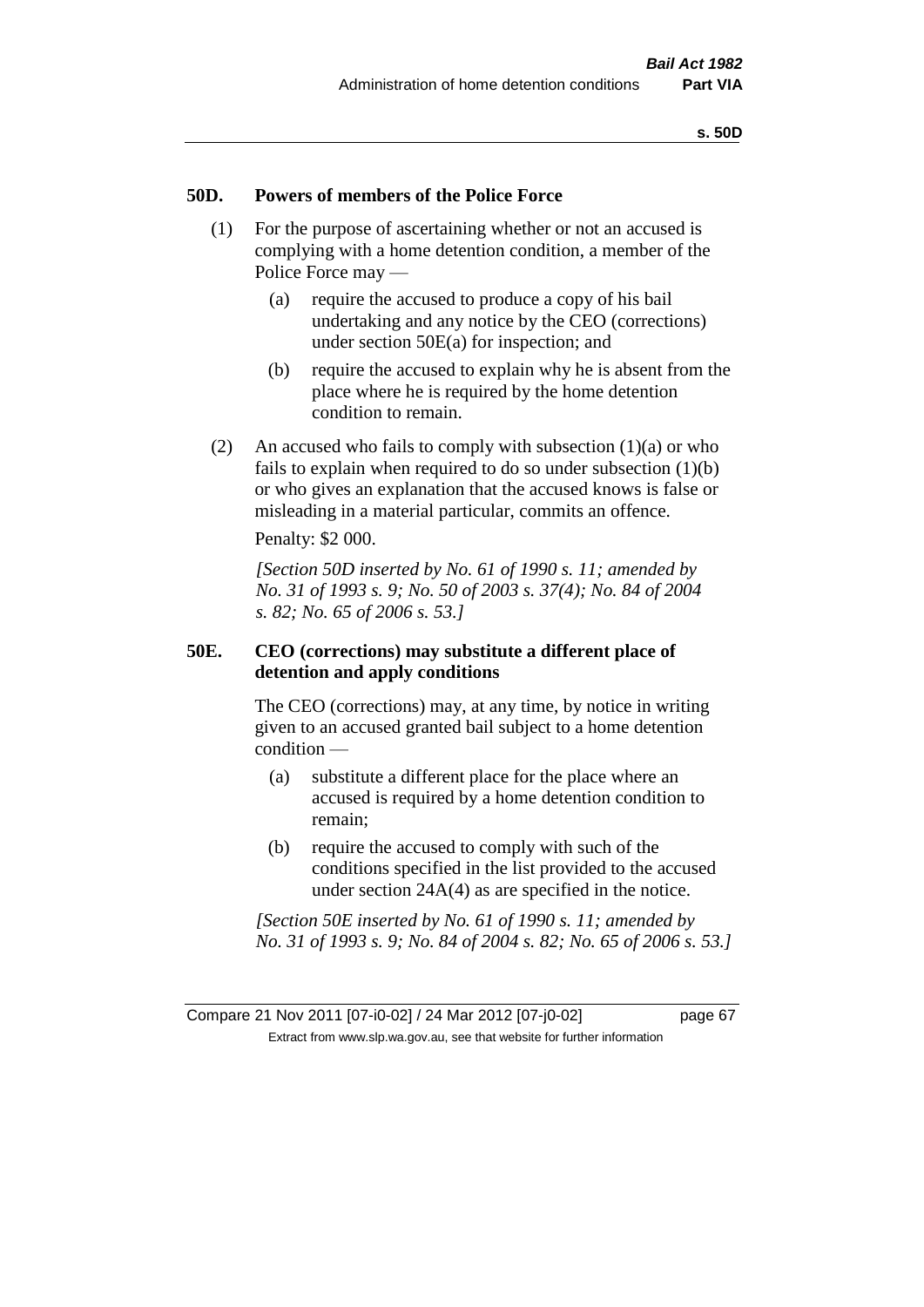| ۰.<br>×<br>-<br>۰.<br>× |  |
|-------------------------|--|
|-------------------------|--|

### **50F. CEO (corrections) may revoke bail**

- (1) Where a home detention condition has been imposed as a condition on a grant of bail to an accused the CEO (corrections) may, in his absolute discretion, by instrument signed by him and if practicable, given to the accused, revoke the bail.
- (2) Without limiting the generality of subsection (1), the power to revoke bail may be exercised where the accused —
	- (a) is not likely to comply with any requirement of his bail undertaking mentioned in section  $28(2)(a)$  or (b); or
	- (b) is, or has been, or is likely to be in breach of any condition of his bail undertaking mentioned in section  $28(2)(c)$ .
- (3) Subject to subsection (4), where the CEO (corrections) revokes bail he shall include a statement of his reasons for the cancellation in the instrument cancelling the bail.
- (4) Where the CEO (corrections) is of the opinion that it would be in the interest of the accused or any other person, or the public, to withhold from the accused any or all of the reasons referred to in subsection (3), the CEO (corrections) may so withhold the reason or reasons.
- (5) Where the CEO (corrections) revokes bail, he may, whenever necessary, issue a warrant directed to all members of the Police Force to have the accused arrested and brought before an appropriate judicial officer.

*[Section 50F inserted by No. 61 of 1990 s. 11; amended by No. 31 of 1993 s. 9; No. 84 of 2004 s. 82; No. 65 of 2006 s. 53.]* 

### **50G. Procedure on arrest after revocation of bail**

(1) An accused arrested pursuant to a warrant issued under section 50F shall be taken as soon as is practicable before an appropriate judicial officer unless he is arrested less than

page 68 Compare 21 Nov 2011 [07-i0-02] / 24 Mar 2012 [07-j0-02] Extract from www.slp.wa.gov.au, see that website for further information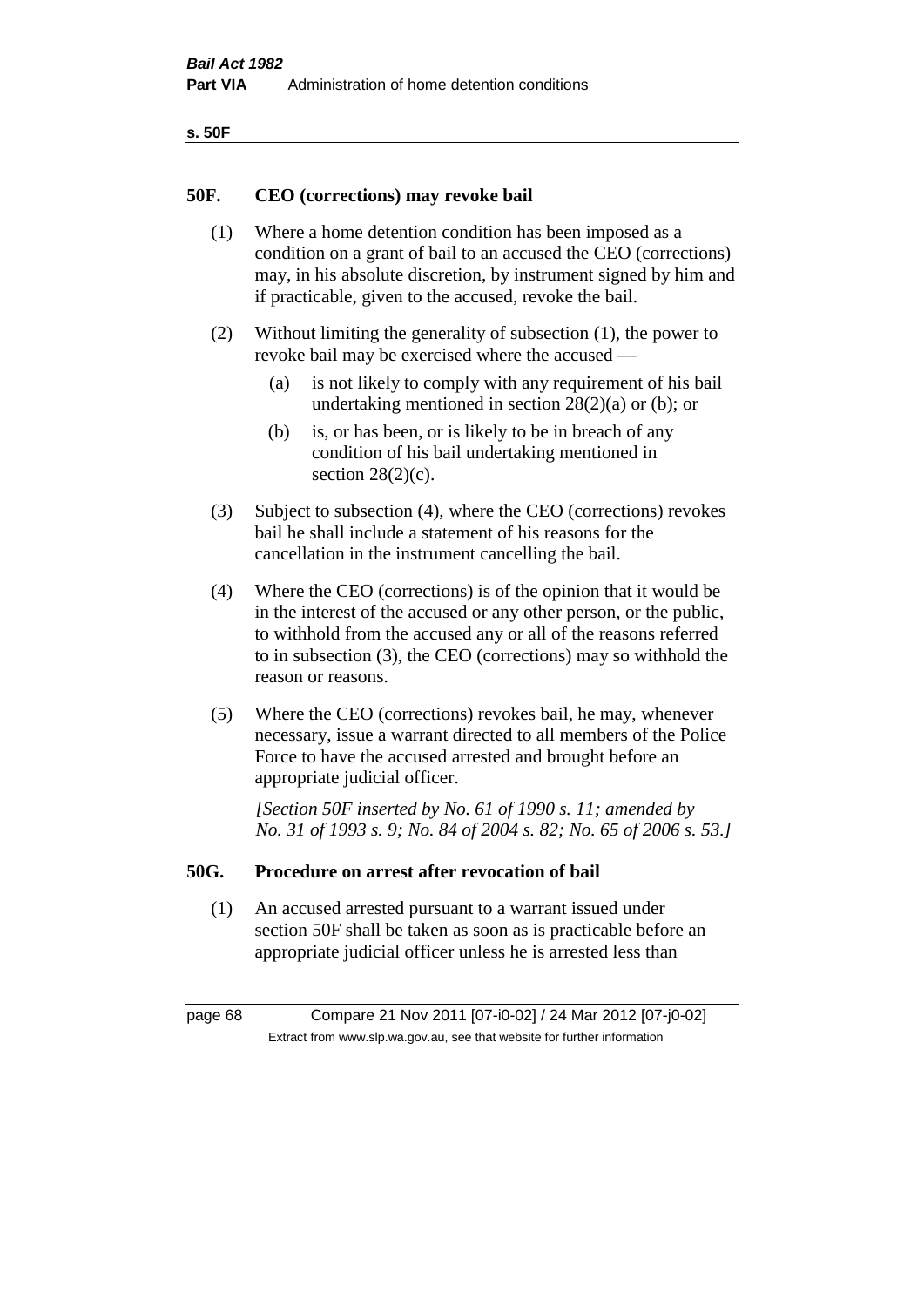24 hours before the time at which he is due to appear in accordance with his bail undertaking, in which case he shall be held in custody and brought before an appropriate judicial officer at that time.

- (2) The judicial officer before whom an accused appears under this section may —
	- (a) remand the accused in custody to appear at the time and place specified, or deemed by section 31(3) to be specified, in his bail undertaking; or
	- (b) grant fresh bail to the accused in accordance with this Act, other than clause 2 of Part B of Schedule 1.

*[Section 50G inserted by No. 61 of 1990 s. 11; amended by No. 45 of 1993 s. 12; No. 84 of 2004 s. 82.]* 

### **50H. Exclusion of the rules of natural justice**

The rules known as the rules of natural justice (including any duty of procedural fairness) do not apply to or in relation to the doing or omission of any act, matter or thing under this Part by the CEO (corrections).

*[Section 50H inserted by No. 61 of 1990 s. 11; amended by No. 31 of 1993 s. 9; No. 65 of 2006 s. 53.]* 

### **50J. Delegation by CEO (corrections)**

The CEO (corrections) may, either generally or as otherwise provided by the instrument of delegation, by writing signed by him, delegate to any person any power or duty under this Part, other than this power of delegation.

*[Section 50J inserted by No. 61 of 1990 s. 11; amended by No. 31 of 1993 s. 9; No. 65 of 2006 s. 53.]* 

## **50K. Retrieval of monitoring equipment**

If under rules made under section 50L any device or equipment has been installed at the place where an accused is required by a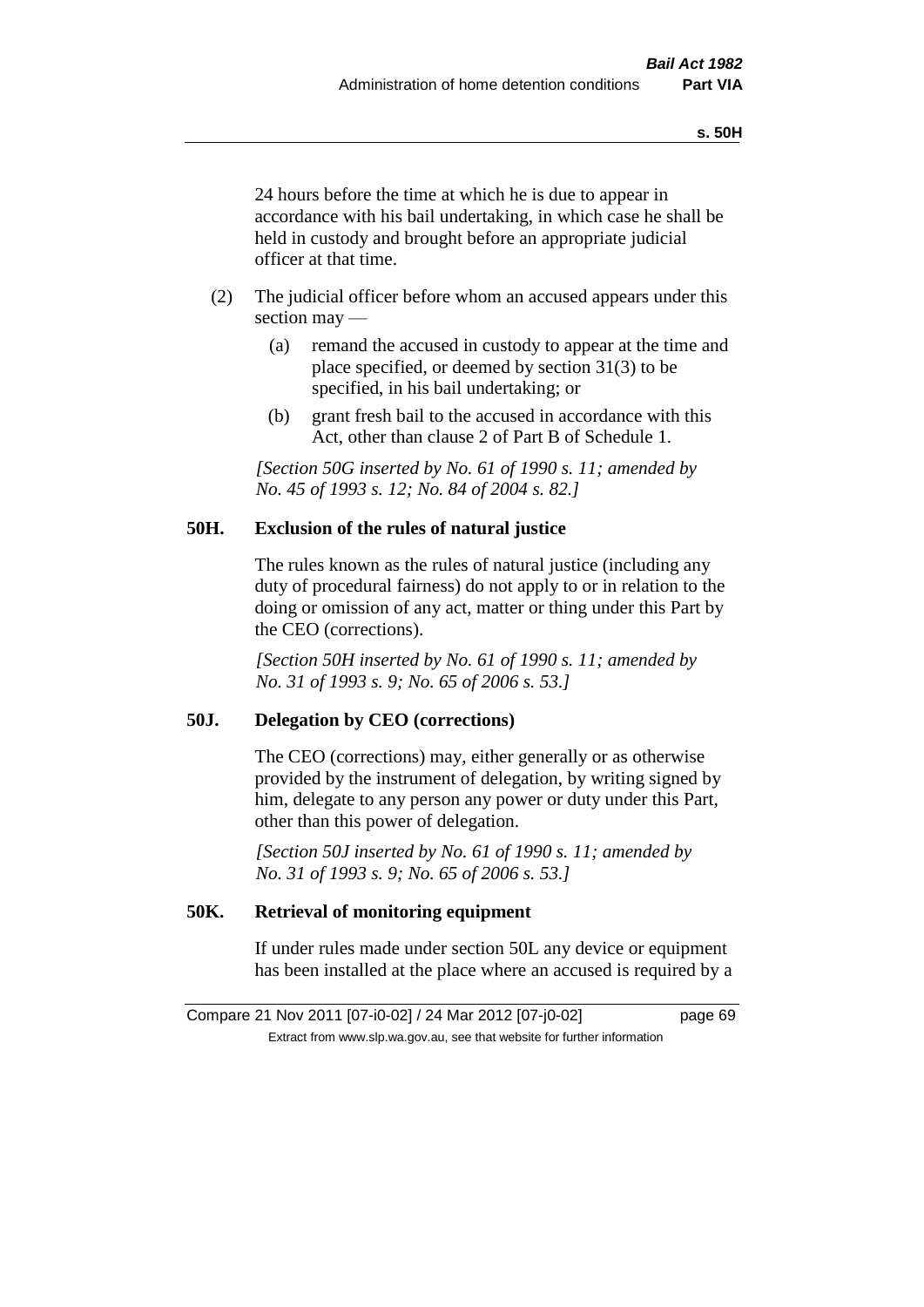### **s. 50L**

home detention condition to remain, section 118 of the *Sentence Administration Act 2003* applies.

*[Section 50K inserted by No. 78 of 1995 s. 8; amended by No. 50 of 2003 s. 29(3); No. 84 of 2004 s. 82.]* 

## **50L. Rules**

- (1) The CEO (corrections) may, with the approval of the Minister, make rules for the purposes of this Part which may provide for the manner of ensuring that accused persons are complying with home detention conditions and for conditions to be applied to accused persons granted bail subject to home detention conditions including conditions —
	- (a) requiring an accused to wear any device;
	- (b) requiring an accused to permit the CEO (corrections) to install any device or equipment at the place where the accused is required by a home detention condition to remain.
- (2) Rules made under this section may confer a discretionary authority on any person or class of persons.
- (3) Sections 41 and 42 of the *Interpretation Act 1984* do not apply to rules made under this section.

*[Section 50L inserted by No. 61 of 1990 s. 11; amended by No. 31 of 1993 s. 9; No. 84 of 2004 s. 82 and 83(3); No. 65 of 2006 s. 53; No. 2 of 2008 s. 56(3) and (4).]* 

page 70 Compare 21 Nov 2011 [07-i0-02] / 24 Mar 2012 [07-j0-02] Extract from www.slp.wa.gov.au, see that website for further information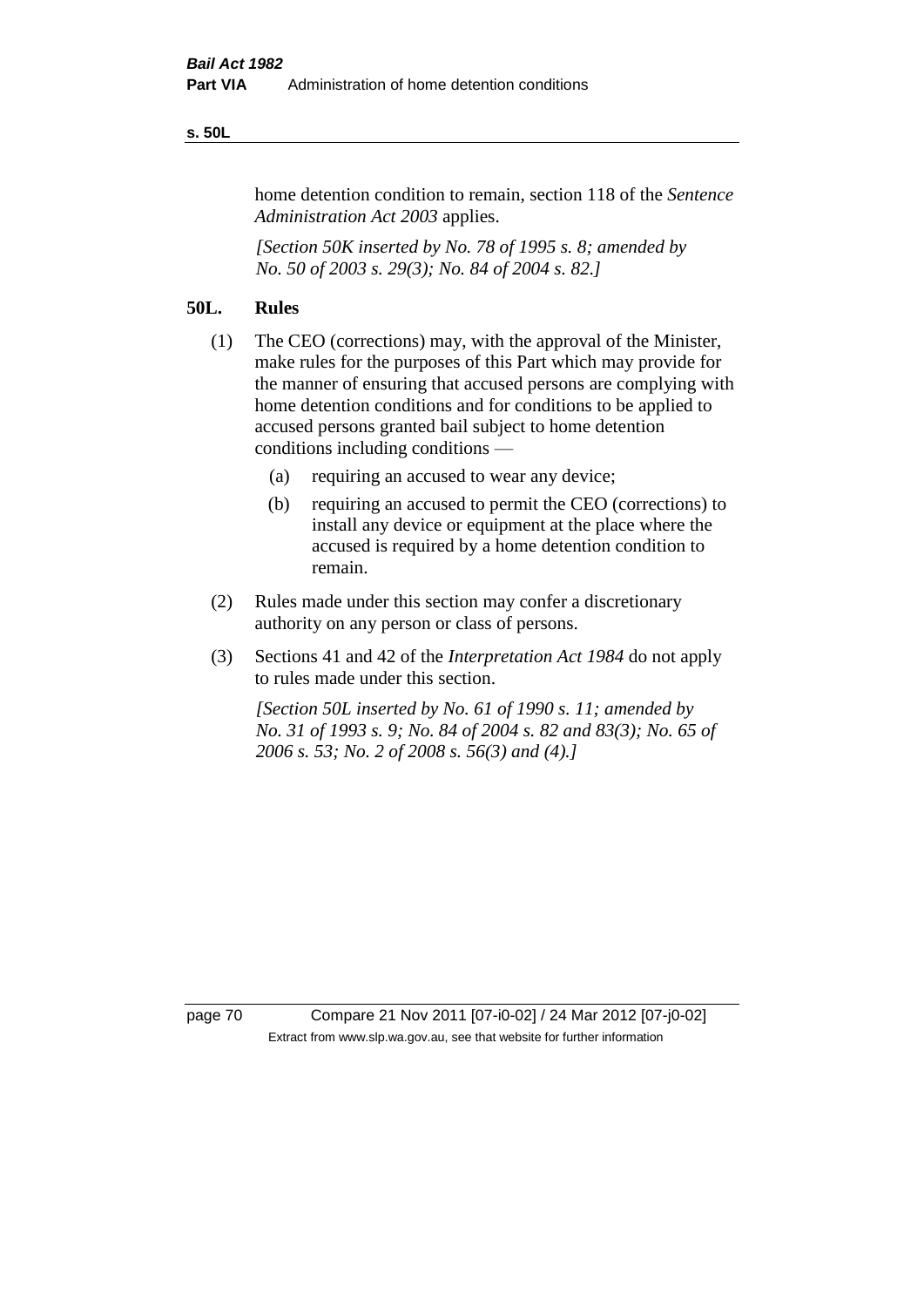# **Part VII — Enforcement of bail undertakings**

# **51. Offence to fail to comply with bail undertaking**

- (1) An accused who, without reasonable cause, fails to comply with the requirement of his bail undertaking mentioned in section 28(2)(a) commits an offence.
- (2) An accused who fails to comply with the requirement of his bail undertaking mentioned in section 28(2)(b) commits an offence.
- $(2a)$  An accused
	- (a) whose bail undertaking includes any condition imposed for a purpose mentioned in clause  $2(2)(c)$  or (d) of Part D of Schedule 1; and
	- (b) who fails to comply with the condition,

commits an offence.

- (3) An accused shall not be convicted in his absence of an offence against this section.
- (4) An accused who is charged with an offence against subsection (1) or (2) may be convicted of the other of those offences if that other offence is proved by the evidence.
- (5) A prosecution for an offence against subsection (1), (2) or (2a) may be brought at any time.
- (6) A person who is convicted of an offence against subsection (1), (2) or (2a) is liable to a fine not exceeding \$10 000 or imprisonment for a term not exceeding 3 years, or both.
- (7) A court which convicts an accused of an offence against this section may, in addition to any penalty which it may impose, order that the accused pay such sum as it may fix in or towards defraying the costs and expenses of and consequent upon his apprehension following the failure to comply with his bail undertaking for which he was convicted.

Compare 21 Nov 2011 [07-i0-02] / 24 Mar 2012 [07-j0-02] page 71 Extract from www.slp.wa.gov.au, see that website for further information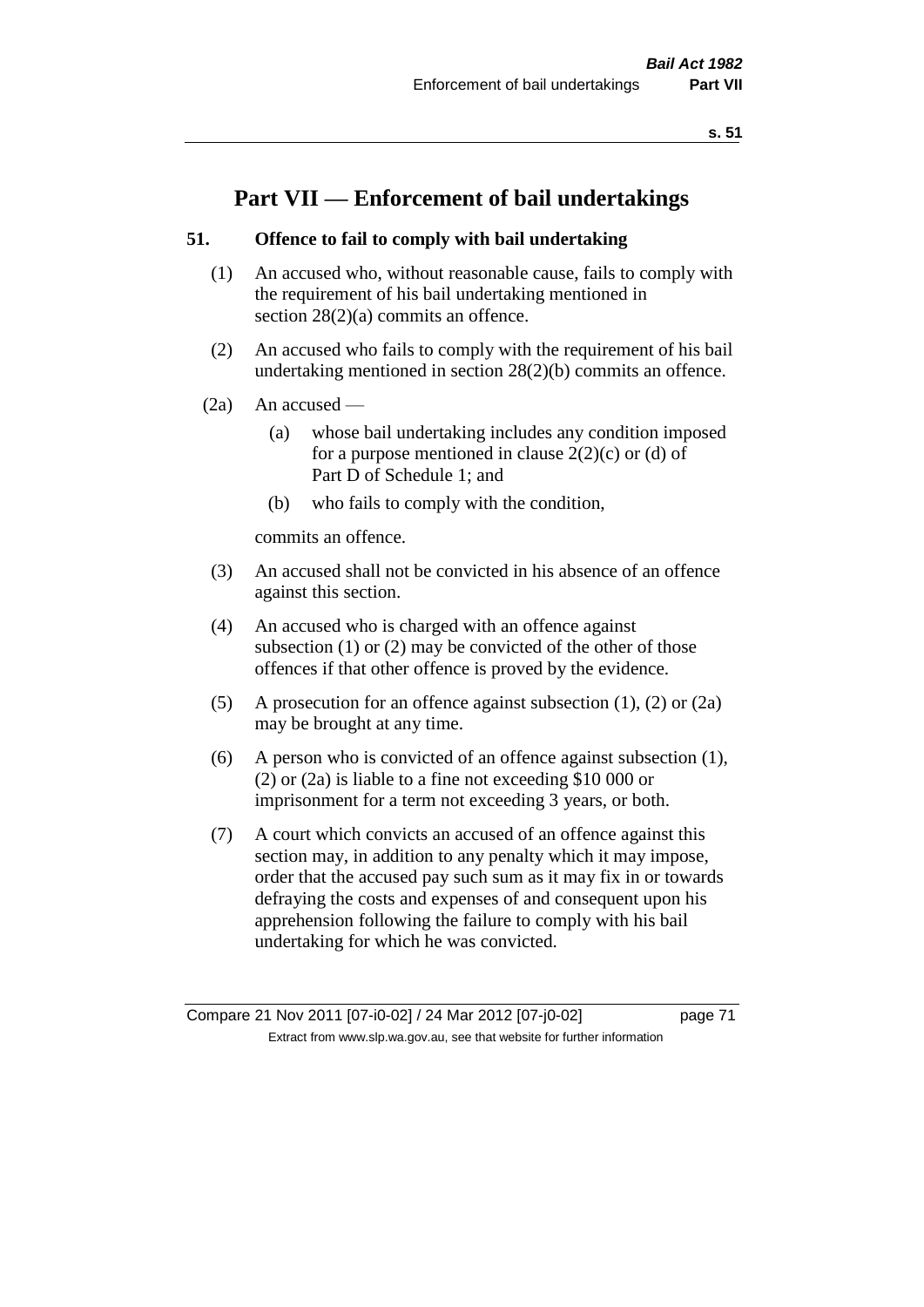### **s. 51A**

- (8) An order made under subsection (7)
	- (a) shall specify to whom and in what manner the sum shall be paid; and
	- (b) may be enforced as though the sum were a penalty imposed under this section.

*[Section 51 amended by No. 54 of 1998 s. 9; No. 59 of 2004 s. 141; No. 84 of 2004 s. 11 and 82; No. 6 of 2008 s. 18(3).]*

# **51A. Proceedings before courts of summary jurisdiction for an offence under s. 51**

- (1) This section applies for the purpose of prosecuting an offence against section  $51(1)$ ,  $(2)$  or  $(2a)$  where the court before which the accused is bound to appear at the time when the accused fails to comply with the accused's bail undertaking is a court of summary jurisdiction.
- (2) Where this section applies, the prosecution shall be commenced and conducted by the person who was conducting the proceedings in which the accused failed to comply with the accused's bail undertaking or by a police officer.
- (3) Where this section applies, the registrar of the court before which the accused was bound to appear shall cause to be issued to the Commissioner of Police a certificate under section 64 as to the accused's failure to appear.

*[Section 51A inserted by No. 6 of 2008 s. 31(1).]*

# **52. Provisions as to summary proceedings before superior courts for an offence under s. 51**

(1) This section applies, notwithstanding any other Act, for the purpose of prosecuting an offence against section 51(1), (2) or (2a) where the court before which the accused is bound to appear at the time when he fails to comply with his bail undertaking is the Supreme Court or the District Court.

page 72 Compare 21 Nov 2011 [07-i0-02] / 24 Mar 2012 [07-j0-02] Extract from www.slp.wa.gov.au, see that website for further information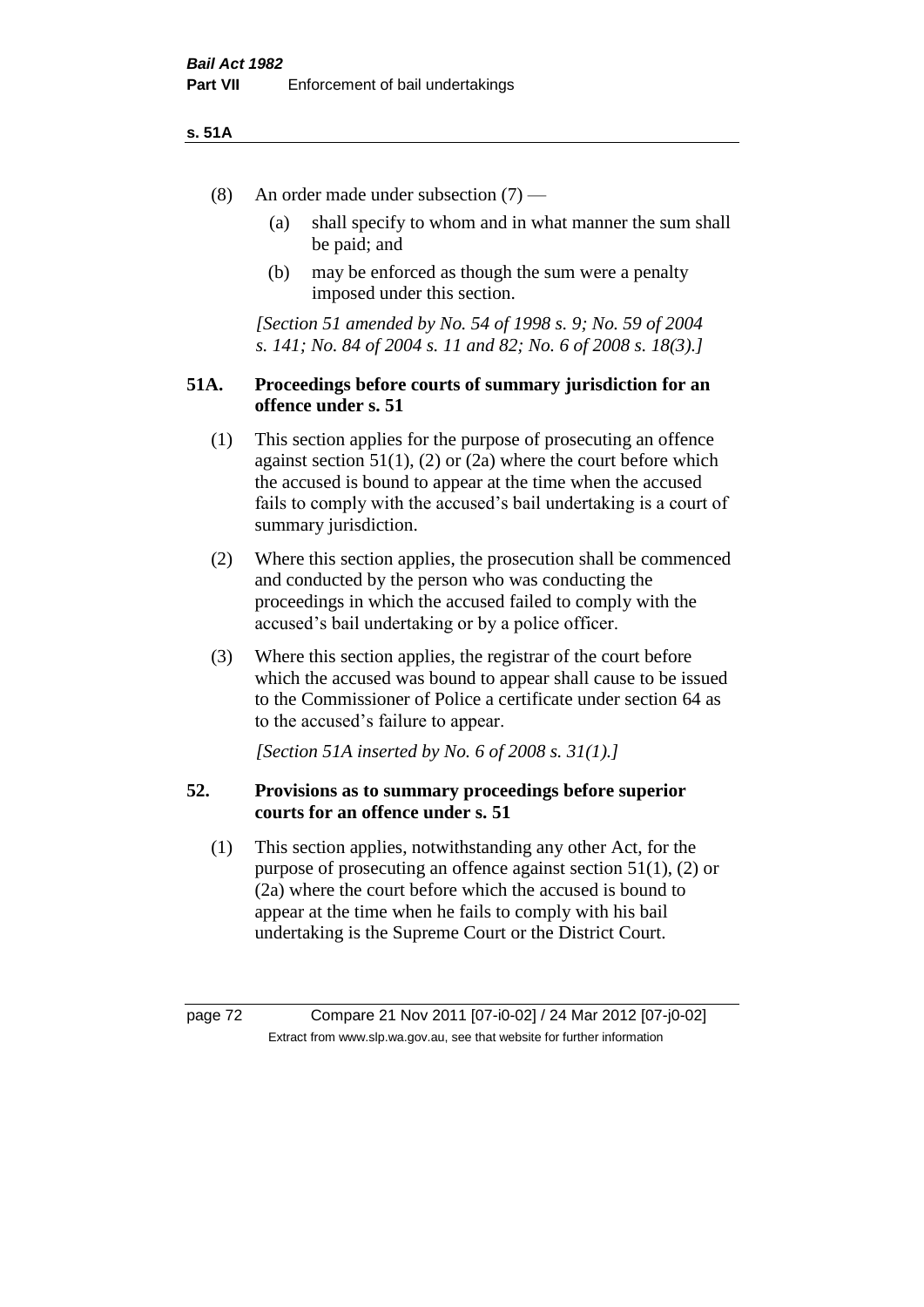- (2) Where this section applies, the accused shall be dealt with summarily for the offence and shall be so dealt with —
	- (a) by a judge of the Supreme Court in any case where the accused was bound to appear before the General Division of the Supreme Court;
	- (ab) by a judge of appeal in any case where the accused was bound to appear before the Court of Appeal;
	- (b) by a judge of the District Court in any case where the accused was bound to appear before that Court.
- (3) A prosecution for an offence which is to be dealt with under this section shall be commenced by the authorised officer (as defined in section 80 of the *Criminal Procedure Act 2004*) who was conducting the proceedings in which the accused failed to comply with his bail undertaking or by a police officer —
	- (a) where subsection  $(2)(a)$  or (ab) applies, in the Supreme Court; and
	- (b) where subsection (2)(b) applies, in the District Court.
- (3a) Where this section applies, a person authorised under subsection (3b) shall cause to be issued to the Commissioner of Police a certificate under section 64 as to the accused's failure to appear.
- (3b) The Chief Justice, in respect of cases where the court before which the accused was bound to appear is the Supreme Court, and the Chief Judge, in respect of cases where the court before which the accused was bound to appear is the District Court, may authorise a person or persons, by name or office, to perform the function referred to in subsection (3a).
- (3c) A prosecution that has been commenced under subsection (3) by a police officer shall be conducted by the Director of Public Prosecutions.
- (4) Subject to section 51(3) and (5), a prosecution for an offence which is to be dealt with under this section is to be commenced

Compare 21 Nov 2011 [07-i0-02] / 24 Mar 2012 [07-j0-02] page 73 Extract from www.slp.wa.gov.au, see that website for further information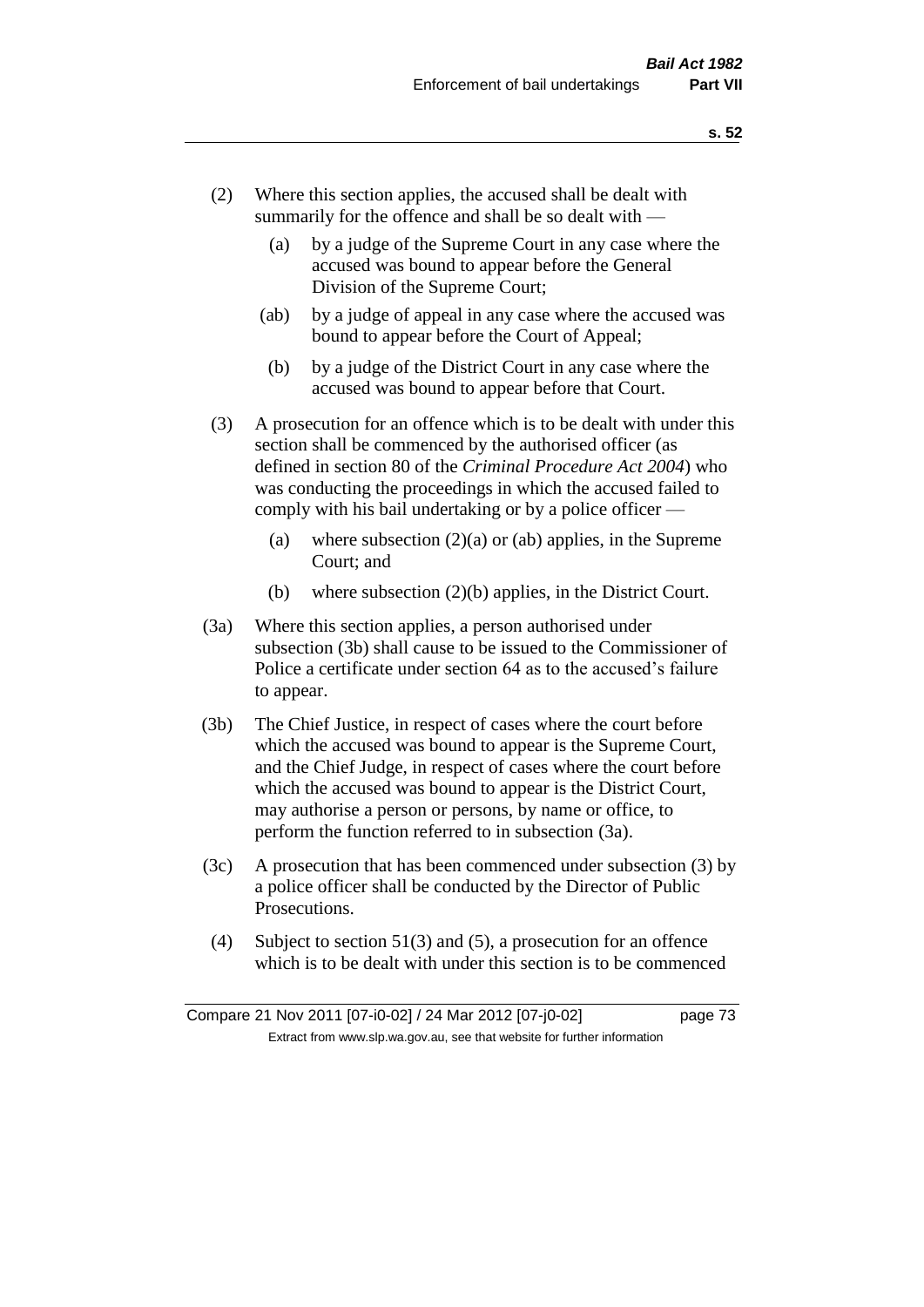and conducted under the *Criminal Procedure Act 2004* as if it were a prosecution of a simple offence in a court of summary jurisdiction, but —

- (a) no fees shall be charged by the Supreme Court or District Court for or in respect of any act or proceeding that relates to the prosecution; and
- (b) the Supreme Court or District Court cannot order a party to the prosecution to pay another party's costs of or relating to the prosecution, except under section 166(2) of the *Criminal Procedure Act 2004*.
- (5) If under section 51(6) or (7) the Supreme Court or the District Court imposes a pecuniary penalty the court may make an order under section 59 of the *Sentencing Act 1995* in respect of the amount payable.

*[Section 52 amended by No. 92 of 1994 s. 6; No. 78 of 1995 s. 8; No. 54 of 1998 s. 10; No. 45 of 2004 s. 28(2) and (4); No. 59 of 2004 s. 141; No. 84 of 2004 s. 11 and 82; No. 2 of 2008 s. 56(5); No. 6 of 2008 s. 32(1) and (2).]* 

# **53. Appeals against decisions made under s. 52**

- (1) A person who is dissatisfied with a decision (as defined in section 6 of the *Criminal Appeals Act 2004*) made under section 52 may, with the leave of the Court of Appeal, appeal against it.
- (2) For the purposes of subsection (1), Part 2 of the *Criminal Appeals Act 2004*, with any necessary changes, applies as if —
	- (a) the decision referred to in subsection (1) were a decision of a court of summary jurisdiction;
	- (b) a reference in that Part to a court of summary jurisdiction were a reference to the court that made the decision referred to in subsection (1); and
	- (c) a reference in that Part to commencing an appeal were a reference to applying for leave to appeal.

page 74 Compare 21 Nov 2011 [07-i0-02] / 24 Mar 2012 [07-j0-02] Extract from www.slp.wa.gov.au, see that website for further information

**s. 53**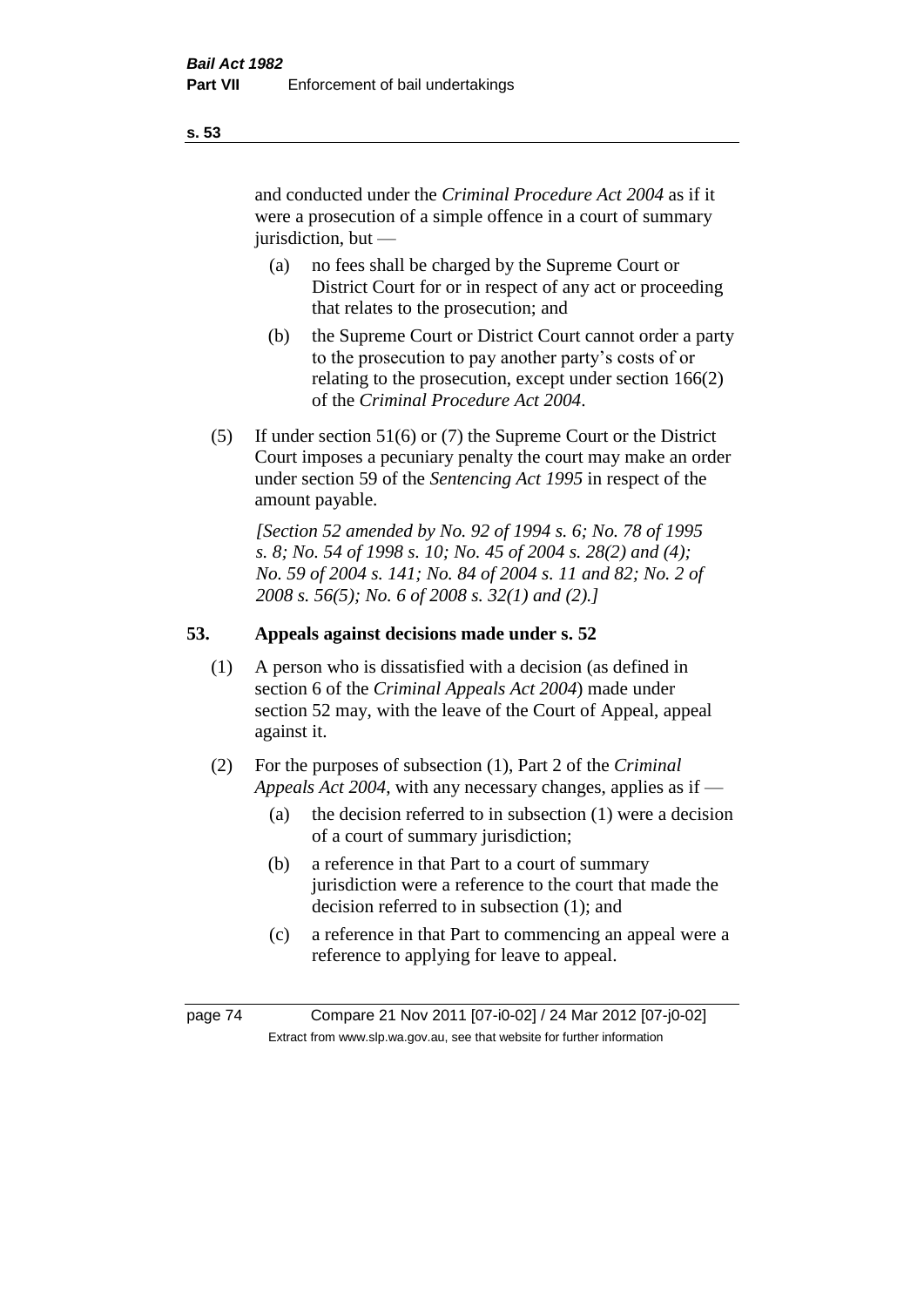(3) Despite section 13(1) of the *Criminal Appeals Act 2004*, the appeal is to be dealt with by the Court of Appeal.

*[Section 53 inserted by No. 45 of 2004 s. 28(3); amended by No. 84 of 2004 s. 11 and 82.]*

# **54. Accused on bail may be taken before a judicial officer for variation or revocation of bail**

(1a) In this section —

*relevant officer* means —

- (a) if the court before which the accused is required to appear is the District Court, the Supreme Court or the Court of Appeal — the prosecutor; or
- (b) in any other case the prosecutor or a police officer.
- (1) Where an accused has been released on bail the relevant officer may cause the accused to appear before an appropriate judicial officer to show cause why the accused's bail should not be varied or revoked if the relevant officer —
	- (a) has reasonable grounds to believe, or is notified in writing by a surety for the accused that the surety has reasonable grounds to believe, that the accused —
		- (i) is not likely to comply with any requirement of his bail undertaking mentioned in section  $28(2)(a)$  or (b);
		- (ii) is, or has been, or is likely to be in breach of any condition of his bail undertaking mentioned in section  $28(2)(c)$ ; or
		- (iii) is, or has been, in breach of a home detention condition mentioned in section 28(2)(d);
	- (b) has reasonable grounds to believe that
		- (i) any surety for the accused's appearance is no longer suitable under section 39 to be a surety, or is dead;

Compare 21 Nov 2011 [07-i0-02] / 24 Mar 2012 [07-j0-02] page 75 Extract from www.slp.wa.gov.au, see that website for further information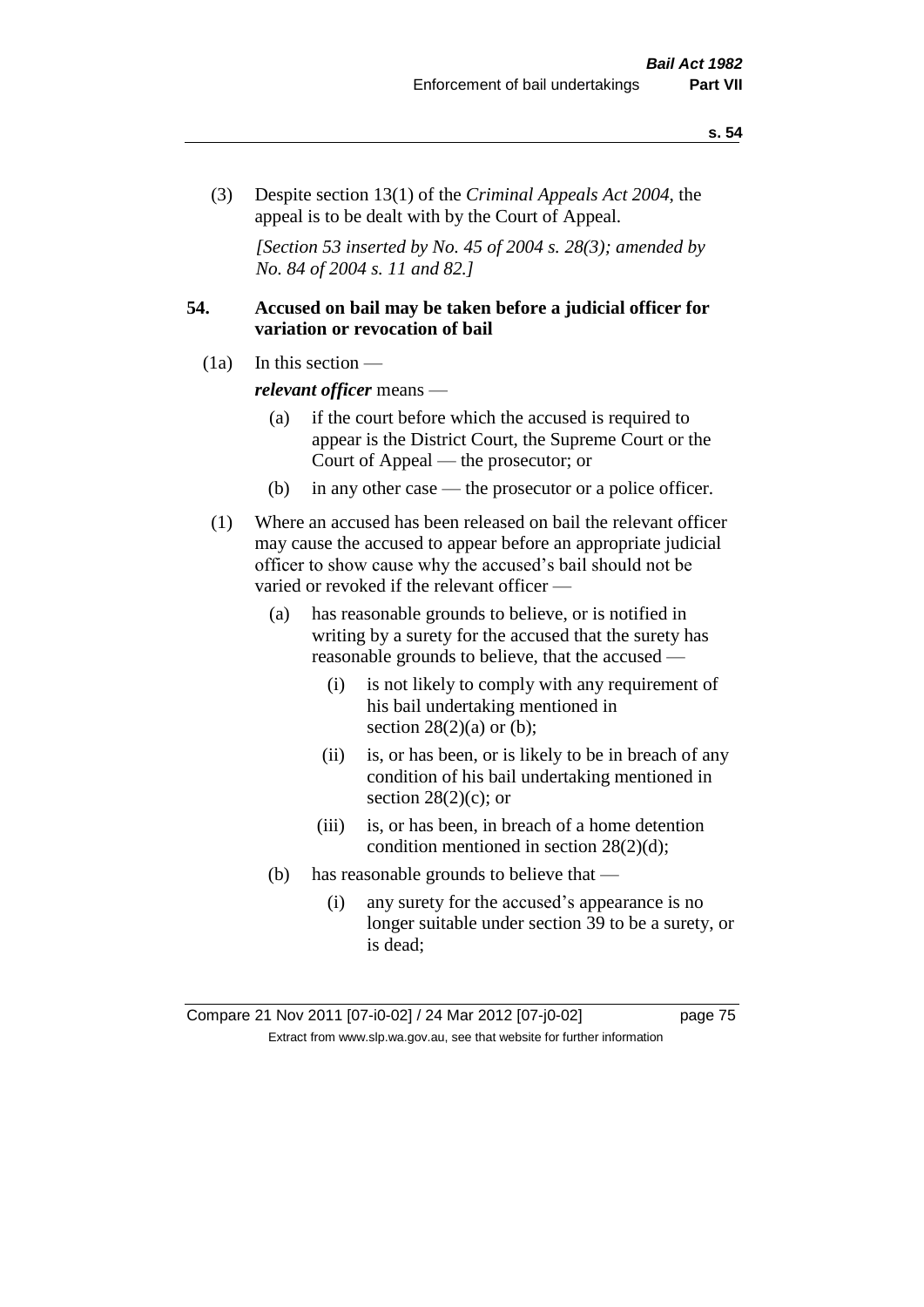| (11)  | for any reason any security required under Part D<br>of Schedule 1 is no longer sufficient; or                                                                                     |
|-------|------------------------------------------------------------------------------------------------------------------------------------------------------------------------------------|
| (iii) | in a case where the accused has been granted bail<br>for the purposes of an appeal, the accused has<br>discontinued the appeal or has not prosecuted it<br>with all due diligence. |

- (2) For the purposes of causing an accused to appear before an appropriate judicial officer as provided in subsection  $(1)$  —
	- (a) a police officer may arrest the accused without warrant and bring the accused before an appropriate judicial officer; or
	- (b) the relevant officer may apply to an appropriate judicial officer for a summons or warrant on any ground specified in subsection  $(1)$ .
- (2a) A police officer shall not exercise the power conferred by subsection (2)(a) unless the police officer is the relevant officer or is requested in writing to do so by the relevant officer.
- (3) An application under subsection (2)(b) must be made, and proceedings on it are to be conducted —
	- (a) in a court of summary jurisdiction in accordance with regulations made under the *Criminal Procedure Act 2004*;
	- (b) in the Supreme Court or the District Court in accordance with rules of court made under the *Criminal Procedure Act 2004*.
- (4) An accused arrested under this section shall be taken as soon as is practicable before an appropriate judicial officer unless he is arrested less than 24 hours before the time at which he is due to appear in accordance with his bail undertaking, in which case he shall be held in custody and brought before an appropriate judicial officer at that time.

page 76 Compare 21 Nov 2011 [07-i0-02] / 24 Mar 2012 [07-j0-02] Extract from www.slp.wa.gov.au, see that website for further information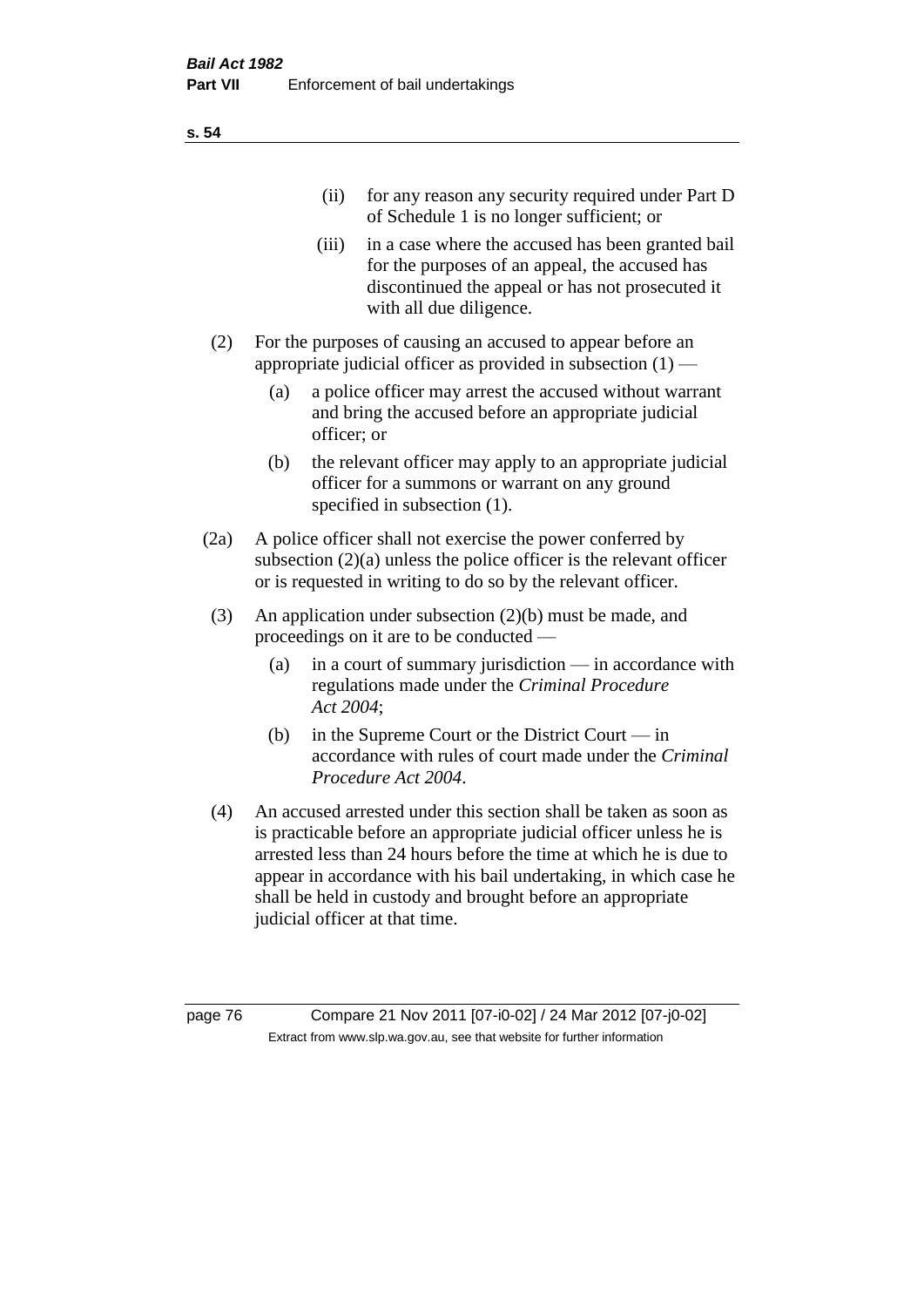- $(5)$  If
	- (a) the court before which the accused is required to appear is the District Court, the Supreme Court or the Court of Appeal; and
	- (b) a police officer is satisfied that because of the urgency of the case it is not practicable for the prosecutor to exercise the power conferred by subsection (1),

the police officer may exercise that power.

(6) If a police officer, acting under subsection (5), exercises the power conferred by subsection (1), the police officer is to be regarded as the relevant officer for the purposes of this section.

*[Section 54 amended by No. 33 of 1989 s. 18; No. 61 of 1990 s. 12; No. 45 of 1993 s. 12; No. 59 of 2004 s. 141; No. 84 of 2004 s. 9, 11 and 82; No. 6 of 2008 s. 33(1)-(4).]* 

# **54A. Accused on committal may be taken before court by which committed**

- (1) This section applies to an accused
	- (a) who has been released on bail following the accused's committal to the District Court or the Supreme Court to be tried (otherwise than for murder) or sentenced or otherwise dealt with; and
	- (b) who has not made an appearance in that court on the committal; and
	- (c) who, in the opinion of the relevant officer under section 54, should be made to show cause in terms of subsection (1) of that section.
- (2) The relevant officer may, under section 54, cause an accused to whom this section applies to appear before a judicial officer who is empowered to exercise jurisdiction in the court in which the committal order was made, instead of before an appropriate judicial officer.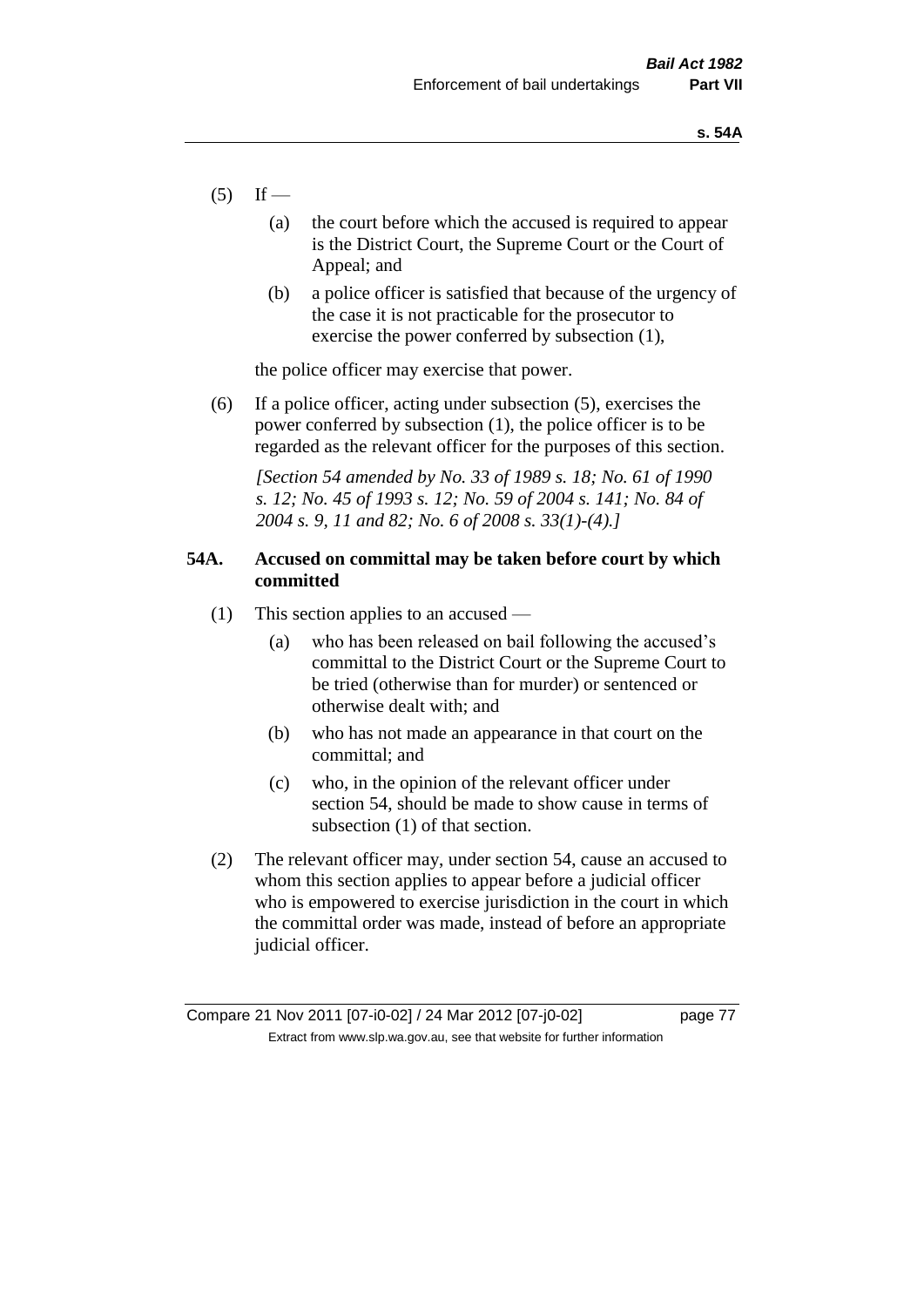(3) A judicial officer before whom an accused so appears is to be regarded as an appropriate judicial officer for the purposes of section 54(2).

- (4) A judicial officer before whom an accused so appears is not obliged to exercise any power conferred by section 55 but may refuse to do so and direct the relevant officer to cause the accused to appear before an appropriate judicial officer.
- (5) A relevant officer shall comply with a direction given to that officer under subsection (4).

*[Section 54A inserted by No. 6 of 2008 s. 34; amended by No. 29 of 2008 s. 24(6).]*

# **55. Powers of judicial officer to revoke or vary bail**

- (1) If the judicial officer before whom an accused appears under section 54 is satisfied that —
	- (a) the accused is not likely to comply with any requirement of his bail undertaking mentioned in section 28(2)(a) or (b);
	- (b) he is, or has been, or is likely to be, in breach of any condition of his bail undertaking mentioned in section  $28(2)(c)$ ;
	- (ba) he is, or has been, in breach of a home detention condition mentioned in section 28(2)(d); or
		- (c) any of the grounds set out in section  $54(1)(b)$  has been established,

# he may —

- (d) revoke the bail and remand the accused in custody to appear at the time and place specified, or deemed by section 31(3) to be specified, in his bail undertaking; or
- (e) revoke the bail and grant fresh bail to the accused in accordance with this Act, other than clause 2 of Part B of Schedule 1.

page 78 Compare 21 Nov 2011 [07-i0-02] / 24 Mar 2012 [07-j0-02] Extract from www.slp.wa.gov.au, see that website for further information

**s. 55**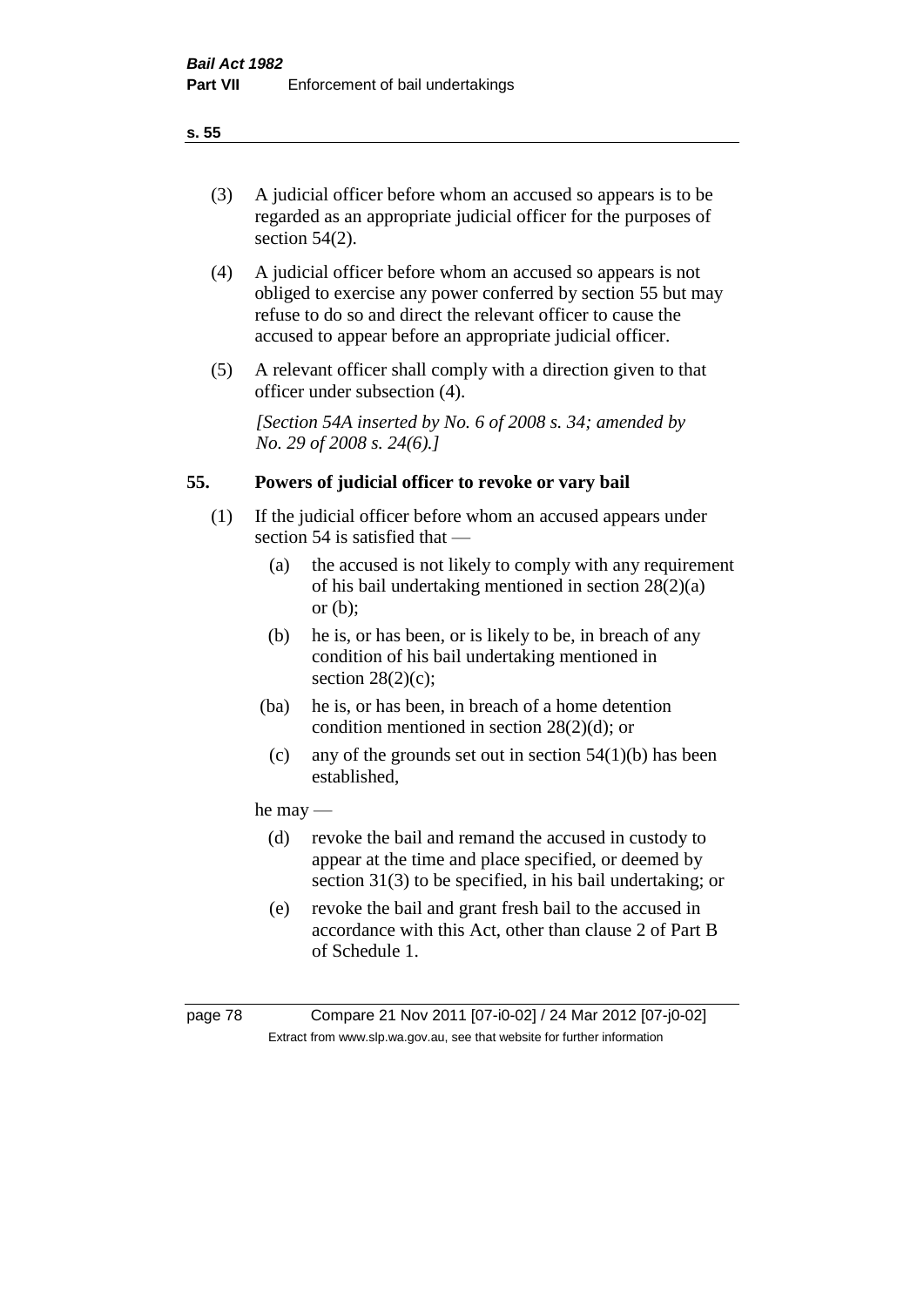(2) If the judicial officer before whom the accused so appears is not satisfied as to any of the matters mentioned in subsection (1)(a), (b), or (c) he shall release the accused on his existing bail undertaking and, with the consent in writing of the surety, on any existing surety undertaking.

*[Section 55 amended by No. 61 of 1990 s. 13; No. 45 of 1993 s. 12; No. 84 of 2004 s. 82.]* 

# *[56. Deleted by No. 6 of 2008 s. 35.]*

# **57. Forfeiture of money under bail undertaking**

- (1) Where an accused is convicted of an offence against section  $51(1)$ , (2) or (2a), the court by which he is convicted shall, whether or not an application is made therefor by the prosecutor, order that the full amount agreed to be forfeited, in the accused's bail undertaking, be forfeited to the State.
- (2) Notwithstanding subsection (1), the court may decline to make an order thereunder or may order forfeiture in part only where the accused shows to the satisfaction of the judicial officer —
	- (a) that, by reason of a change of circumstances since the bail undertaking was entered into, an order for forfeiture, or for forfeiture in full (as the case may be), would cause excessive hardship to the accused or his dependants; and
	- (b) that such hardship would not be relieved by the exercise of one of the powers conferred by section 59.
- (3) Without prejudice to the recovery of such an amount as a civil debt due to the State, any amount to be paid under an order made under this section is to be paid, and its payment may be enforced under Part 5 of the *Fines, Penalties and Infringement Notices Enforcement Act 1994*, unless an order has been made under subsection (4).
- (4) If under this section the Supreme Court or the District Court makes an order requiring the payment of money, the court may make an order under section 59 of the *Sentencing Act 1995* in

Compare 21 Nov 2011 [07-i0-02] / 24 Mar 2012 [07-j0-02] page 79 Extract from www.slp.wa.gov.au, see that website for further information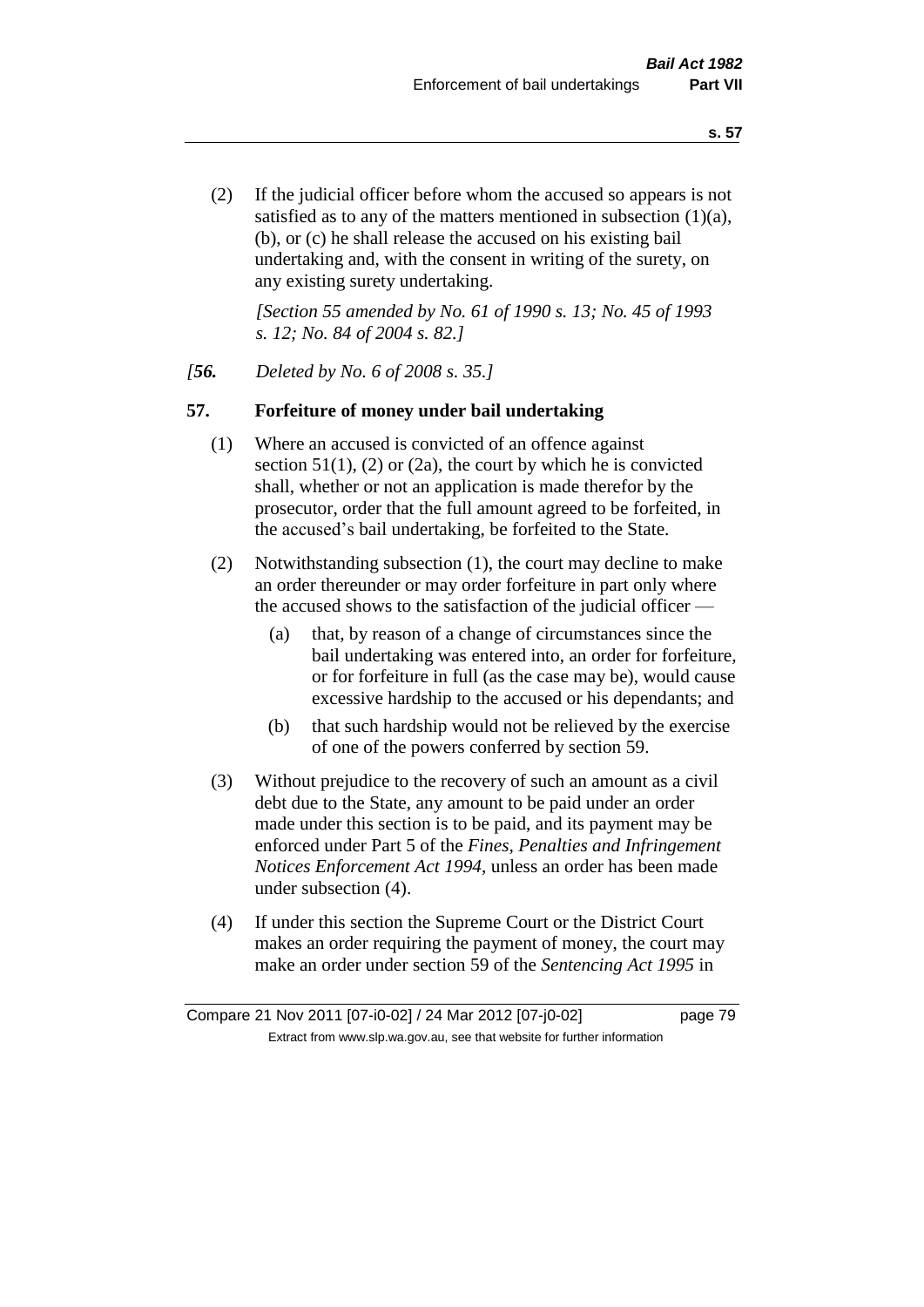respect of the amount payable and for that purpose that section, with any necessary changes, applies as if the amount were a fine imposed on the accused.

*[Section 57 amended by No. 74 of 1984 s. 19; No. 92 of 1994 s. 7; No. 78 of 1995 s. 8; No. 54 of 1998 s. 11; No. 65 of 2003 s. 121(3); No. 84 of 2004 s. 82.]* 

# **58. Automatic forfeiture on expiration of one year after absconding**

- (1) If after the expiration of one year from the day on which the accused is required to appear in court in accordance with the requirement of his bail undertaking mentioned in section  $28(2)(a)$  he has not —
	- (a) been arrested under section 59B; or
	- (b) appeared in court in accordance with the requirement of his bail undertaking mentioned in section 28(2)(b); or
	- (c) otherwise surrendered himself or been taken into custody to be dealt with on the charge or charges for which the bail undertaking was entered into,

the full amount specified in the bail undertaking shall, on the expiration of the said period, be forfeited to the State by virtue of this section without any order of the court or other formality.

(2) Upon the occurrence of a forfeiture under subsection (1) any security given by the accused may be resorted to by the State as if an order of forfeiture had been made under section 57(1).

*[Section 58 amended by No. 65 of 2003 s. 121(3); No. 84 of 2004 s. 82; No. 6 of 2008 s. 18(3) and 36(2).]*

page 80 Compare 21 Nov 2011 [07-i0-02] / 24 Mar 2012 [07-j0-02] Extract from www.slp.wa.gov.au, see that website for further information

**s. 58**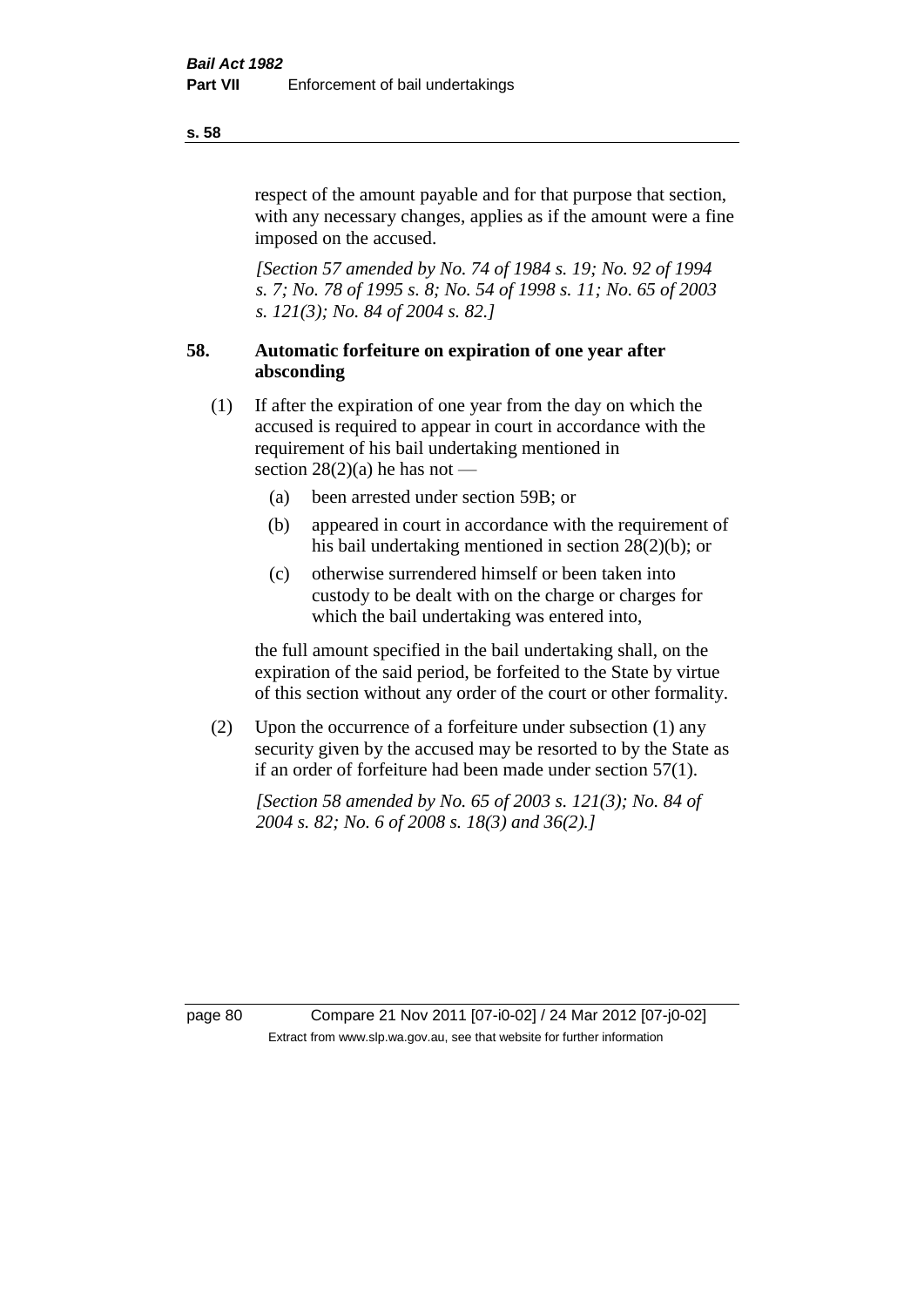# **Part VIII — Miscellaneous**

# **59. Further power of judicial officer in relation to enforcement of undertakings**

A court or an appropriate judicial officer who makes an order for forfeiture under section 49 or 57 may, when doing so, or at any time thereafter, further order —

- (a) that payment of any sum be made by specified instalments or be postponed to a specified date;
- (b) that any security given be applied in or towards payment of the sum forfeited; or
- (c) that the accused or the surety, as the case may be, do all such things and execute all such documents as may be necessary, or as may be specified in the order, for the purpose of vesting any security in the State or enabling the State to realize the same or to resort thereto to recover the sum forfeited,

and the court or an appropriate judicial officer may at any time vary or revoke an order made under paragraph (a), (b), or (c).

*[Section 59 amended by No. 65 of 2003 s. 121(3); No. 84 of 2004 s. 82.]*

# **59A. Where bail dispensed with, accused may be taken before judicial officer for reconsideration of matter**

- $(1)$  In this section *relevant officer* has the meaning given in section 54(1a).
- (2) Where the requirement for bail has been dispensed with for an accused under section 7A, the relevant officer may cause the accused to appear before an appropriate judicial officer for reconsideration of the matter, if the relevant officer has reasonable grounds to believe that the accused is not likely to appear at the time and place specified in a notice under section 13A(3).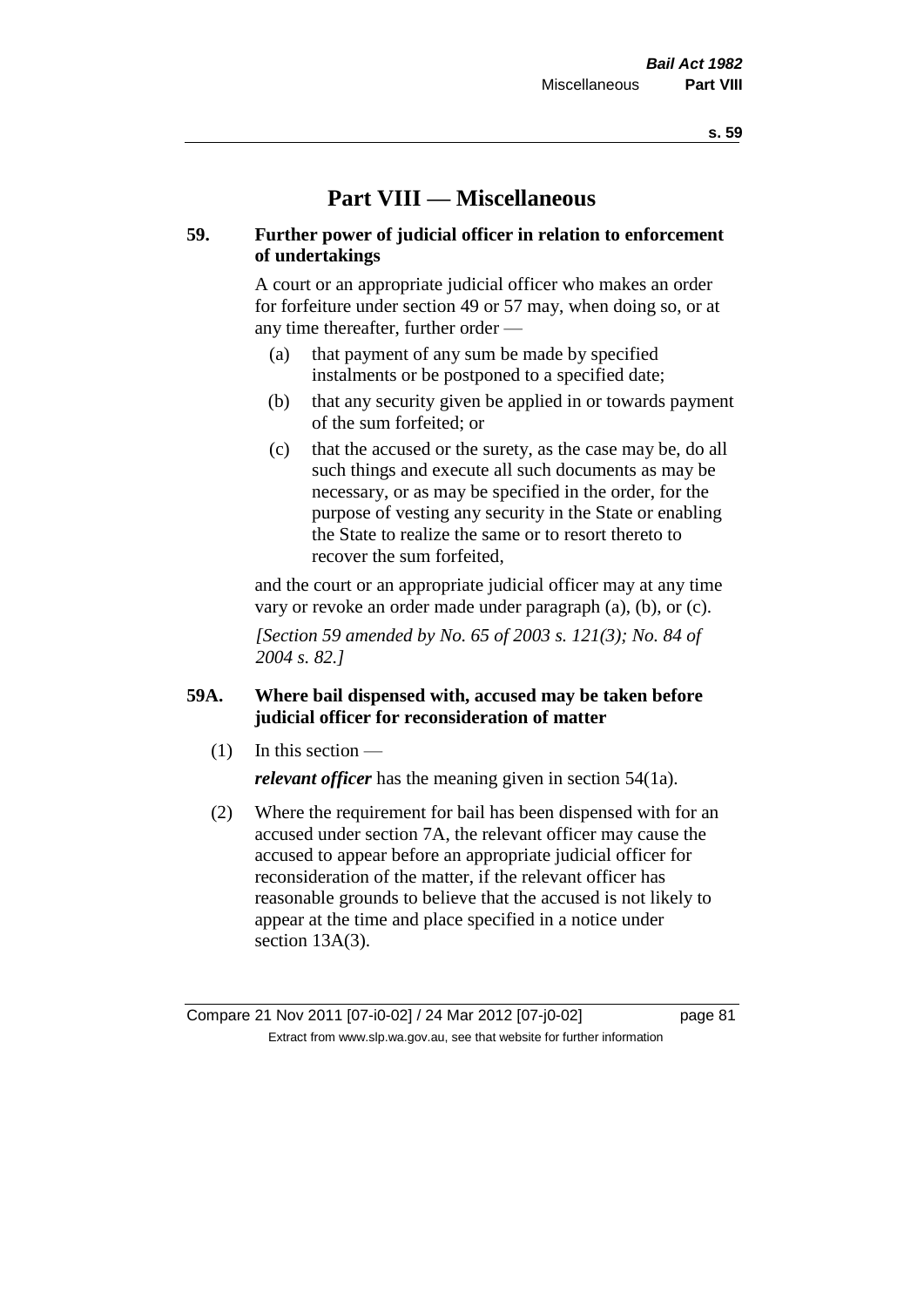- (3) Section 54(2), (2a), (3) and (4) apply, with necessary modifications, for the purposes of subsection (2).
- (4) The judicial officer before whom an accused appears under subsection (2) shall reconsider the accused's case and may, notwithstanding section 13 —
	- (a) again dispense with the requirement for bail; or
	- (b) grant bail; or
	- (c) refuse to grant bail,

in accordance with this Act, for the accused's appearance in court.

- $(5)$  If
	- (a) the court before which the accused is required to appear is the District Court, the Supreme Court or the Court of Appeal; and
	- (b) a police officer is satisfied that because of the urgency of the case it is not practicable for the prosecutor to exercise the power conferred by subsection (2),

the police officer may exercise that power.

(6) If a police officer, acting under subsection (5), exercises the power conferred by subsection (2), the police officer is to be regarded as the relevant officer for the purposes of this section.

*[Section 59A inserted by No. 6 of 2008 s. 36(1).]*

# **59B. Warrant for arrest of absconding accused**

Where —

(a) at any time after that specified in an accused's bail undertaking for an accused's appearance the accused has failed to comply with the requirements of the accused's bail undertaking mentioned in section 28(2)(a) or (b); or

page 82 Compare 21 Nov 2011 [07-i0-02] / 24 Mar 2012 [07-j0-02] Extract from www.slp.wa.gov.au, see that website for further information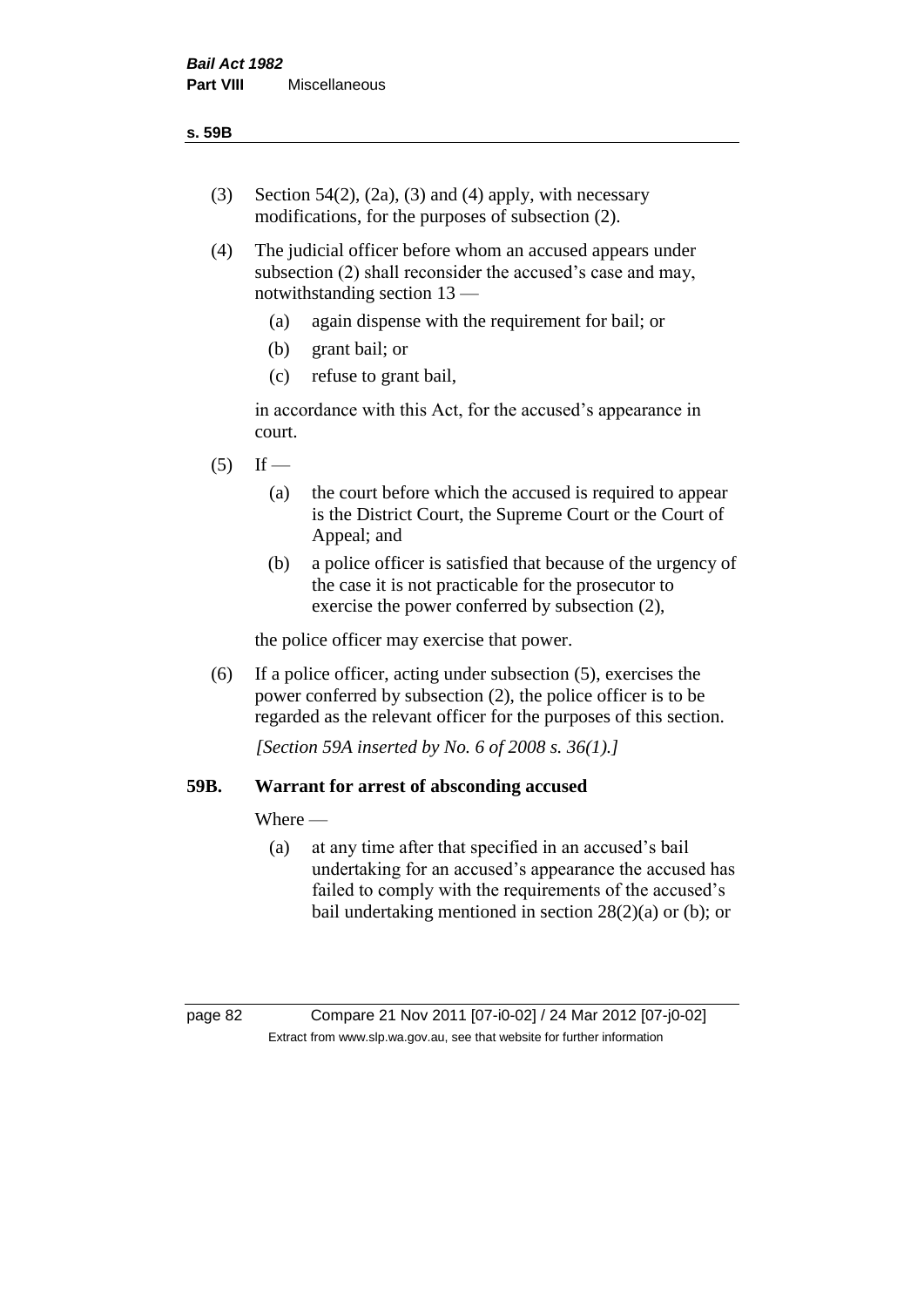(b) an accused has failed to appear at the time and place specified in a notice under section 13A(3).

the court before which the accused was required to appear may issue a warrant to arrest the accused and bring the accused before that court or a court of like jurisdiction.

*[Section 59B inserted by No. 6 of 2008 s. 36(1).]*

# **60. Accused and surety to notify any change of address**

Where the residential address of —

- (a) an accused who has been released on bail or for whom the requirement for bail has been dispensed with; or
- (b) a surety,

changes from that appearing on his bail undertaking, surety undertaking or notice under section 13A(3), as the case may be, he shall forthwith, in writing, notify details of the change to the registrar of the court before which, at the time when the change occurs, the accused is required to appear, and if without reasonable cause he fails to do so he commits an offence.

### Penalty: \$1 000.

*[Section 60 amended by No. 50 of 2003 s. 37(5); No. 59 of 2004 s. 141; No. 84 of 2004 s. 82; No. 6 of 2008 s. 37.]*

# **61. Offence of failing to bring arrested person before court or person able to grant bail**

- (1) A person to whom this section applies commits an offence if, having arrested another for an offence, he wilfully and without reasonable excuse fails to take that other person, or cause him to be taken, as soon as is practicable —
	- (a) before an authorised officer or judicial officer empowered by this Act to grant bail for that offence; or
	- (b) before a court.

Penalty: \$1 000 or imprisonment for 12 months or both.

Compare 21 Nov 2011 [07-i0-02] / 24 Mar 2012 [07-j0-02] page 83 Extract from www.slp.wa.gov.au, see that website for further information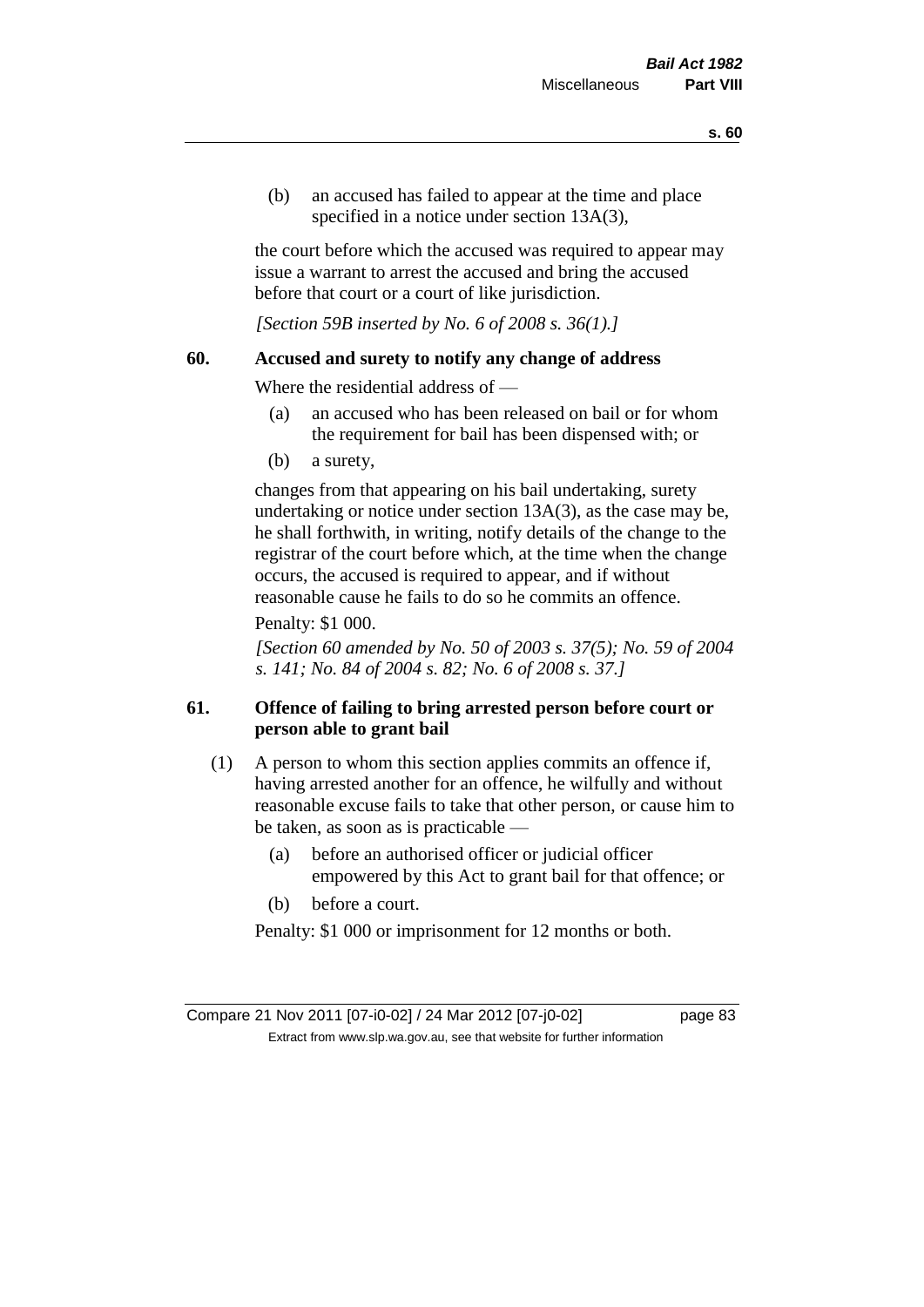#### **s. 62**

- (2) This section applies to a person who
	- (a) is not empowered by this Act to grant bail for the offence; or
	- (b) being so empowered, elects to act under section 6(7).

*[Section 61 amended by No. 15 of 1988 s. 17; No. 59 of 2006 s. 4(4); No. 6 of 2008 s. 38.]* 

# **62. Offence to give false information for bail purposes**

A person who for the purpose of obtaining —

- (a) a grant of bail for himself or a variation of the terms and conditions thereof; or
- (b) approval of himself as a surety,

makes any statement which he knows is false in a material particular, or recklessly makes any statement which is false in a material particular, commits an offence.

Penalty: \$1 000 or imprisonment for 12 months or both.

### **63. Protection of persons carrying out this Act**

A person shall not be liable in civil proceedings on account of anything done, or omitted to be done, by him in good faith in the course of carrying out any provision of this Act, or purporting to be so done or omitted; but the liability (if any) of any other person (including the State or the Commonwealth) as his employer is not affected by this section and shall be determined as if it had not been passed.

*[Section 63 amended by No. 65 of 2003 s. 121(4).]*

# **64. Evidence of non-appearance etc. by an accused**

Where it is required for the purposes of this Act to prove —

(a) that an accused did not appear before a particular court, at a particular place, on a particular day, at a particular time or during a particular period; or

page 84 Compare 21 Nov 2011 [07-i0-02] / 24 Mar 2012 [07-j0-02] Extract from www.slp.wa.gov.au, see that website for further information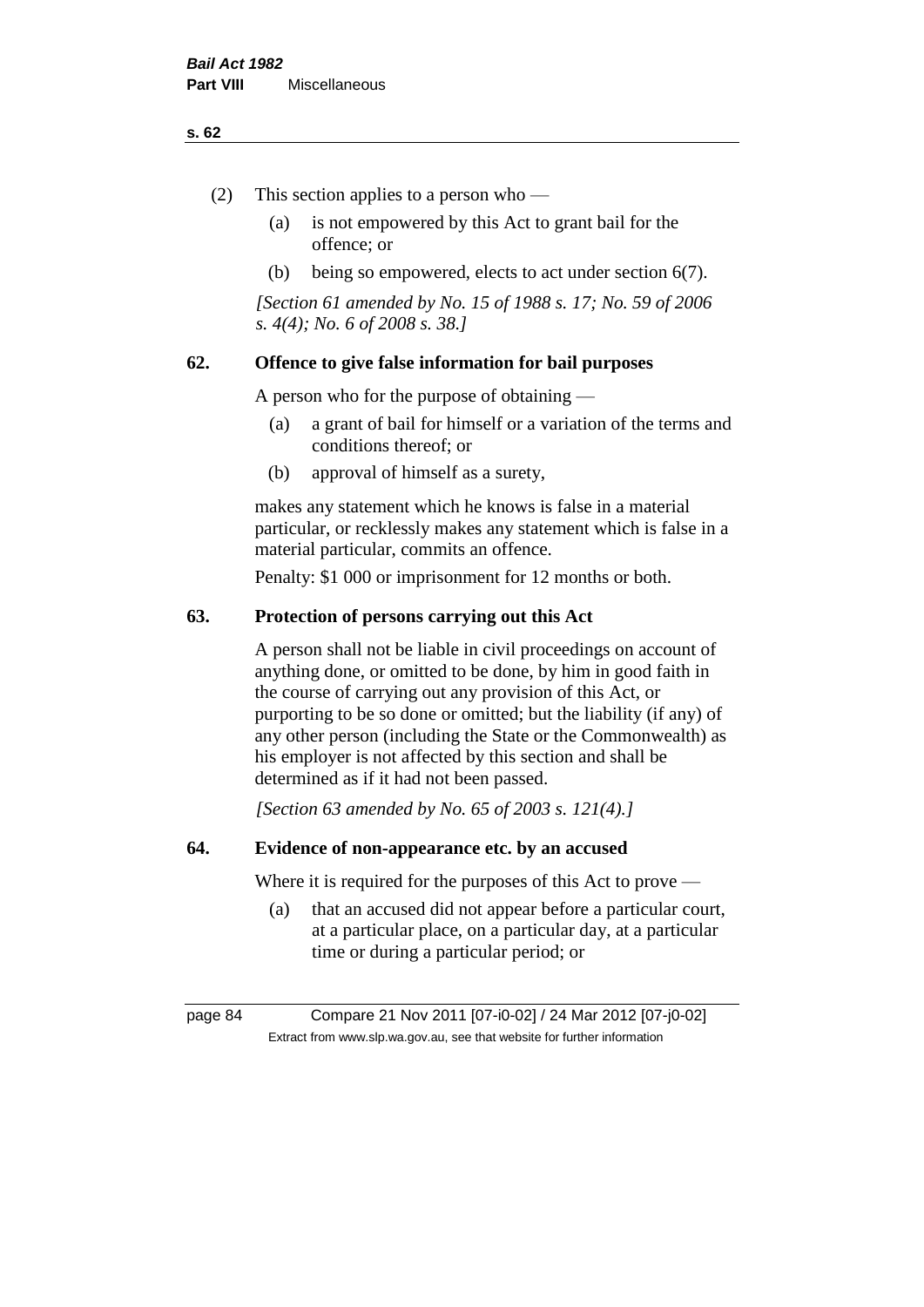(b) the day, time or period when or during which an accused did appear before a particular court at a particular place,

a certificate as to any such matter, purporting to be signed by a judicial officer or registrar of the court before which the accused was required to appear, shall be evidence of the matter so certified.

*[Section 64 amended by No. 59 of 2004 s. 141; No. 84 of 2004 s. 82.]* 

# **65. Bail undertakings by minors**

A bail undertaking entered into by a person who is under the age of 18 years shall bind him as if he were of full age.

### **66. Abolition of other powers to grant bail**

- (1) Any power or duty that, at the commencement of this Act, exists apart from statute to grant bail to an accused awaiting an appearance in court for an offence, is abolished.
- (2) Subsection (1) has effect notwithstanding anything in section 16 of the *Supreme Court Act 1935*.
- (3) In subsection (1) *statute* means an Act of the Parliament of Western Australia, other than the *Supreme Court Act 1935*.

*[Section 66 amended by No. 84 of 2004 s. 82.]*

# **66A. Delegation by registrar**

- (1) The registrar of a court may, either generally or as otherwise provided by the instrument of delegation, by instrument signed by him, delegate to an officer of that court any function conferred on him by or under this Act other than —
	- (a) this power of delegation; or
	- (aa) a function conferred by section  $11(3)$  or  $36(1)(a)$ ; or
	- (b) any function that a judicial officer has required him to perform personally.

Compare 21 Nov 2011 [07-i0-02] / 24 Mar 2012 [07-j0-02] page 85 Extract from www.slp.wa.gov.au, see that website for further information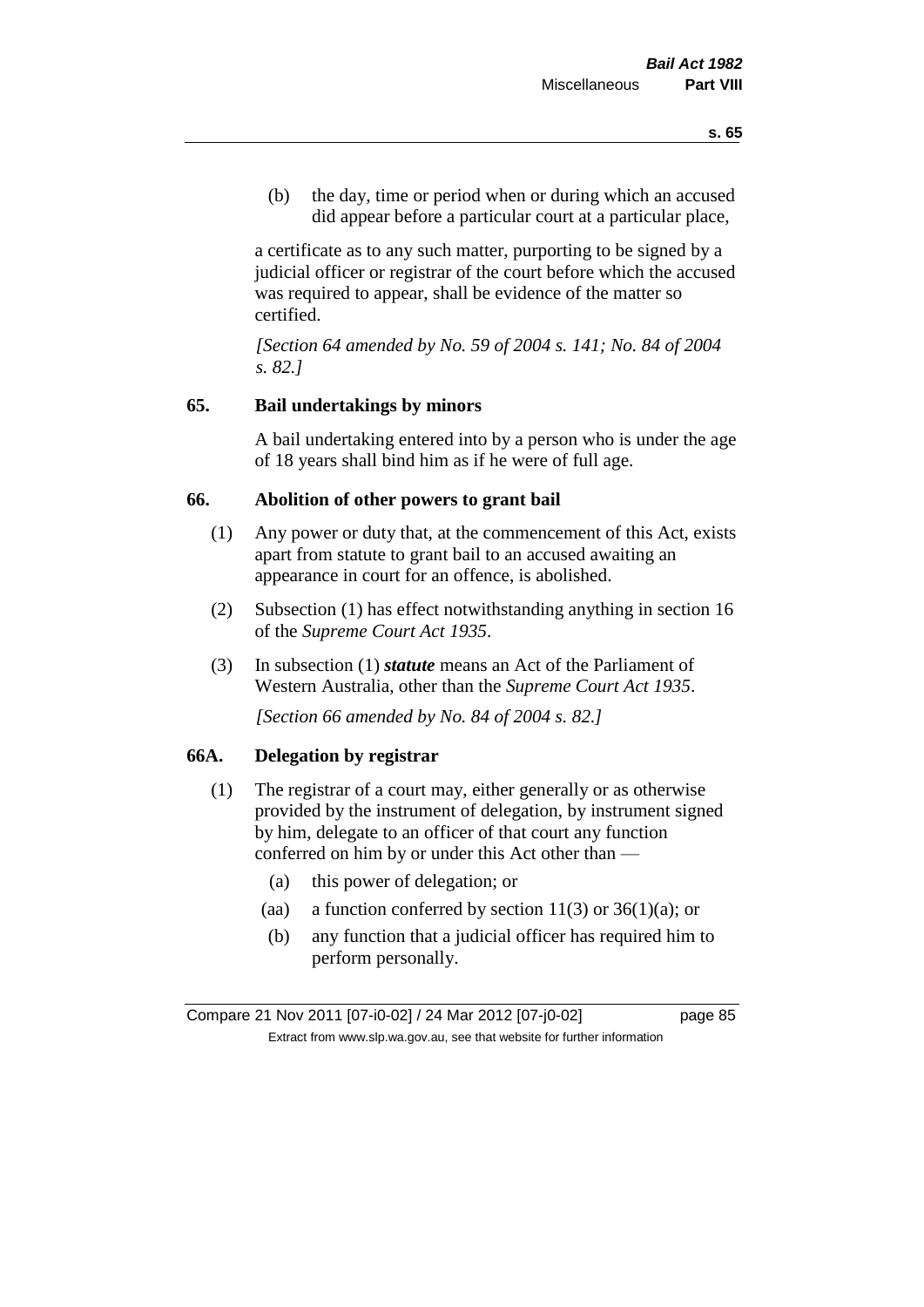**s. 66B**

(2) The superintendent of a detention centre under the *Young Offenders Act 1994* may, either generally or as otherwise provided by the instrument of delegation, by instrument signed by him, delegate to an officer of the Public Sector agency principally assisting the Minister administering that Act in its administration any function conferred on him by or under this Act, other than this power of delegation.

*[Section 66A inserted by No. 15 of 1988 s. 18; amended by No. 49 of 1988 s. 89; No. 31 of 1993 s. 8; No. 59 of 2004 s. 141; No. 65 of 2006 s. 52; No. 6 of 2008 s. 39.]* 

# **66B. Use of video link or audio link**

(1) In this section —

*audio link* means facilities (including telephone) that enable, at the same time, a judicial officer or authorised officer at one place to hear the accused at another place and vice versa;

*bail proceedings* means any proceedings under this Act including —

- (a) proceedings on a case for bail;
- (b) proceedings relating to the variation or revocation of bail;
- (c) proceedings on an application under section 48 or 49;
- (d) proceedings on an appeal under section 15A or 53;

*video link* means facilities (including closed circuit television) that enable, at the same time, a judicial officer or authorised officer at one place to see and hear the accused at another place and vice versa.

- (2) Bail proceedings may be conducted by means of a video link or an audio link.
- (3) Without limiting subsection (2), if a provision of this Act requires or authorises an accused to be brought before, or appear before, a court, judicial officer or authorised officer, the accused

page 86 Compare 21 Nov 2011 [07-i0-02] / 24 Mar 2012 [07-j0-02] Extract from www.slp.wa.gov.au, see that website for further information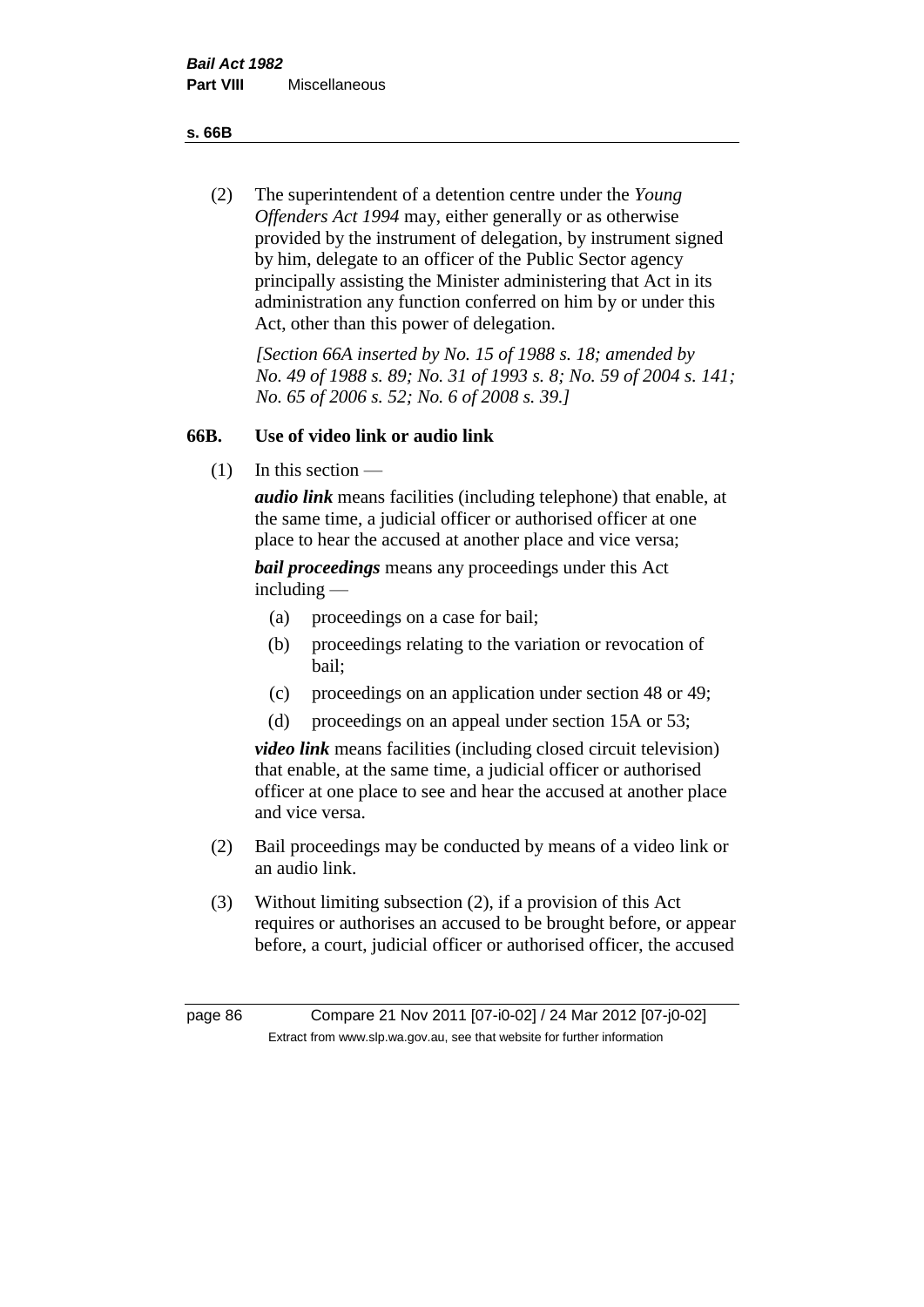may be brought before, or appear before, the court or officer by means of a video link or an audio link.

- (4) An audio link is not to be used under this section unless a video link is not available and cannot reasonably be made available.
- (5) Nothing in this section prevents a court, judicial officer or authorised officer from requiring that an accused be brought before, or appear before, the court or officer in person for the purposes of bail proceedings.

*[Section 66B inserted by No. 6 of 2008 s. 40(1).]*

# **67. Regulations**

- (1) The Governor may make regulations, not inconsistent with this Act, prescribing such things as are required or permitted by this Act to be prescribed or as it is necessary or expedient to prescribe for the purposes thereof.
- (2) Without limiting the generality of subsection (1) regulations  $\text{max}$  —
	- (a) make provision for or with respect to the making of applications —
		- (i) for or in relation to bail;
		- (ii) for the approval of sureties;
		- (iii) for the approval of security to be given by accused persons and sureties;
		- (iv) for the cancellation of a surety undertaking;
		- (v) for an order under section 49,

and for the manner in which such applications are to be made and the procedure to be followed on such applications;

(b) for the purposes of clause 5 of Part A of Schedule 1, prescribe the officer or officers who may grant bail for any prescribed appearance or class of appearance in court by an accused who is in custody;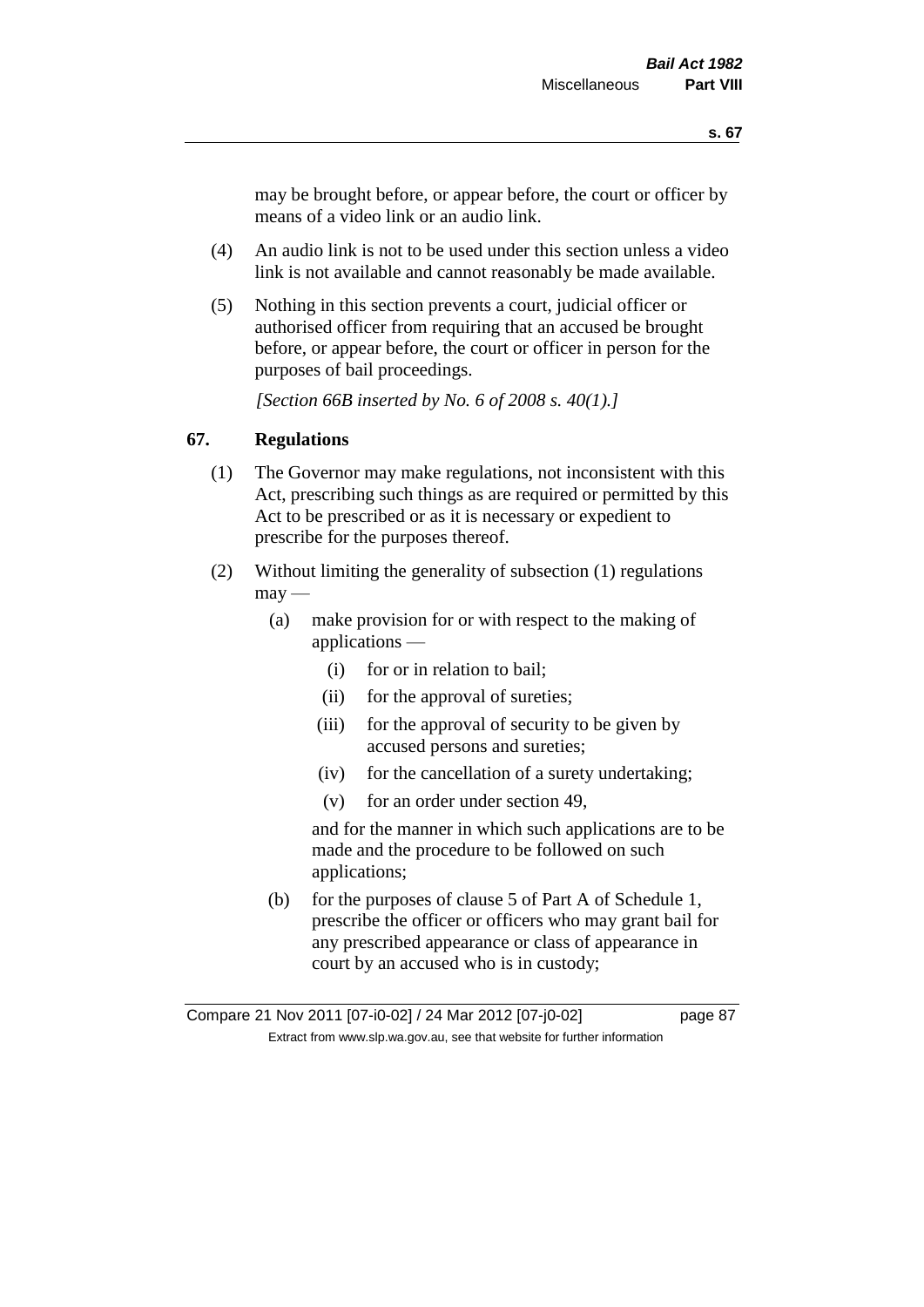**s. 67**

- (c) make provision for, or with respect to the management, control, supervision and good order of premises established for the accommodation of persons to whom bail has been granted.
- (3) Regulations made under this section may provide that a contravention or failure to comply with a regulation constitutes an offence and may provide for penalties not exceeding a fine of \$500 for offences against the regulations.

*[Section 67 amended by No. 45 of 1993 s. 12; No. 84 of 2004 s. 83(3); No. 2 of 2008 s. 56(6); No. 6 of 2008 s. 30(3).]* 

*[68. Omitted under the Reprints Act 1984 s. 7(4)(g).]*

page 88 Compare 21 Nov 2011 [07-i0-02] / 24 Mar 2012 [07-j0-02] Extract from www.slp.wa.gov.au, see that website for further information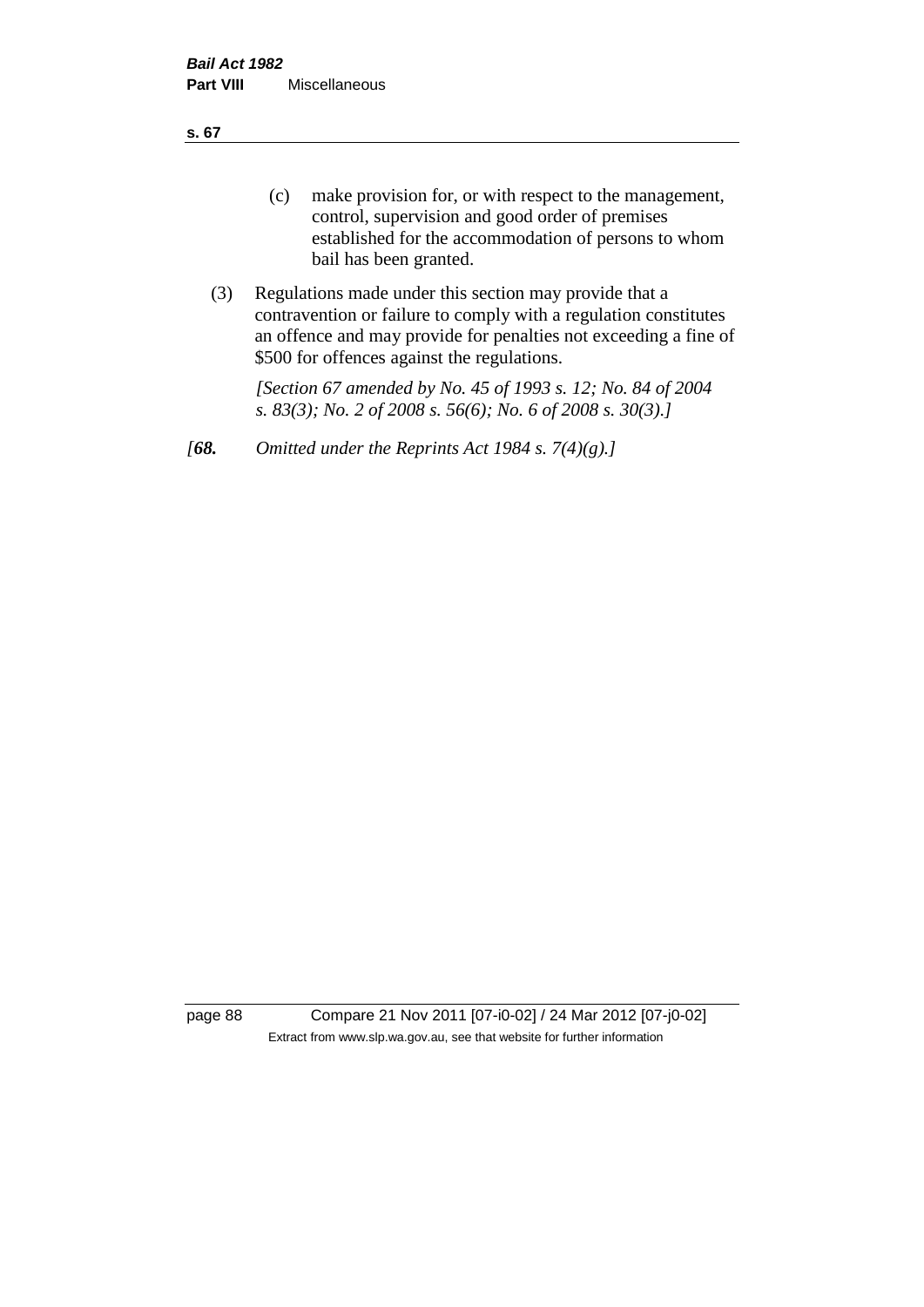# **Schedule 1 — Jurisdiction as to bail and related matters**

[s. 13, 17]

*[Heading inserted by No. 6 of 2008 s. 41(1).]*

### **Part A** — **Jurisdiction relating to bail**

*[Heading inserted by No. 6 of 2008 s. 41(2)(a).]*

**First Column** *Appearances in court* 

#### **Second Column**

*By whom bail may be granted or (where applicable) dispensed with*

*[Heading amended by No. 6 of 2008 s. 41(2)(b) and (c).]*

# **1. Initial appearance**

| (1) | The initial appearance in a<br>court of summary<br>jurisdiction or the Children's<br>Court by an accused in, or in<br>connection with,<br>proceedings for an offence. | (a)<br>(b) | In any case $-$<br>a justice; or<br>an authorised police<br>officer; and<br>in addition, in the case of a child,<br>an authorised community<br>services officer. |
|-----|-----------------------------------------------------------------------------------------------------------------------------------------------------------------------|------------|------------------------------------------------------------------------------------------------------------------------------------------------------------------|
|     | The initial ennearance in the $\Lambda$ indee of the District Court or a                                                                                              |            |                                                                                                                                                                  |

(2) The initial appearance in the A judge of the District Court or a District Court or the Supreme Court, not being the initial appearance to which clause 3 applies. judge of the Supreme Court, as the case requires.

*[Clause 1 amended by No. 15 of 1988 s. 19; No. 49 of 1988 s. 90(a)(i); No. 59 of 2004 s. 141; No. 84 of 2004 s. 10(1) and 82.]*

**2. Appearance after adjournment** Appearance in any court or before a judicial officer by an accused after any adjournment of proceedings for an offence, not being a committal under clause 3. The judicial officer who orders the adjournment. *[Clause 2 amended by No. 84 of 2004 s. 82.]*

Compare 21 Nov 2011 [07-i0-02] / 24 Mar 2012 [07-j0-02] page 89 Extract from www.slp.wa.gov.au, see that website for further information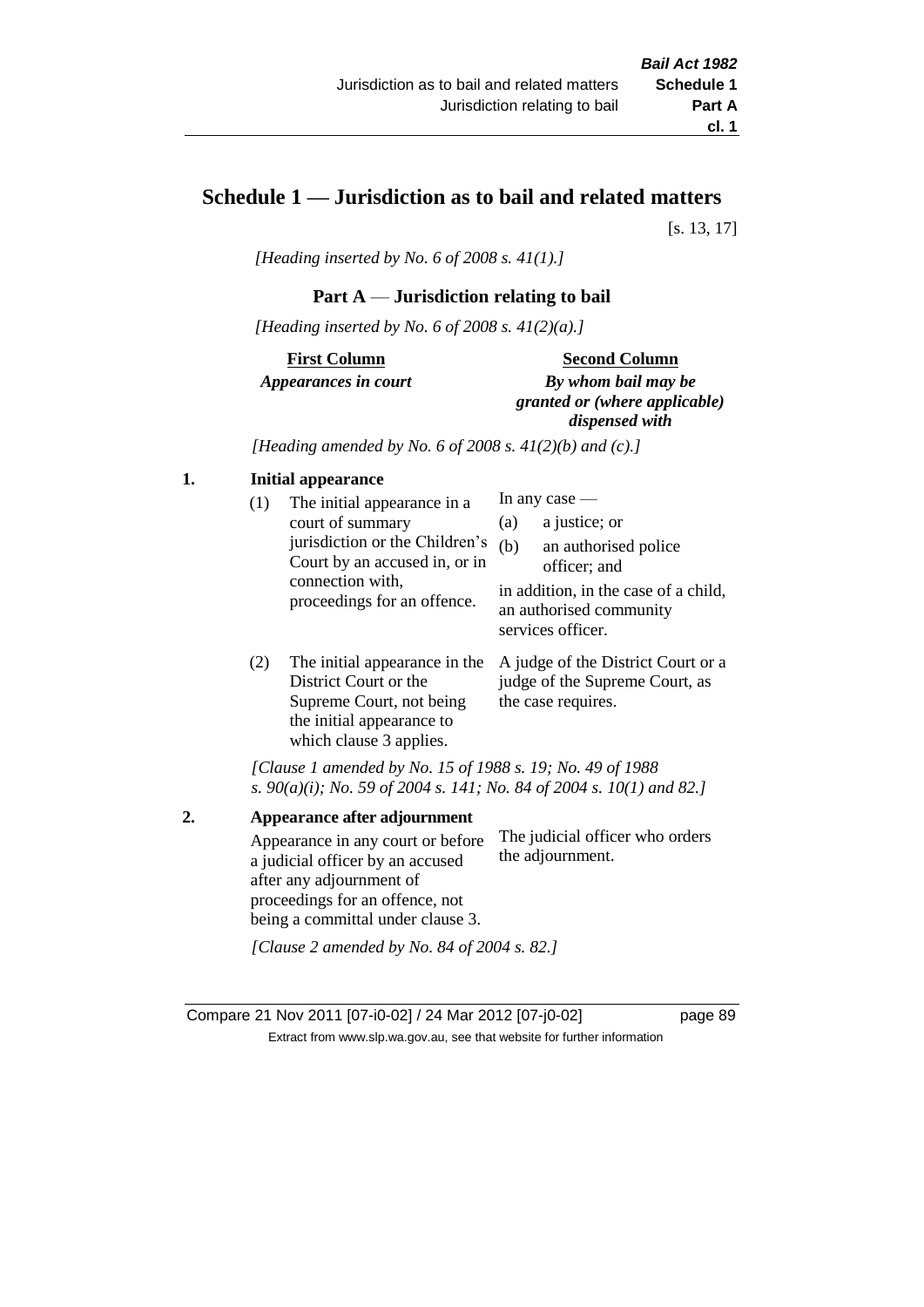|    |                                                                   | <b>First Column</b><br>Appearances in court                                                                                                                                                    | <b>Second Column</b><br>By whom bail may be<br>granted or (where applicable)<br>dispensed with                                                                                                                                      |  |  |  |
|----|-------------------------------------------------------------------|------------------------------------------------------------------------------------------------------------------------------------------------------------------------------------------------|-------------------------------------------------------------------------------------------------------------------------------------------------------------------------------------------------------------------------------------|--|--|--|
| 3. | <b>Appearance on committal to Supreme Court or District Court</b> |                                                                                                                                                                                                |                                                                                                                                                                                                                                     |  |  |  |
|    |                                                                   | The initial appearance by an<br>accused in the Supreme Court or<br>District Court after he has been<br>committed thereto under any Act to<br>be tried or sentenced or otherwise<br>dealt with. | The judicial officer who orders<br>the committal.                                                                                                                                                                                   |  |  |  |
|    |                                                                   | [Clause 3 amended by No. 84 of 2004 s. 82.]                                                                                                                                                    |                                                                                                                                                                                                                                     |  |  |  |
| 4. | Appearance in connection with appeal etc.                         |                                                                                                                                                                                                |                                                                                                                                                                                                                                     |  |  |  |
|    | (1)                                                               | Appearance in connection<br>with an application or appeal<br>made under the Criminal<br>Appeals Act 2004 or with<br>any order made in<br>determining the application<br>or appeal.             | If the appeal is being determined<br>by a single judge of the Supreme<br>Court, a single judge of the<br>Supreme Court;<br>If the appeal is being determined<br>by the Court of Appeal, the Court<br>of Appeal or a single judge of |  |  |  |
|    |                                                                   |                                                                                                                                                                                                | appeal.                                                                                                                                                                                                                             |  |  |  |
|    | (2)                                                               | Appearance in connection<br>with a rehearing of<br>proceedings ordered under<br>section 28 of the Children's<br>Court of Western Australia<br>Act 1988.                                        | The Children's Court.                                                                                                                                                                                                               |  |  |  |
|    | (3)                                                               | Appearance in connection<br>with the reconsideration of<br>an order under section 40 of<br>the Children's Court of<br>Western Australia Act 1988.                                              | The Children's Court constituted<br>by the President.                                                                                                                                                                               |  |  |  |
|    |                                                                   | [Clause 4 inserted by No. 84 of 2004 s. $10(2)$ .]                                                                                                                                             |                                                                                                                                                                                                                                     |  |  |  |

page 90 Compare 21 Nov 2011 [07-i0-02] / 24 Mar 2012 [07-j0-02] Extract from www.slp.wa.gov.au, see that website for further information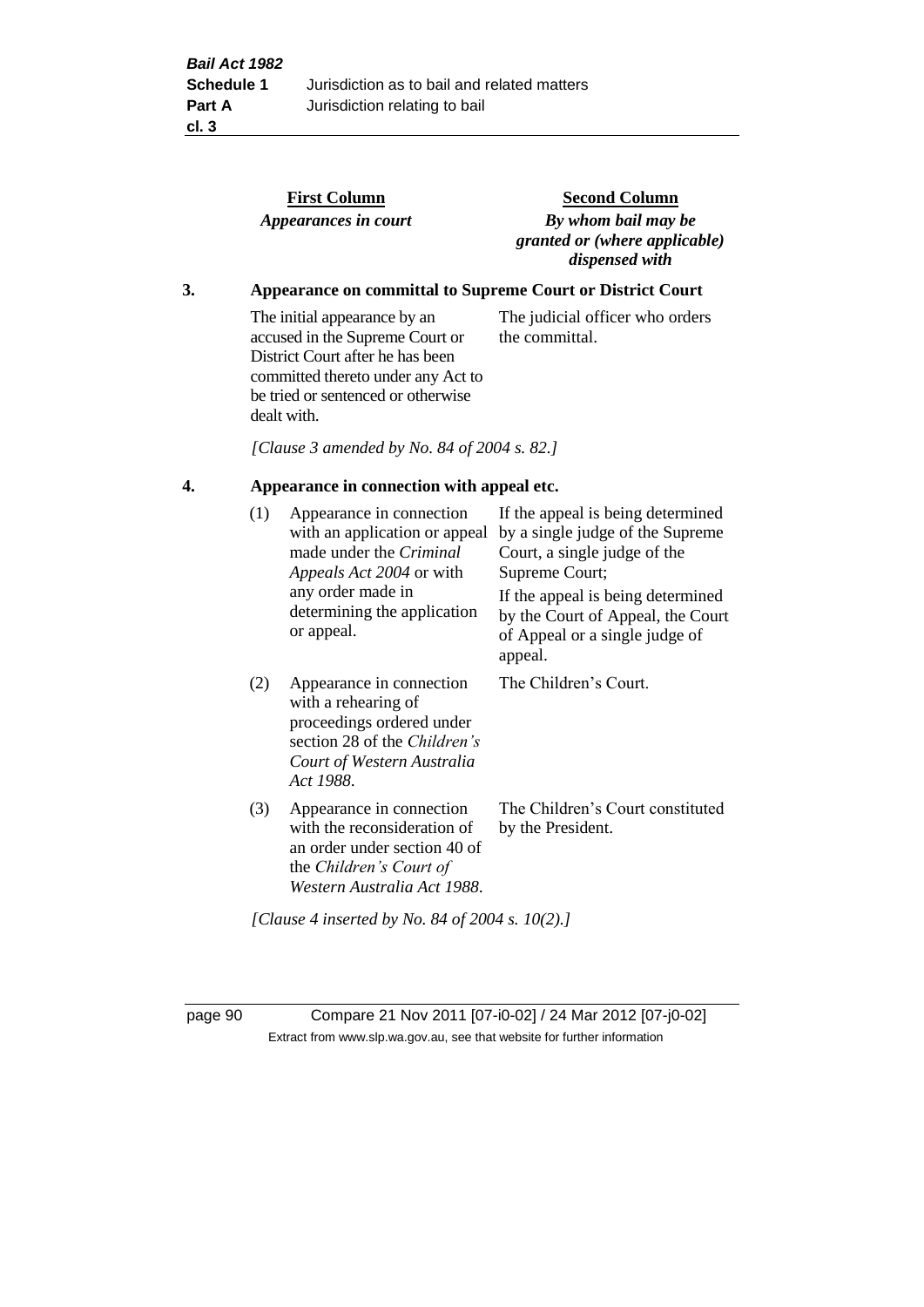| <b>First Column</b>  |  |
|----------------------|--|
| Appearances in court |  |

**Second Column** *By whom bail may be granted or (where applicable) dispensed with*

### **5. Appearance prescribed by regulation**

Appearance in a court for any other purpose or following any other occurrence prescribed by regulations under this Act. The judicial or other officer prescribed by such regulations.

#### **6. Appearances not otherwise provided for**

Any appearance in a court not otherwise provided for in this Part or by regulations under this Act. The judicial officer who, or court which, orders the appearance.

### **7. Term used: proceedings for an offence**

In this Part, unless the contrary intention appears —

*proceedings for an offence* in clause 2 (but not in clause 1) includes any of the following proceedings relating to that offence —

- (a) appeal proceedings;
- (b) proceedings on a writ of *habeas corpus*; and
- (c) proceedings on the re-appearance of an offender under section 50 of the *Sentencing Act 1995*.

*[Clause 7 inserted by No. 84 of 2004 s. 10(3).]*

### **Part B** — **Cessation of powers relating to bail**

*[Heading inserted by No. 6 of 2008 s. 41(3)(a).]*

### **1. Upon decision by judge, power of other officers ceases**

(1) In this clause —

*judge* means a judge of the Supreme Court, the Children's Court or the District Court.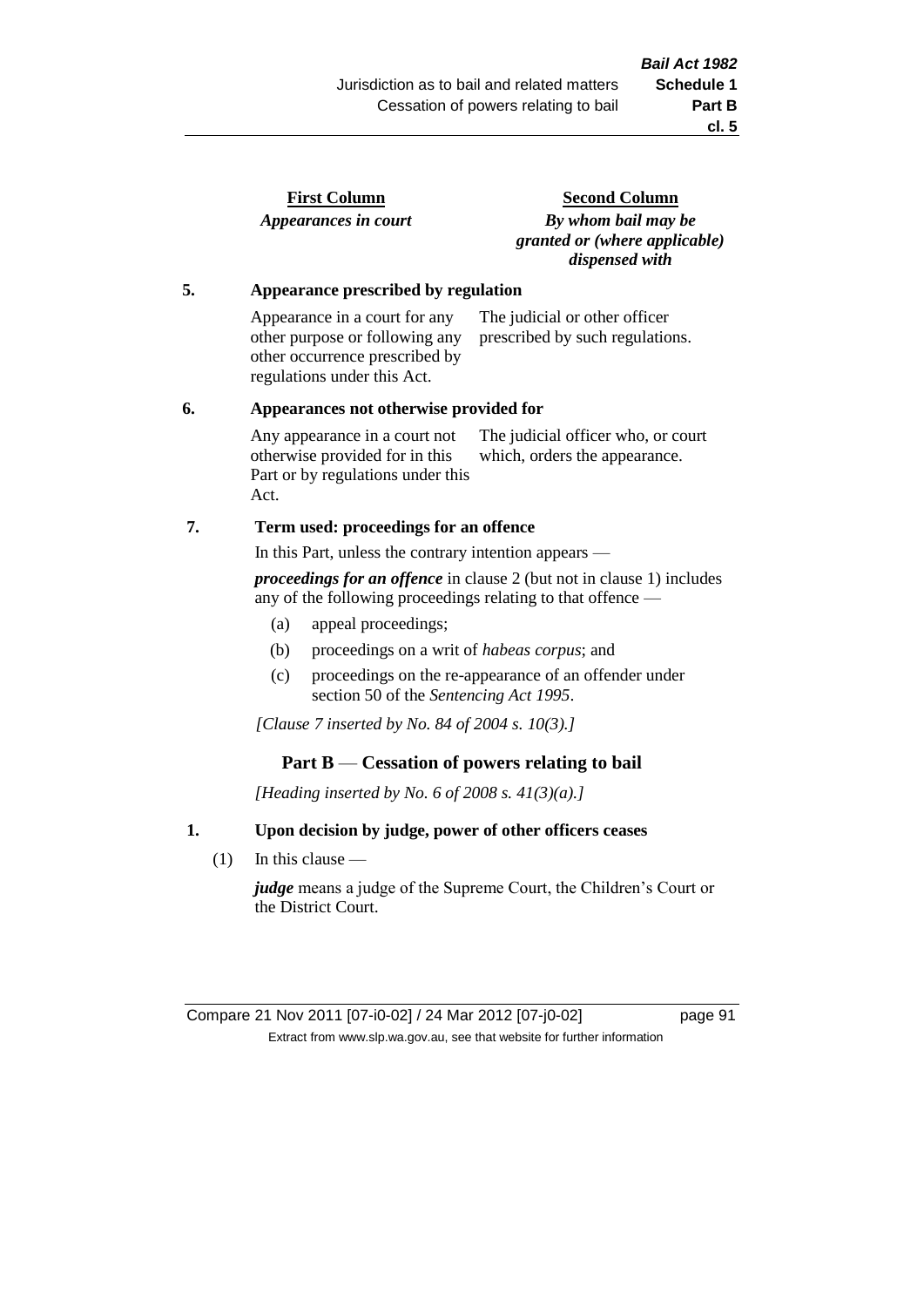- (2) After a judge has granted or refused bail for an appearance by an accused the power to grant bail for that appearance ceases to be vested  $in -$ 
	- (a) any judicial officer whose jurisdiction is inferior to that of the judge; or
	- (b) any authorised officer.
- (3) After a judge has dispensed with the requirement for bail for an appearance by an accused the power to grant or refuse bail for that appearance ceases to be vested in any officer referred to in subclause  $(2)(a)$  or  $(b)$ .

*[Clause 1 inserted by No. 6 of 2008 s. 41(3)(b).]*

#### **1A. Upon decision by Court of Appeal, other powers cease**

After the Court of Appeal on an appeal under section 15A —

- (a) has granted or refused bail for an appearance by an accused, the power to grant or refuse bail for that appearance; or
- (b) has dispensed with the requirement for bail for an appearance by an accused, the power to grant or refuse bail for that appearance,

ceases to be vested in any judicial officer or in any authorised officer.

*[Clause 1A inserted by No. 6 of 2008 s. 41(3)(b).]*

### **2. Upon decision by judicial officer, his power and that of his peers ceases**

Except where clause 4 applies, the power to grant, refuse or dispense with bail for an appearance by an accused ceases to be vested in any judicial officer (including a judge of the Supreme Court) after he, or another judicial officer whose jurisdiction is co-extensive with his, has granted, refused or dispensed with bail for that appearance.

*[Clause 2 amended by No. 84 of 2004 s. 82; No. 6 of 2008 s. 41(3)(c) and (d).]*

page 92 Compare 21 Nov 2011 [07-i0-02] / 24 Mar 2012 [07-j0-02] Extract from www.slp.wa.gov.au, see that website for further information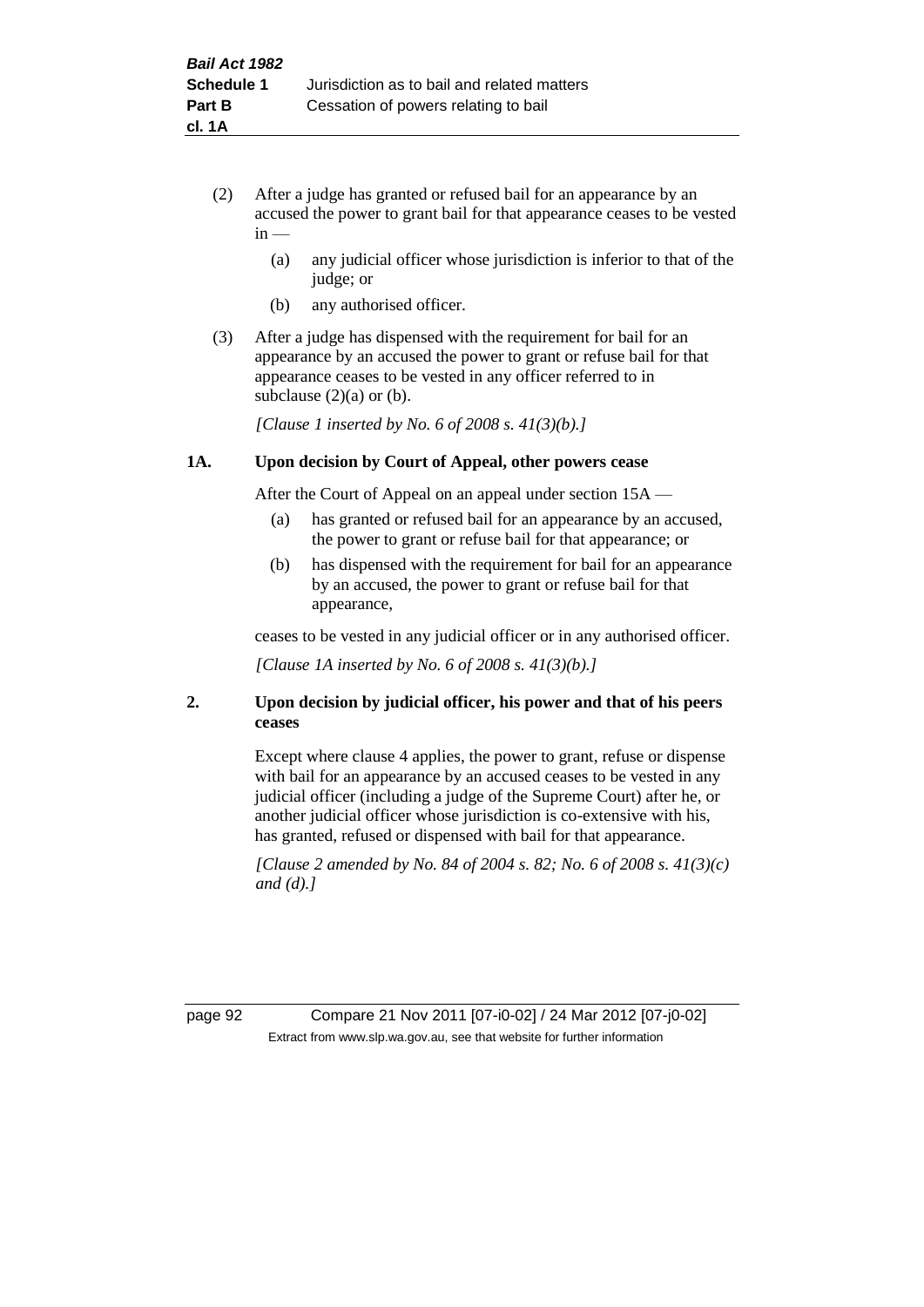### **3. Cessation of power upon refusal of bail for initial appearance**

- (1) After an authorised officer has refused bail for an initial appearance by an accused, the power to grant bail for that appearance ceases to be vested in another authorised officer, but a justice may nevertheless grant bail for that appearance.
- (2) After a justice has refused bail for an initial appearance by an accused, the power to grant bail for that appearance ceases to be vested in an authorised officer or another justice.

*[Clause 3 inserted by No. 6 of 2008 s. 41(3)(e).]*

### **4. Judicial officer's powers where accused proves new facts or changed circumstances**

Notwithstanding clause 2, where an accused has been refused bail for an appearance or has been granted bail therefor on terms or conditions with which he is unable or unwilling to comply, the judicial officer who granted or refused bail or another judicial officer whose jurisdiction is co-extensive with his has power to grant bail for that appearance or to vary the terms or conditions of bail previously granted therefor if the accused makes application and satisfies him  $that -$ 

- (a) new facts have been discovered, new circumstances have arisen or the circumstances have changed since bail was previously granted or refused for that appearance;
- (b) he failed to adequately present his case for bail on the previous occasion when it was considered; or
- (c) where bail was granted subject to a home detention condition, he has, since the previous occasion when his case for bail was considered, complied with the home detention condition for a period of one month or more.

*[Clause 4 amended by No. 61 of 1990 s. 14; No. 84 of 2004 s. 82.]*

# **Part C — Manner in which jurisdiction to be exercised**

*[Heading deleted by No. 6 of 2008 s. 41(4)(a).]*

Compare 21 Nov 2011 [07-i0-02] / 24 Mar 2012 [07-j0-02] page 93 Extract from www.slp.wa.gov.au, see that website for further information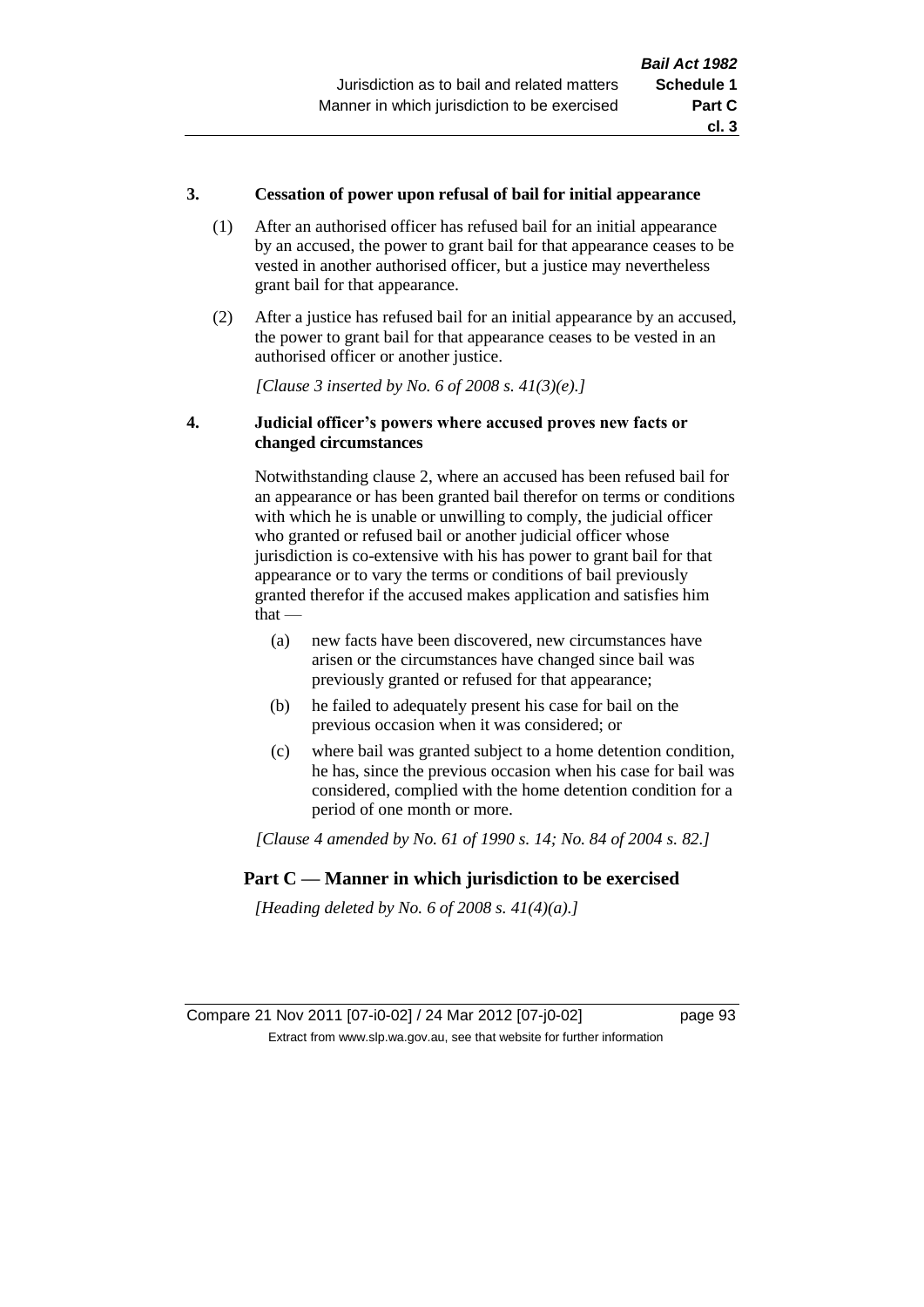# **1. Bail before conviction to be at discretion of bail authority, except for a child**

Subject to clauses 3A and 3C, the grant or refusal of bail to an accused, other than a child, who is in custody awaiting an appearance in court before conviction for an offence shall be at the discretion of the judicial officer or authorised officer in whom jurisdiction is vested, and that discretion shall be exercised having regard to the following questions as well as to any others which he considers relevant —

- (a) whether, if the accused is not kept in custody, he may
	- (i) fail to appear in court in accordance with his bail undertaking;
	- (ii) commit an offence;
	- (iii) endanger the safety, welfare, or property of any person; or
	- (iv) interfere with witnesses or otherwise obstruct the course of justice, whether in relation to himself or any other person;
- (b) whether the accused needs to be held in custody for his own protection;
- (c) whether the prosecutor has put forward grounds for opposing the grant of bail;
- (d) whether, as regards the period when the accused is on trial, there are grounds for believing that, if he is not kept in custody, the proper conduct of the trial may be prejudiced;
- (e) whether there is any condition which could reasonably be imposed under Part D which would —
	- (i) sufficiently remove the possibility referred to in paragraphs (a) and (d);
	- (ii) obviate the need referred to in paragraph (b); or
	- (iii) remove the grounds for opposition referred to in paragraph (c);
- (f) where the accused is charged with an offence that is alleged to have been committed in respect of a child, whether a condition should be imposed under Part D requiring the

page 94 Compare 21 Nov 2011 [07-i0-02] / 24 Mar 2012 [07-j0-02] Extract from www.slp.wa.gov.au, see that website for further information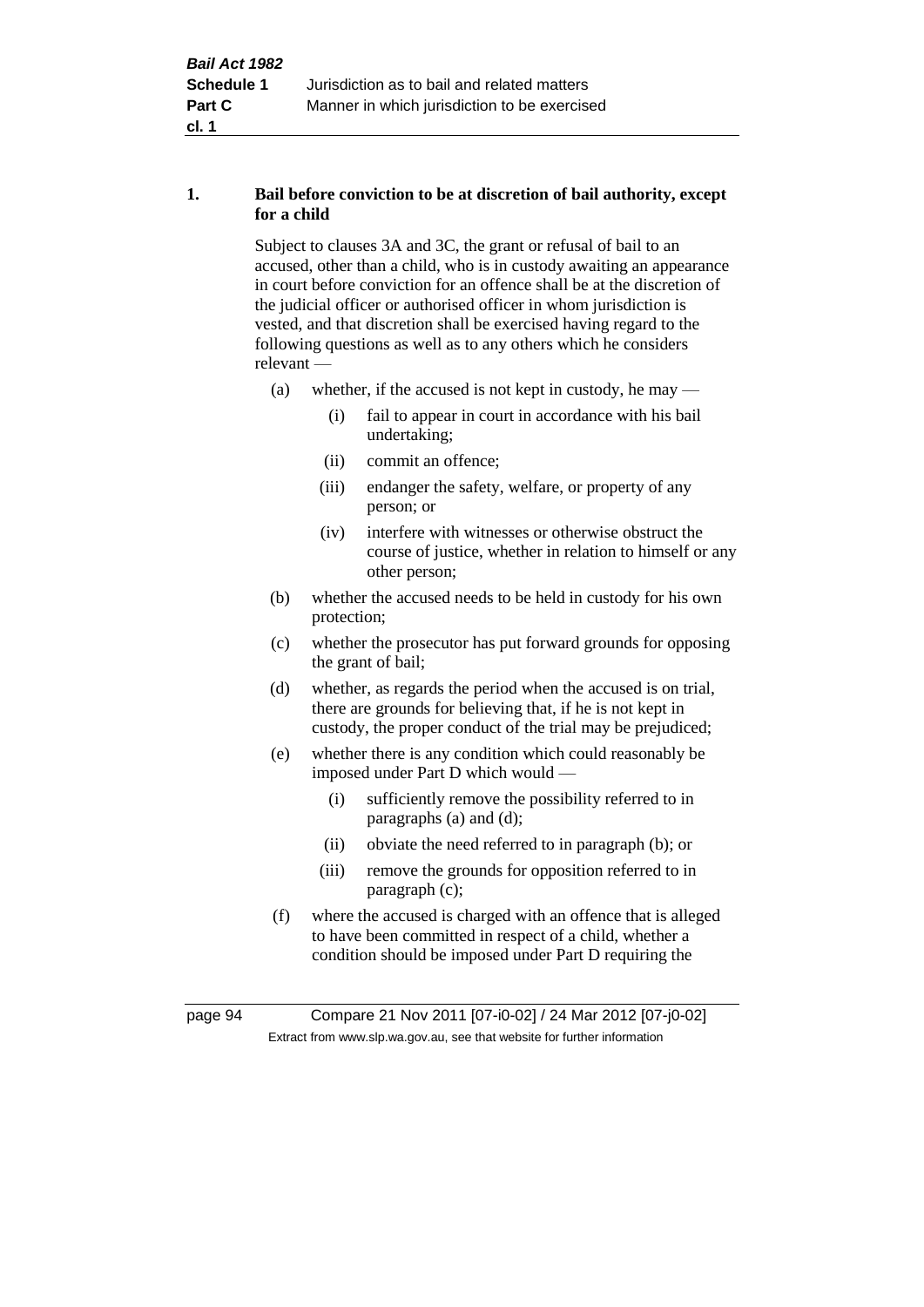accused to reside at a place other than the place where the child resides;

(g) whether the alleged circumstances of the offence or offences amount to wrongdoing of such a serious nature as to make a grant of bail inappropriate.

*[Clause 1 amended by No. 14 of 1992 s. 11; No. 45 of 1993 s. 10(2)(a); No. 54 of 1998 s. 8(a) and (b); No. 84 of 2004 s. 82; No. 6 of 2008 s. 41(4)(b).]*

#### **2. Child to have qualified right to bail**

 $(1)$  In this clause —

*responsible person* means a parent, relative, employer or other person who, in the opinion of the judicial officer or authorised officer, is in a position to both influence the conduct of the child and provide the child with support and direction.

- (2) Subject to subclause (3), a child accused who is in custody awaiting an appearance in court before conviction for an offence has a right to be granted bail unless —
	- (a) in the opinion of the judicial officer or authorised officer in whom jurisdiction is vested —
		- (i) one or more of the questions set out in clause  $1(a)$ , (b), (d) and (g) must be answered in the affirmative; and
		- (ii) there is no condition which he could reasonably impose under Part D which would satisfy the relevant provision of clause 1(e);
		- or
	- (b) there is no responsible person willing to enter into an undertaking of the kind described in subclause  $(3)(c)$ ,

and if the child is refused bail he shall be dealt with in accordance with section 19(2) of the *Young Offenders Act 1994*.

- (3) The right of a child accused under subclause (2) is subject to
	- (a) clauses 3A and 3C; and
	- *[(b) deleted]*

Compare 21 Nov 2011 [07-i0-02] / 24 Mar 2012 [07-j0-02] page 95 Extract from www.slp.wa.gov.au, see that website for further information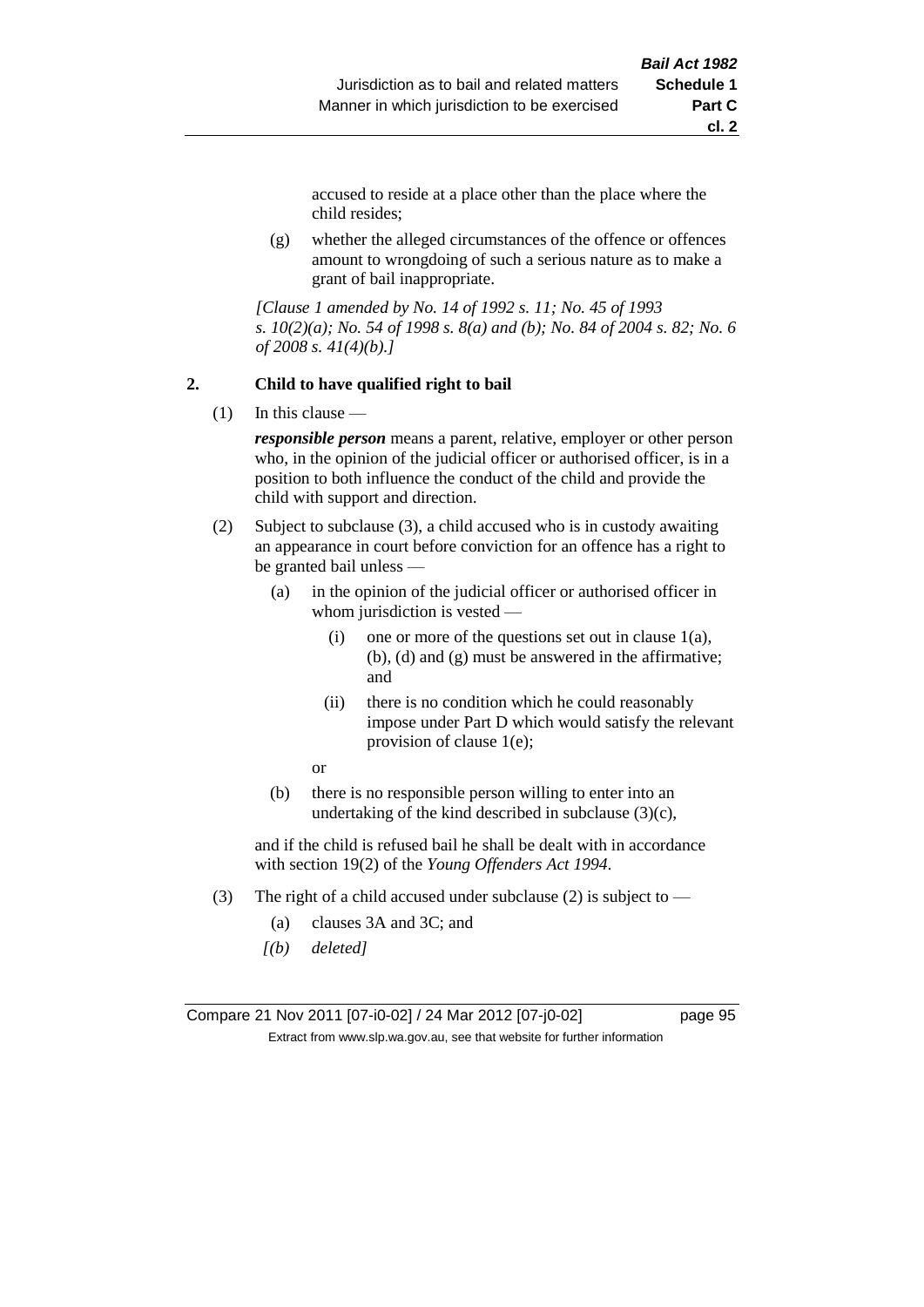|     | (c)    | there being imposed as a condition on the grant of bail a<br>requirement that before the release of the child on bail a<br>responsible person undertakes in writing in the approved form<br>to ensure that the child complies with any requirement of his<br>bail undertaking mentioned in section $28(2)(a)$ , (b), (c)<br>and $(d)$ . |
|-----|--------|-----------------------------------------------------------------------------------------------------------------------------------------------------------------------------------------------------------------------------------------------------------------------------------------------------------------------------------------|
| (4) |        | Subclauses $(2)(b)$ and $(3)(c)$ do not apply to a child accused if it<br>appears to the judicial officer or authorised officer that the accused —                                                                                                                                                                                      |
|     | (a)    | is over the age of 17 years; and                                                                                                                                                                                                                                                                                                        |
|     | (b)    | has sufficient maturity to live independently without the<br>guidance or control of a parent or guardian.                                                                                                                                                                                                                               |
| (5) | $if -$ | For the purposes of this clause, the provisions of sections 46, 47, 48,<br>54, 55(2), 60 and $67(2)(a)(iv)$ apply with all necessary changes as                                                                                                                                                                                         |
|     | (a)    | references in those provisions to a surety and a surety<br>undertaking were references to a responsible person and to an<br>undertaking referred to in subclause $(3)(c)$ respectively; and                                                                                                                                             |
|     | (b)    | section $54(1)(b)(i)$ read as follows —                                                                                                                                                                                                                                                                                                 |
|     |        | $\boldsymbol{\zeta}$ $\boldsymbol{\zeta}$                                                                                                                                                                                                                                                                                               |
|     |        | a person who has entered into an undertaking<br>(i)<br>referred to in clause $2(3)(c)$ of Part C of<br>Schedule 1 should no longer be regarded as a<br>responsible person for the purposes of that<br>clause, or is dead;<br>$\ddot{\phantom{0}}$                                                                                       |
| (6) |        | Where a child accused is released on bail his right to be at liberty is<br>subject to the exercise of the powers in section 17A.                                                                                                                                                                                                        |
|     |        | [Clause 2 inserted by No. 45 of 1993 s. $10(2)(b)$ ; amended by No. 57<br>of 1997 s. 21(3)(a); No. 54 of 1998 s. 8(c); No. 34 of 2004 s. 251;<br>No. 84 of 2004 s. 82; No. 6 of 2008 s. $41(4)(c)$ and $43(4)$ .]                                                                                                                       |
| 3.  |        | Matters relevant to consideration of clause 1(a)                                                                                                                                                                                                                                                                                        |

In considering whether an accused may do any of the things mentioned in clause 1(a), the judicial officer or authorised officer

page 96 Compare 21 Nov 2011 [07-i0-02] / 24 Mar 2012 [07-j0-02] Extract from www.slp.wa.gov.au, see that website for further information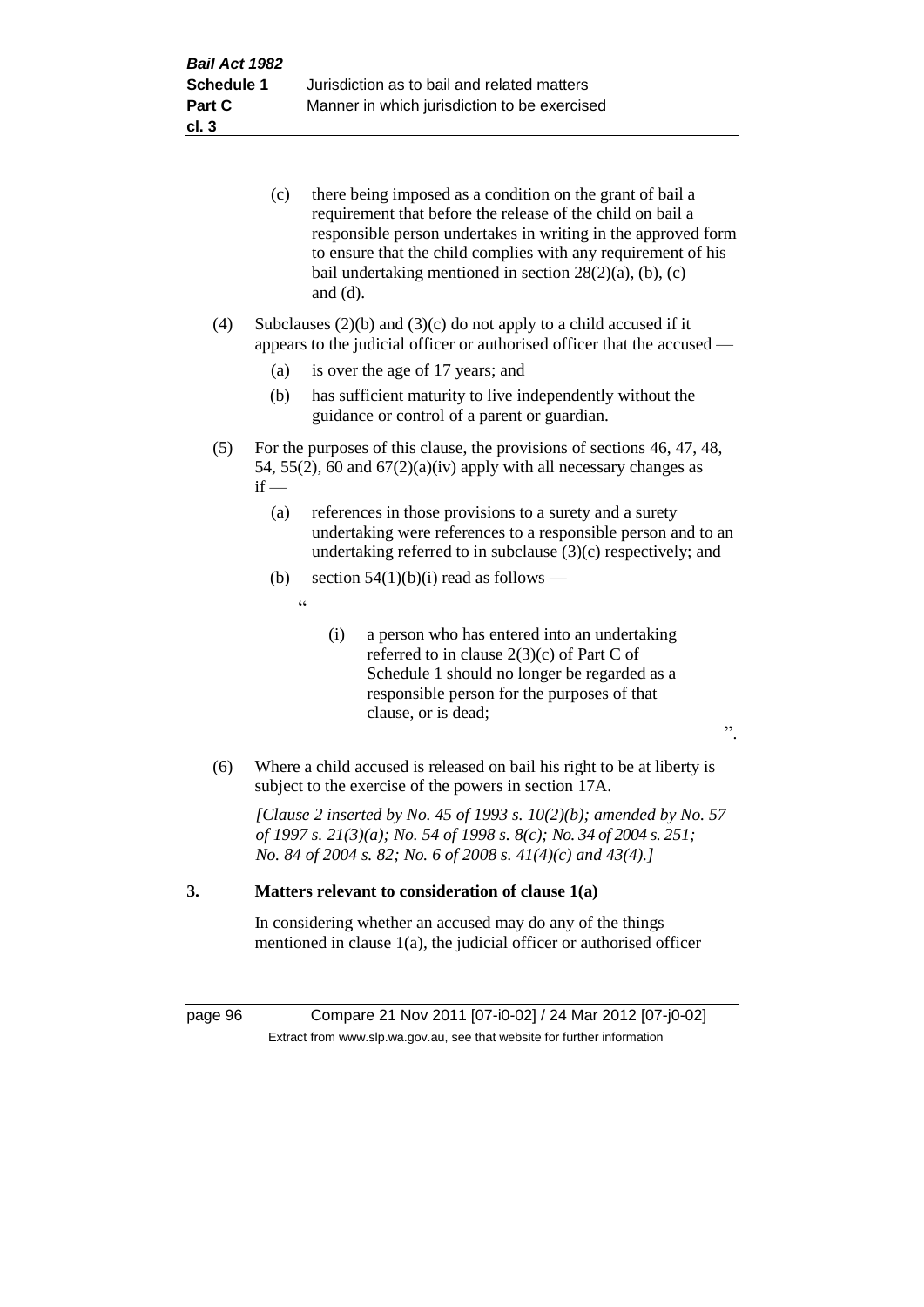shall have regard to the following matters, as well as to any others which he considers relevant —

- (a) the nature and seriousness of the offence or offences (including any other offence or offences for which he is awaiting trial) and the probable method of dealing with the accused for it or them, if he is convicted;
- (b) the character, previous convictions, antecedents, associations, home environment, background, place of residence, and financial position of the accused;
- (c) the history of any previous grants of bail to him; and
- (d) the strength of the evidence against him.

*[Clause 3 amended by No. 84 of 2004 s. 82.]*

### **3A. Bail where serious offence committed while accused on bail for another serious offence**

- (1) Notwithstanding clause 1, 2 or 4 or any other provision of this Act, where —
	- (a) an accused is in custody
		- (i) awaiting an appearance in court before conviction for a serious offence; or
		- (ii) waiting to be sentenced or otherwise dealt with for a serious offence of which the accused has been convicted;

and

- (b) the serious offence is alleged to have been committed while the accused was —
	- (i) on bail for; or
	- (ii) at liberty under an early release order made in respect of,

another serious offence,

the judicial officer or (if section 16A does not apply) the authorised officer in whom jurisdiction is vested shall refuse to grant bail for the serious offence referred to in paragraph (a) unless the judicial officer or authorised officer —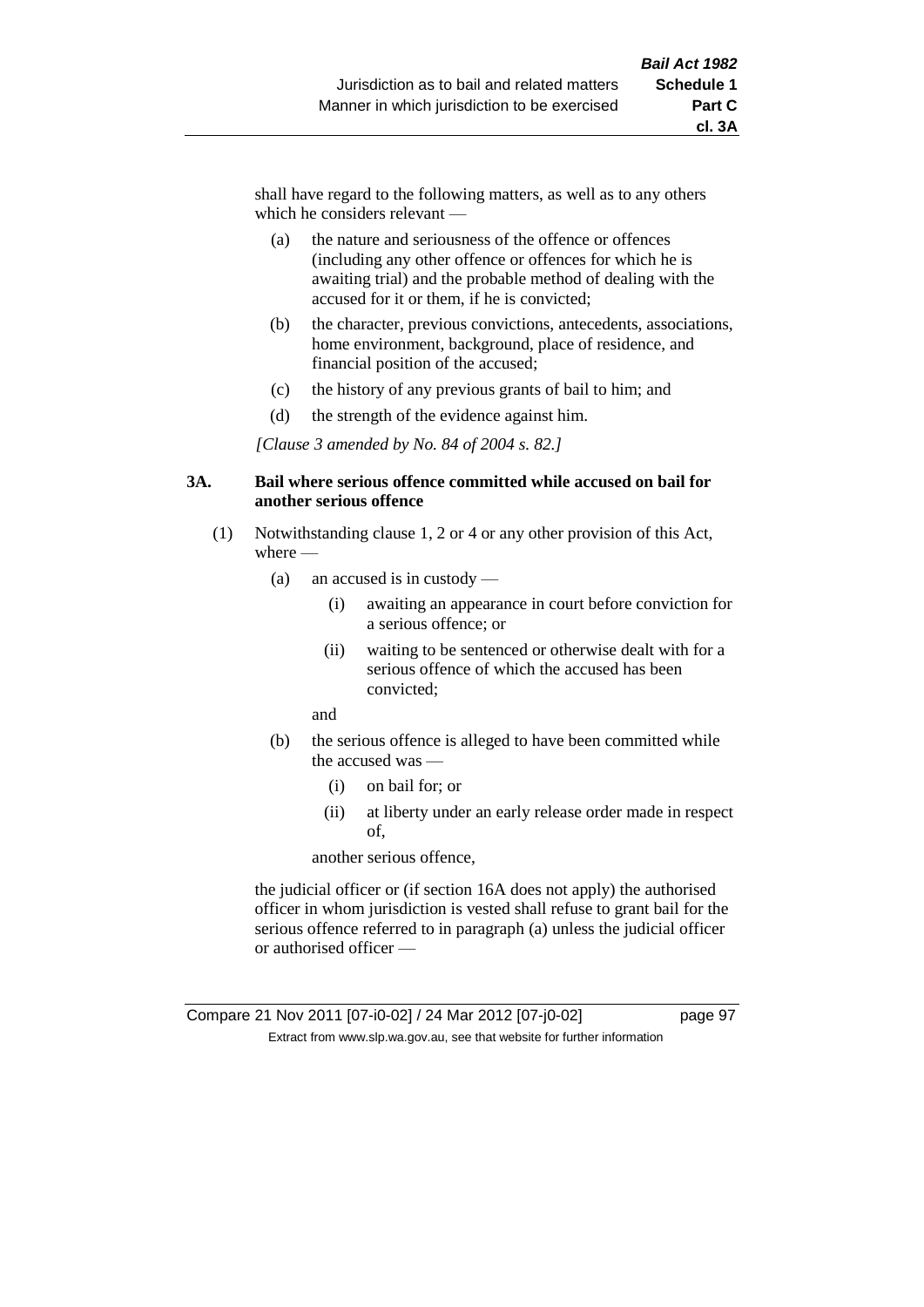- (c) is satisfied that there are exceptional reasons why the accused should not be kept in custody and, if clause 3B applies, is so satisfied only after complying with that clause; and
- (d) is also satisfied that bail may properly be granted having regard to the provisions of clauses 1 and 3 or, in the case of a child accused, clauses 2 and 3.
- (2) Notwithstanding section 7(1), where an accused is refused bail under subclause (1) for an appearance for a serious offence his case for bail need not be considered again under that subsection for an appearance for that offence unless he satisfies the judicial officer who may order his detention that —
	- (a) new facts have been discovered, new circumstances have arisen or the circumstances have changed since bail was refused; or
	- (b) he failed to adequately present his case for bail on the occasion of that refusal.
- (3) Where a child accused is refused bail under subclause (1) he shall be dealt with in accordance with section 19(2) of the *Young Offenders Act 1994*.

*[Clause 3A inserted by No. 45 of 1993 s. 10(2)(c); amended by No. 57 of 1997 s. 21(3)(b); No. 54 of 1998 s. 7 and 13(1); No. 84 of 2004 s. 82; No. 6 of 2008 s. 41(4)(d).]*

# **3B. Determination of exceptional reasons under clause 3A(1)**

- (1) This clause applies where it appears to the judicial officer or (if section 16A does not apply) the authorised officer that all or any of the acts alleged to constitute a serious offence referred to in clause 3A(1)(b) would, if proved in the appropriate proceedings, amount to a breach by the accused of a protective condition or order.
- (2) The judicial officer or authorised officer shall, before making a decision that there are exceptional reasons for the purposes of clause  $3A(1)(c)$ , make enquiry, or cause enquiry to be made, whether there has already been —
	- (a) any breach by the accused of the protective condition or order that has been proved in proceedings;

page 98 Compare 21 Nov 2011 [07-i0-02] / 24 Mar 2012 [07-j0-02] Extract from www.slp.wa.gov.au, see that website for further information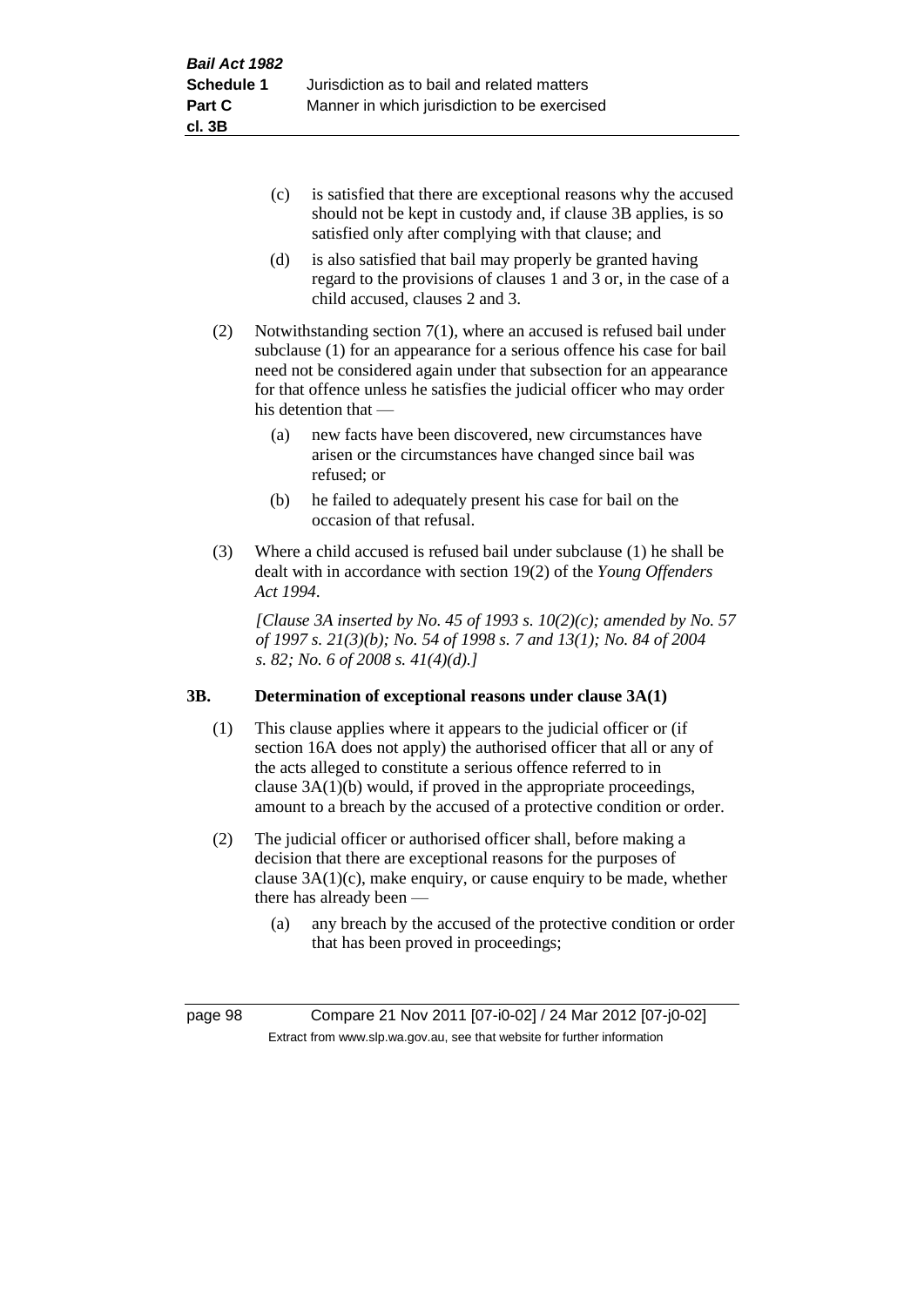- (b) any alleged breach by the accused of the protective condition or order that has not been so proved, including an allegation that has not been the subject of a prosecution or any other communication to any relevant official; or
- (c) any alleged breach by the accused of any other protective condition or order that has been the subject of a prosecution.
- (3) On becoming aware of any such alleged breach, the judicial officer or authorised officer shall give each person for whose protection a protective condition or order referred to in subclause (2) was imposed or made (a *relevant person*) a reasonable opportunity to give evidence by affidavit on matters relating to that protective condition or order.
- (4) The judicial officer or authorised officer shall in making any decision for the purposes of clause  $3A(1)(c)$  —
	- (a) give due weight to  $-$ 
		- (i) any evidence given under subclause (3);
		- (ii) any adverse effect that a grant of bail to the accused would have on a relevant person; and
		- (iii) any difficulty that a relevant person might have in proving any future breach of a protective condition or order;
	- (b) consider whether it would be appropriate to refuse bail and make a hospital order under section 5 of the *Criminal Law (Mentally Impaired Accused) Act 1996*;
	- (c) in the case of a condition imposed for a purpose mentioned in clause  $2(2)(c)$  or (d) of Part D, treat any alleged breach of the condition as a serious matter even if the conduct alleged to amount to the breach in itself appears to be trivial; and
	- (d) consider whether any alleged breach of a protective condition or order that has occurred shows that the purpose of the condition or order has not been achieved and that the accused should be kept in custody.
- (5) The provisions of this clause do not limit the matters that the judicial officer or authorised officer may take into account for the purposes of clause  $3A(1)(c)$ .
- (6) In this clause —

Compare 21 Nov 2011 [07-i0-02] / 24 Mar 2012 [07-j0-02] page 99 Extract from www.slp.wa.gov.au, see that website for further information

**cl. 3B**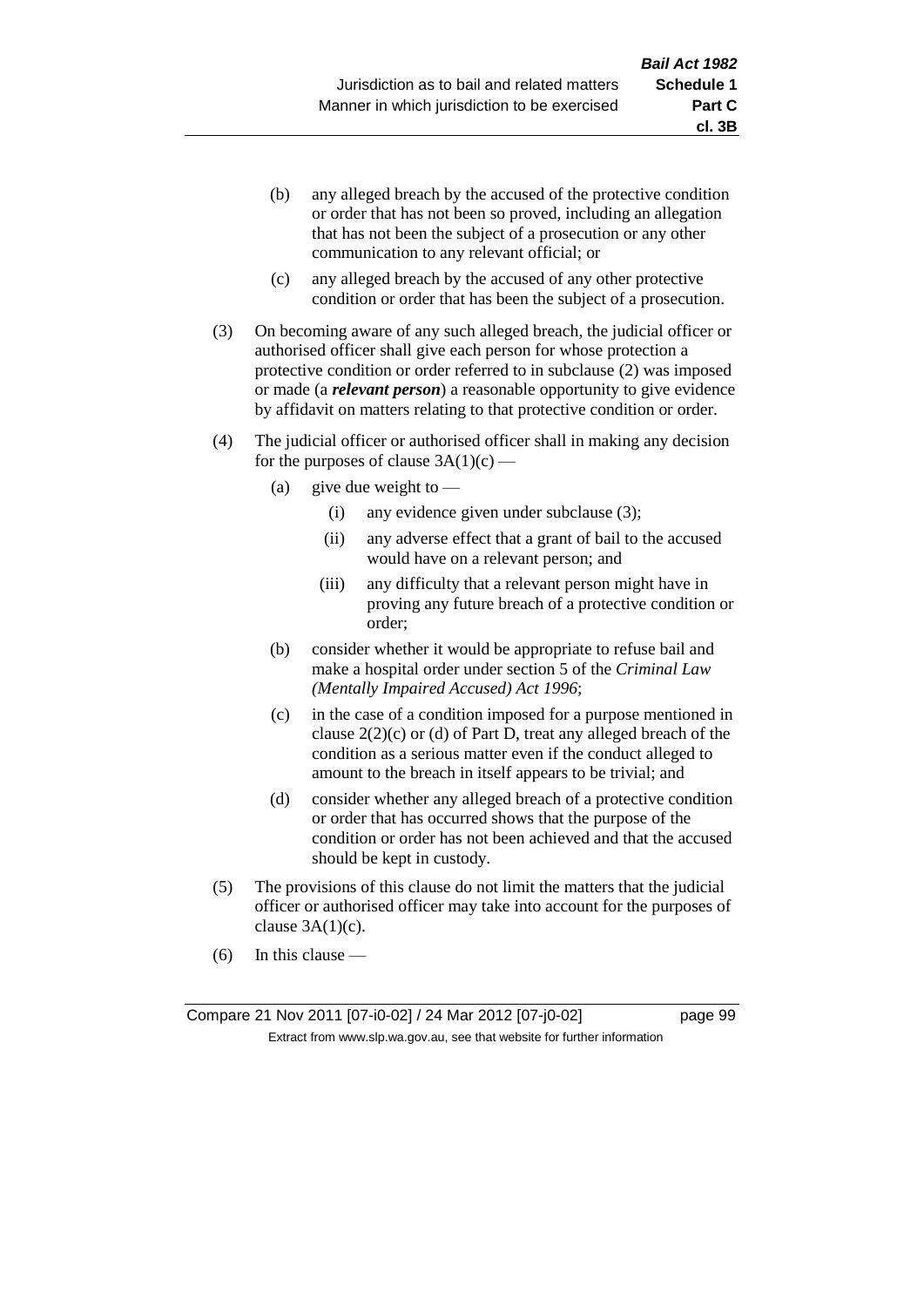*protective condition or order* means —

- (a) a condition imposed for a purpose mentioned in clause  $2(2)(c)$  or (d) of Part D;
- (b) a violence restraining order or a police order under the *Restraining Orders Act 1997*; or
- (c) a Part VII order under the *Justices Act 1902* <sup>3</sup>
	- (i) that under section 86 of the *Restraining Orders Act 1997* is taken to be a misconduct restraining order under that Act; and
	- (ii) that shows on the face of the order that the causing or threatening of personal injury by the accused was a ground for the making of the order.

*[Clause 3B inserted by No. 54 of 1998 s. 13(2); amended by No. 38 of 2004 s. 60; No. 59 of 2004 s. 141; No. 84 of 2004 s. 11 and 82.]*

### **3C. Bail in murder cases**

Notwithstanding clause 1, 2 or 4 or any other provision of this Act, where an accused is in custody —

- (a) awaiting an appearance in court before conviction for an offence of murder; or
- (b) waiting to be sentenced or otherwise dealt with for an offence of murder of which the accused has been convicted,

the judicial officer in whom jurisdiction is vested shall refuse to grant bail for the offence unless the judicial officer is satisfied that —

- (c) there are exceptional reasons why the accused should not be kept in custody; and
- (d) bail may properly be granted having regard to the provisions of clauses 1 and 3 or, in the case of a child, clauses 2 and 3.

*[Clause 3C inserted by No. 6 of 2008 s. 41(4)(e); amended by No. 29 of 2008 s. 24(7).]*

### **4. Bail after conviction: accused awaiting sentence**

(1) Subject to clauses 3A and 3C, the grant or refusal of bail to an accused, other than a child, who is in custody waiting to be sentenced or otherwise dealt with for an offence of which the accused has been

page 100 Compare 21 Nov 2011 [07-i0-02] / 24 Mar 2012 [07-j0-02] Extract from www.slp.wa.gov.au, see that website for further information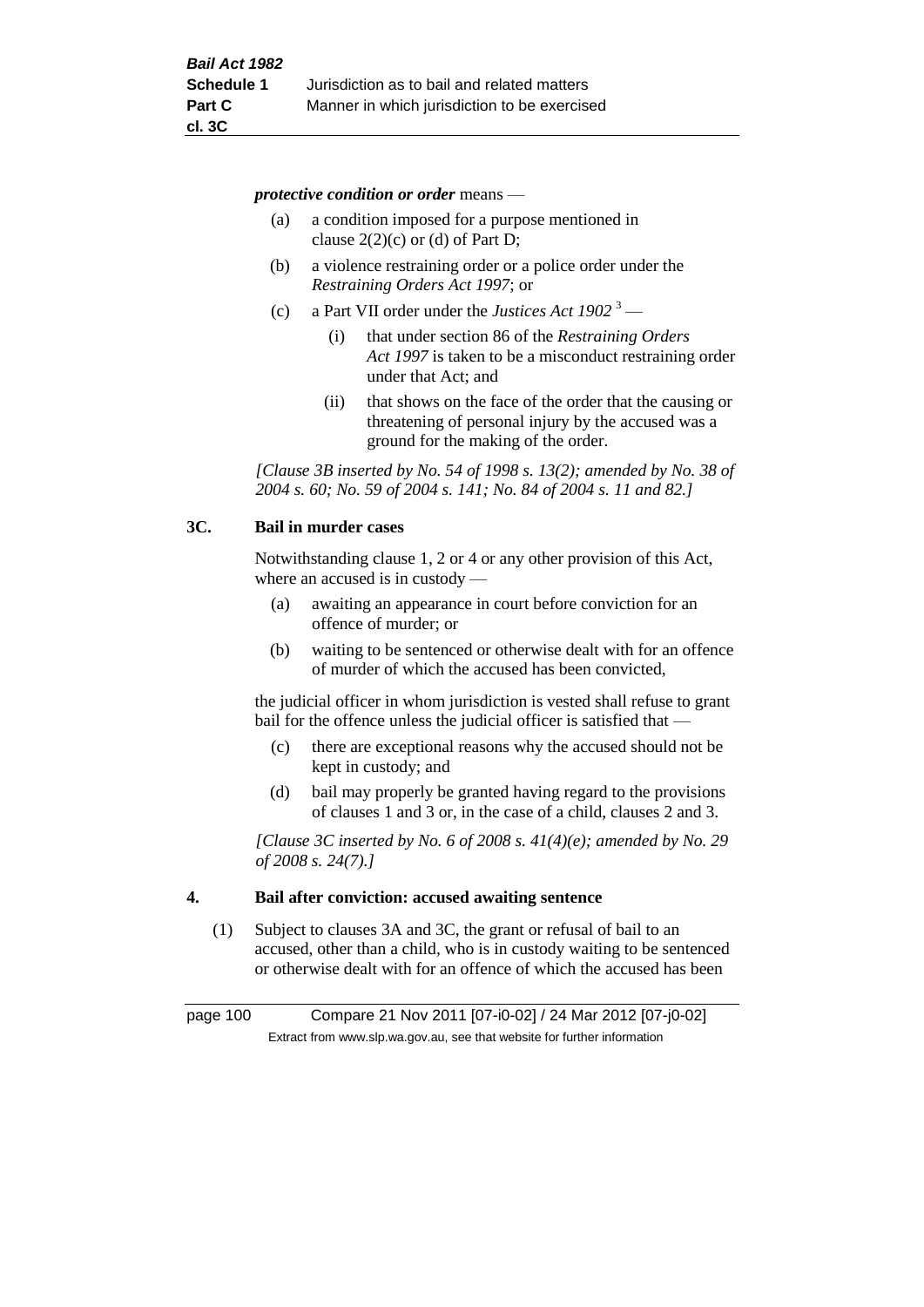**cl. 4A**

convicted shall be at the discretion of the judicial officer in whom jurisdiction is vested, and that discretion shall be exercised having regard to the questions set out in clause 1 as well as to any others which the judicial officer considers relevant.

(2) A child accused who is in custody waiting to be sentenced or otherwise dealt with for an offence of which the child accused has been convicted has the same right to be granted bail as a child accused referred to in clause 2(2), and the provisions of clause 2 apply accordingly.

*[Clause 4 inserted by No. 6 of 2008 s. 41(4)(f).]*

# **4A. Bail after conviction: accused awaiting disposal of appeal**

In deciding whether or not to grant bail to an accused who is in custody waiting for the disposal of appeal proceedings, the judicial officer shall consider whether there are exceptional reasons why the accused should not be kept in custody, and shall only grant bail to the accused if satisfied that —

- (a) exceptional reasons exist; and
- (b) it is proper to do so having regard to the provisions of clauses 1 and 3 or, in the case of a child, clauses 2 and 3.

*[Clause 4A inserted by No. 6 of 2008 s. 41(4)(f).]*

# **5. Exception for bail for an appeal under the** *Criminal Appeals Act 2004* **Part 2**

Clause 4A does not apply to the bail of a person who is awaiting the disposal of appeal proceedings under Part 2 of the *Criminal Appeals Act 2004*; such a person shall be deemed for the purposes of this Part to be awaiting an appearance in court before conviction for an offence.

*[Clause 5 inserted by No. 33 of 1989 s. 18; amended by No. 59 of 2004 s. 141; No. 84 of 2004 s. 11; No. 6 of 2008 s. 41(4)(g).]*

Compare 21 Nov 2011 [07-i0-02] / 24 Mar 2012 [07-j0-02] page 101 Extract from www.slp.wa.gov.au, see that website for further information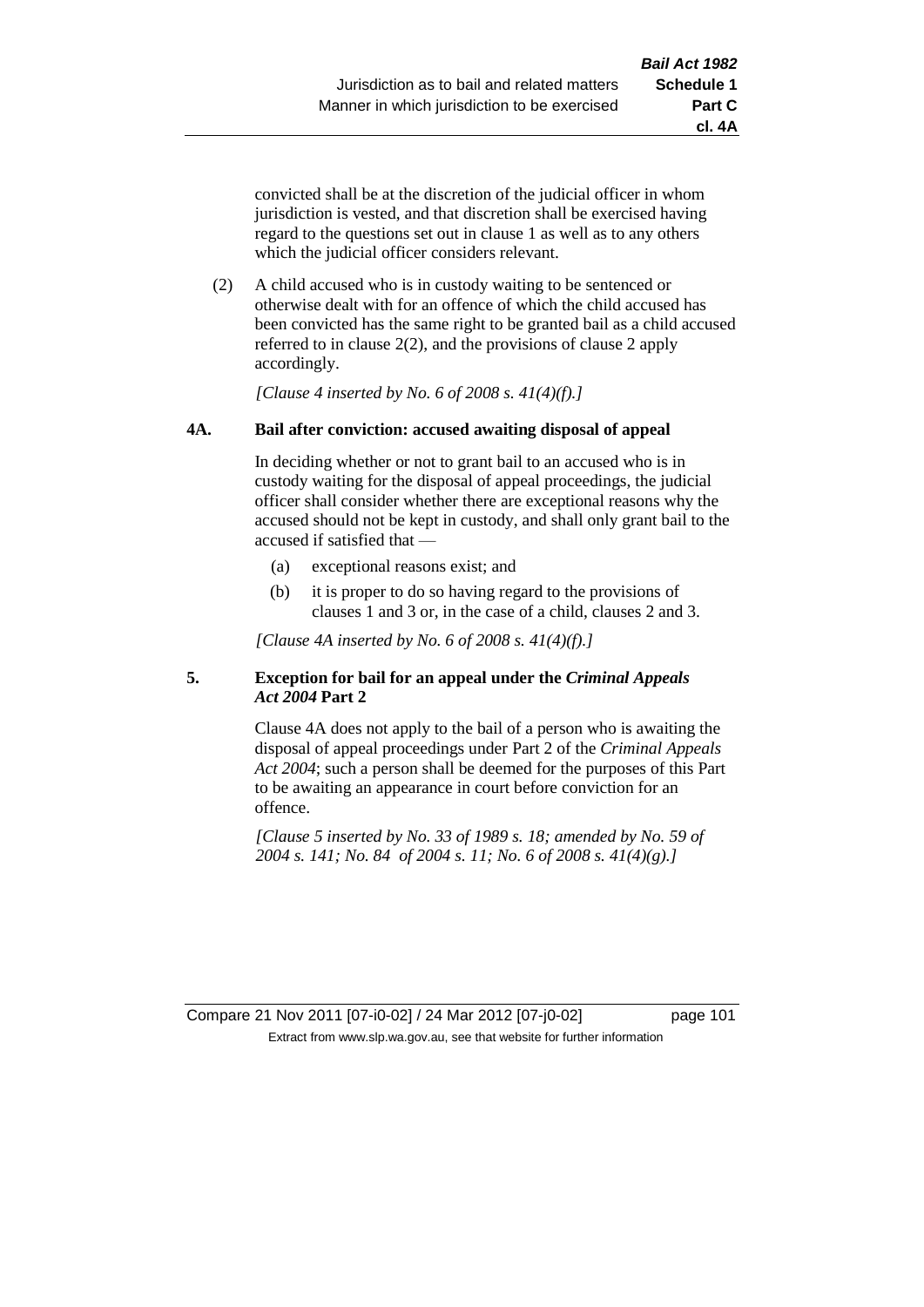# **6. Bail of people on community orders etc.**

For the purpose of determining whether clause 4 applies, a person in custody —

- (a) under section 50, 79, 84E, 128, 129 or 132 of the *Sentencing Act 1995* in connection with a possible breach of a conditional release order, a sentence of suspended imprisonment or conditional suspended imprisonment or a community order imposed under that Act; or
- (b) under section 43 of the *Young Offenders Act 1994* in respect of an alleged breach of a youth community based order, an intensive youth supervision order or a conditional release order made under that Act,

is to be taken as not having been convicted of the offence for which the sentence was imposed.

*[Clause 6 inserted by No. 78 of 1995 s. 8; amended by No. 27 of 2004 s. 13(3).]*

*[Heading deleted by No. 6 of 2008 s. 41(4)(h).]*

# **7. Bail for initial appearance to be for not more than 30 days**

In fixing the terms of bail of an accused for his initial appearance in court for an offence, a justice or an authorised officer shall require him to make the appearance within the period of 30 days commencing on and including the day on which the accused was arrested for the offence.

*[Clause 7 amended by No. 84 of 2004 s. 82; No. 6 of 2008 s. 41(4)(i).]*

# **8. Bail on adjournment in court of summary jurisdiction to be for not more than 30 days except by consent**

In fixing the terms of bail of an accused for an appearance in court after an adjournment of proceedings for an offence, a judicial officer sitting as a court of summary jurisdiction shall require him to make the appearance within the period of 30 days commencing on and including the day on which the proceedings are adjourned, unless the accused consents to appear on a later day.

page 102 Compare 21 Nov 2011 [07-i0-02] / 24 Mar 2012 [07-j0-02] Extract from www.slp.wa.gov.au, see that website for further information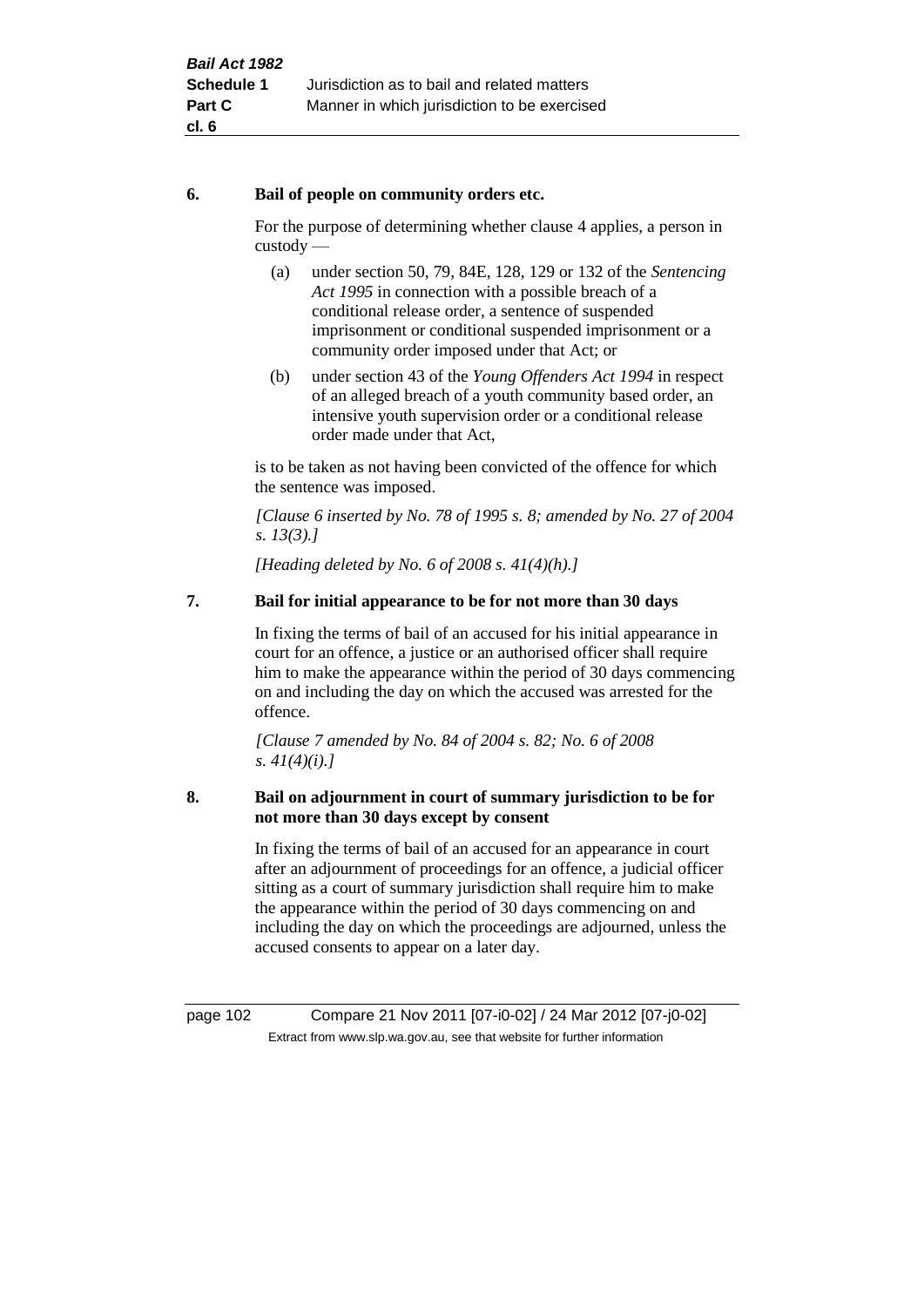*[Clause 8 amended by No. 49 of 1988 s. 90(c); No. 59 of 2004 s. 141; No. 84 of 2004 s. 82.]*

# **9. Provision as to calculation of time**

The periods specified in clauses 7 and 8 shall be calculated to include any Sunday or public holiday.

# **Part D — Conditions which may be imposed on a grant of bail**

### **1. Conditions as to forfeiture and giving security may be imposed on the accused and sureties**

- (1) A judicial officer or authorised officer, on a grant of bail, may impose conditions under this clause if he considers that it is desirable to do so to ensure the performance of the accused's bail undertaking.
- (2) If a judicial officer or authorised officer considers that it is desirable as mentioned in subclause (1), he may in addition to releasing the accused on his bail undertaking impose any one or more of the following conditions —
	- (a) that the accused in his bail undertaking agree to forfeit a specified amount of money if he fails to comply with any requirement of his bail undertaking mentioned in section  $28(2)(a)$  or (b);
	- (b) that a surety or a specified number of sureties enter into a surety undertaking or surety undertakings whereby he or they agree to forfeit a specified amount or specified amounts of money if the accused fails to comply with any requirement of his bail undertaking mentioned in section 28(2)(a) or (b);
	- (c) that any of them the accused and the surety or sureties give security of a specified value, including the deposit of a specified amount of cash, for the performance of their respective obligations;
	- (d) that any of them the accused and the surety or sureties deposit with a specified officer any specified passbook or document relating to the title to, or ownership of, any account or other asset offered as security for the performance of their respective obligations; or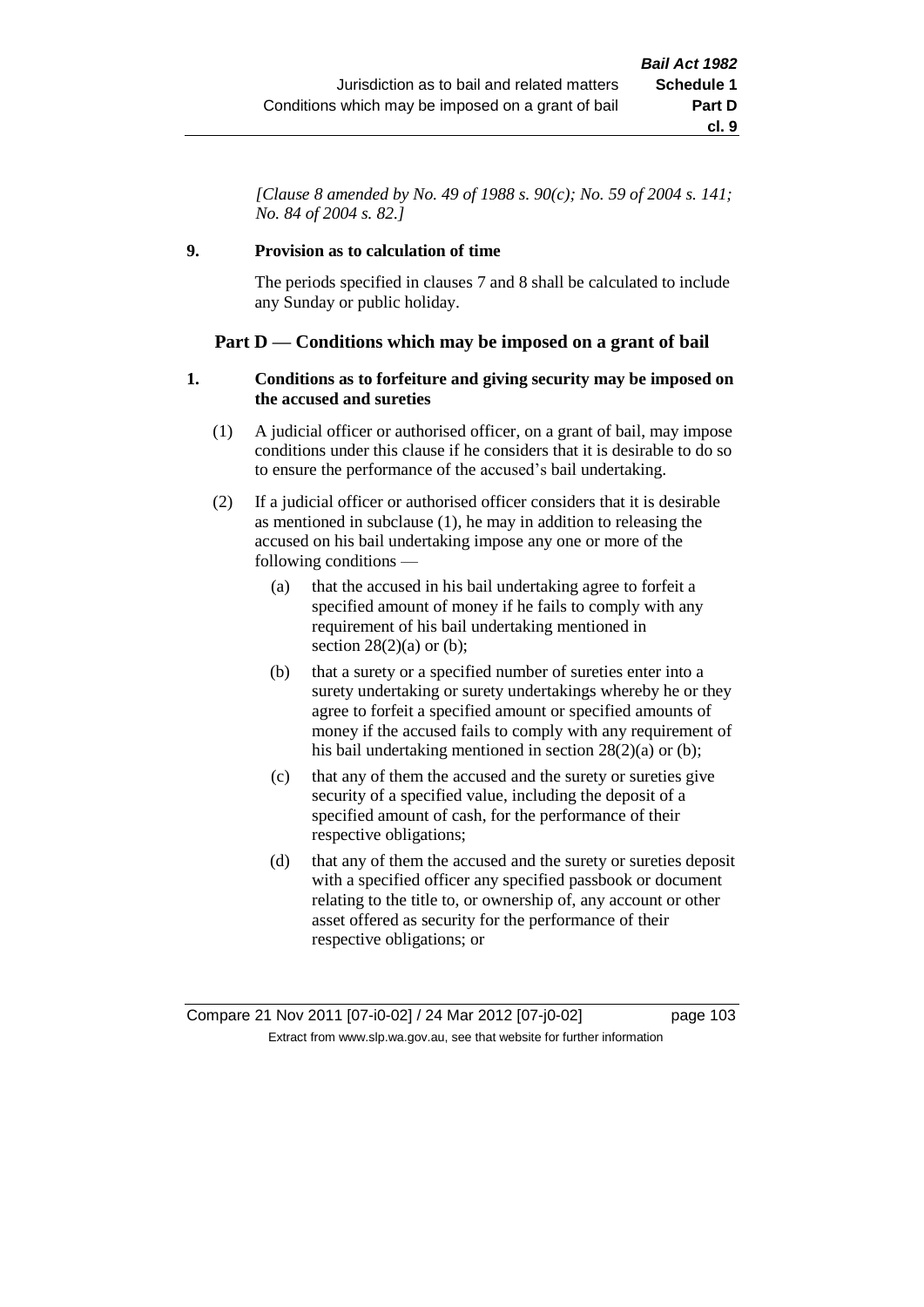- (e) that any of them the accused and the surety or sureties, at his or their own expense or otherwise, enter into such mortgage, charge, assignment or other transaction, or take such other step, as may be required, including completion of the necessary documents, to render any security effective and enforceable by the State.
- (3) The nature and sufficiency of any security, and the documentation therefor, required under subclause (2) shall be determined by the judicial officer or authorised officer who imposed the condition or, if no determination is so made —
	- (a) by the person before whom the bail undertaking is entered into, where the security is to be given by the accused; and
	- (b) where the security is to be given by a surety, by any person authorised under section 36 to approve the surety or before whom the surety undertaking is entered into.
- (4) When a bail undertaking ceases to have effect as provided in section 34(a) to (d), or upon an accused being acquitted of a charge under section  $51(1)$  or (2) or discharged from further proceedings therefor, each of them the accused, or where section 34(b) applies his personal representative, and any surety is entitled to have returned to him any security given under subclause (2).
- (5) When a surety undertaking ceases to have effect as provided in section  $47(a)$  to (f), a surety is entitled to have returned to him any security given under subclause (2).

*[Clause 1 amended by No. 65 of 2003 s. 121(3); No. 84 of 2004 s. 82; No. 6 of 2008 s. 18(3).]*

# **2. Other conditions which may be imposed**

- (1) A judicial officer or authorised officer, on a grant of bail, may impose conditions —
	- (a) to be complied with before the accused is released on bail or while the accused is on bail;
	- (b) as to the accused's conduct while on bail; or
	- (c) as to where the accused shall reside while on bail,

page 104 Compare 21 Nov 2011 [07-i0-02] / 24 Mar 2012 [07-j0-02] Extract from www.slp.wa.gov.au, see that website for further information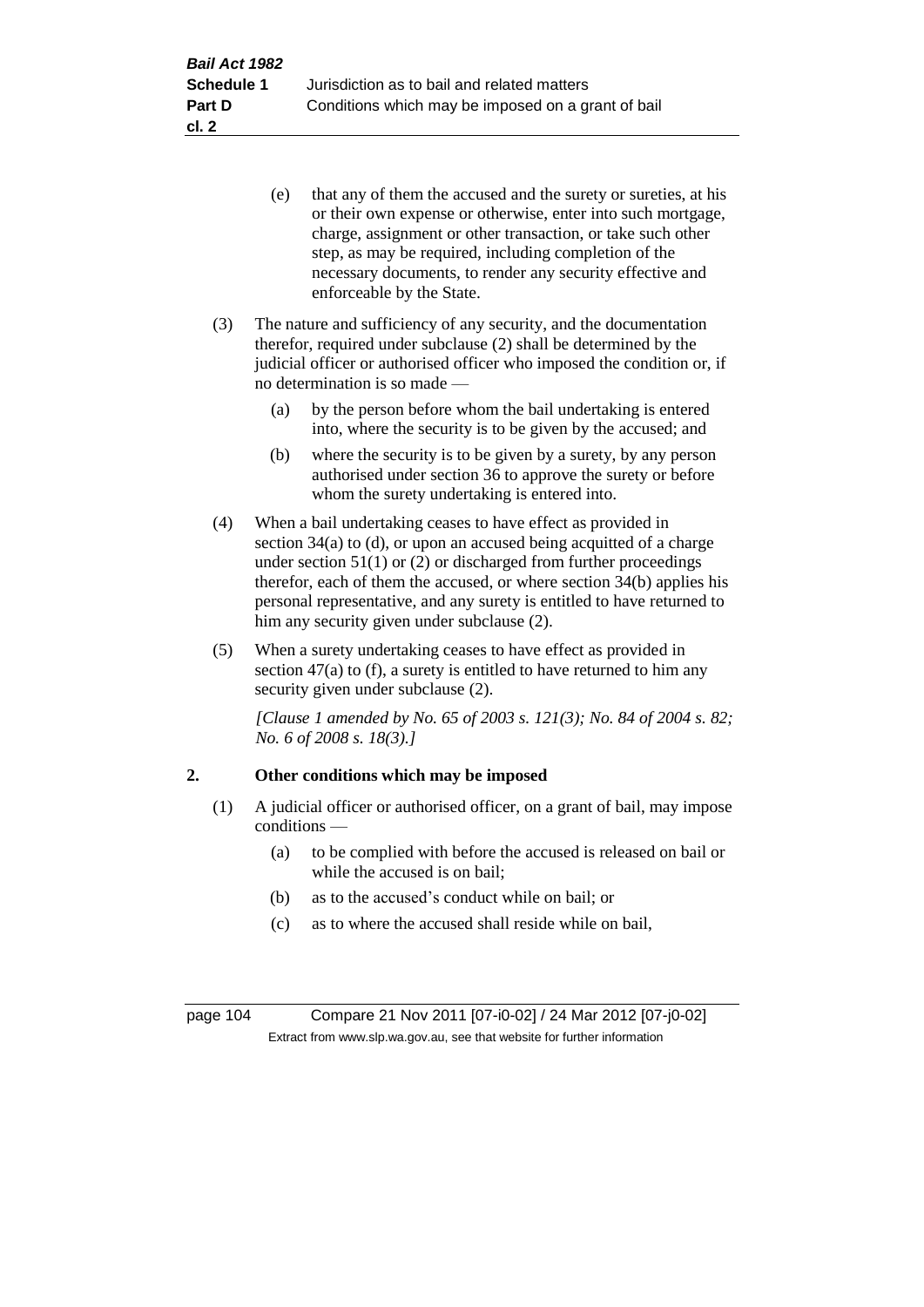if he considers that it is desirable for any purpose mentioned in subclause (2), (2b), (3) or (4).

- (1a) Without limiting subclause (1), a judicial officer or authorised officer shall, on a grant of bail to a child accused, consider whether it is desirable for any purpose mentioned in subclause (2) to impose a condition as to —
	- (a) any period in each day during which the child is to remain at a particular place;
	- (b) any person with whom the child is not to associate or communicate;
	- (c) any place that the child is not to frequent;
	- (d) the attendance by the child at a school or other educational institution; or
	- (e) any other matter,

and the judicial officer or authorised officer may impose any such condition.

- (2) Any condition may be imposed under subclause (1) or (1a) to ensure that an accused —
	- (a) appears in court in accordance with his bail undertaking;
	- (b) does not while on bail commit an offence;
	- (c) does not endanger the safety, welfare or property of any person;
	- (d) does not interfere with witnesses or otherwise obstruct the course of justice, whether in relation to himself or any other person; or
	- (e) as regards the period when the accused is on trial, does not prejudice the proper conduct of the trial.
- (2a) Before imposing a condition on a grant of bail for a purpose mentioned in subclause  $(2)(c)$  or  $(d)$  a judicial officer or authorised officer is to consider whether that purpose would be better served, or could be better assisted, by a restraining order made under the *Restraining Orders Act 1997* and whether, in the case of a judicial officer, to exercise the power in section 63 of that Act or, in the case of an authorised officer, to make a telephone application under that Act.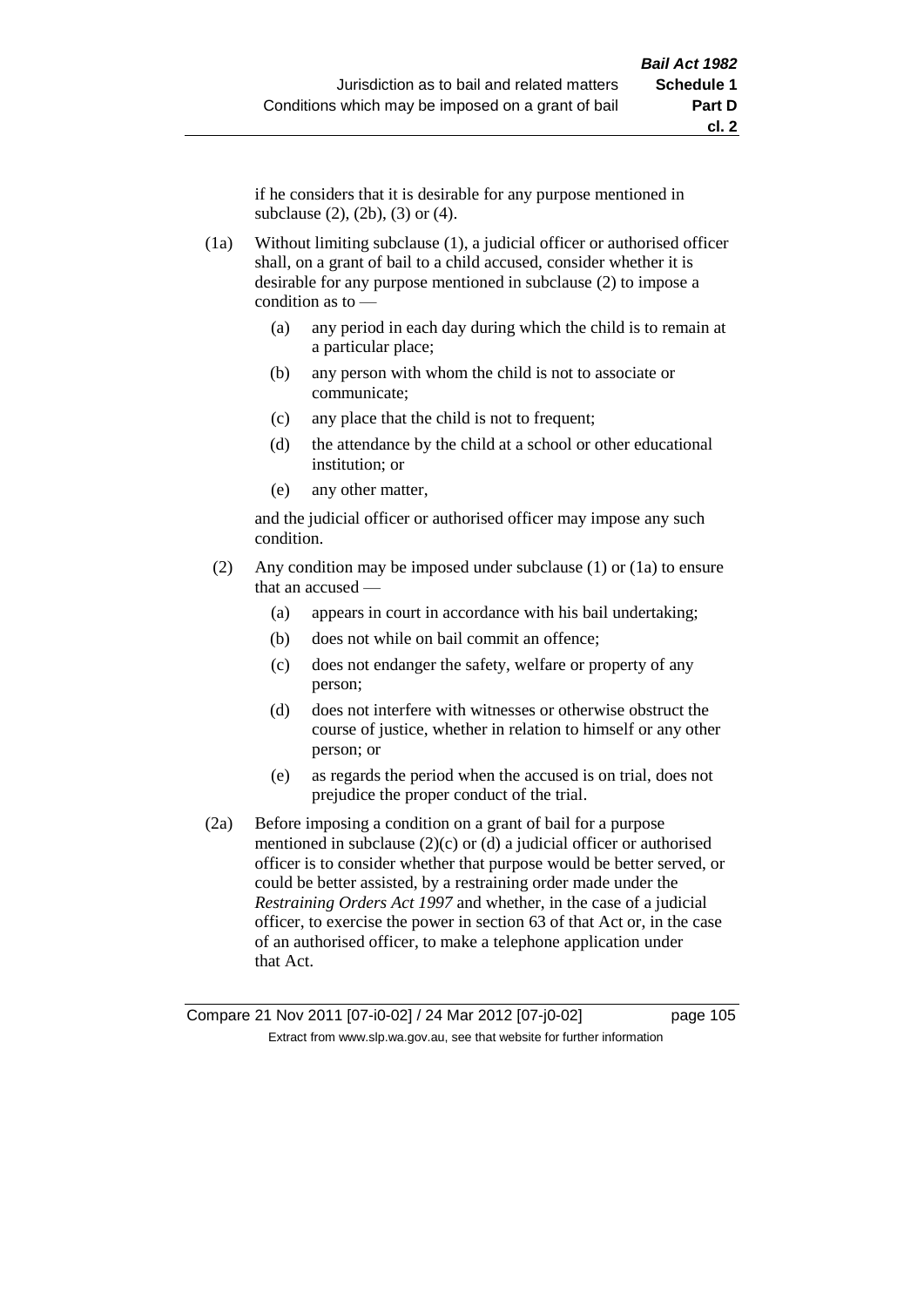- (2b) Where a judicial officer is of the opinion that the accused should while on bail —
	- (a) be counselled for a behavioural problem; or
	- (b) attend a course or programme that may assist with such a problem,

the judicial officer may under subclause (1) impose a condition for that purpose that requires the accused to —

- (c) attend a prescribed person to be counselled; or
- (d) attend a prescribed course or programme,

that is specified by the judicial officer in the condition.

- (3) Where a judicial officer who grants bail to an accused is of the opinion that the accused's physical condition ought to be examined the officer may, under subclause (1), impose any condition which the officer considers desirable for the purpose of ensuring that the accused is examined by a medical practitioner.
- (3a) Where a judicial officer who grants bail to an accused is of the opinion that the accused's mental condition ought to be examined the officer may, under subclause (1), impose any condition which the officer considers desirable for the purpose of ensuring that the accused's mental condition is examined including a condition —
	- (a) that the accused be examined by a medical practitioner or an authorised mental health practitioner (as defined in the *Mental Health Act 1996*) for the purpose of deciding whether to make a referral under section 29 of that Act;
	- (b) that the accused be admitted to an authorised hospital (as defined in the *Mental Health Act 1996*);
	- (c) that the accused be examined by a psychiatrist.
- (4) Where a judicial officer is of the opinion that an accused is suffering from alcohol or drug abuse and is in need of care or treatment either on that account, or to enable him to be prepared for his trial, the judicial officer may, under subclause (1), impose any condition which he considers desirable for the purpose of ensuring that the accused receives such care or treatment, including that he lives in, or from time to time attends at, a specified institution or place in order to receive such care or treatment.

page 106 Compare 21 Nov 2011 [07-i0-02] / 24 Mar 2012 [07-j0-02] Extract from www.slp.wa.gov.au, see that website for further information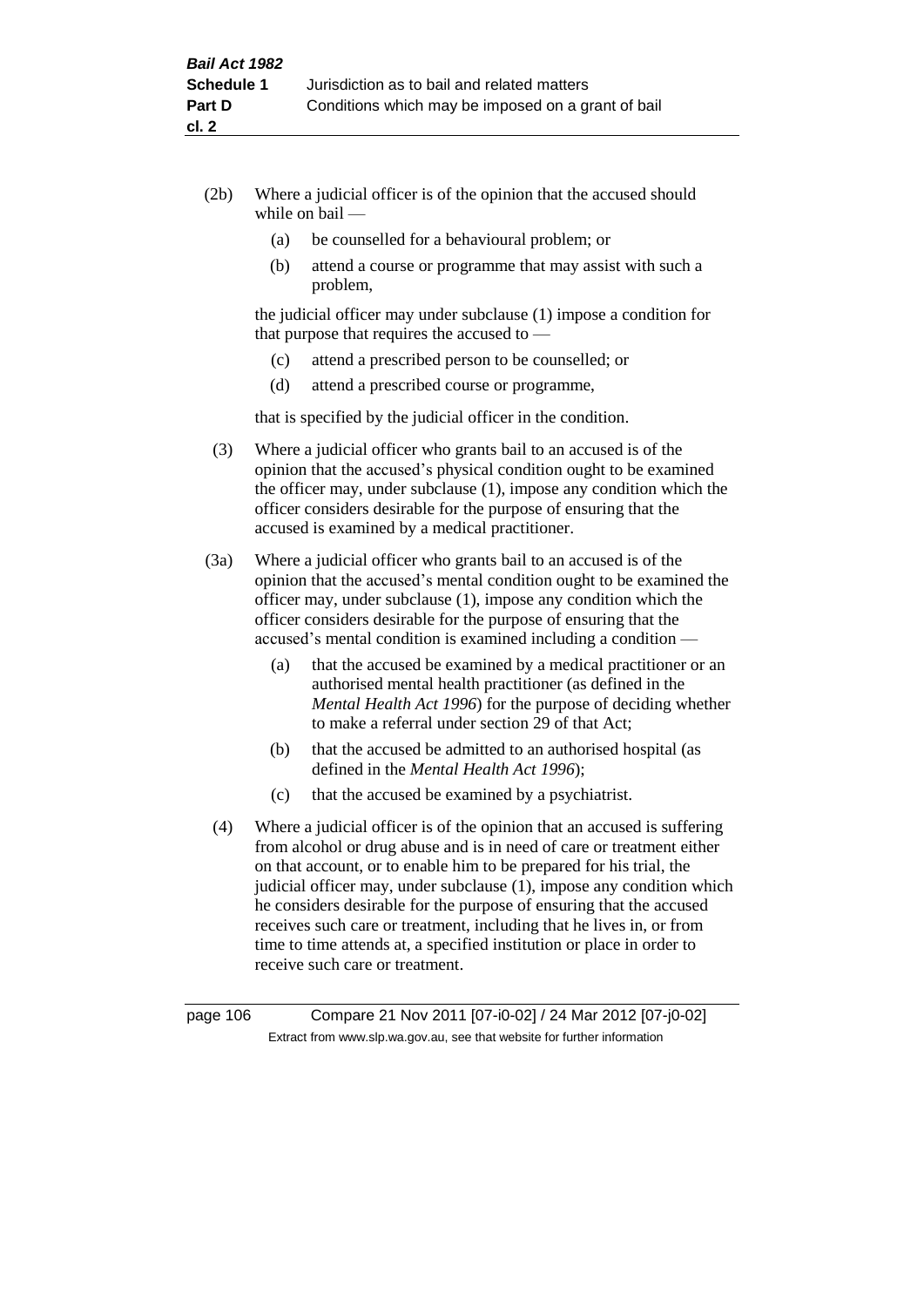- (5) Where a judicial officer imposes a condition for a purpose mentioned in subclause (2b), (3), (3a) or (4), the judicial officer shall cause to be sent to the person who is to counsel or examine the accused, or the place at which the accused is to attend, a statement of the reasons for imposing the condition.
- (6) Where a condition is imposed under this clause that an accused shall reside in premises established for the accommodation of persons to whom bail has been granted, that condition shall be deemed to include a further condition that the accused shall comply with such rules as are for the time being laid down for the maintenance of the good order of those premises, whether such rules are made under section 67 or by the authority responsible for the good order of the premises.
- (7) In this clause —

*medical practitioner* means a person registered under the *Health Practitioner Regulation National Law (Western Australia)* in the medical profession;

*psychiatrist* has the same meaning as it has in the *Mental Health Act 1996*.

*[Clause 2 amended by No. 45 of 1993 s. 10(3); No. 69 of 1996 s. 3; No. 54 of 1998 s. 12; No. 84 of 2004 s. 82; No. 22 of 2008 Sch. 3 cl. 4; No. 35 of 2010 s. 29.]*

*[Clause 2. Modifications to be applied in order to give effect to Cross-border Justice Act 2008: clause altered 1 Nov 2009. See endnote 1M.]*

# **3. Home detention condition may be imposed**

- (1) A judicial officer may, subject to this clause, impose a home detention condition as a condition on a grant of bail.
- (2) A home detention condition shall not be imposed unless the accused is over the age of 17 years and the judicial officer is satisfied —
	- (a) after considering a report from a community corrections officer about the accused and his circumstances, that the accused is suitable to be subject to a home detention condition;

**cl. 3**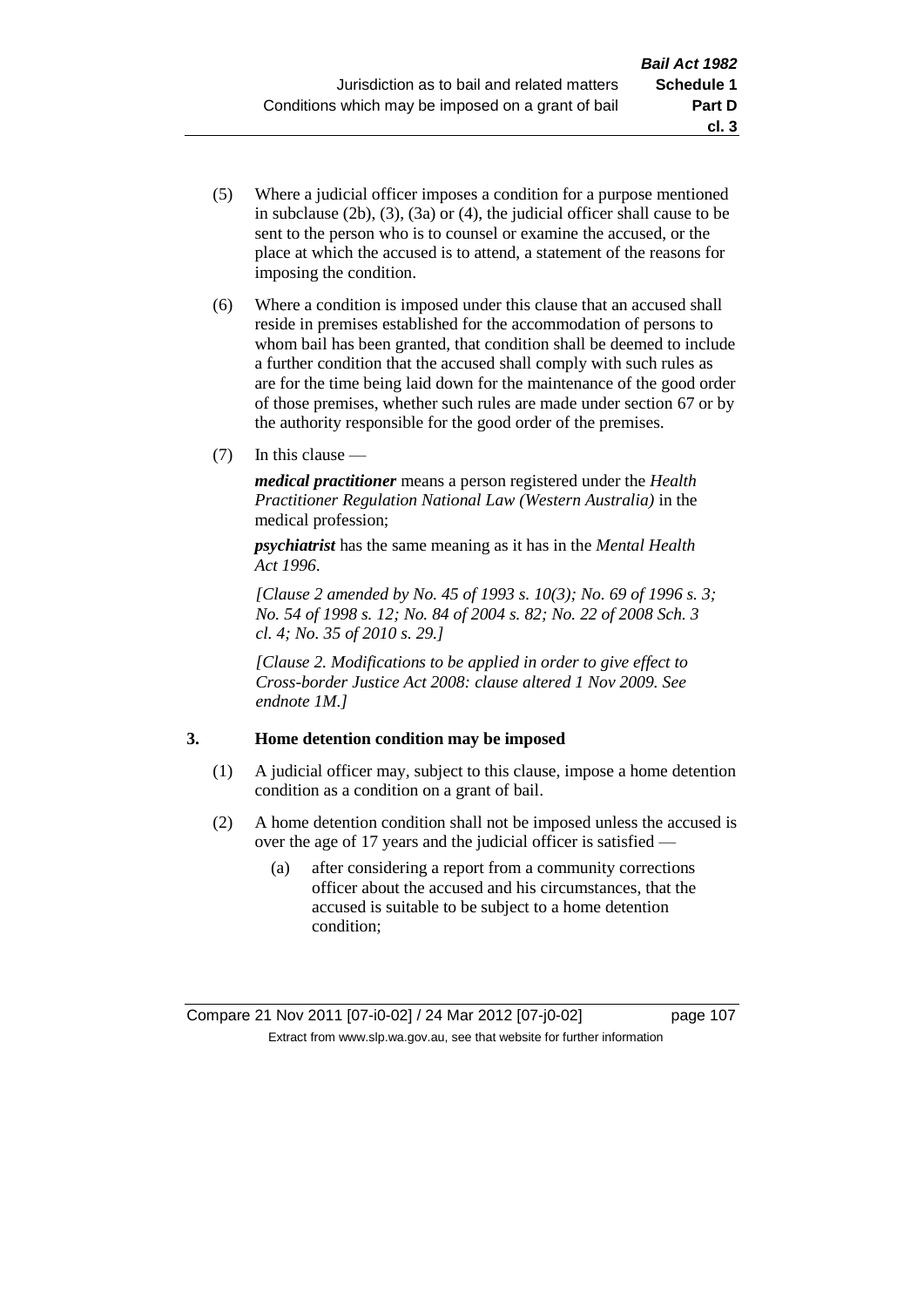- (b) that the place where it is proposed the accused will remain while subject to the home detention condition is a suitable place; and
- (c) that unless a home detention condition is imposed, the accused will not be released on bail.
- (3) A home detention condition is a condition that while the accused is on bail the accused shall —
	- (a) remain at and not leave the place specified in the bail record form and in the bail undertaking (or in a notice under section 50E) until the time specified, or deemed by section 31(3) to be specified, in the bail undertaking except —
		- (i) to work in gainful employment approved by a community corrections officer;
		- (ii) with the approval of a community corrections officer, to seek gainful employment;
		- (iii) to obtain urgent medical or dental treatment for the accused;
		- (iv) for the purpose of averting or minimizing a serious risk of death or injury to the accused or to another person;
		- (v) to obey an order issued under a written law (such as a summons) requiring the accused's presence elsewhere;
		- (vi) for a purpose approved of by a community corrections officer; or
		- (vii) on the direction of a community corrections officer;
	- (b) not leave the State;
	- (c) comply with every reasonable direction of a community corrections officer;
	- (d) comply with such of the conditions specified in the list provided under section 24A(4) as may be specified in a notice given under section 50E(b); and
	- (e) when requested to do so, produce a copy of his bail undertaking and any notice by the CEO (corrections) under

page 108 Compare 21 Nov 2011 [07-i0-02] / 24 Mar 2012 [07-j0-02] Extract from www.slp.wa.gov.au, see that website for further information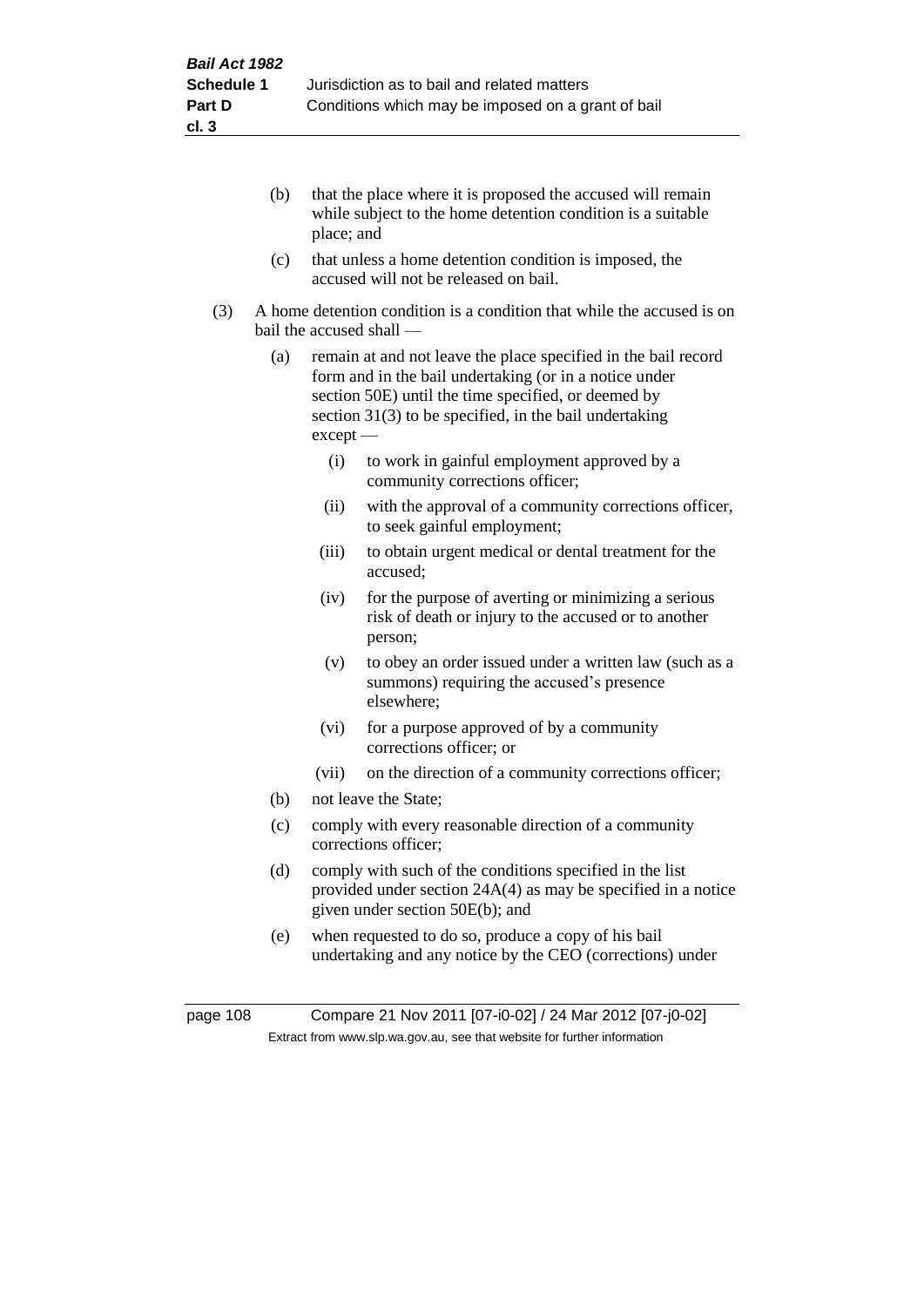section 50E for inspection by a community corrections officer or a member of the Police Force.

*[Clause 3 inserted by No. 61 of 1990 s. 15; amended by No. 31 of 1993 s. 9; No. 84 of 2004 s. 82; No. 65 of 2006 s. 53.]*

*[Clause 3. Modifications to be applied in order to give effect to Cross-border Justice Act 2008: clause altered 1 Nov 2009. See endnote 1M.]*

Compare 21 Nov 2011 [07-i0-02] / 24 Mar 2012 [07-j0-02] page 109 Extract from www.slp.wa.gov.au, see that website for further information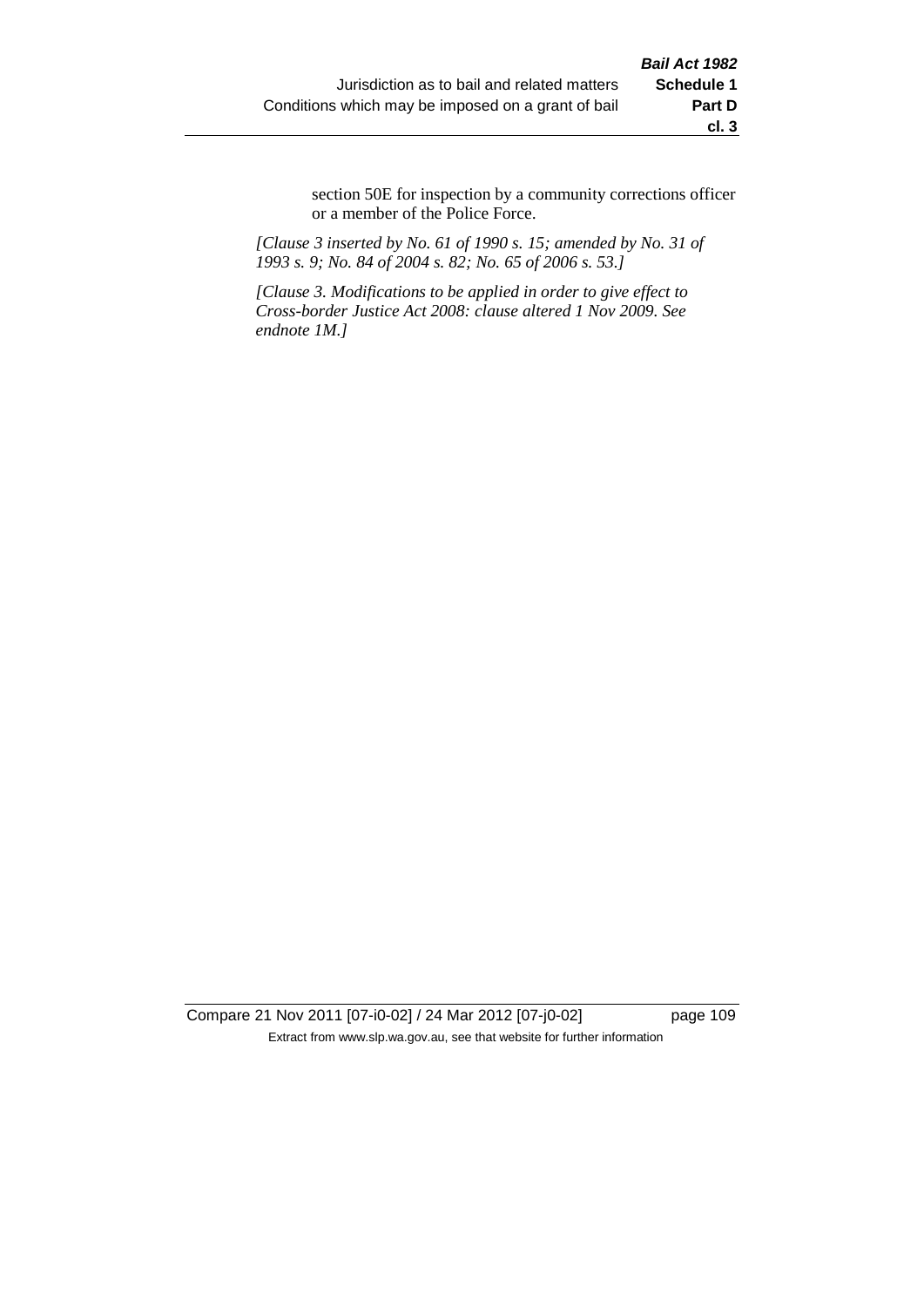**cl. 1**

# **Schedule 2 — Serious offences**

 $[s. 3(1)]$ 

*[Heading inserted by No. 6 of 2008 s. 42(1).]*

|    | <b>Enactment</b>         | <b>Description of offence</b>                                                    |
|----|--------------------------|----------------------------------------------------------------------------------|
| 1. | <b>The Criminal Code</b> |                                                                                  |
|    | s. 279                   | Murder                                                                           |
|    | s. 280                   | Manslaughter                                                                     |
|    | s. 281                   | Unlawful assault causing death                                                   |
|    | s. 283                   | Attempt to murder                                                                |
|    | s. 292                   | Disabling in order to commit<br>indictable offence                               |
|    | s. 294                   | Acts intended to cause grievous<br>bodily harm or to resist or prevent<br>arrest |
|    | s. 297                   | Grievous bodily harm                                                             |
|    | s. 301                   | Wounding and similar acts                                                        |
|    | s. $304(2)$              | Acts or omissions, with intent to<br>harm, causing bodily harm or<br>danger      |
|    | s. 317                   | Assault occasioning bodily harm                                                  |
|    | s. $317A(a)$             | Assault with intent to commit or<br>facilitate a crime                           |
|    | s. $317A(b)$             | Assault with intent to do grievous<br>bodily harm                                |
|    | s. 318                   | Serious assaults                                                                 |
|    | s. 323                   | Indecent assault                                                                 |
|    | s. 324                   | Aggravated indecent assault                                                      |
|    | s. 325                   | Sexual penetration without consent                                               |
|    |                          |                                                                                  |

page 110 Compare 21 Nov 2011 [07-i0-02] / 24 Mar 2012 [07-j0-02] Extract from www.slp.wa.gov.au, see that website for further information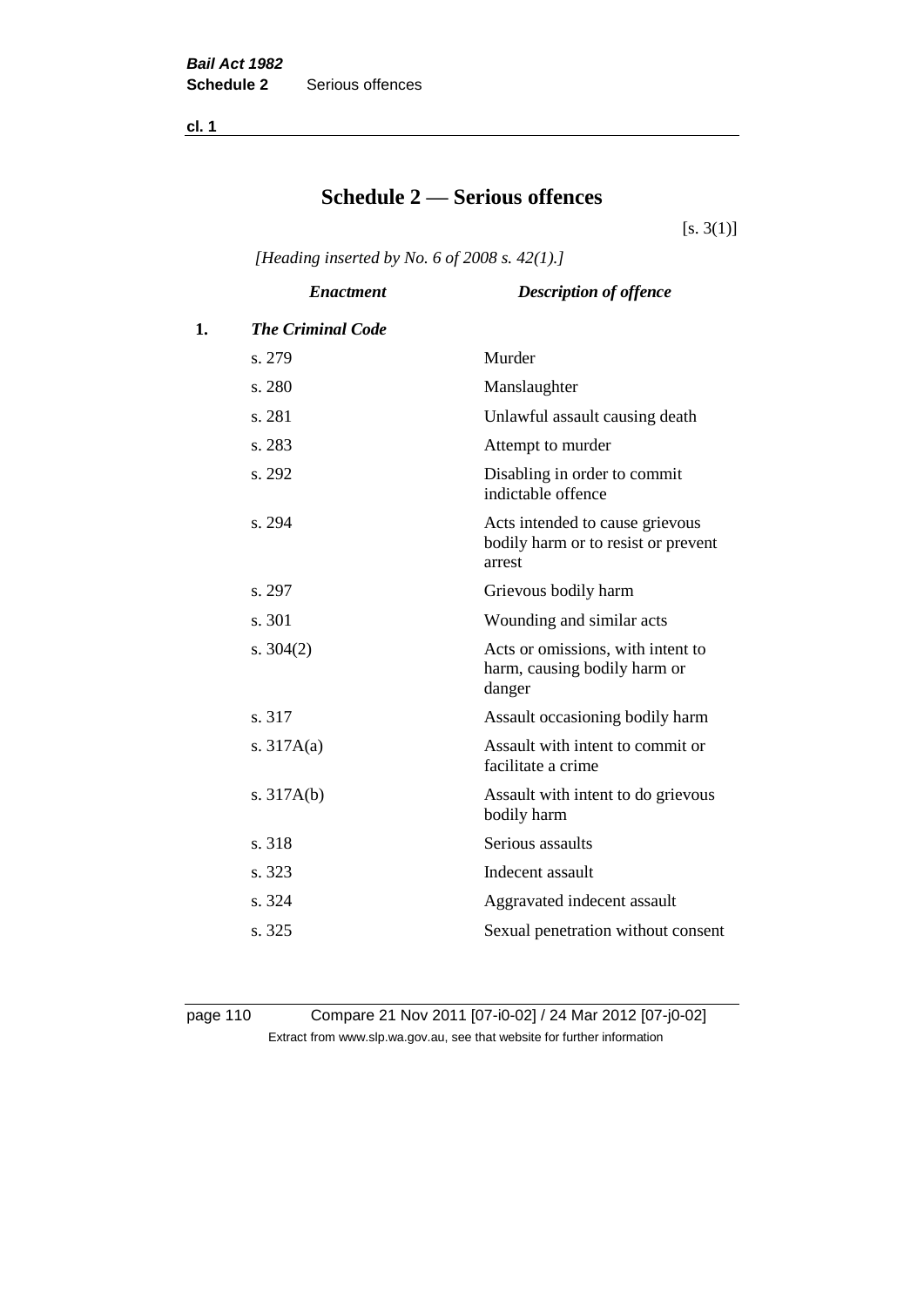|     | <b>Enactment</b>                | <b>Description of offence</b>                                                                                                                      |
|-----|---------------------------------|----------------------------------------------------------------------------------------------------------------------------------------------------|
|     | s. 326                          | Aggravated sexual penetration<br>without consent                                                                                                   |
|     | s.331B                          | Sexual servitude                                                                                                                                   |
|     | s. 331C                         | Conducting business involving<br>sexual servitude                                                                                                  |
|     | s. 331D                         | Deceptive recruiting for<br>commercial sexual services                                                                                             |
|     | s. 332                          | Kidnapping                                                                                                                                         |
|     | s. 333                          | Deprivation of liberty                                                                                                                             |
|     | s. 338E                         | <b>Stalking</b>                                                                                                                                    |
|     | s. 378                          | Stealing a motor vehicle                                                                                                                           |
|     | s. 392                          | Robbery                                                                                                                                            |
|     | s. 393                          | Assault with intent to rob                                                                                                                         |
|     | s. 401                          | <b>Burglary</b>                                                                                                                                    |
|     | s. 444                          | Criminal damage, if the property is<br>destroyed or damaged by fire                                                                                |
| 2.  | <b>Bush Fires Act 1954</b>      |                                                                                                                                                    |
|     | s. 32                           | Wilfully lighting a fire or causing a<br>fire to be lit under such<br>circumstances as to be likely to<br>injure or damage a person or<br>property |
| 2a. | <b>Misuse of Drugs Act 1981</b> |                                                                                                                                                    |
|     | s. $6(1)$                       | Offences concerned with<br>prohibited drugs generally                                                                                              |
|     | s. $7(1)$                       | Offences concerned with<br>prohibited plants generally                                                                                             |

Compare 21 Nov 2011 [07-i0-02] / 24 Mar 2012 [07-j0-02] page 111 Extract from www.slp.wa.gov.au, see that website for further information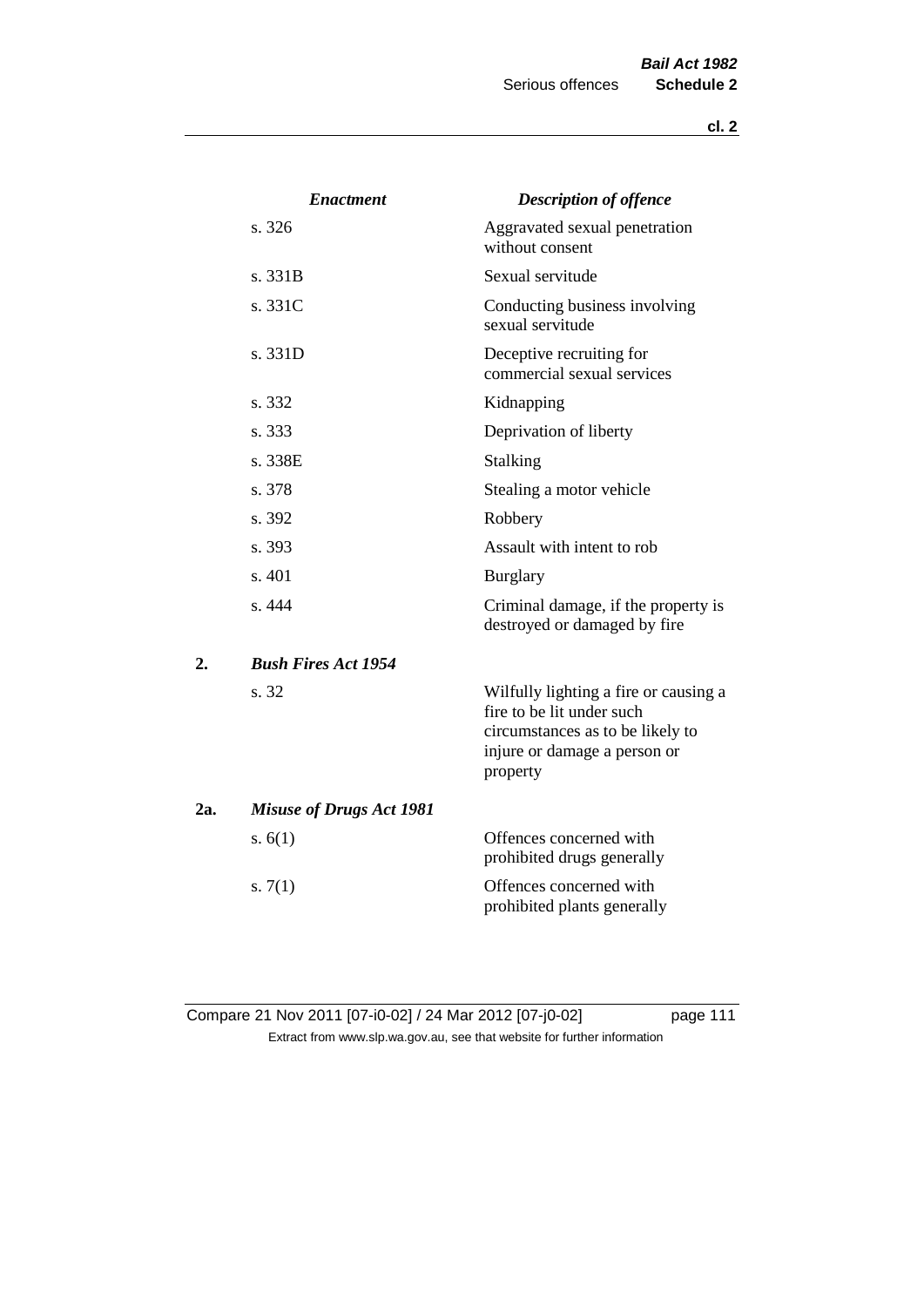**cl. 2b**

|     | <b>Enactment</b>                   |       | <b>Description of offence</b>                                                                                                                                                                                                                                                                                                             |
|-----|------------------------------------|-------|-------------------------------------------------------------------------------------------------------------------------------------------------------------------------------------------------------------------------------------------------------------------------------------------------------------------------------------------|
|     | s. $14(1)$                         |       | Possessing a quantity of a<br>category 1 item or a category 2<br>item in circumstances where the<br>life, health or safety of a child<br>under 16 years of age was<br>endangered, or bodily harm (as<br>defined in The Criminal Code<br>section $1(1)$ and $(4)$ ) was caused to<br>such a child, by the acts<br>constituting the offence |
|     | s. $33(1)(a)$                      |       | Attempting to commit an offence<br>under section $6(1)$ or $7(1)$                                                                                                                                                                                                                                                                         |
|     | s. $33(2)(a)$                      |       | Conspiracy to commit an offence<br>under s. $6(1)$ or $7(1)$                                                                                                                                                                                                                                                                              |
| 2b. | <b>Restraining Orders Act 1997</b> |       |                                                                                                                                                                                                                                                                                                                                           |
|     | s. $61(1)$                         | order | Breach of a violence restraining                                                                                                                                                                                                                                                                                                          |
|     | s. $61(2a)$                        |       | Breach of a police order                                                                                                                                                                                                                                                                                                                  |
|     | s. $86(2)$                         |       | Breach of a Part VII order under<br>the Justices Act 1902 <sup>3</sup> —                                                                                                                                                                                                                                                                  |
|     |                                    | (a)   | that under section 86 of the<br>Restraining Orders Act 1997<br>is taken to be a misconduct<br>restraining order under that<br>Act; and                                                                                                                                                                                                    |
|     |                                    | (b)   | that shows on the face of the<br>order that the causing or<br>threatening of personal<br>injury by the accused was a<br>ground for the making of the<br>order.                                                                                                                                                                            |
|     | $\mathbf{r}$<br>$\overline{a}$     |       |                                                                                                                                                                                                                                                                                                                                           |

# **3.** *Road Traffic Act 1974*

page 112 Compare 21 Nov 2011 [07-i0-02] / 24 Mar 2012 [07-j0-02] Extract from www.slp.wa.gov.au, see that website for further information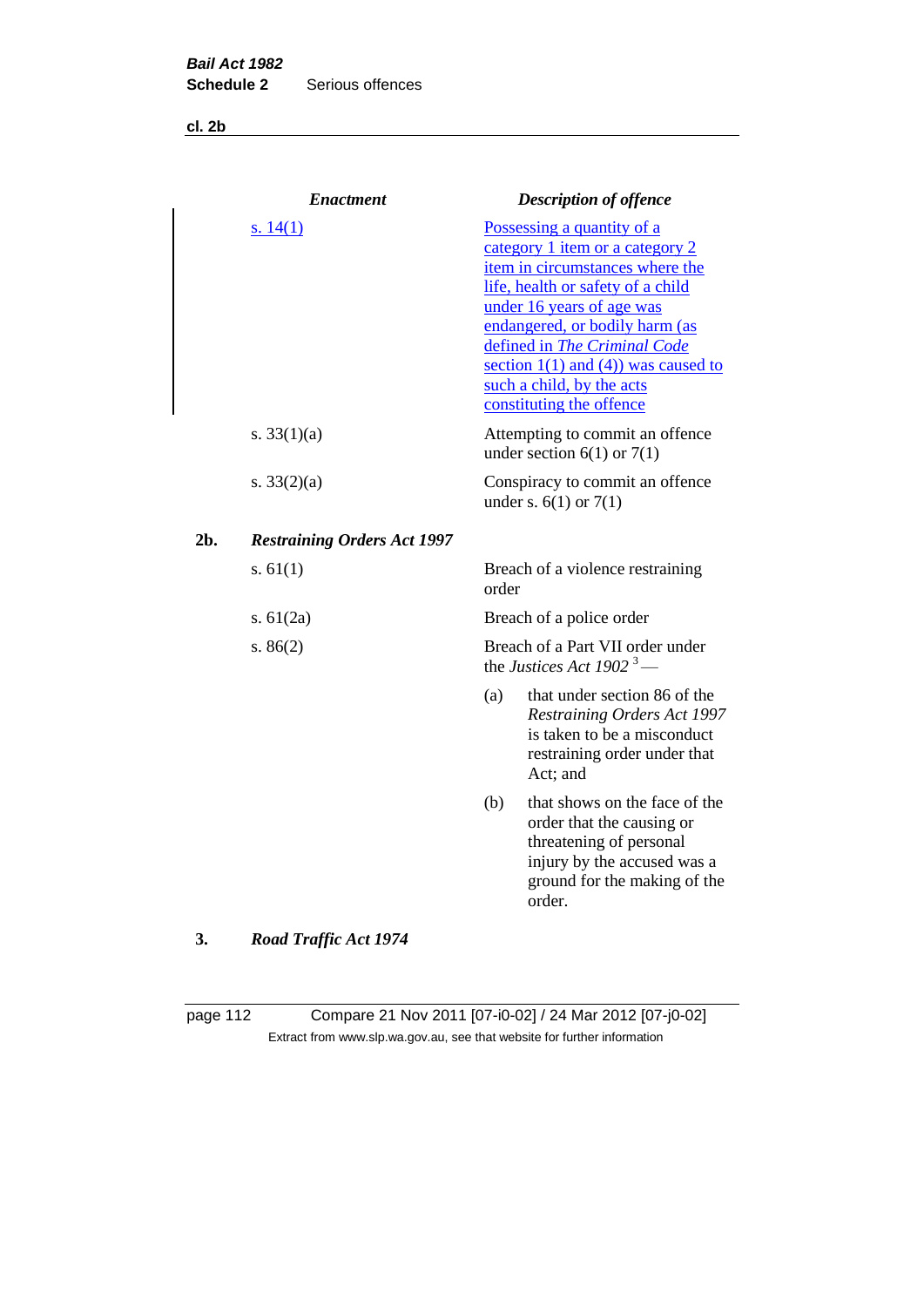**cl. 3**

| <i><b>Enactment</b></i> | <b>Description of offence</b>                    |
|-------------------------|--------------------------------------------------|
| s. 59                   | Dangerous driving causing death,<br>injury, etc. |
| s.59A                   | Dangerous driving causing bodily<br>harm         |

*[Schedule 2 inserted by No. 45 of 1993 s. 11; amended by No. 82 of 1994 s. 13; No. 38 of 1998 s. 4(2); No. 54 of 1998 s. 15; No. 23 of 2001 s. 10(1); No. 4 of 2004 s. 24 and 26; No. 38 of 2004 s. 61; No. 62 of 2004 s. 9(1); No. 84 of 2004 s. 82; No. 6 of 2008 s. 42(2); No. 29 of 2008 s. 24(8); No. 47 of 2011 s. 1919; No. 56 of 2011 s. 11.]* 

Compare 21 Nov 2011 [07-i0-02] / 24 Mar 2012 [07-j0-02] page 113 Extract from www.slp.wa.gov.au, see that website for further information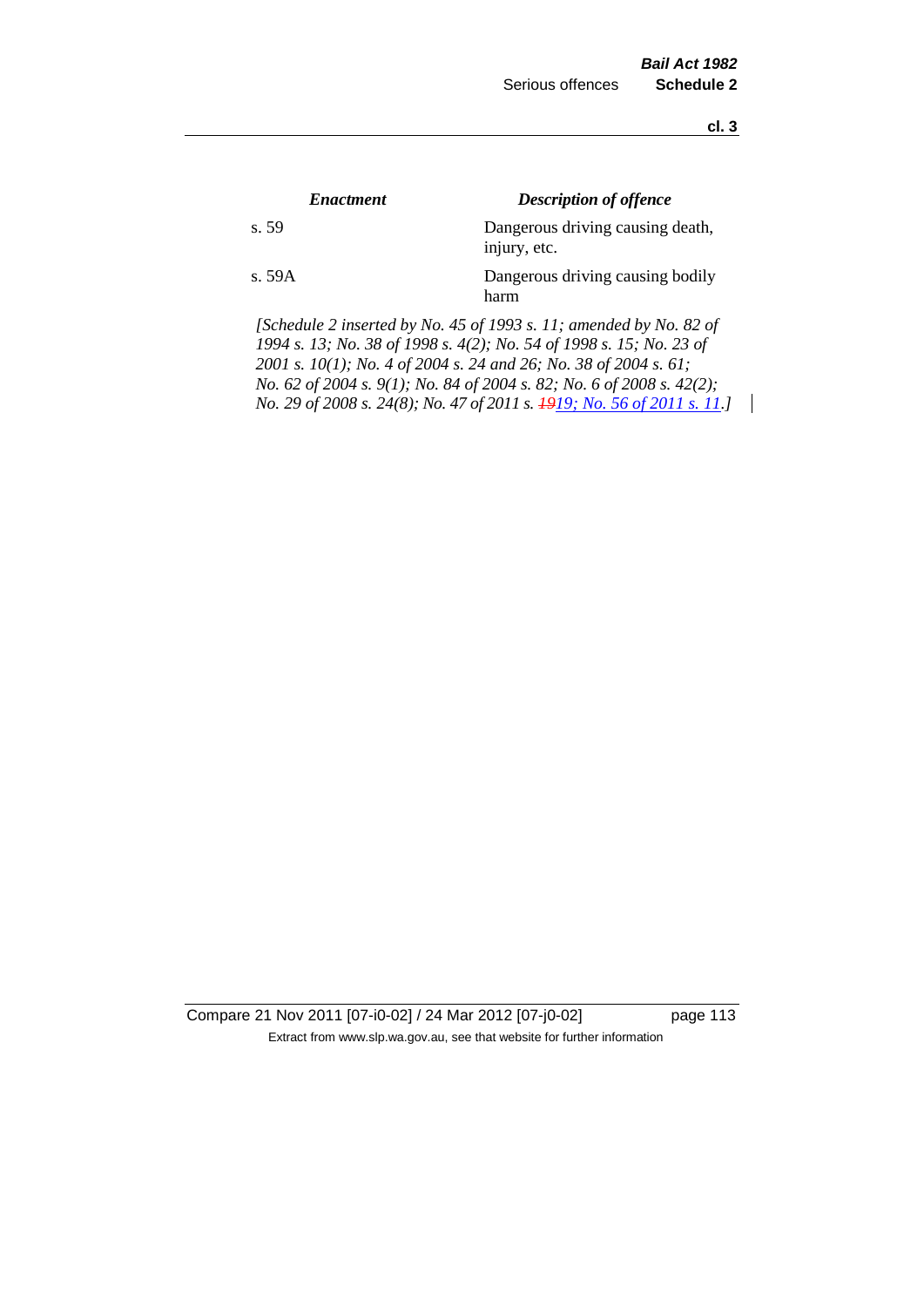# **Notes**

<sup>1</sup> This is a compilation of the *Bail Act 1982* and includes the amendments made by the other written laws referred to in the following table  $1M$ ,  $1a$ ,  $4$ ,  $13$ . The table also contains information about any reprint.

# **Compilation table**

| <b>Short title</b>                                                                                                                                          | <b>Number</b><br>and year | Assent     | <b>Commencement</b>                                                              |
|-------------------------------------------------------------------------------------------------------------------------------------------------------------|---------------------------|------------|----------------------------------------------------------------------------------|
| Bail Act 1982                                                                                                                                               | 86 of 1982                |            | 18 Nov 1982 6 Feb 1989 (see s. 2 and<br><i>Gazette</i> 27 Jan 1989 p. 263)       |
| Acts Amendment<br>(Abolition of Capital)<br>Punishment) Act 1984<br>Pt. III                                                                                 | 52 of 1984                | 5 Sep 1984 | 3 Oct 1984                                                                       |
| Bail Amendment<br>Act 1984 <sup>5</sup>                                                                                                                     | 74 of 1984                |            | 29 Nov 1984 6 Feb 1989 (see s. 2 and<br><i>Gazette</i> 27 Jan 1989 p. 263)       |
| <b>Bail Amendment</b><br>Act 1988                                                                                                                           | 15 of 1988                | 6 Sep 1988 | 6 Feb 1989 (see s. 2 and<br><i>Gazette</i> 27 Jan 1989 p. 263)                   |
| Reprint of the Bail Act 1982 under the Reprints Act 1984 and s. 21 of the Bail<br><b>Amendment Act 1988</b> <sup>6</sup> (includes amendments listed above) |                           |            |                                                                                  |
| Criminal Law<br>Amendment Act 1988                                                                                                                          | 70 of 1988                |            | 15 Dec 1988 6 Feb 1989 (see s. 2(2)(b) and<br><i>Gazette</i> 27 Jan 1989 p. 263) |

| Amendment Act 1988<br>Pt.4                                                        |            |             | Gazette 27 Jan 1989 p. 263)                                       |
|-----------------------------------------------------------------------------------|------------|-------------|-------------------------------------------------------------------|
| Acts Amendment<br>(Children's Court)<br>Act 1988 Pt. 13                           | 49 of 1988 | 22 Dec 1988 | 1 Dec 1989 (see s. 2 and<br><i>Gazette</i> 24 Nov 1989 p. 4327)   |
| Justices Amendment<br>Act 1989 s. 18                                              | 33 of 1989 | 22 Dec 1989 | 1 Jun 1991 (see s. 2 and<br><i>Gazette</i> 17 May 1991 p. 2455)   |
| <b>Community Corrections</b><br><b>Legislation Amendment</b><br>Act 1990 Pt. 2    | 61 of 1990 | 17 Dec 1990 | 3 Apr 1991 (see s. 2 and<br>Gazette 22 Mar 1991 p. 1209)          |
| Child Welfare<br>Amendment Act<br>$(No. 2)$ 1990 s. 15                            | 83 of 1990 | 22 Dec 1990 | 1 Aug 1991 (see s. 2 and<br><i>Gazette</i> 1 Aug 1991 p. 3983)    |
| Children's Court of<br>Western Australia<br>Amendment Act<br>$(No. 2)$ 1991 s. 21 | 15 of 1991 | 21 Jun 1991 | 9 Aug 1991 (see s. 2(2) and<br><i>Gazette</i> 9 Aug 1991 p. 4101) |

**Reprint of the** *Bail Act 1982* **as at 17 Oct 1991** (includes amendments listed above)

page 114 Compare 21 Nov 2011 [07-i0-02] / 24 Mar 2012 [07-j0-02] Extract from www.slp.wa.gov.au, see that website for further information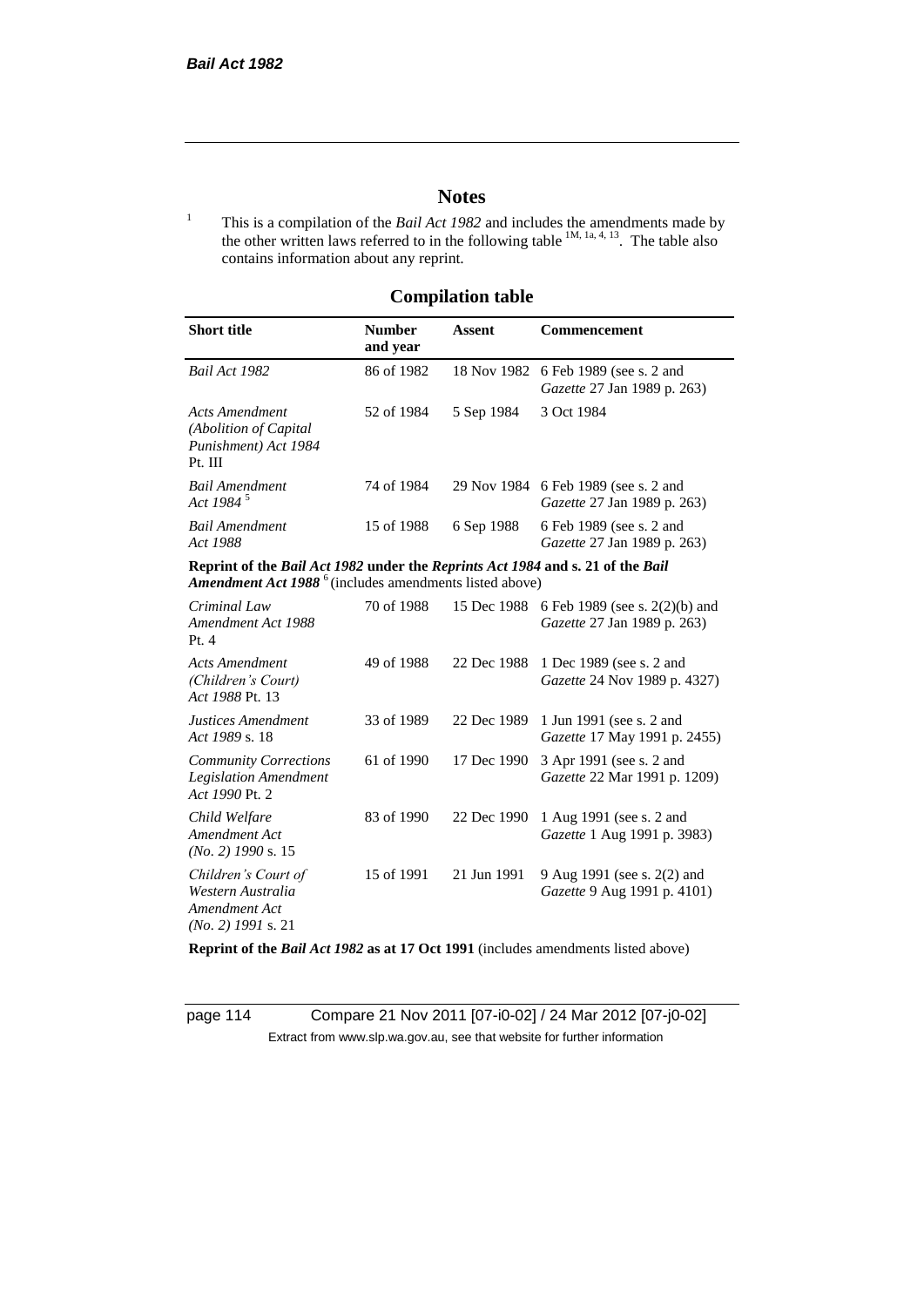| <b>Short title</b>                                                                         | <b>Number</b><br>and year | <b>Assent</b> | Commencement                                                                                                                                                               |
|--------------------------------------------------------------------------------------------|---------------------------|---------------|----------------------------------------------------------------------------------------------------------------------------------------------------------------------------|
| Acts Amendment (Sexual<br>Offences) Act 1992 Pt. 3                                         | 14 of 1992                | 17 Jun 1992   | 1 Aug 1992 (see s. 2 and<br>Gazette 28 Jul 1992 p. 3671)                                                                                                                   |
| <b>Acts Amendment</b><br>(Ministry of Justice)<br>Act 1993 Pt. $3^7$                       | 31 of 1993                | 15 Dec 1993   | 1 Jul 1993 (see s. 2)                                                                                                                                                      |
| Criminal Procedure<br>Amendment Act 1993<br>Pt. 2 <sup>8</sup>                             | 45 of 1993                | 20 Dec 1993   | Act other than s. 7-9 and<br>$10(2)(b)$ : 17 Jan 1994 (see<br>s. $2(1)$ ;<br>s. 7-9 and $10(2)(b)$ : 4 Mar 1994<br>(see s. $2(2)$ and <i>Gazette</i><br>4 Mar 1994 p. 915) |
| Criminal Law<br>Amendment Act 1994<br>s. $13(1)$ and $(2)$                                 | 82 of 1994                | 23 Dec 1994   | 20 Jan 1995 (see s. 2(2))                                                                                                                                                  |
| Acts Amendment (Fines,<br>Penalties and<br><i>Infringement Notices</i> )<br>Act 1994 Pt. 3 | 92 of 1994                | 23 Dec 1994   | 1 Jan 1995 (see s. 2(1) and<br>Gazette 30 Dec 1994 p. 7211)                                                                                                                |
| Sentencing<br>(Consequential<br>Provisions) Act 1995 Pt. 5                                 | 78 of 1995                | 16 Jan 1996   | 4 Nov 1996 (see s. 2 and<br>Gazette 25 Oct 1996 p. 5632)                                                                                                                   |
| Coroners Act 1996 s. 61                                                                    | 2 of 1996                 |               | 24 May 1996 7 Apr 1997 (see s. 2 and<br>Gazette 18 Mar 1997 p. 1529)                                                                                                       |
| <b>Mental Health</b><br>(Consequential<br>Provisions) Act 1996 Pt. 2                       | 69 of 1996                |               | 13 Nov 1996 13 Nov 1997 (see s. 2)                                                                                                                                         |

**Reprint of the** *Bail Act 1982* **as at 13 Mar 1997** (includes amendments listed above except those in the *Coroners Act 1996* and the *Mental Health (Consequential Provisions) Act 1996*) (corrections in *Gazette* 25 Jul 1997 p. 3909 and 14 Nov 1997 p. 6426)

*Statutes (Repeals and Minor Amendments) Act 1997* s. 21 57 of 1997 15 Dec 1997 15 Dec 1997 (see s. 2(1)) *Criminal Law Amendment Act (No. 1) 1998* s. 4(2) 38 of 1998 25 Sep 1998 23 Oct 1998

Compare 21 Nov 2011 [07-i0-02] / 24 Mar 2012 [07-j0-02] page 115 Extract from www.slp.wa.gov.au, see that website for further information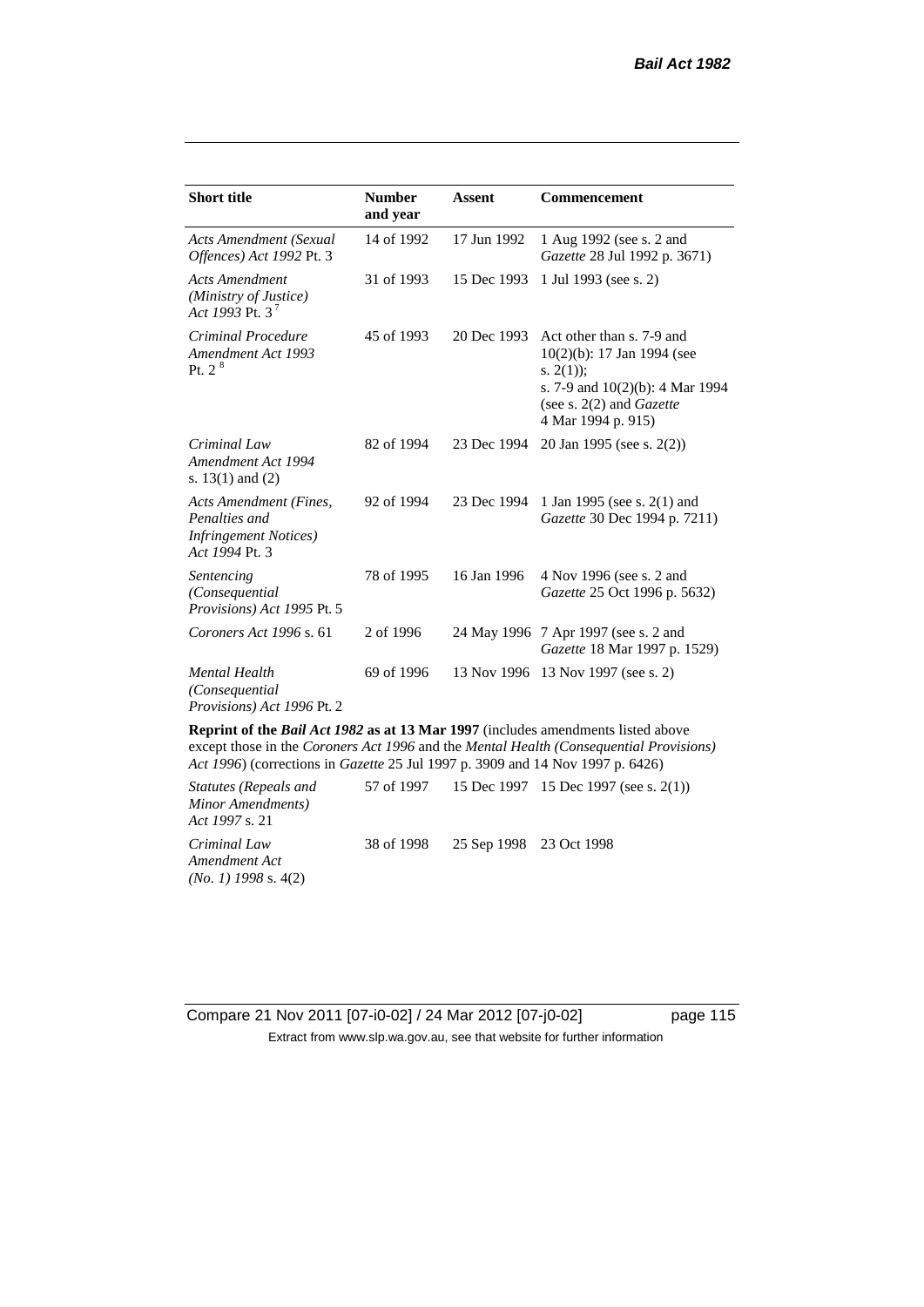| <b>Short title</b>                                                                                                                                 | <b>Number</b><br>and year | <b>Assent</b> | Commencement                                                                                                                                                                                                                                                                                                                                            |
|----------------------------------------------------------------------------------------------------------------------------------------------------|---------------------------|---------------|---------------------------------------------------------------------------------------------------------------------------------------------------------------------------------------------------------------------------------------------------------------------------------------------------------------------------------------------------------|
| <b>Bail Amendment</b><br>Act 1998 <sup>9</sup>                                                                                                     | 54 of 1998                | 11 Jan 1999   | s. 1 and 2: 11 Jan 1999;<br>Pt. 4 and 7: 15 May 1999<br>(see s. 2 and <i>Gazette</i> )<br>11 May 1999 p. 1905);<br>Pt. 2, 3 and 5 (other than s. 12):<br>8 Mar 2000 (see s. 2 and<br>Gazette 7 Mar 2000 p. 1039);<br>s. 12: 1 Sep 2000 (see s. 2 and<br>Gazette 29 Aug 2000 p. 4985);<br>Pt. 6: 4 Dec 2000 (see s. 2 and<br>Gazette 4 Dec 2000 p. 6799) |
| Reprint of the Bail Act 1982 as at 27 Aug 1999 (includes amendments listed above<br>except those in the Bail Amendment Act 1998 Pt. 2, 3, 5 and 6) |                           |               |                                                                                                                                                                                                                                                                                                                                                         |
| Court Security and<br><b>Custodial Services</b><br>(Consequential<br>Provisions) Act 1999 Pt. 3                                                    | 47 of 1999                | 8 Dec 1999    | 18 Dec 1999 (see s. 2 and<br>Gazette 17 Dec 1999 p. 6175-6)                                                                                                                                                                                                                                                                                             |
| Criminal Law Amendment<br>Act 2001 s. $10(1)$                                                                                                      | 23 of 2001                | 26 Nov 2001   | 24 Dec 2001                                                                                                                                                                                                                                                                                                                                             |
| Criminal Investigation<br>(Identifying People)<br>Act 2002 s. 96                                                                                   | 6 of 2002                 | 4 Jun 2002    | 20 Nov 2002 (see s. 2 and<br>Gazette 19 Nov 2002 p. 5505)                                                                                                                                                                                                                                                                                               |
| Criminal Law (Procedure)<br>Amendment Act 2002 Pt. 4<br>Div. 1                                                                                     | 27 of 2002                | 25 Sep 2002   | 27 Sep 2002 (see s. 2 and<br>Gazette 27 Sep 2002 p. 4875)                                                                                                                                                                                                                                                                                               |
| Sentencing Legislation<br>Amendment and Repeal<br>Act 2003 s. 29(3) and 37                                                                         | 50 of 2003                | 9 Jul 2003    | s. 29(3): 31 Aug 2003 (see s. 2)<br>and Gazette 29 Aug 2003<br>p. 3833);<br>s. 37: 15 May 2004 (see s. 2 and<br>Gazette 14 May 2004 p. 1445)                                                                                                                                                                                                            |
| Acts Amendment and<br>Repeal (Courts and Legal<br>Practice) Act 2003 s. 88<br>and 121 <sup>10</sup>                                                | 65 of 2003                | 4 Dec 2003    | 1 Jan 2004 (see s. 2 and <i>Gazette</i><br>30 Dec 2003 p. 5722)                                                                                                                                                                                                                                                                                         |
| Statutes (Repeals and<br>Minor Amendments)<br>Act 2003 s. 29                                                                                       | 74 of 2003                | 15 Dec 2003   | 15 Dec 2003 (see s. 2)                                                                                                                                                                                                                                                                                                                                  |
| Criminal Code Amendment<br>Act 2004 s. 24, 26 and 58                                                                                               | 4 of 2004                 | 23 Apr 2004   | 21 May 2004 (see s. 2)                                                                                                                                                                                                                                                                                                                                  |

page 116 Compare 21 Nov 2011 [07-i0-02] / 24 Mar 2012 [07-j0-02] Extract from www.slp.wa.gov.au, see that website for further information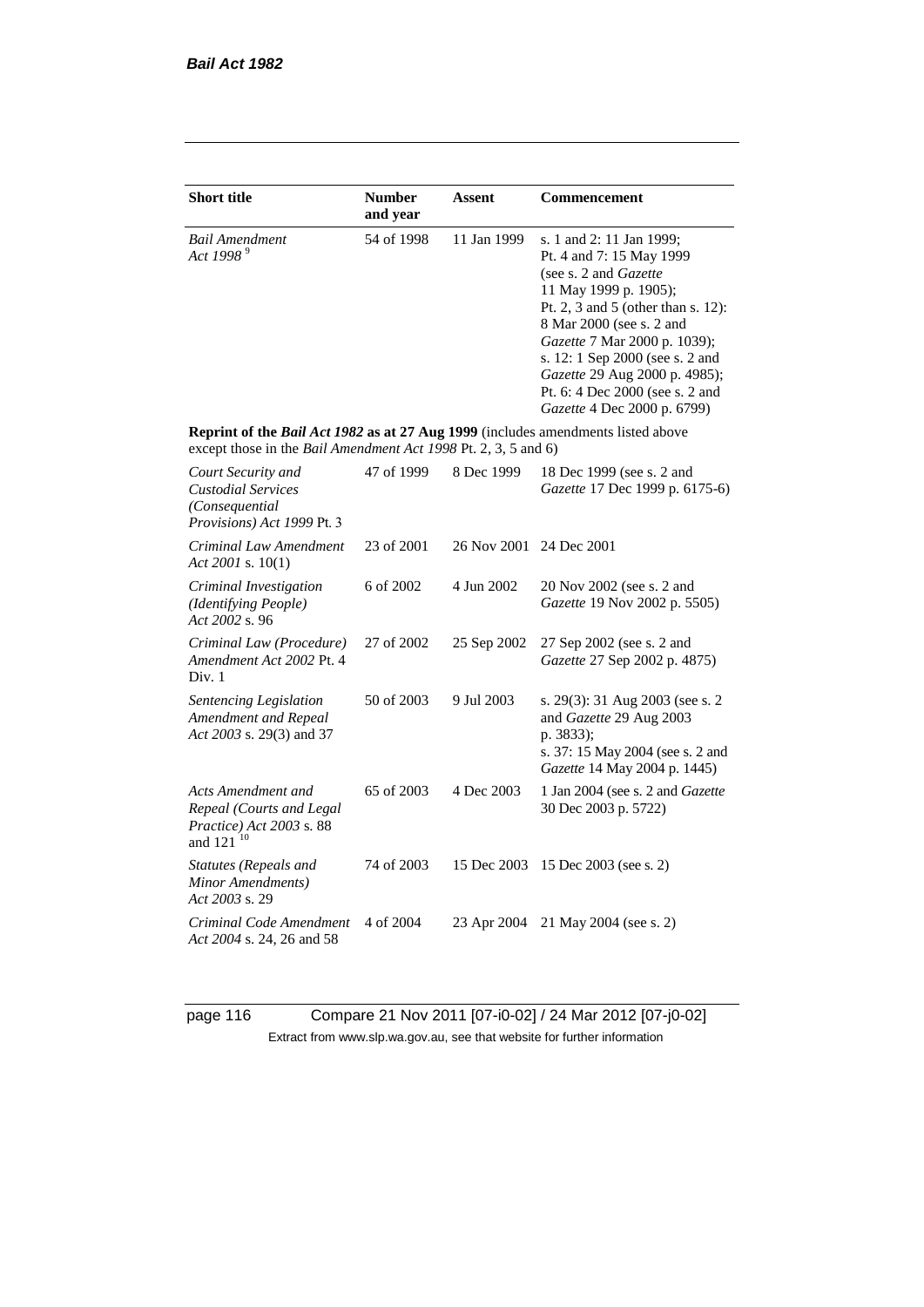| <b>Short title</b>                                                                                                                                                                                                                                                                                                                                                                                                                                     | <b>Number</b><br>and year | <b>Assent</b> | Commencement                                                                                                                                                                                                                                             |  |  |
|--------------------------------------------------------------------------------------------------------------------------------------------------------------------------------------------------------------------------------------------------------------------------------------------------------------------------------------------------------------------------------------------------------------------------------------------------------|---------------------------|---------------|----------------------------------------------------------------------------------------------------------------------------------------------------------------------------------------------------------------------------------------------------------|--|--|
| Sentencing Legislation<br>Amendment Act 2004 s. 13                                                                                                                                                                                                                                                                                                                                                                                                     | 27 of 2004                | 14 Oct 2004   | 31 May 2006 (see s. 2 and<br>Gazette 30 May 2006 p. 1965)                                                                                                                                                                                                |  |  |
| Children and Community<br><i>Services Act 2004 s. 251</i>                                                                                                                                                                                                                                                                                                                                                                                              | 34 of 2004                | 20 Oct 2004   | 1 Mar 2006 (see s. 2 and<br>Gazette 14 Feb 2006 p. 695)                                                                                                                                                                                                  |  |  |
| <b>Acts Amendment (Family</b><br>and Domestic Violence)<br>Act 2004 Pt. 3                                                                                                                                                                                                                                                                                                                                                                              | 38 of 2004                | 9 Nov 2004    | 1 Dec 2004 (see s. 2 and<br>Gazette 26 Nov 2004 p. 5309)                                                                                                                                                                                                 |  |  |
| Acts Amendment (Court of<br>Appeal) Act 2004 s. 28                                                                                                                                                                                                                                                                                                                                                                                                     | 45 of 2004                | 9 Nov 2004    | s. $28(1)$ , (2) and (4) (other than<br>the amendment to s. $7A(1)$ :<br>1 Feb 2005 (see. s. 2 and<br>Gazette 14 Jan 2005 p. 163);<br>s. $28(3)$ and $(4)$ (the<br>amendment to s. $7A(1)$ :<br>2 May 2005 (see. s. 2 and<br>Gazette 14 Jan 2005 p. 163) |  |  |
| <b>Courts Legislation</b><br>Amendment and Repeal<br>Act 2004 s. 141 <sup>11</sup>                                                                                                                                                                                                                                                                                                                                                                     | 59 of 2004                | 23 Nov 2004   | 1 May 2005 (see s. 2 and<br>Gazette 31 Dec 2004 p. 7128)                                                                                                                                                                                                 |  |  |
| Misuse of Drugs<br>Amendment Act 2004 s. 9(1)                                                                                                                                                                                                                                                                                                                                                                                                          | 62 of 2004                | 24 Nov 2004   | 1 Jan 2005 (see s. 2 and <i>Gazette</i><br>10 Dec 2004 p. 5965)                                                                                                                                                                                          |  |  |
| Criminal Procedure and<br>Appeals (Consequential and<br>Other Provisions) Act 2004<br>Pt. 3 and s. 82 and 83                                                                                                                                                                                                                                                                                                                                           | 84 of 2004                | 16 Dec 2004   | 2 May 2005 (see s. 2 and<br>Gazette 31 Dec 2004 p. 7129<br>(correction in Gazette<br>7 Jan 2005 p. 53))                                                                                                                                                  |  |  |
| <b>Reprint 5: The Bail Act 1982 as at 1 Apr 2005</b> (includes amendments listed above except<br>those in the Sentencing Legislation Amendment Act 2004, the Acts Amendment (Court of<br>Appeal) Act 2004 s. 28(3) and (4) (the amendment to s. 7A(1)), the Children and<br>Community Services Act 2004, the Courts Legislation Amendment and Repeal Act 2004<br>and the Criminal Procedure and Appeals (Consequential and Other Provisions) Act 2004) |                           |               |                                                                                                                                                                                                                                                          |  |  |

*Planning and Development (Consequential and Transitional Provisions) Act 2005* s. 15 12 Dec 2005 9 Apr 2006 (see s. 2 and *Gazette* 21 Mar 2006 p. 1078) *Criminal Investigation (Consequential Provisions) Act 2006* Pt. 2 59 of 2006 16 Nov 2006 1 Jul 2007 (see s. 2 and *Gazette* 22 Jun 2007 p. 2838) *Prisons and Sentencing Legislation Amendment Act 2006* Pt. 5 65 of 2006 8 Dec 2006 4 Apr 2007 (see s. 2 and *Gazette* 3 Apr 2007 p. 1491)

**Reprint 6: The** *Bail Act 1982* **as at 14 Sep 2007** (includes amendments listed above)

Compare 21 Nov 2011 [07-i0-02] / 24 Mar 2012 [07-j0-02] page 117 Extract from www.slp.wa.gov.au, see that website for further information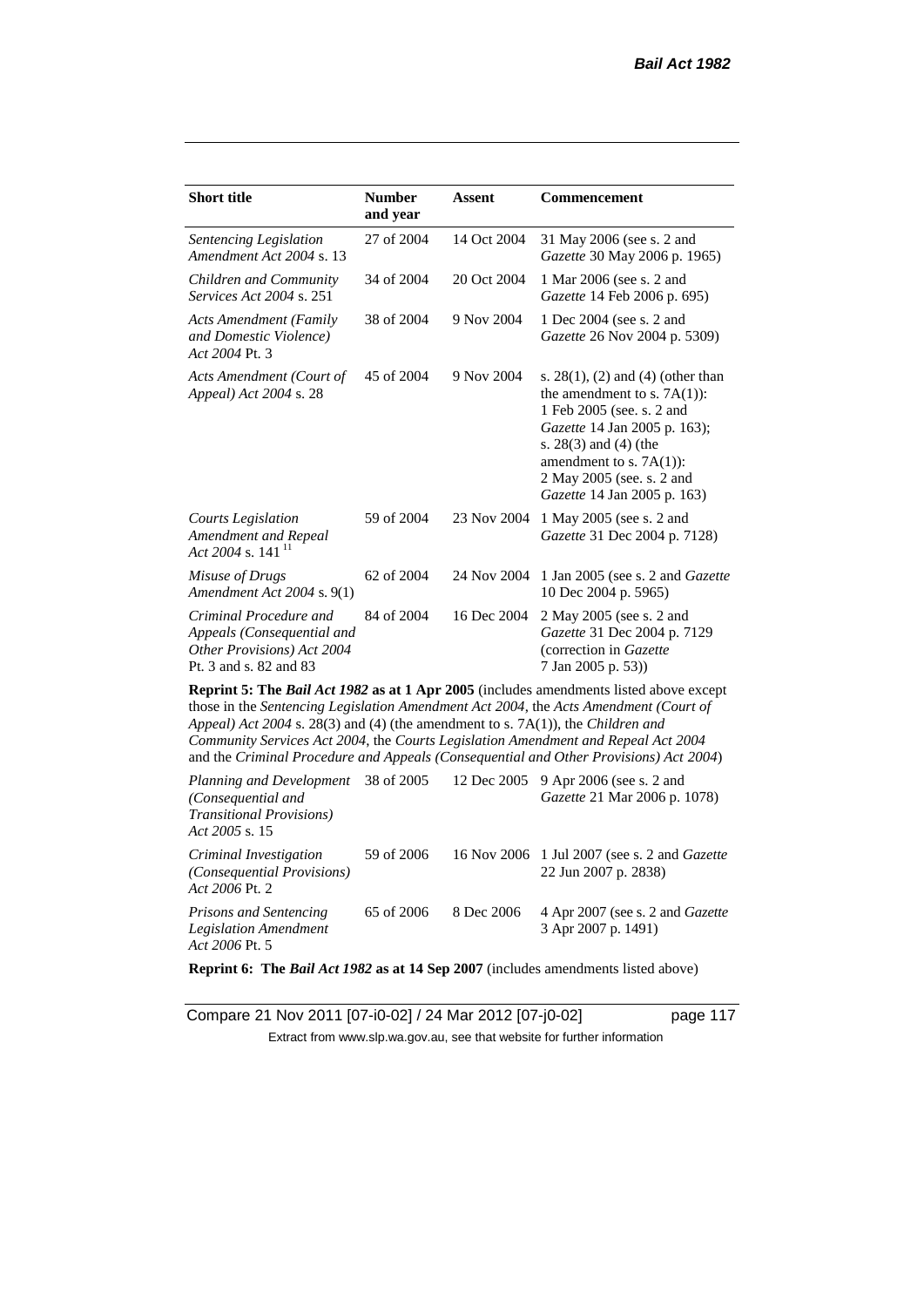| <b>Short title</b>                                                                             | <b>Number</b><br>and year | Assent      | Commencement                                                          |
|------------------------------------------------------------------------------------------------|---------------------------|-------------|-----------------------------------------------------------------------|
| Criminal Law and Evidence<br>Amendment Act 2008 s. 56                                          | 2 of 2008                 | 12 Mar 2008 | 27 Apr 2008 (see s. 2 and<br><i>Gazette</i> 24 Apr 2008 p. 1559)      |
| <b>Bail Amendment Act 2008</b><br>Pt. $2^{12}$                                                 | 6 of 2008                 | 31 Mar 2008 | 1 Mar 2009 (see s. 2(b) and<br>Gazette 27 Feb 2009 p. 511)            |
| <b>Medical Practitioners</b><br>Act 2008 Sch. 3 cl. 4                                          | 22 of 2008                | 27 May 2008 | 1 Dec 2008 (see s. 2 and <i>Gazette</i><br>25 Nov 2008 p. 4989)       |
| Criminal Law Amendment<br><i>(Homicide)</i> Act 2008 s. 24                                     | 29 of 2008                | 27 Jun 2008 | 1 Aug 2008 (see s. 2(d) and<br>Gazette 22 Jul 2008 p. 3353)           |
| <b>Reprint 7:</b> The <i>Bail Act 1982</i> as at 6 Mar 2009 (includes amendments listed above) |                           |             |                                                                       |
| Police Amendment<br>Act 2009 s. 12                                                             | 42 of 2009                | 3 Dec 2009  | 13 Mar 2010 (see s. 2(b) and<br><i>Gazette</i> 12 Mar 2010 p. 941)    |
| <b>Health Practitioner</b><br><b>Regulation National Law</b><br>(WA) Act 2010 Pt. 5 Div. 4     | 35 of 2010                | 30 Aug 2010 | 18 Oct 2010 (see s. 2(b) and<br><i>Gazette</i> 1 Oct 2010 p. 5075-6)  |
| Statutes (Repeals and<br>Minor Amendments)<br>Act 2011 s. 19                                   | 47 of 2011                | 25 Oct 2011 | 26 Oct 2011 (see s. 2(b))                                             |
| <b>Misuse of Drugs</b><br>Amendment Act 2011 Pt. 3                                             | 56 of 2011                | 21 Nov 2011 | $24$ Mar 2012 (see s. 2(b) and<br><i>Gazette</i> 23 Mar 2012 p. 1363) |

<sup>1M</sup> Under the *Cross-border Justice Act 2008* section 14, in order to give effect to that Act, this Act must be applied with the modifications prescribed by the *Crossborder Justice Regulations 2009* Part 3 Division 3 as if this Act had been altered in that way. If a modification is to replace or insert a numbered provision, the new provision is identified by the superscript 1M appearing after the provision number. If a modification is to replace or insert a definition, the new definition is identified by the superscript 1M appearing after the defined term.

 $1a$  On the date as at which this compilation was prepared, provisions referred to in the following table had not come into operation and were therefore not included in this compilation. For the text of the provisions see the endnotes referred to in the table.

| <b>Short title</b>                                      | <b>Number</b><br>and year | Assent | <b>Commencement</b>                           |
|---------------------------------------------------------|---------------------------|--------|-----------------------------------------------|
| Electronic Transactions<br>Act 2011 s. 25 <sup>14</sup> | 46 of 2011                |        | 25 Oct 2011 To be proclaimed (see s. $2(c)$ ) |

#### **Provisions that have not come into operation**

page 118 Compare 21 Nov 2011 [07-i0-02] / 24 Mar 2012 [07-j0-02] Extract from www.slp.wa.gov.au, see that website for further information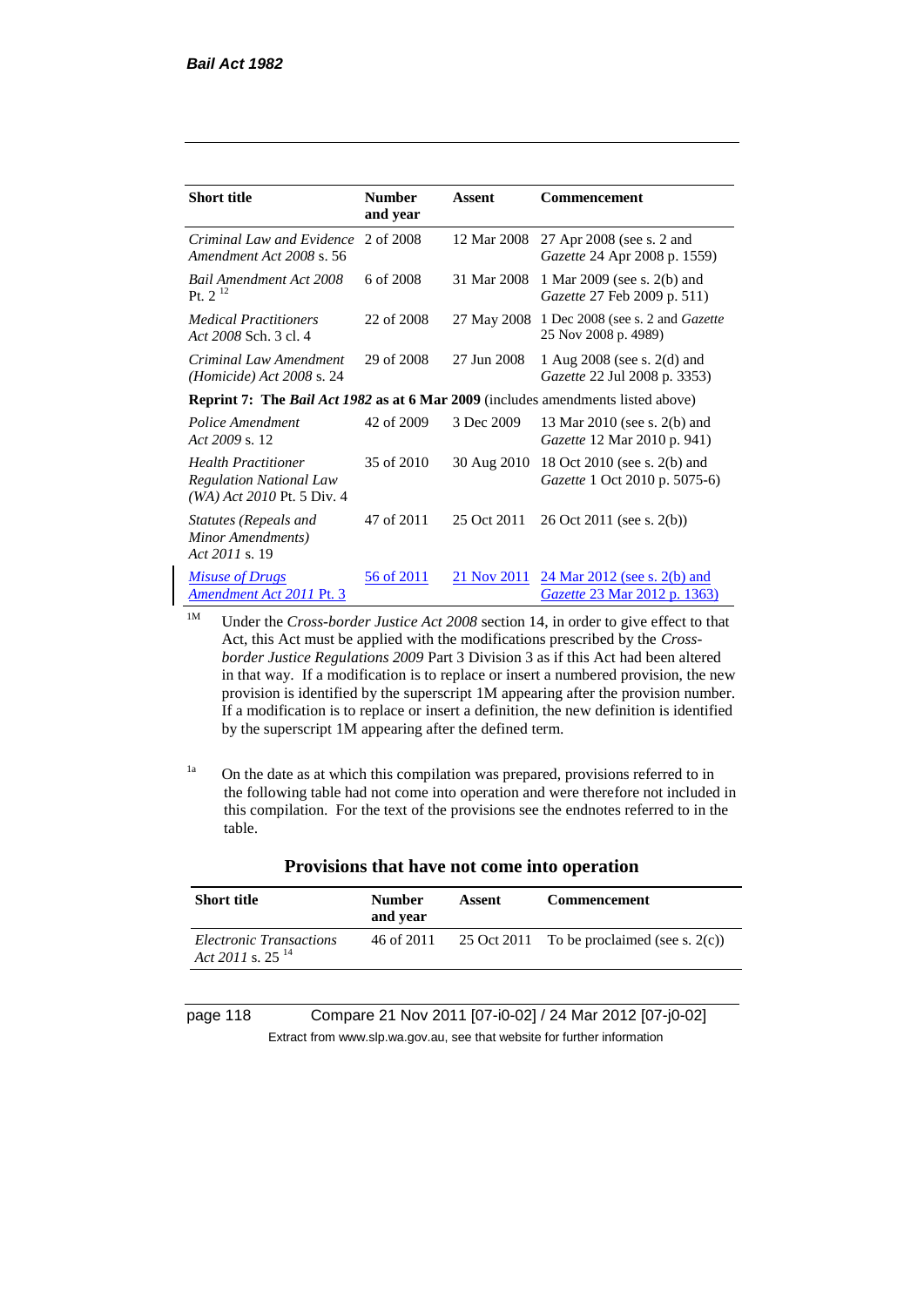*Misuse of Drugs Amendment Act 2011* Pt. 3 <sup>15</sup> 21 Nov 2011 To be proclaimed (see

- <sup>2</sup> Repealed by the *Sentencing Legislation Amendment and Repeal Act 2003*.
- <sup>3</sup> The short title of the *Justices Act 1902* was changed to the *Criminal Procedure (Summary) Act 1902* by the *Courts Legislation Amendment and Repeal Act 2004*  s. 25. The Act was then repealed by the *Criminal Procedure and Appeal (Consequential and Other Provisions) Act 2004.*
- <sup>4</sup> The amendment in the *Sentencing Legislation Amendment and Repeal Act 1999* s. 26 had not come into operation when it was repealed by the *Sentencing Legislation Amendment and Repeal Act 2003* s. 31.
- <sup>5</sup> The *Bail Amendment Act 1984* s. 10 and 11 were repealed by the *Bail Amendment Act 1988* s. 20.
- <sup>6</sup> The *Bail Act 1982* was not in operation at the time when the reprint was compiled, but the reprinting was authorised by the *Bail Amendment Act 1988* s. 21.
- <sup>7</sup> The *Acts Amendment (Ministry of Justice) Act 1993* Pt. 19 is a transitional provision that is of no further effect.
- <sup>8</sup> The *Criminal Procedure Amendment Act 1993* s. 13 is a transitional provision that is of no further effect.
- <sup>9</sup> The *Bail Amendment Act 1998* s. 6(2) is a transitional provision that is of no further effect.
- <sup>10</sup> The *Acts Amendment and Repeal (Courts and Legal Practice) Act 2003* s. 97 reads as follows:
- .<br>د د

#### **97. References to Crown Solicitor**

If in a written law or other document or instrument there is a reference to the Crown Solicitor that reference may, where the context so requires, be read as if it had been amended to be a reference to the State Solicitor.

- <sup>11</sup> The amendment in the *Courts Legislation Amendment and Repeal Act 2004* s. 141 (amending Sch. 1 Pt. A cl. 4) is not included because the clause it sought to amend had been amended by the *Acts Amendment (Court of Appeal) Act 2004* s. 28(4) before the amendment purported to come into operation.
- <sup>12</sup> The *Bail Amendment Act 2008* s. 6(2), 9(4)-(11), 10(2), 11(3), 15(5)-(8), 16(2), 18(4)-(5), 21(3), 22(2), 23(4), 24(6)-(7), 27(2)-(3), 28(6), 30(4)-(5), 31(2)-(3), 32(3)-(4), 33(6), 40(2), 41(5)-(9), 42(3) and 44 read as follows:

Compare 21 Nov 2011 [07-i0-02] / 24 Mar 2012 [07-j0-02] page 119 Extract from www.slp.wa.gov.au, see that website for further information

".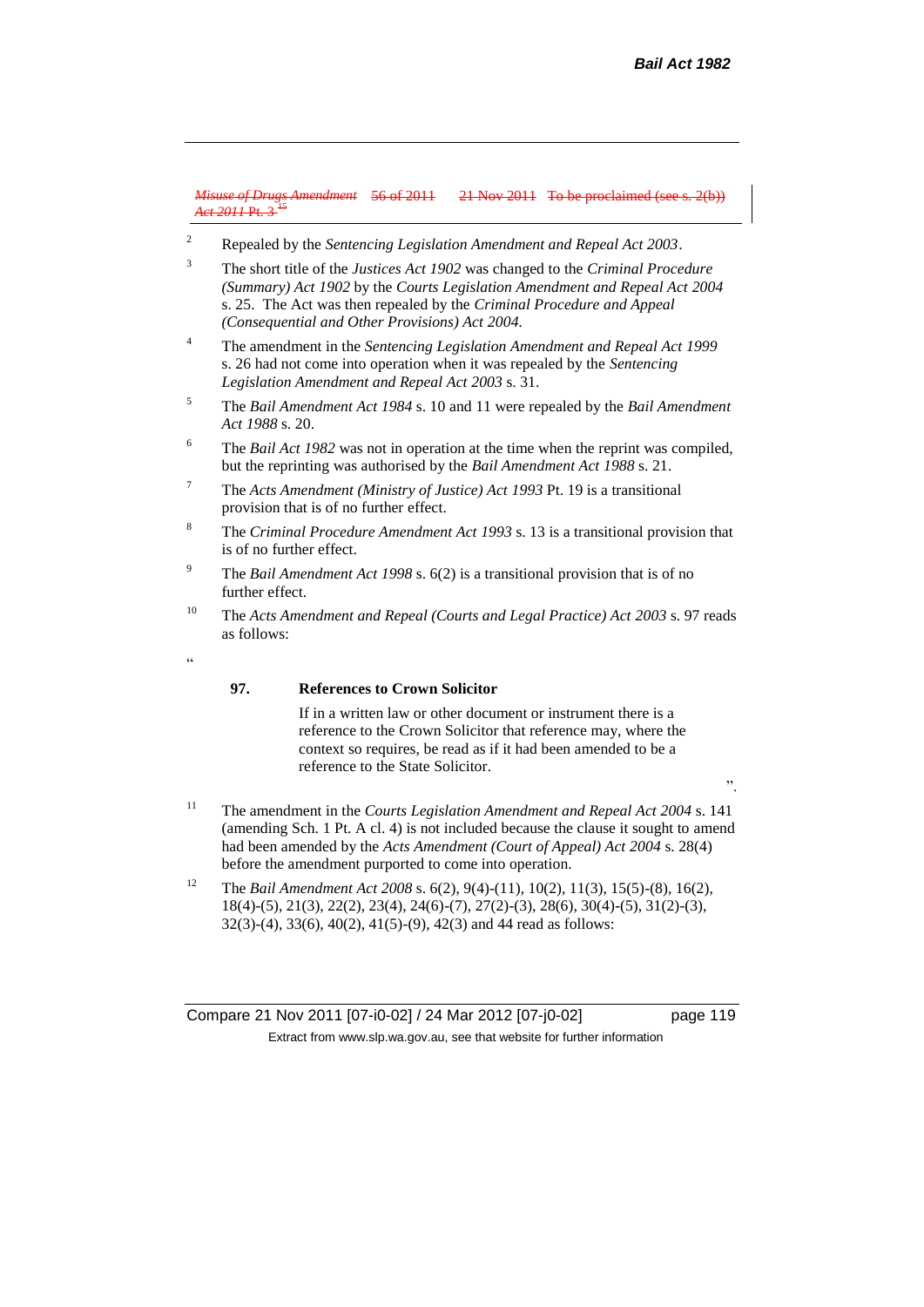$\alpha$ 

#### **6. Section 4A inserted and transitional provision**

- (2) The *Bail Act 1982* section 4A as inserted by subsection (1) applies to appearances in court referred to in subsection  $(1)(a)$  of that section that occur after the commencement of this section.
- **9. Section 7A replaced by sections 7A to 7F, related amendments to sections 8 and 21 and transitional provisions**
	- (4) The *Bail Act 1982* section 7A as inserted by subsection (1) applies in relation to appearances in court coming within the *Bail Act 1982* section 7(1) that occur after the commencement of this section.
	- (5) The *Bail Act 1982* section 7B(3) as inserted by subsection (1) applies so as to enable an accused who is detained in custody after the commencement of this section to make an application allowed for by that subsection.
	- (6) The *Bail Act 1982* section 7B(4) as inserted by subsection (1) applies in relation to appearances in court coming within that subsection that occur after the commencement of this section.
	- (7) The *Bail Act 1982* section 7B(5) as inserted by subsection (1) applies in relation to an accused who is in custody on the commencement of this section as if the reference in section 7B(5)(a) to an application under subsection (3) included a reference to an application under the *Bail Act 1982* as in force immediately before the commencement of this section.
	- (8) The *Bail Act 1982* section 7C(2) as inserted by subsection (1) applies in relation to appearances in court coming within that subsection that occur after the commencement of this section.
	- (9) The *Bail Act 1982* section 7D as inserted by subsection (1) applies to any subsequent consideration of bail referred to in section 7D(1) that occurs after the commencement of this section.
	- (10) The *Bail Act 1982* section 7E as inserted by subsection (1) applies to any trial as defined in section 7E(2), or part of a trial, that takes place after the commencement of this section.
	- (11) The *Bail Act 1982* section 7F(2) as inserted by subsection (1) applies in relation to a pending application for bail under the *Bail Act 1982* section 7A(1), as in force immediately before the commencement of this section, as if it were an application for bail under the *Bail Act 1982* section 7F(1) as inserted by subsection  $(1)$ .

page 120 Compare 21 Nov 2011 [07-i0-02] / 24 Mar 2012 [07-j0-02] Extract from www.slp.wa.gov.au, see that website for further information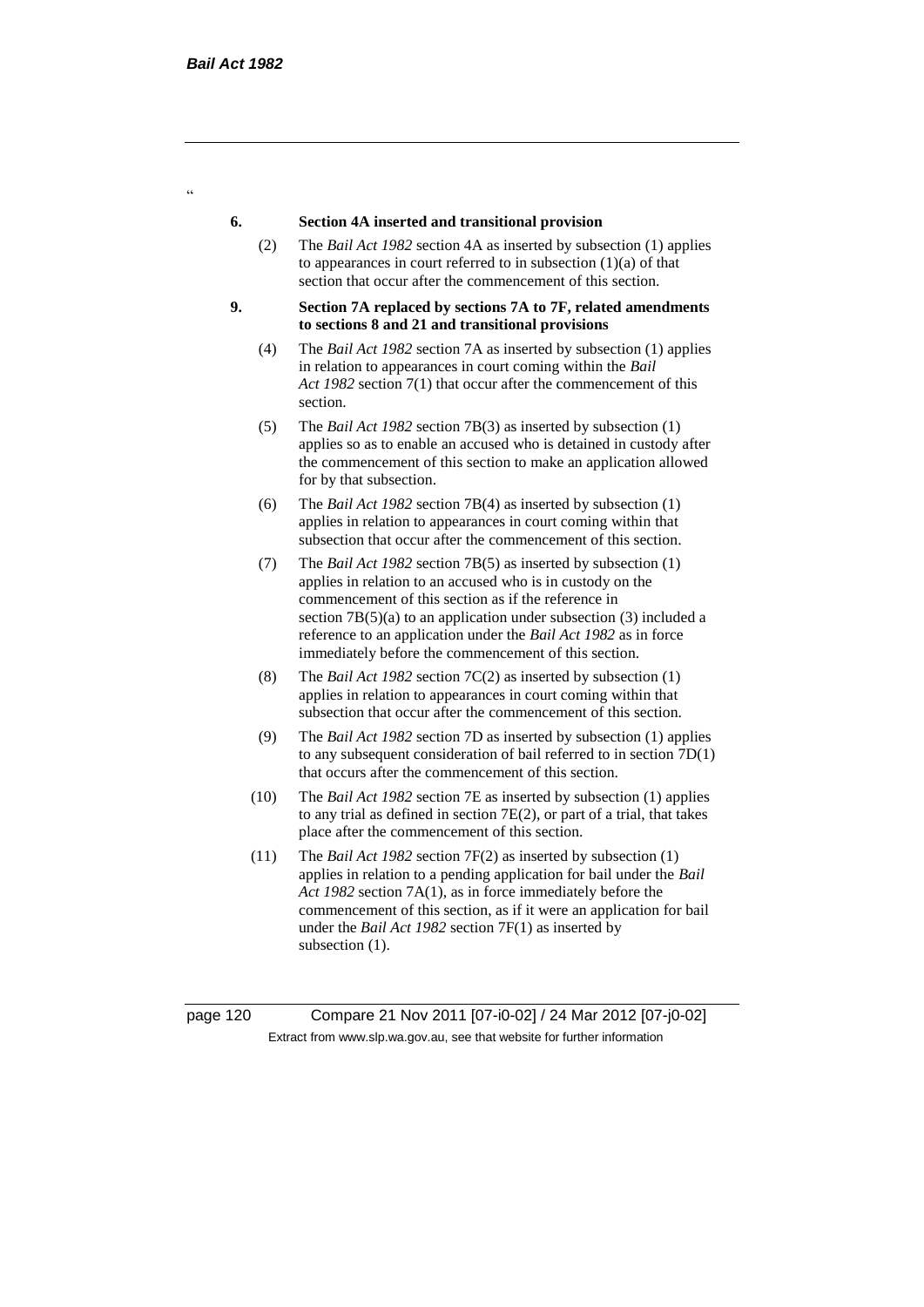### **10. Section 9 amended and transitional provision**

(2) The *Bail Act 1982* section 9(1)(b) as amended by subsection (1) applies to any consideration of a case for bail that occurs after the commencement of this section.

# **11. Section 11 amended and transitional provision**

(3) A certificate under the *Bail Act 1982* section 11(2) as in force immediately before the commencement of this section that has not been fully acted upon is to be treated after that commencement as a certificate under the *Bail Act 1982* section 11(3) as inserted by subsection (2).

## **15. Section 14 amended and transitional provisions**

- (5) The *Bail Act 1982* section 14(4)(a)(i) as inserted by subsection (4) applies in respect of a child charged with an offence on or after the commencement.
- (6) The *Bail Act 1982* section 14(4)(a)(ii) as inserted by subsection (4) applies in respect of an accused committed to the District Court on or after the commencement for trial or sentence.
- (7) The *Bail Act 1982* section 14(4)(b) as inserted by subsection (4) applies in respect of any power referred to in the *Bail Act 1982* section 14(1) that is exercised, or could be exercised, on or after the commencement by any other judicial officer as defined in that paragraph.
- (8) In subsections (5), (6) and (7) *commencement* means the commencement of subsection (4).

# **16. Sections 15A and 15B inserted and transitional provision**

- (2) The *Bail Act 1982* sections 15A and 15B as inserted by subsection (1) apply to a bail decision, as defined in section 15A(1), made after the commencement of this section by a judge referred to in section 15A(2).
- **18. Section 28 amended, related amendments to sections 35, 49, 51 and 58 and Schedule 1 and transitional provisions**
	- (4) A bail undertaking that has effect under the *Bail Act 1982* immediately before the commencement of this section continues to have effect, on and after that commencement, as if it were a bail undertaking described in the *Bail Act 1982* section 28(2) as amended by subsection (1).
	- (5) A surety undertaking that has effect under the *Bail Act 1982* immediately before the commencement of this section continues to have effect, on and after that commencement, as if it were a surety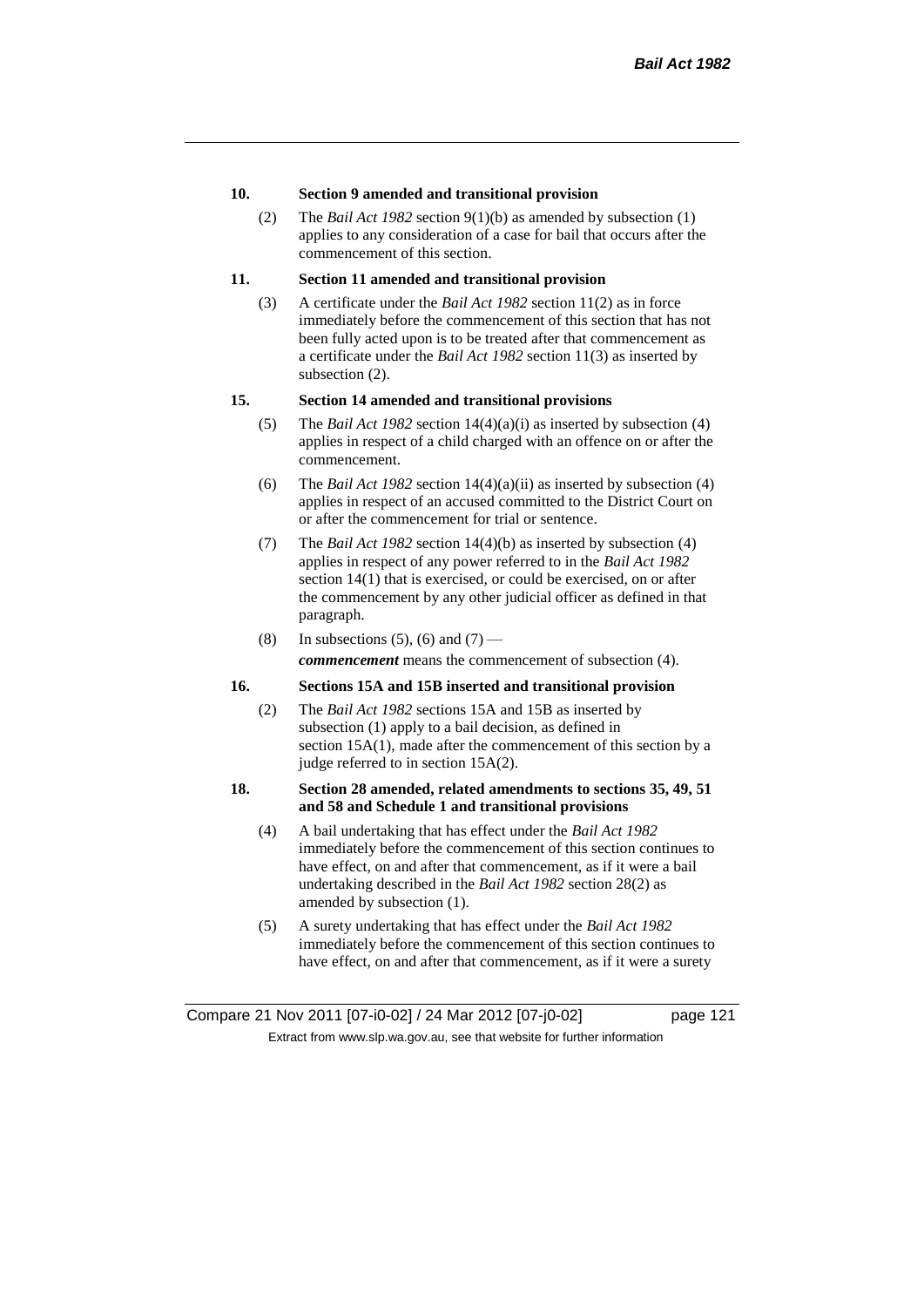undertaking within the meaning of the *Bail Act 1982* section 35(1) as amended by subsection (3).

#### **21. Section 31 amended and transitional provision**

(3) The *Bail Act 1982* section 31 as amended by this section applies in relation to any adjournment or committal to which it refers that occurs after the commencement of this section.

#### **22. Section 31A inserted and transitional provision**

(2) The *Bail Act 1982* section 31A as inserted by subsection (1) applies to any trial as defined in section 31A(1), or part of a trial, that takes place after the commencement of this section.

#### **23. Section 32 amended and transitional provision**

(4) The *Bail Act 1982* section 32 as amended by this section applies in relation to oral notifications given, and written notices given or sent, after the commencement of this section.

#### **24. Section 36 replaced, related amendments to sections 3, 37, 39, 40, 41 and 42 and transitional provisions**

- (6) The *Bail Act 1982* section 36(1) as inserted by subsection (1) applies to any decision as to whether a person should be approved as a surety that has to be made after the commencement of this section.
- (7) The *Bail Act 1982* section 36(2) as inserted by subsection (1) applies to any grant of bail that occurs after the commencement of this section.

## **27. Section 44 replaced and transitional provisions**

- (2) The *Bail Act 1982* section 44 as inserted by subsection (1) applies to a surety undertaking whether entered into before or after the commencement of this section.
- (3) For the purposes of subsection (2), if a surety undertaking entered into before the commencement of this section contains a provision of the kind referred to in the *Bail Act 1982* section 44(2) as in force before that commencement, the provision is to be taken to be a provision of the kind referred to in the *Bail Act 1982*  section 44(5) as inserted by subsection (1).

# **28. Section 45 amended and transitional provision**

(6) The *Bail Act 1982* section 45 as amended by subsection (1) applies to notices given for the purposes of the *Bail Act 1982* section 44(5) after the commencement of this section.

page 122 Compare 21 Nov 2011 [07-i0-02] / 24 Mar 2012 [07-j0-02] Extract from www.slp.wa.gov.au, see that website for further information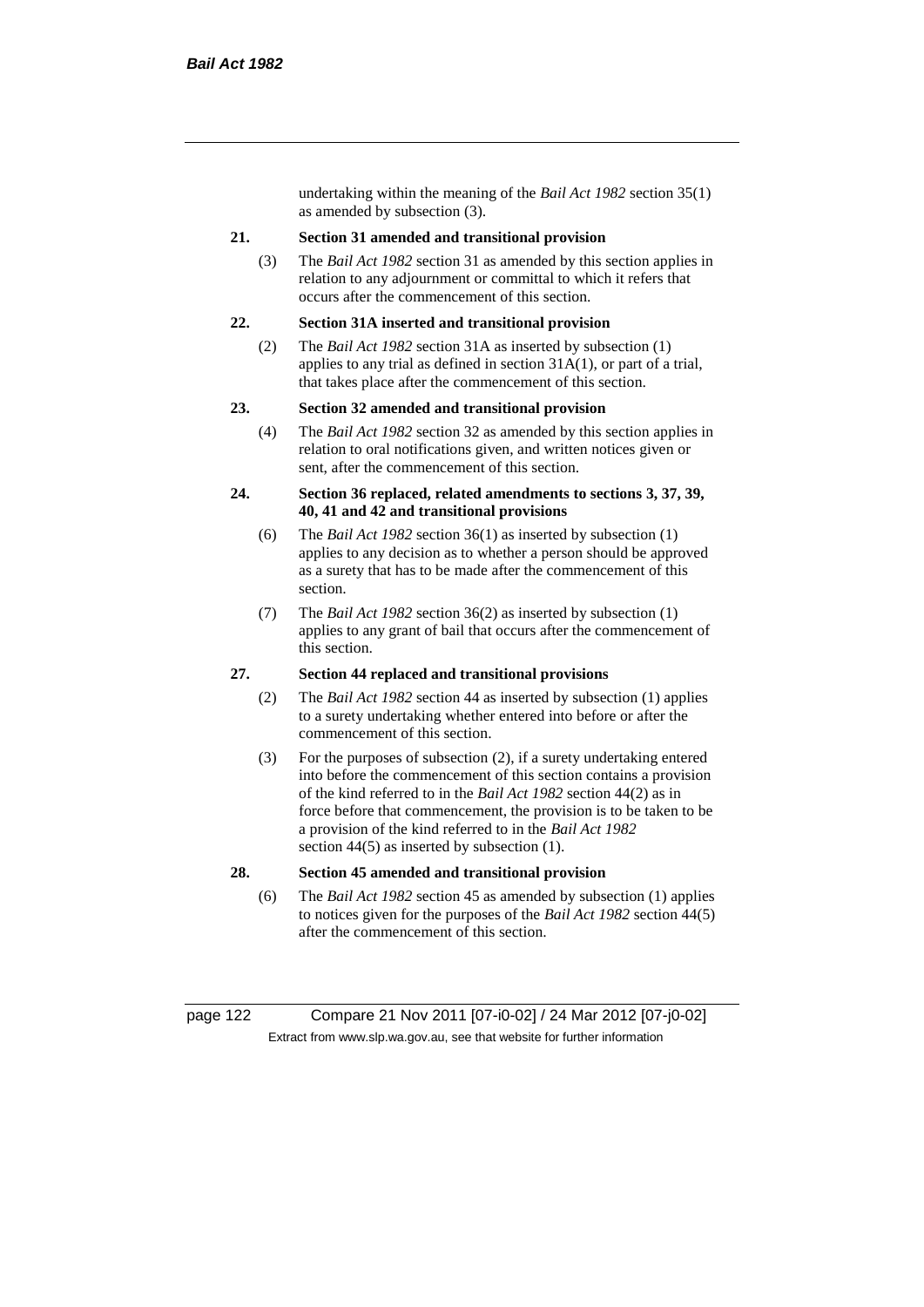#### **30. Section 49 amended, related amendment to section 67 and transitional provisions**

- (4) Subject to subsection (5), the *Bail Act 1982* section 49 as amended by this section applies in relation to a failure by an accused to comply with any requirement of the accused's bail undertaking irrespective of when the failure occurred.
- (5) Any proceedings under the *Bail Act 1982* section 49 in progress immediately before the commencement of this section may be continued after that commencement as if this section had not come into operation.

#### **31. Section 51A inserted and transitional provisions**

- (2) Subject to subsection (3), the *Bail Act 1982* section 51A as inserted by this section applies for the purpose of prosecuting an offence described in subsection (1) of that section irrespective of when the offence occurred.
- (3) Any prosecution for an offence referred to in subsection (2) in progress immediately before the commencement of this section may be continued after that commencement as if this section had not come into operation.

# **32. Section 52 amended and transitional provisions**

- (3) Subject to subsection (4), the *Bail Act 1982* section 52 as amended by this section applies for the purpose of prosecuting an offence described in subsection (1) of that section irrespective of when the offence occurred.
- (4) Any prosecution for an offence referred to in subsection (3) in progress immediately before the commencement of this section may be continued after that commencement as if this section had not come into operation.

## **33. Section 54 amended, related amendment to section 46 and transitional provision**

- (6) Despite the amendments made by subsections (1) to (4), the *Bail Act 1982* section 54 as in force immediately before the
	- commencement of this section continues to apply in relation to
		- (a) an accused arrested under subsection  $(2)(a)$  of that section; and
		- (b) an application made under subsection (2)(b) of that section,

before that commencement.

Compare 21 Nov 2011 [07-i0-02] / 24 Mar 2012 [07-j0-02] page 123 Extract from www.slp.wa.gov.au, see that website for further information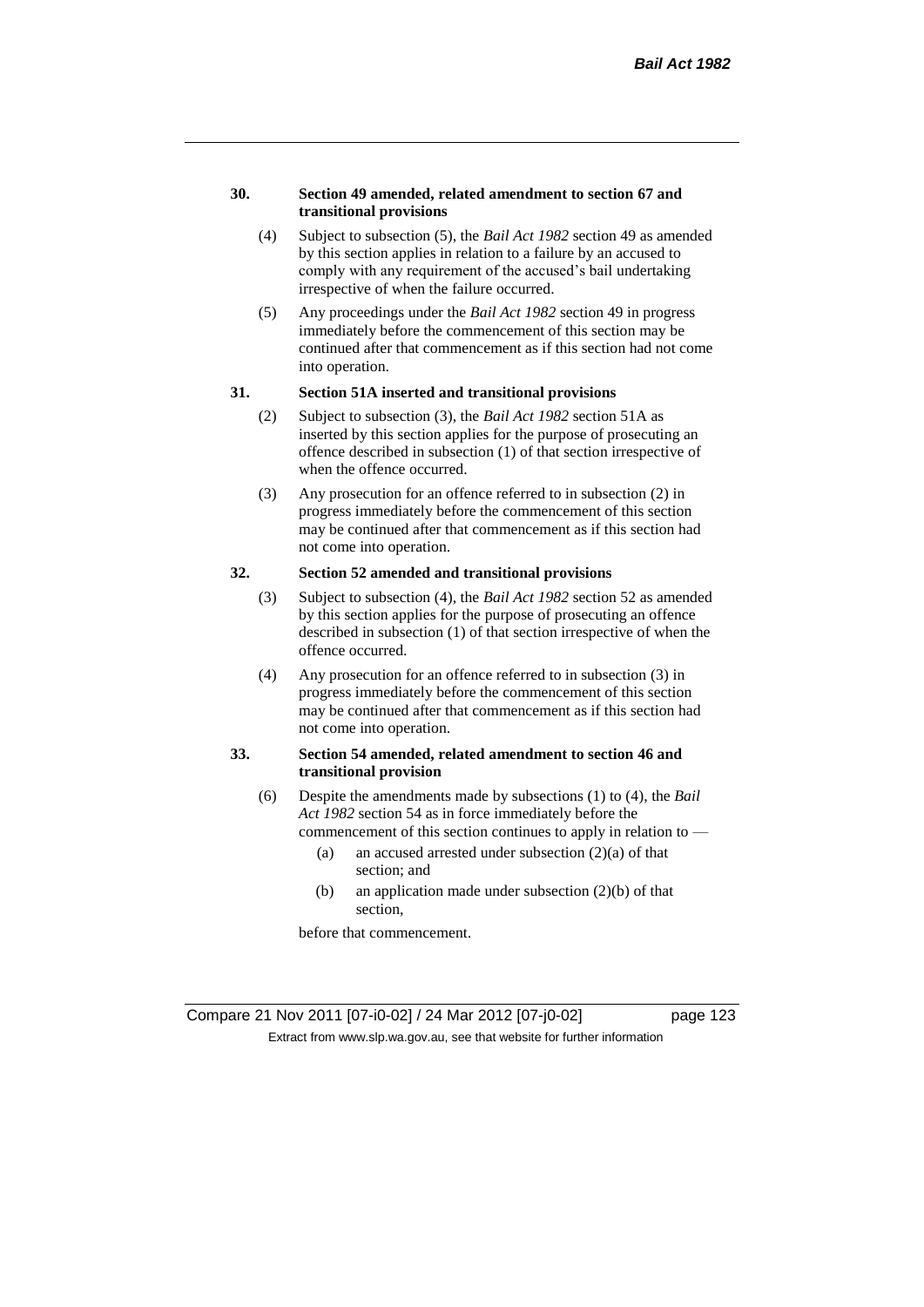## **40. Section 66B inserted and transitional provision**

(2) The *Bail Act 1982* section 66B as inserted by subsection (1) applies in relation to any bail proceedings, as defined in section 66B, conducted after the commencement of this section irrespective of when those proceedings were initiated.

## **41. Schedule 1 amended and transitional provisions**

- (5) The *Bail Act 1982* Schedule 1 Part B clause 1A as inserted by subsection  $(3)(b)$  applies in respect of  $-$ 
	- (a) a grant or refusal of bail; or
	- (b) a dispensation from the requirement for bail,

coming within that clause that occurs after the commencement of subsection (3)(b).

- (6) The *Bail Act 1982* Schedule 1 Part B clause 3 as inserted by subsection (3)(e) applies in relation to a refusal of bail for an initial appearance that occurs after the commencement of subsection (3)(e).
- (7) The *Bail Act 1982* Schedule 1 Part C clause 3C as inserted by subsection (4)(e) applies to any consideration of a case for bail that occurs after the commencement of subsection (4)(e).
- (8) The *Bail Act 1982* Schedule 1 Part C clauses 4 and 4A as inserted by subsection (4)(f) apply to any consideration of a case for bail that occurs after the commencement of subsection (4)(f).
- (9) The *Bail Act 1982* Schedule 1 Part C clause 7 as amended by subsection (4)(i) applies to any grant of bail that occurs after the commencement of subsection (4)(i).

## **42. Schedule 2 amended and transitional provision**

- $(3)$  A reference in
	- (a) the *Bail Act 1982* section 16A; or
	- (b) the *Bail Act 1982* Schedule 1 Part C clause 3A or 3B,

to a serious offence includes a reference to an offence against *The Criminal Code* section 283 committed, or alleged to have been committed, before the commencement of this section.

# **44. Transitional regulations**

(1) If this Part does not provide sufficiently for a matter or issue of a transitional nature that arises as a result of the amendments made to the *Bail Act 1982* by this Part, the Governor may make regulations (the *transitional regulations*) prescribing all matters that are required, necessary or convenient to be prescribed for providing for the matter or issue.

page 124 Compare 21 Nov 2011 [07-i0-02] / 24 Mar 2012 [07-j0-02] Extract from www.slp.wa.gov.au, see that website for further information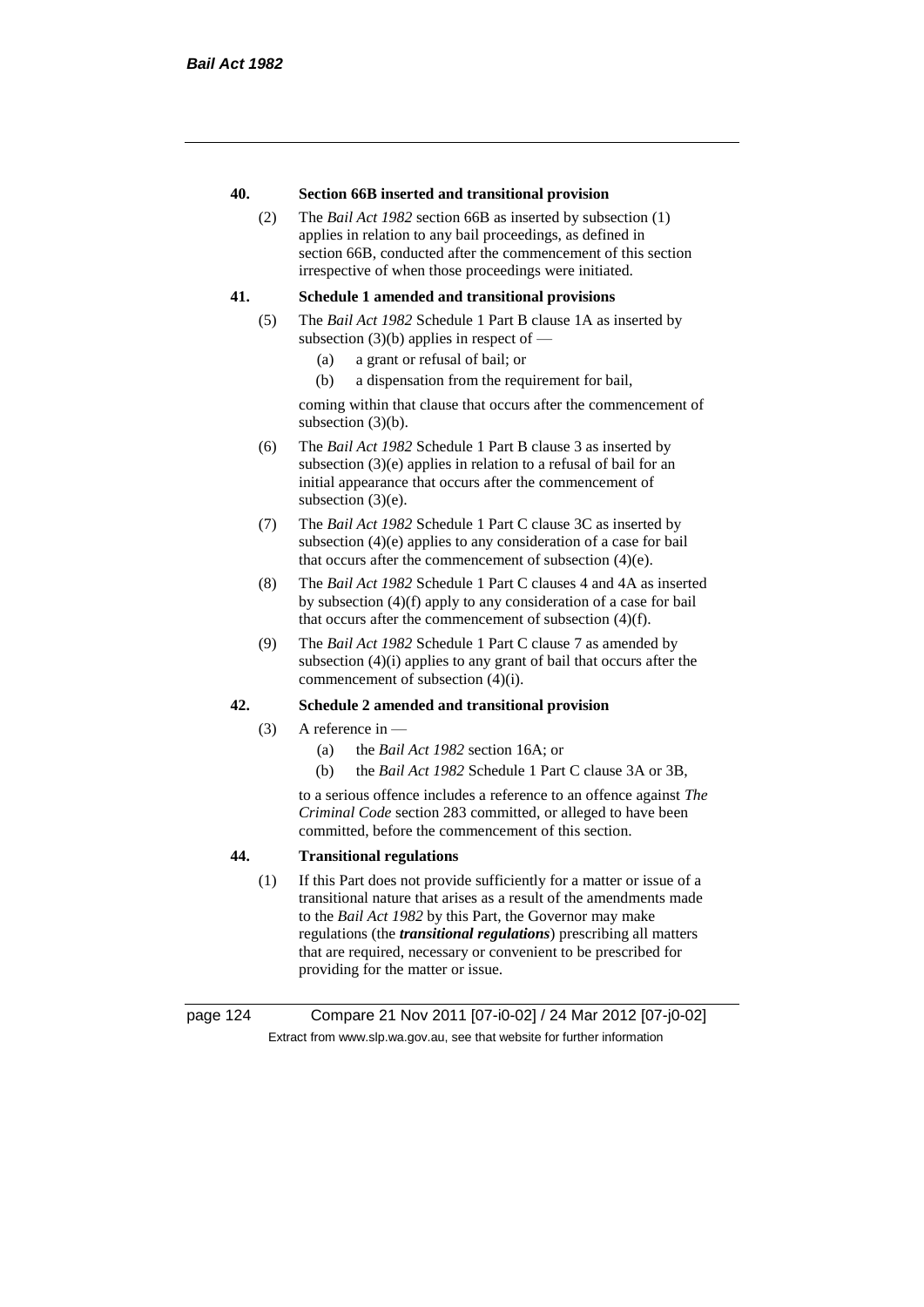- (2) The transitional regulations may provide that specified provisions of the *Bail Act 1982* or this Part —
	- (a) do not apply; or
	- (b) apply with specified modifications,

to or in relation to any matter.

- (3) If the transitional regulations provide that a specified state of affairs is to be taken to have existed, or not to have existed, on and from a day that is earlier than the day on which the transitional regulations are published in the *Gazette* but not earlier than the commencement of this section, the transitional regulations have effect according to their terms.
- (4) In subsections (2) and  $(3)$  *specified* means specified or described in the transitional regulations.
- (5) If the transitional regulations contain a provision referred to in subsection (3), the provision does not operate so as  $-$ 
	- (a) to affect in a manner prejudicial to any person (other than the State or an authority of the State), the rights of that person existing before the day of publication of those regulations; or
	- (b) to impose liabilities on any person (other than the State or an authority of the State) in respect of anything done or omitted to be done before the day of publication of those regulations.
- <sup>13</sup> The *Machinery of Government (Miscellaneous Amendments) Act 2006* Pt. 3 Div. 1 was repealed by the *Statutes (Repeals and Minor Amendments) Act 2011* s. 23(2) before it purported to come into operation.
- <sup>14</sup> On the date as at which this compilation was prepared, the *Electronic Transactions Act 2011* s. 25 had not come into operation. It reads as follows:

#### **25. Acts amended**

- (1) This section amends the Acts listed in the Table.
- (2) Amend the provisions listed in the Table as set out in the Table.

".